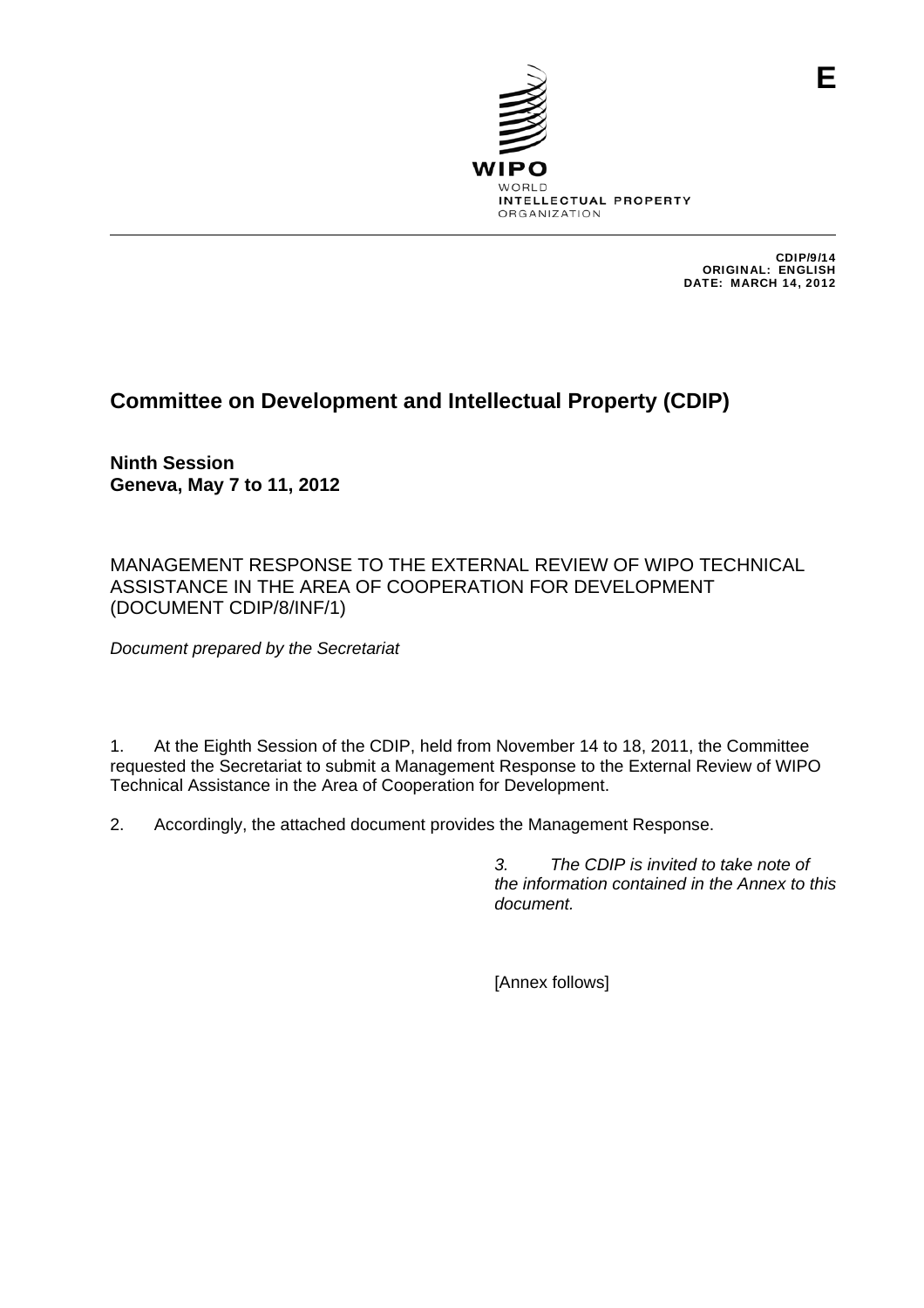# **AN EXTERNAL REVIEW OF WIPO TECHNICAL ASSISTANCE**

# **IN THE AREA OF COOPERATION FOR DEVELOPMENT**

# **MANAGEMENT RESPONSE**

# **EXECUTIVE SUMMARY**

# I. INTRODUCTION

In November 2009, the Committee on Development and Intellectual Property (CDIP) at its 4th session, approved the "Project on Enhancement of WIPO's Results-Based Management (RBM) Framework to Support the Monitoring and Evaluation of the Impact of the Organization's Activities on Development". One component of this project was an External Review of WIPO technical assistance activity in the area of cooperation for development.

The Review was conducted by Dr. Carolyn Deere Birkbeck and Dr. Santiago Roca, and their Report was delivered to the  $8<sup>th</sup>$  session of the CDIP, in November 20[1](#page-1-0)1.<sup>1</sup>

The CDIP at its  $8<sup>th</sup>$  session agreed to establish an ad hoc working group composed of Member States to consider the Report and thus serve to expedite the discussions within the CDIP. As provided by the Summary of the Chair, the ad hoc working group was tasked with reviewing the report "with the emphasis on identifying recommendations that are redundant or no longer relevant, without any prioritization of recommendations." The Secretariat was also required to submit a Management Response to the Report to the ad hoc working group to assist in its work.

# II**.** MANAGEMENT SYNOPSIS

<span id="page-1-0"></span>1

The terms of reference for the Review were to conduct "a macro level assessment of WIPO's technical assistance activities to ascertain their effectiveness, impact, efficiency and relevance". Improving the delivery of WIPO's technical assistance activities and services may be seen as the thrust of this review process.

The Report makes a significant number of broad-ranging observations and recommendations, at both macro and micro levels of detail, which are addressed to the various sectors of the Secretariat delivering development-related assistance, as well as to WIPO Member States. The Report took into account the circumstances existing between 2008 and 2010, during the same period as WIPO was undergoing major operational change and reform through the Director General's Strategic Realignment Program, and the mainstreaming of the WIPO Development Agenda across the Organization's programs. As a result, the Authors of the Report acknowledge that some of the recommendations were of limited applicability by the time of writing, and others would be superseded by the Organizational reforms then taking place or foreseen to be implemented.

The Report recommendations cover five key areas, namely; relevance and orientation, impact, management, cost-efficiency, and coordination. A summary of the key content of each area is set out below.

The Report is available at [http://www.wipo.int/meetings/en/doc\\_details.jsp?doc\\_id=182842.](http://www.wipo.int/meetings/en/doc_details.jsp?doc_id=182842)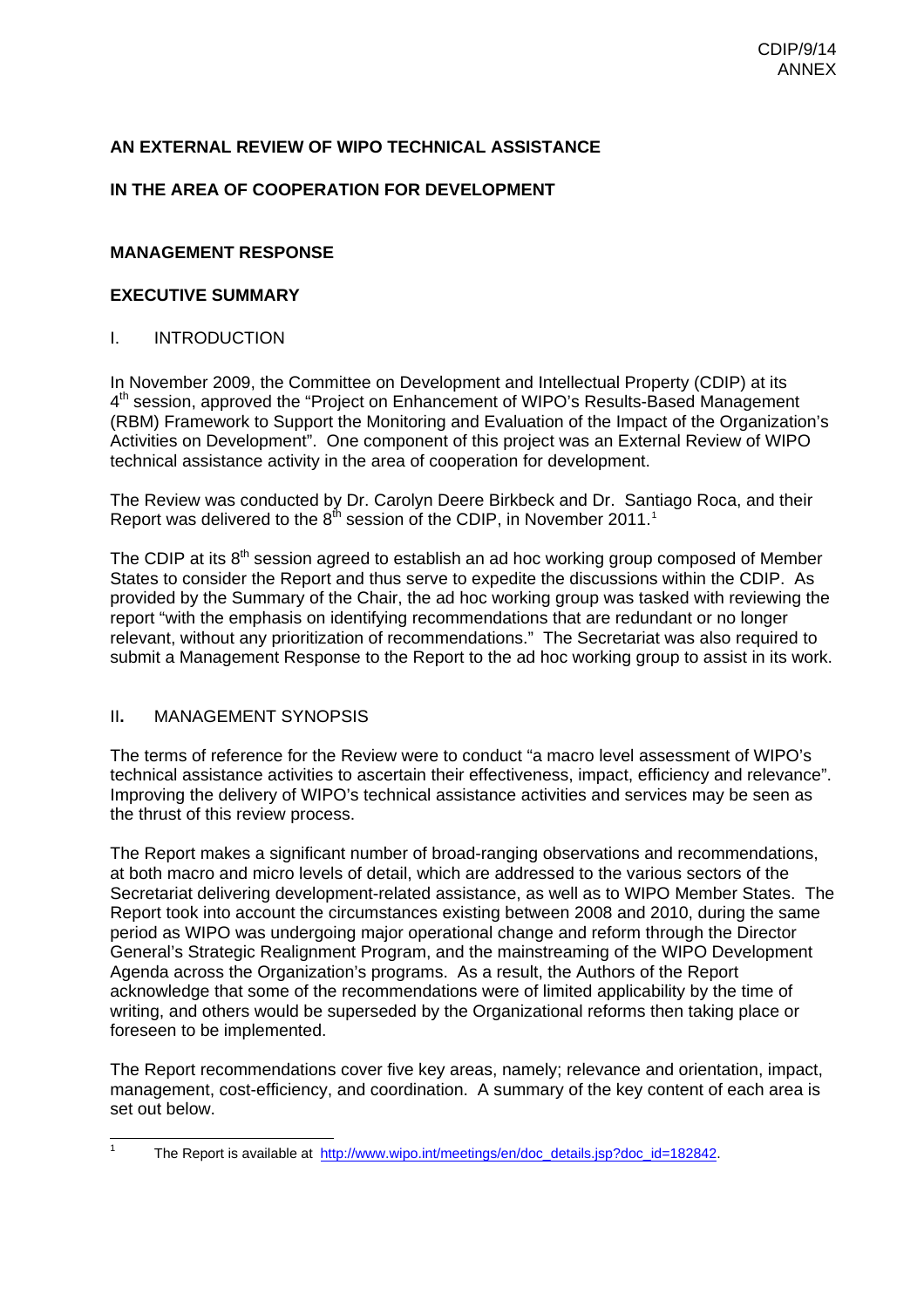#### a) Relevance and orientation

The Report acknowledges WIPO's increased focus on integrating the Development Agenda recommendations into the Organization's development cooperation activities, citing the improvements that have resulted from these recommendations being reflected in WIPO Program and Budget documents since the 2008-2009 biennium. At the same time, the Report emphasizes the need for a stronger and more cohesive development orientation in WIPO's activities, manifest in;

- (i) Better use of resources allocated to development activities balanced among the various areas of IP;
- (ii) Transparent, systematic and needs-based planning and programming processes; and
- (iii) Greater adherence to international principles and best practices of development assistance.

The Report also raised questions about the rationale, purpose and meaning of development assistance as it is being delivered by WIPO, and suggests the need for a clearer definition of "development orientation" in theory and in practice.

#### b) Impact

The Report recognizes that planning of development-oriented activities at WIPO has reached a reasonable level of sophistication from a results-based management perspective, but notes that consequent aspects of the program management cycle, namely monitoring and assessment of implementation, still require further strengthening across the Organization. The Report suggests the need for longer-term planning, and assessment of cumulative impact of development assistance activities. It proposes the adoption and deployment of tools and processes that will address these gaps as well as tools and processes to improve institutional learning and staff accountability for development activities.

#### c) Management

The Report focuses on management issues in the context of both governance and delivery of development-related assistance, which are addressed by a strategic organizational perspective. The recommendations focus on issues that arise from the aforementioned lack of effective reporting, monitoring and evaluation mechanisms, and highlight the need for more efficient information management systems to report on results of technical assistance activities. At the same time, the Report acknowledges that "important efforts to improve the results-based management framework and its implementation were underway", representing a significant step towards meeting the concerns. Other management issues relate to human resource management, organizational structures, and the need for guidelines to ensure transparency in the selection of external experts and consultants. The Report recognizes the importance of a Code of Ethics for staff and consultants, and this Code, under consultation at the time of the review, has now been issued as an Office Instruction to provide the values-based framework of ethics suggested by the Report (the Code of Ethics is reproduced at Appendix III).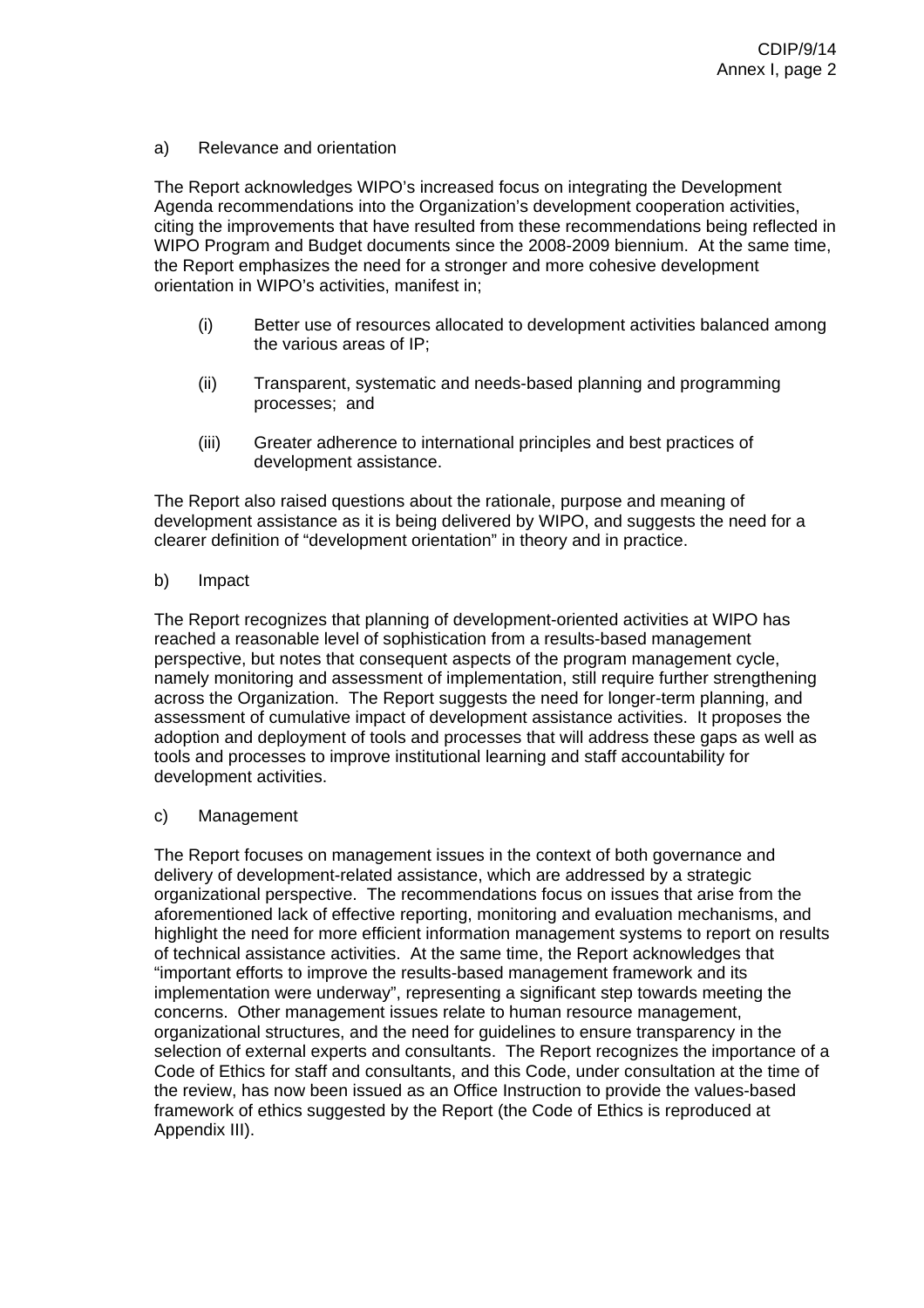#### d) Cost efficiency

The Report acknowledges the finite resources (time, human and financial) available to support the Organization's development assistance activities. The Report identifies areas where improvements could be made to contain the cost of these development activities, including better use of project planning tools, greater attention to cost-considerations by project managers, better coordination and communication to reduce duplication of activities, streamlining of institutional procedures and access to qualified staff or consultants. Recommendations also targeted improvements to sources of funding, such as through more cost-sharing partnership arrangements.

#### e) Coordination

The Report discussed both internal and external coordination. Recommendations concerning internal coordination focused on the need to clarify the roles and responsibilities of the various organizational units delivering development services, with a view to achieving coherence and unity of purpose, and avoiding duplication. Issues relating to external coordination related to WIPO's engagement or contact with Member States and their institutions, other international organizations, donors and stakeholders, as well as with the general public.

#### III. IMPLEMENTATION

The Report was presented to the CDIP for its consideration, and the Member States will in turn determine how to address the Report, and its recommendations. This management response was requested by the CDIP with a view to assist the Member States in their deliberations on the Report, in both the CDIP and ad hoc working group.

As a preliminary step in addressing the Report, WIPO has identified the following:

#### Three key messages on implementation

- 1. The Report recommendations should not be considered as any substitute to, or reinterpretation of, the WIPO Development Agenda, as agreed by the Member States and currently being implemented and integrated as a priority into the mainstream of the Organization's development assistance activities**.** The 45 recommendations of the Development Agenda are considered to be the best response to a significant number of concerns identified in the Report, and WIPO is working closely and seriously with Member States in order to ensure the implementation of all of the Development Agenda recommendations in an effective and sustainable manner. Indeed, many of the Report's recommendations are already being implemented within the framework of the Development Agenda and through the evolving technical assistance activities of WIPO.
- 2. The Report's recommendations were drafted in 2011, before the outcomes of the fundamental organizational reforms being undertaken by WIPO, including the Strategic Realignment Program, as agreed by the Member States and reflected in the Program & Budget for 2012-13**.** In many respects, the Report acknowledges the current efforts being made at WIPO in the development context, to which the Organization fully subscribes, and which will continue to be pursued to ensure a consistent strategic approach to all WIPO's development cooperation activities.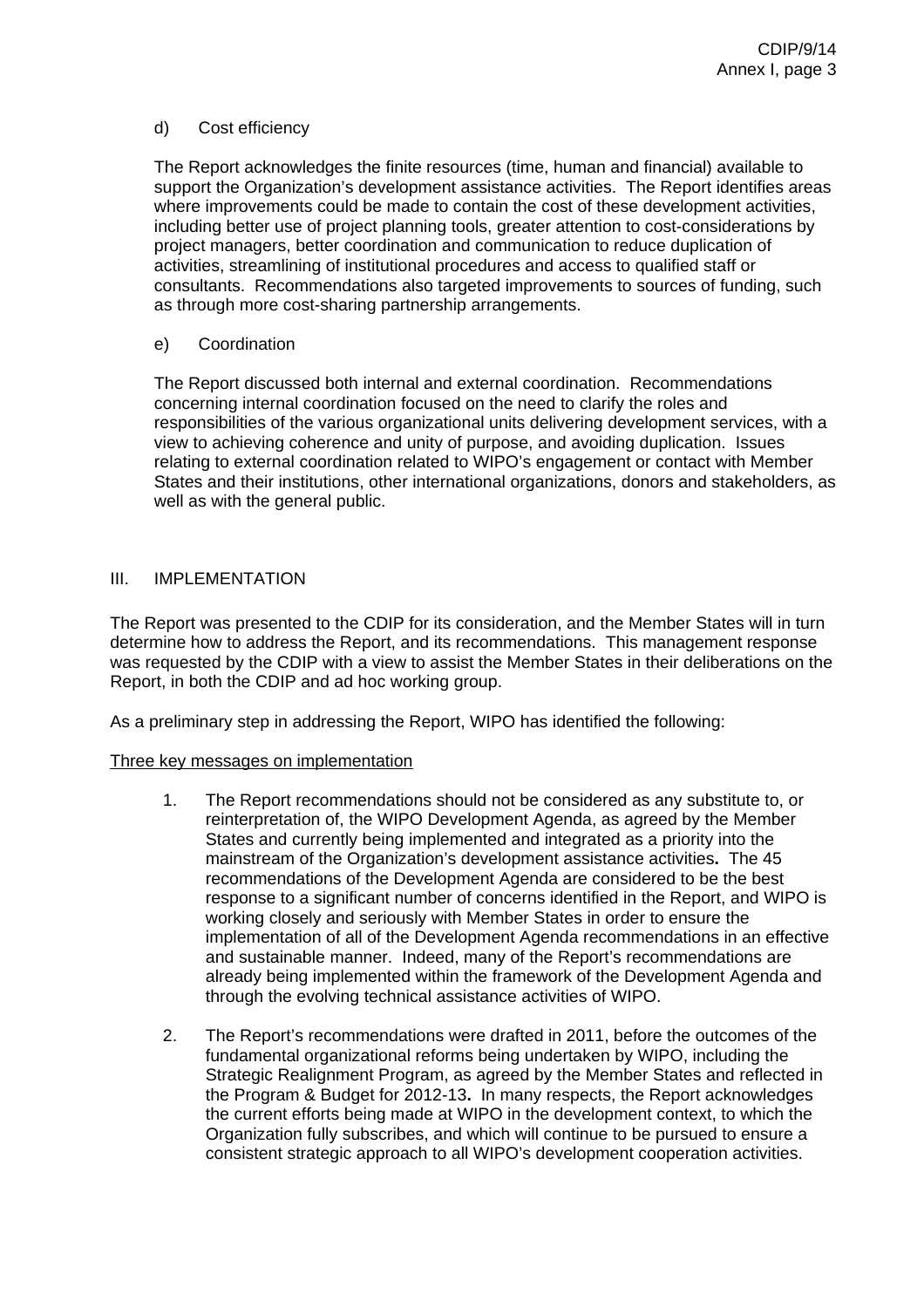Many of the recommendations are already being implemented through the WIPO Strategic Realignment Program launched in late 2008, and its various initiatives, notably:

- a. Strengthening of the results-based management framework to address issues related to results orientation and the evaluation of short-term and cumulative impact;
- b. Launch of the Enterprise Resource Planning system, which will allow planning and reporting on development activities to become fully integrated into the financial and management systems of the Organization thus increasing transparency of budgeting and expenditures
- c. Formulation of a Medium Term Strategic Plan which defines the higher level strategic outcomes and indicators of development activities;
- d. Strengthening of internal and external coordination, including through a WIPO Partnerships and Resource Mobilization Strategy;
- e. Establishing a comprehensive ethics system, including a Code of Ethics for staff; and
- f. Developing WIPO organizational design.
- 3. Those recommendations which address the "development orientation" of WIPO's activities and suggest improvements in planning and programming, are already being implemented, including in two key developments:
	- a. The two current WIPO projects directed at development of national IP strategies and policies are being mainstreamed into the Organization's work. The ensuing national IP strategies will provide the comprehensive framework for IP assistance to countries to ensure alignment with national development goals and accountability, as recommended in the Report.
	- b. The Country Plans launched by WIPO in 2012, as a planning and delivery tool for development cooperation activities provide a strategic assistance framework developed and agreed between WIPO and the country concerned. The Country Plans implement the recommendations of the Report in so far as they provide a methodology which addresses the need for a specific plan that takes account of a country's level of development, circumstances, needs, and priorities based on national development goals. The Country Plans also meet the Report's recommendations, by ensuring that 'demand-driven' assistance is coherently and effectively aligned with national development needs, and boosts country ownership. The Report's rejection of a 'one-size-fits-all' approach has long been accepted as a guiding principle in WIPO's activities.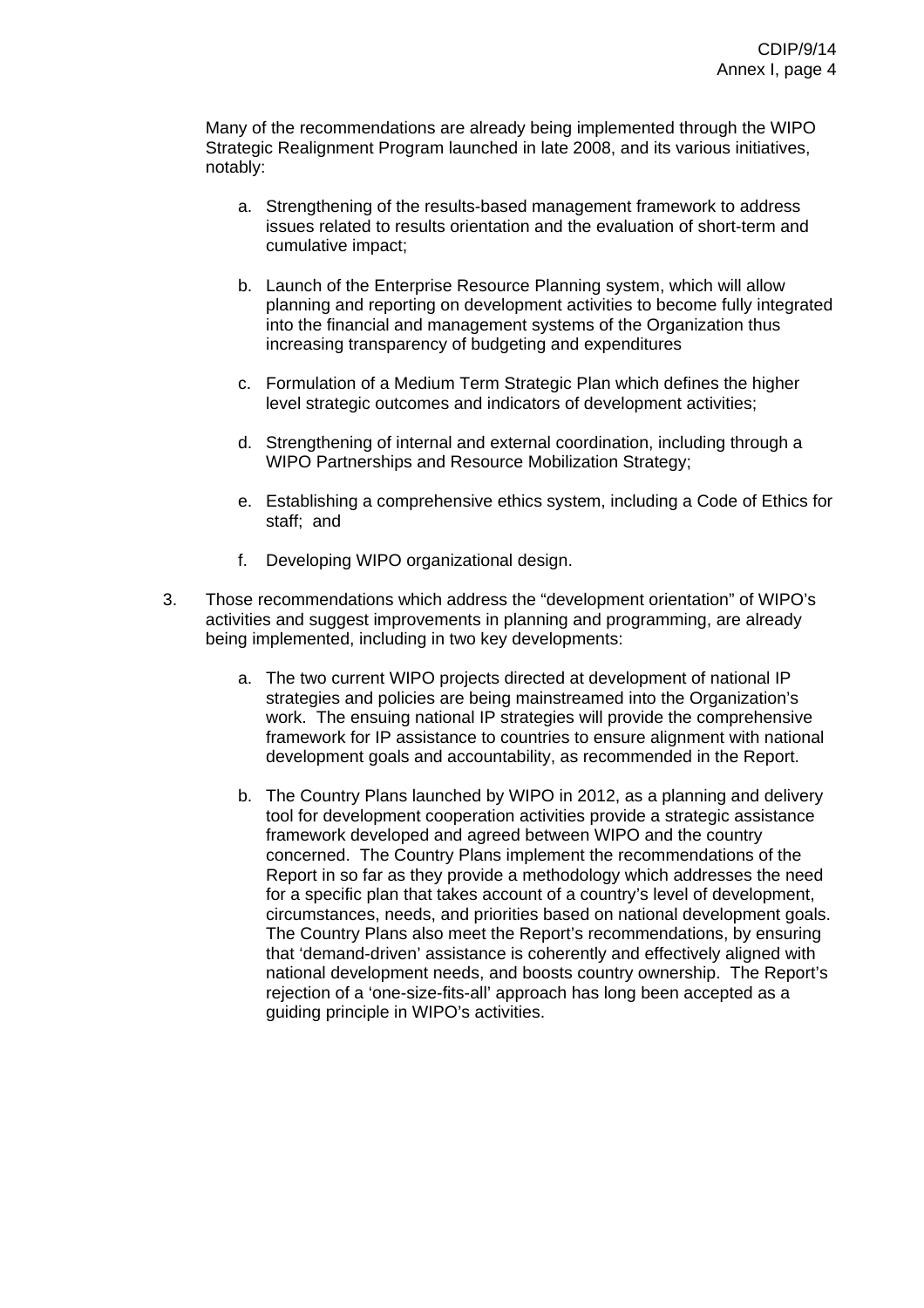# IV. RESPONSE TO RECOMMENDATIONS

The Report is very thorough and contains detailed analysis and many recommendations. Taking into account the separate proposals under each general recommendation, there are some 89 principal recommendations and 396 different measures recommended by the Report. A detailed response to these recommendations grouped by theme is set out below, however, the Organization has also considered the overall impact of the Report on improving the quality of our services. In this context, WIPO has identified the following:

# Four important directions

- 1. The Organization views the Report as an endorsement of the direction established by the current organizational reforms, including the Strategic Realignment Program and the Results-Based Management program, with its emphasis on monitoring, evaluation and accountability. WIPO will continue on this path of reform, as agreed by the Member States.
- 2. The Organization should continue to adhere and deepen the 'demand-driven' foundation of its development cooperation activities, and should endeavor to improve the application of this concept in dialogue with the Member States partnering in such activities. The Organization's current work on development and design of IP strategies and Country Plans is geared to address this need.
- 3. It is important that the Organization continually examine and improve the manner in which it engages with external stakeholders. WIPO recognizes the importance of an effective and responsive communications interface between the Organization, its Member States and all stakeholders. The means by which WIPO presents itself to the world and makes its resources available is an important component of this engagement and, in this context, the WIPO website is under review for transformation. Also under this Program, the service-orientation of the staff and Organizational culture is currently a focus of internal reforms. WIPO accepts the need to reach out to and include a broad range of stakeholders in the Organization's activities, and the draft Partnerships and Resource Mobilization Strategy and national IP strategies programs are focused on maximizing the involvement of a broad range of external entities with diverse perspectives on IP in the planning, delivery and implementation of technical assistance.
- 4. The mainstreaming of the Development Agenda is fundamental to integrating development orientation in all WIPO's work. In order to achieve this, the role of the Regional Bureaus is changing to serve as primary focal points for coordination between WIPO and its Member States, as holders of the Country Plans, and as coordinators of the delivery of development cooperation. The integration of development orientation is also important in WIPO's human capacity building activities. Finally, the activities of the sectors dealing with copyrights, patents and trademarks, and the WIPO Academy, are also increasingly development-oriented.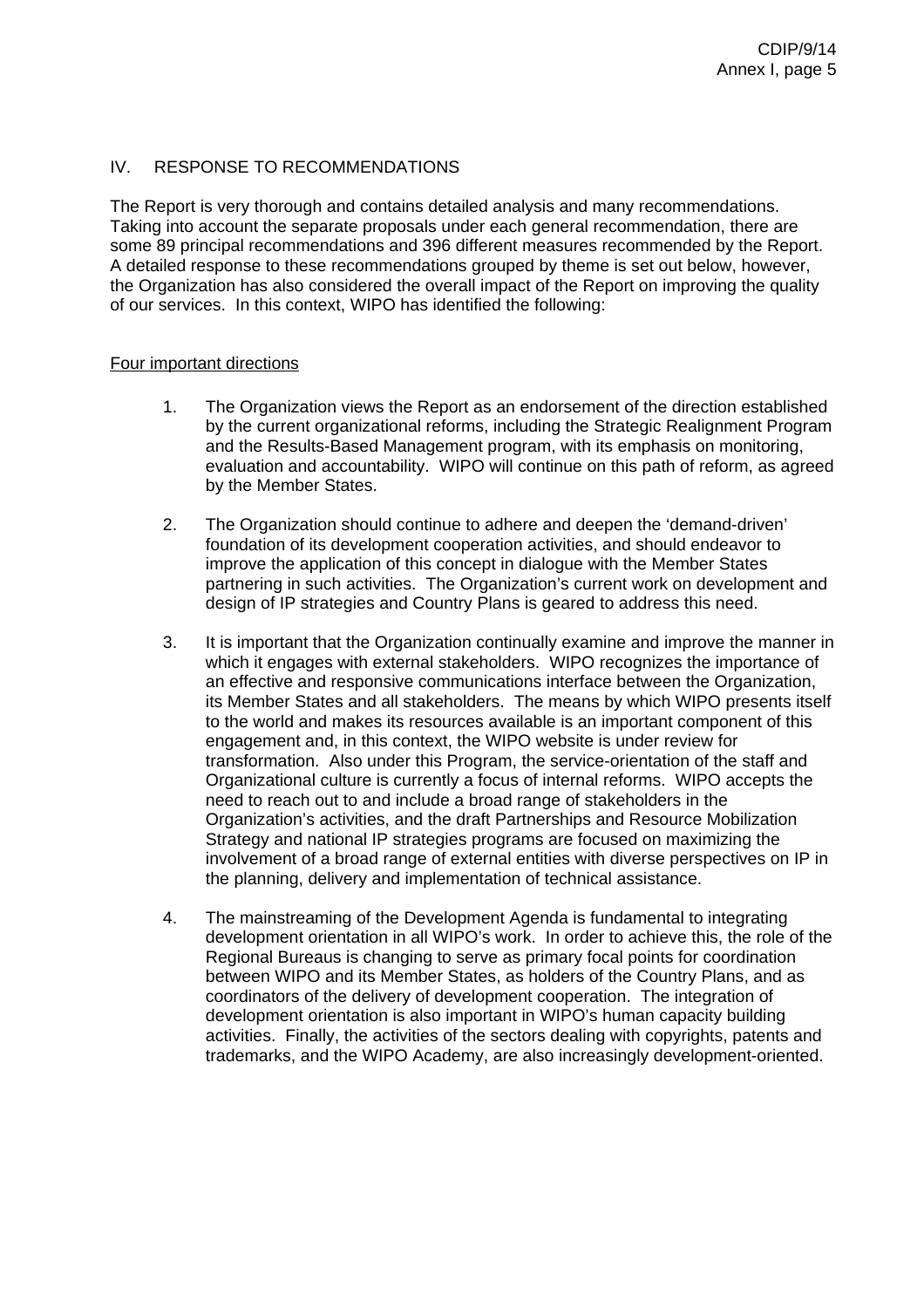#### Cost and priority setting exercise

A number of the Report's recommendations suggest the need for further studies, as well as numerous mapping exercises, strategic reviews, and gap analyses. These recommendations for additional discrete activities bear implications in terms of costs and resources required, including; two mapping studies, three further studies, 14 strategic reviews, three independent evaluations and one gap analysis. While many of the individual activities suggested appear reasonable and some are intuitively low-cost

(e.g., the recommendation that each program should prepare a breakdown of partners and providers), the cumulative effect in terms of costs and overheads from these proposals would be significant.

An assessment of these recommendations would necessitate a rough costing and priority setting exercise, together with dialog between the Secretariat and Member States, and strategic decision-making in line with Member State needs in terms of development assistance.

#### Categories of recommendations

The Organization has embraced the opportunity presented by the Report, which has been reviewed critically at sector and Organizational levels through a process of internal consultation. Taking those consultations into account, the Report's recommendations are grouped in the following categories;

- (A) Recommendations which are already reflected in WIPO activities, or ongoing reform programs;
- (B) Recommendations which merit further consideration; and
- (C) Recommendations which raise concerns as to implementation.

It should be noted that, in many cases, the recommendations fit into more than one of the above categories, such as where a recommendation is already reflected in ongoing activities but where further improvements could be envisaged along the lines suggested, or where a recommendation is already reflected in ongoing activities and is therefore redundant. In addition, the recommendations are often repeated in different contexts in the Report and have multiple parts, so that while one part of a recommendation may be already implemented or merit future implementation in one or all contexts, other parts of the recommendation may raise concerns in some or all contexts. Further, while some recommendations would be possible to implement, their implementation would require changes to be made by the Member States to the negotiated and agreed priorities for the implementation of program activities.

The Organization has provided background information in response to many of the recommendations grouped by theme and then by category, below. This information does not exhaustively address every recommendation, but provides relevant information where available at this time. Further, the list of recommendations contained at Appendix II indicates against each recommendation the category into which it may potentially be placed. The Secretariat is prepared to further elaborate these categorizations upon the request of the Member States.

The ad hoc working group was mandated to identify, in particular, recommendations that were redundant or no longer relevant (the ad hoc working group's mandate is set out at Appendix I). These recommendations may be found, in particular, in categories (A) and (C) as listed below, and at Appendix II.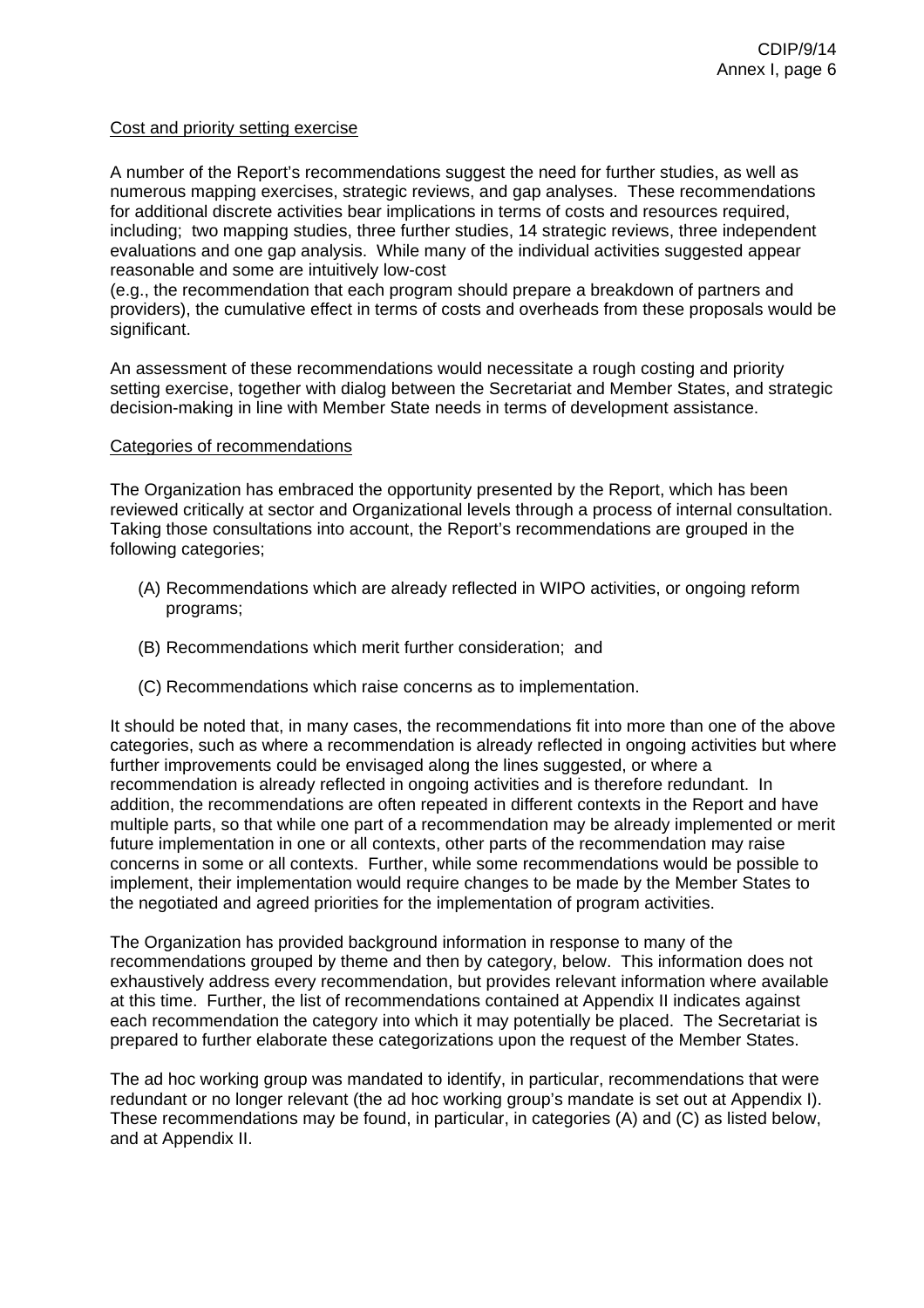# (A) Recommendations which are already reflected in WIPO activities, or ongoing reform programs

1. The Report recommends that WIPO should incorporate a sufficiently clear and broad understanding of the overall purposes of its development cooperation activities.

The mandate and purposes of the WIPO's development cooperation activities were discussed and expressed in the context of the Medium Term Strategic Plan, which provides the basis for the projects and actions presented in the Program & Budget for 2012-13, and three subsequent biennia. In future planning processes, the Organization will further develop its understanding of "development orientation".

2. The Report posits that the broader intent of the Development Agenda is to render WIPO a more effective multilateral forum for discussion and problem-solving on issues at the intersection of IP and development, and a source of assistance to countries in the context of a balanced framework at the global, regional and national level.

In the last four years, WIPO has undergone significant changes, including the establishment of new programs to address emerging issues where IP is situated at the crux of important technical, social and cultural developments. New services have been designed in response to Member States' demands for increased dissemination of knowledge and information, and the need for more people in developing countries to be able to use the IP system. The Organization has organized events in collaboration with other national and international institutions, to introduce the subject of IP to debates on climate change and sustainable development, public health, and food security among others.

WIPO has innovated and implemented new services such as WIPO Re:Search and is working on development of other projects such as WIPO Green, and will continue to encourage their uptake and facilitate their use. Numerous economic research activities are being undertaken to with a view to assessing the impact of innovation policies and the use of IP in economic development (e.g., current studies in Brazil, Mexico and Chile).

3. The Report recommends that there should be greater guidance and leadership from the Secretariat that the Development Agenda and "associated demands for shifts in the orientation of development cooperation activities" go beyond 'IP for development'.

While the Report does not define what is "beyond 'IP for development", the Secretariat plays a facilitative role and, where appropriate, exercises leadership on the orientation of its development cooperation activities.

4. The Report recommends that the scale and intensity of WIPO's development cooperation activities should properly reflect the priority that developing countries accord to them. For example, it is suggested that greater emphasis should be given to activities that directly contribute to reducing the knowledge gap.

Many of the Report's recommendations are already being implemented either within the framework of the Development Agenda, or through WIPO's regular technical assistance activities. For example, WIPO's development cooperation activities are currently geared to reducing the knowledge gap, such as Technology and Innovation Support Centers (TISCs), Start-up Academies, PatentScope and the Global Brand Database. All such activities are demand-driven, and follow upon dialogue to identify the specific needs of each particular country.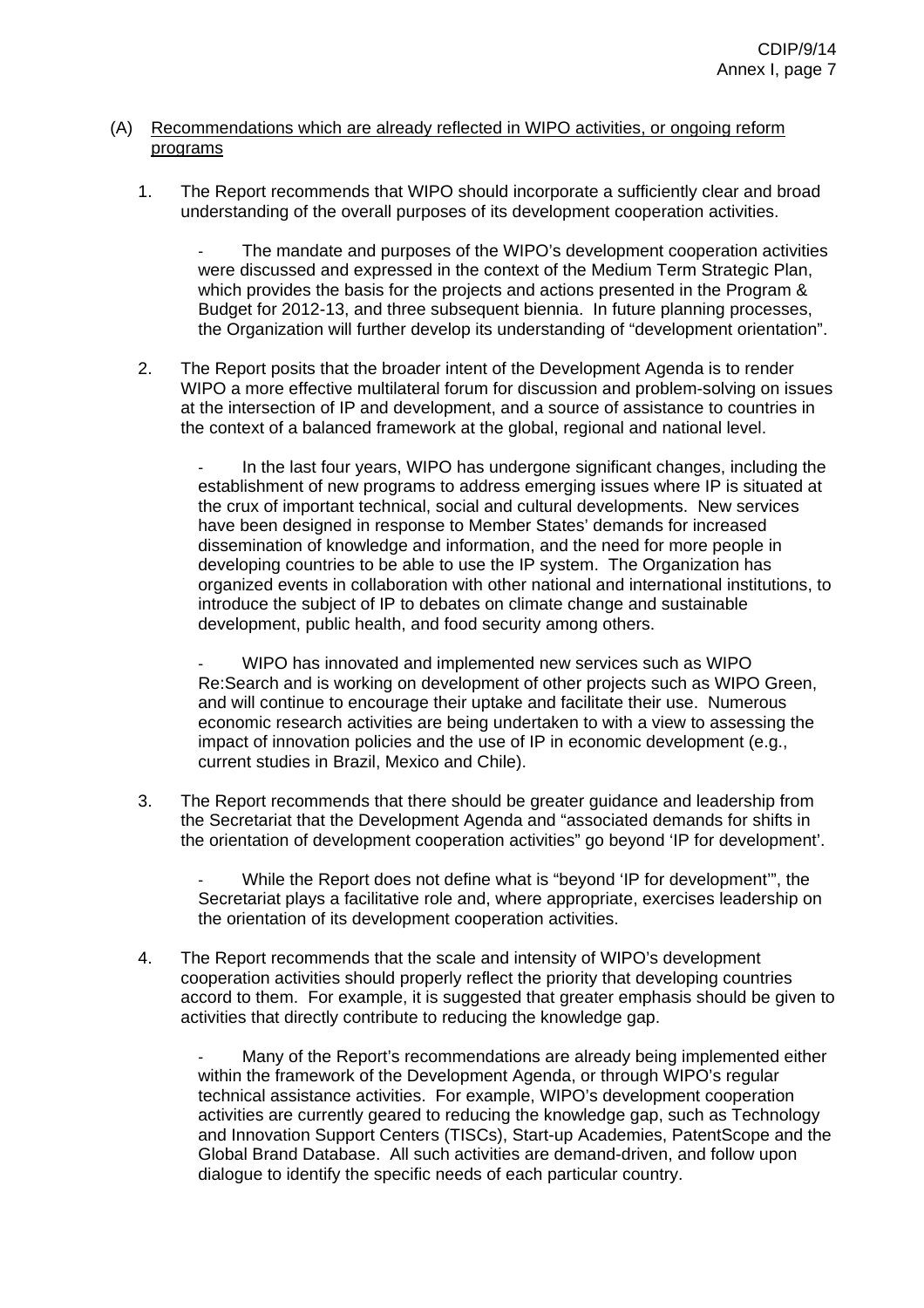The emphasis currently given at WIPO to work on methodologies to design national IP strategies (described in more detail below) and the Regional Bureaus' work on IP strategies and Country Plan reflect the priorities accorded to these issues by the Member States.

WIPO's External Offices work closely with national and regional governments in their vicinity to ensure that their IP services closely address appropriate priorities.

- 5. The Report recommends that, in the context of internal and external coordination, the Director General's consultation process on the WIPO External Offices should include a review and clarification of their role in the design and delivery of development cooperation activities.
	- The Director General's consultation process is intended to address this point.
- 6. The Report calls upon WIPO to adopt principles of aid/development effectiveness: country ownership, alignment (coordination), results focus and mutual accountability.

The ongoing management reforms are geared towards enhancing the effectiveness and efficiency of the Organization, including its development-oriented activities, in accordance with the principles of the Paris Declaration on Aid Effectiveness.

These principles also apply to effective resource mobilization, as a prerequisite to support being provided by the donor community, which is a key theme underlying development of the WIPO Partnerships and Resource Mobilization Strategy, a draft of which is currently under internal consultation. The goal of this Strategy is to increase resources for IP and development, and expand the scope and impact of WIPO's development cooperation in meeting the growing needs of developing countries, least developed countries and countries with economies in transition.

7. The Report makes recommendations aimed at improving the concept of 'demanddriven' technical assistance, and at improving demand management. The Report also suggests that dialogue should take place between national beneficiaries and the Secretariat about national development strategies, priorities and needs, and WIPO's obligations to advance the Development Agenda.

- WIPO acknowledges the importance of a clear and common understanding of the term 'demand-driven' throughout the Organization, and is taking steps to ensure this is achieved. A key part of this strategy involves adopting a more strategic approach to identifying needs through such tools as national IP strategies and Country Plans.

The Secretariat conducts its development cooperation activities in a focused manner, based on interaction and systematic consultation with the Member State(s) involved. This includes regular consultations with national authorities, as well as relevant stakeholders in the context of developing national IP strategies. The Country Planning process currently underway at WIPO also aims at improving the Organization's understanding of the needs of the Member States.

The External Offices of WIPO are in constant and direct contact with stakeholders in their country and region, including in the preparation of Work Plans.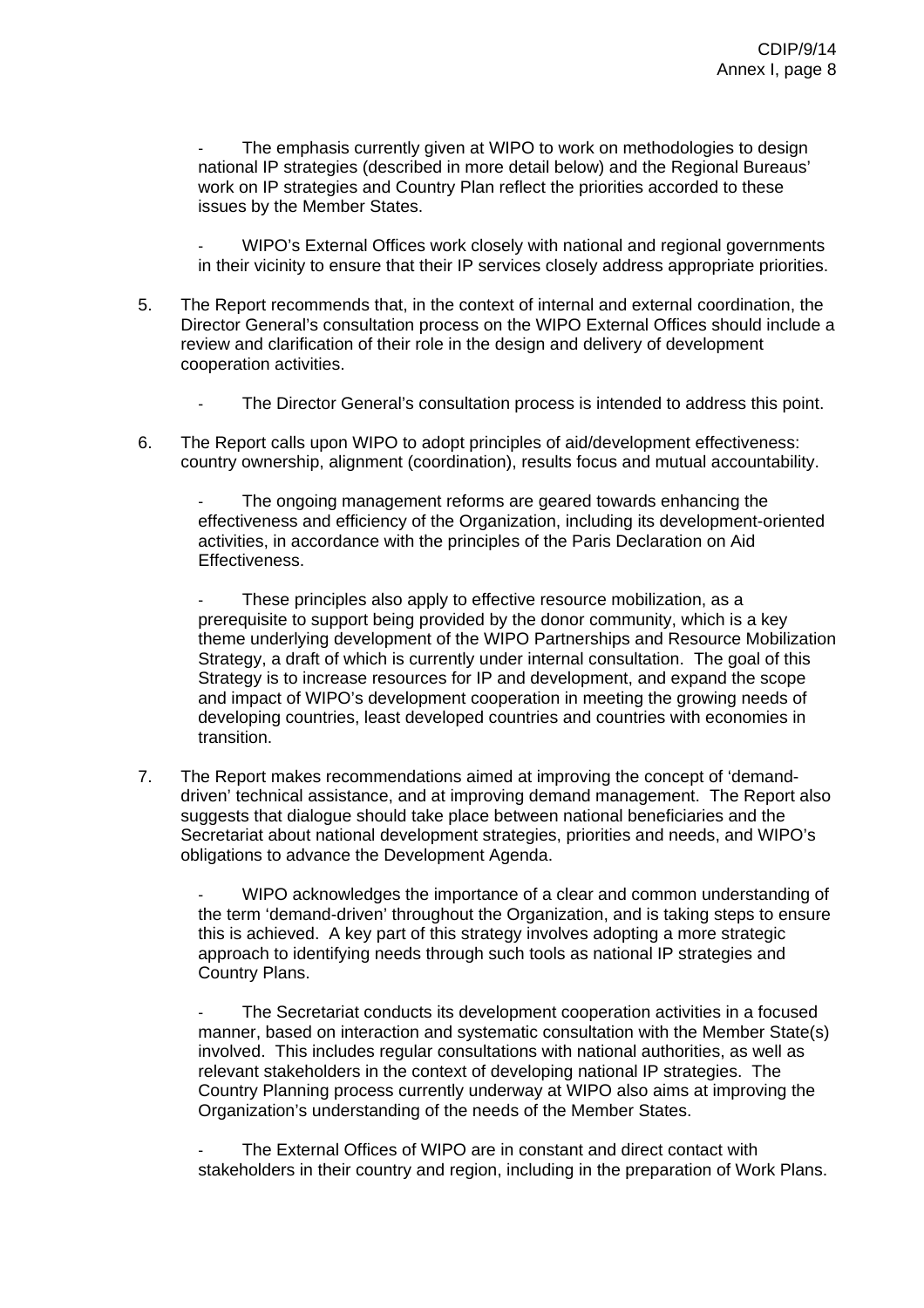With the mainstreaming of the Development Agenda recommendations in all the programs and activities of the Organization, in particular into the work of the Regional Bureaus, all program managers are now aware of the need to inform their collaborators of the role of the Development Agenda, and its relevance to national development goals.

Agenda. In addition, the Development Agenda Coordination Division conducts national and regional seminars with the goal of raising awareness of the Development Agenda, and the possibilities for Member State engagement as proponents or beneficiaries of Development Agenda projects. The Committee on Development and Intellectual Property (CDIP) and the WIPO website on IP for Development, $2$ also serve as avenues to inform stakeholders and advance the Development

8. The Report recommends that improvements be made in the prioritization and balance of development and cooperation activities undertaken.

biennial Program & Budget. The Secretariat is continually working to improve this process, in particular through the implementation of the Strategic Realignment Program. - The Organization-wide exercise in priority-setting and balancing of resources is currently being done in the context of the preparation and implementation of the

strategic overview of WIPO's development cooperation activities, priorities and budget allocation. 9. The Report recommends that Member States should be provided with an adequate

Strategic Plan, Program & Budget, Program and Performance Reports and Annual Report to the General Assembly of Member States. This strategic overview is provided in the context of the Medium Term

cooperation activities. In this context, a number of recommendations are also directed goals, priorities and expected results. The recommendations also suggest the need to principles at the planning level should translate to better results at the implementation level. 10. The Report makes a number of recommendations directed towards improvement of the results-based management (RBM) framework, and aimed at strengthening tools and processes for measuring, assessing and reporting on the impact of development at improving the cost-efficiency of activities, integrating development cooperation activities into the regular Program & Budget process, and strategic prioritization of implement an effective evaluation framework for WIPO's development cooperation activities, and to ensure that progress achieved in integrating Development Agenda

point of view, other parts of the program management cycle, namely monitoring and the Organization, including in the area of development cooperation, is a prerequisite These recommendations point to the Report finding that, whereas planning has reached a reasonable level of sophistication from a results-based management assessment of implementation, still require strengthening throughout the Organization in the coming biennia. Close cooperation with managers throughout

<span id="page-9-0"></span> $\frac{1}{2}$ Available at<http://www.wipo.int/ip-development/en/>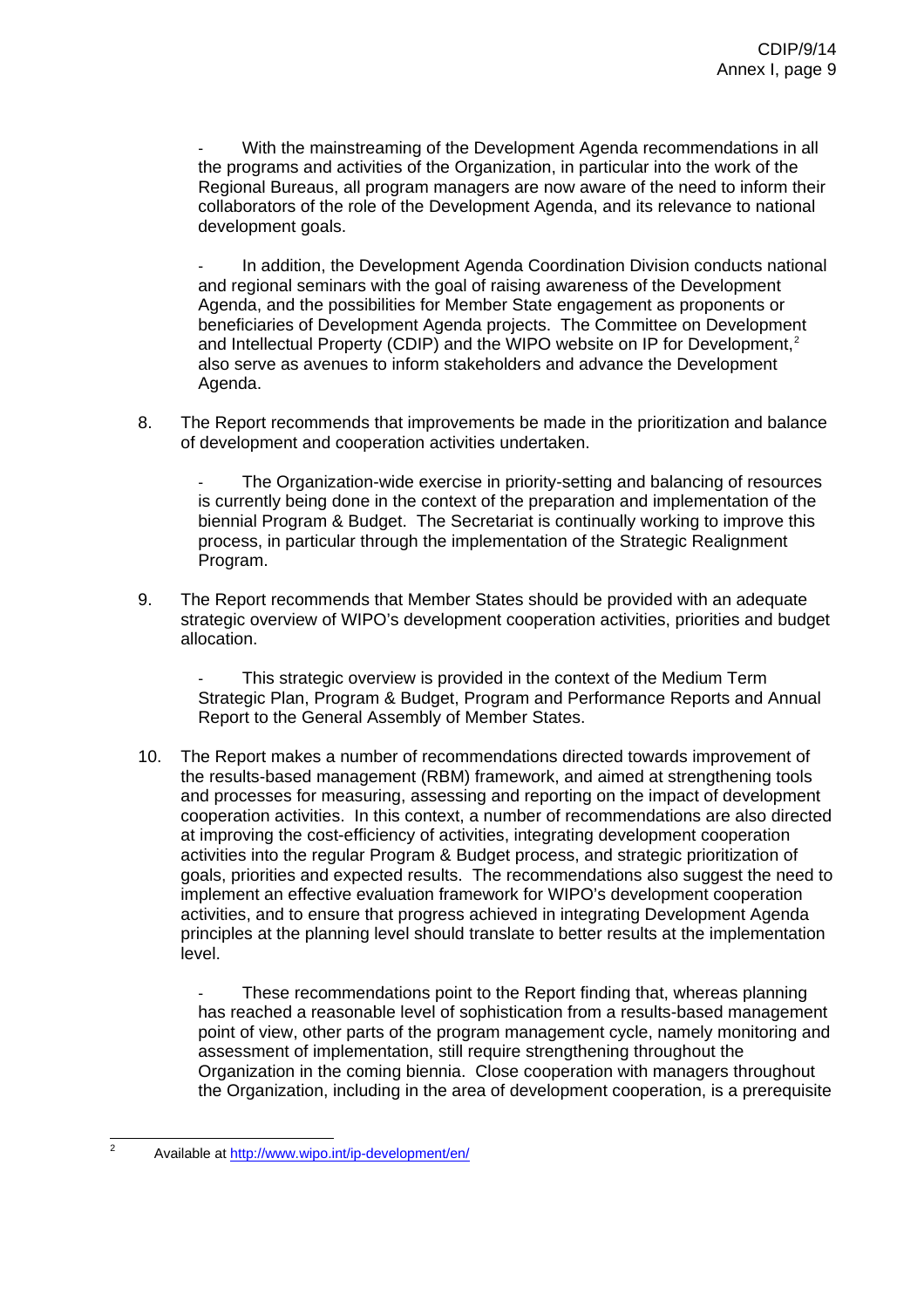for making steady progress in achieving these goals. This entails the following implementation activities:

- strategic point of view. This will be done in close cooperation with the managers of the Enterprise Resource Planning (ERP) System Project (i) Development of automated systems and tools to support managers in managing their programs and to provide the information/capability to aggregate/analyze information and data from an overall organizational to ensure that final solutions suit their needs.
- strategies for monitoring results at the national and regional levels. works well and how, casual relationships and impacts, including in the area of development cooperation, and strengthening accountability to the area of development cooperation requires horizontal communication and cooperation among the Regional Bureaus, the (ii) Development of better performance data collection tools and The gathering of performance data at the national and regional level is at the heart of a results-based approach and, although not cost neutral, may be seen as an investment in better understanding what Member States. The collection and analysis of performance data in specialized sectors and the Member States.
- Organization to ensure the best use of the information generated for managing programs, including for learning about what works well and project/program management capacities throughout the programs delivering development cooperation through the facilitation of targeted (iii) Strengthening of the results-based culture throughout the why. The grounding of a results-based culture will be pursued through developing better project planning tools and enhancing workshops and continuous coaching.
- streamline reporting to various stakeholders, including on results, and to improve institutional memory about the work of the Organization, (iv) Consolidation of various sources of information in a central business intelligence capability. This would enable the Organization to including development cooperation.
- better identify duplications (during the P&B planning and work plan processes) and enhance cost efficiencies. The Regional Bureaus will have an important role to play as coordinating entities for (v) Enhancement of the capabilities of the Organization, through the Enterprise Resource Planning project, to better track actual expenditure based on a set of predefined reporting parameters. In addition, to better satisfy reporting requirements, this will enable the Organization to better understand the underlying cost-structures for implementing activities and achieving results, enhance its capacity to development cooperation activities in WIPO Member States.
- legislative advice), mainstreaming development and pursuing resultsbased budgeting efforts. The country needs assessments, as part of (vi) Continuation of current efforts to further enhance the planning framework of the Organization, including the refinement of expected results and indicators (e.g., including those for the provision of the Country Planning exercises, will increasingly inform the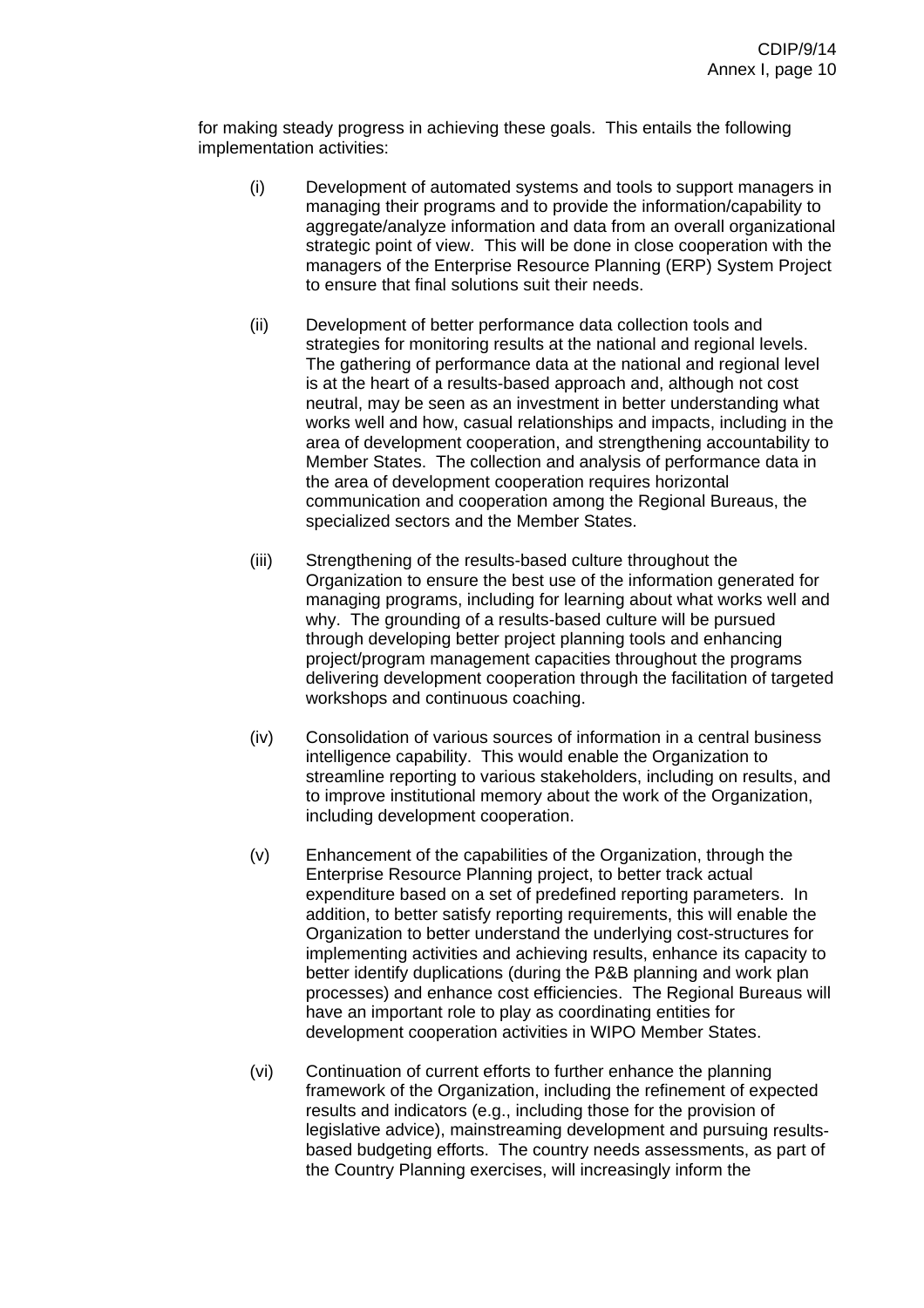efforts will focus on further strengthening the performance indicators ensuring that they measure achievement of results (outcomes) rather Organizational biennial planning, complementing the Program & Budget questionnaire responses from Member States. In addition, than activities/outputs (i.e., number of people trained).

- (vii) (i.e., strategic goals and expected results), irrespective of the source the program and budgetary cycle of the Organization. The Program & Budget for 2012-13 includes additional information on Funds in Trusts work plans are linked to the organizational results framework, including those funded by the reserves or extra-budgetary sources of Continuation of current integration of all initiatives (i.e., projects, activities, etc.) into the results framework of the Organization of funding, to ensure that all activities/initiatives undertaken by the Organization are complementary in contributing to the set goals (including Development Agenda projects). Such efforts were started in the 2010-11 biennium with the approval of Member States in 2010, of the Mechanism for Integrating Development Agenda Projects into (FIT) by program. Further, as of 2012, all initiatives/activities in the funds.
- being addressed on a continuous basis in particular, but not exclusively, through the implementation of the Enterprise Resource (viii) Identification and removal of institutional bottlenecks or procedures is Planning project.
- 'Assessing WIPO's Contribution to the Achievement of the Millennium Enhancing WIPO's Contribution and Reporting on MDGs', which currently considering the report, and the Organization will work with the Committee to address and implement the recommendations as (ix) A WIPO-commissioned study was prepared, at the request of the Committee on Development and Intellectual Property (CDIP), on Development Goals (MDGs)'. The study contains a section on makes recommendations for improving WIPO's contribution to the MDGs, including through improvements in the results-based management framework and performance reporting. The CDIP is agreed by the Member States.
- 11. The Report makes recommendations aimed at diversifying and strengthening collaborations with donors, particularly through the Funds in Trust (FIT) programs.

- WIPO is keen to encourage multidonor and thematic funding wherever demonstrated a further step in the integration of FITs in the regular budget, as well as planning and reporting. In future budgetary cycles, the Organization will explore possible. However, this should not be at the expense of the work already done within existing FIT arrangements. The Program & Budget for 2012-13, ways to further integrate voluntary contributions into the regular budget.

institutions and individuals in Brazil, and developing countries with whom Brazil has cooperation activities. As such, the FIT-Brazil differs from most other funds because it was not established as a donation to developing countries at large. The Organization recognizes that there are different kinds of donors, and flexibility is required to deal appropriately with each. For example, the agreement that forms the basis of the FIT-Brazil aims at promoting the use of the IP system by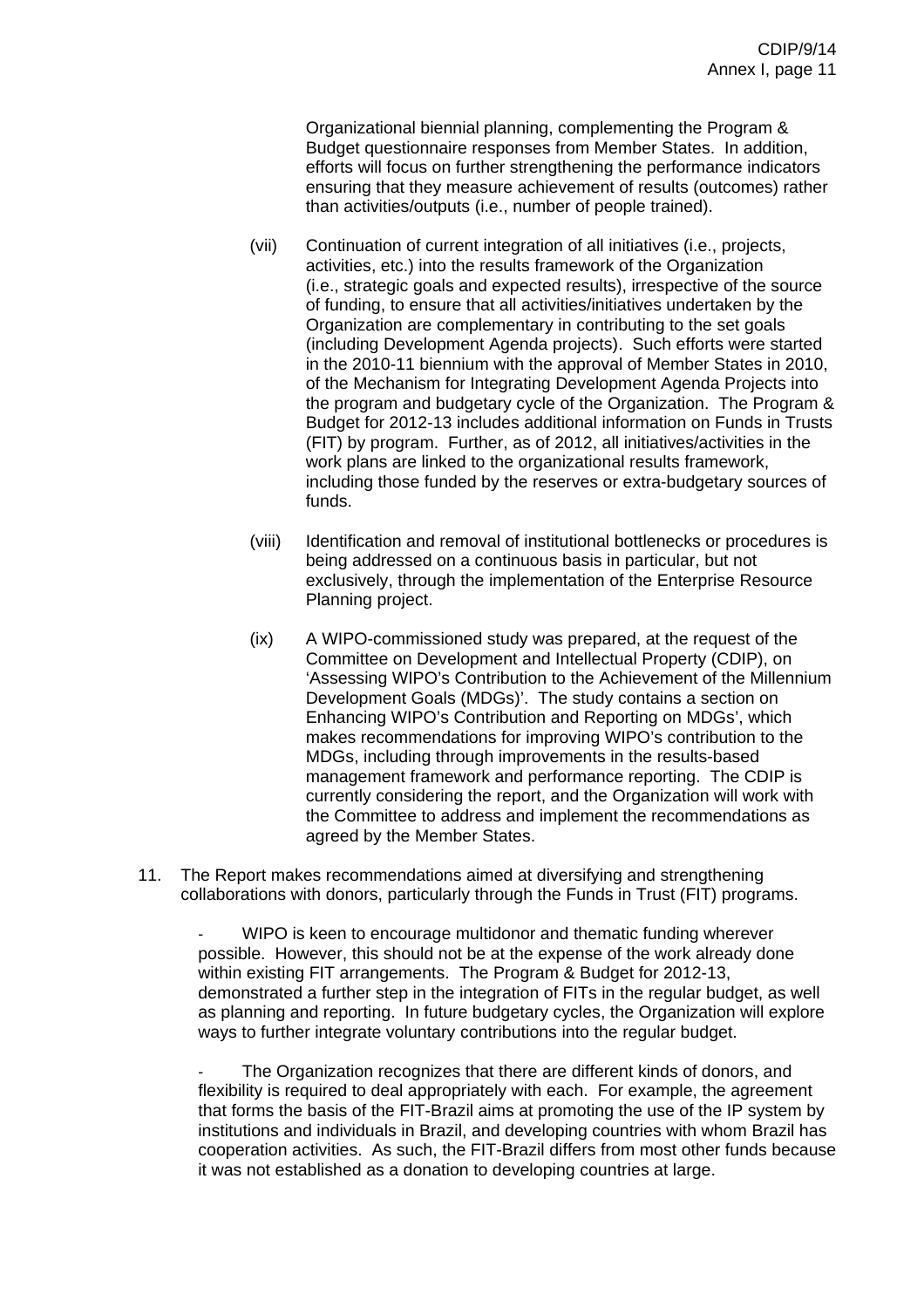WIPO has taken steps to implement the next steps identified at the Conference; establishment of technology transfer organizations in the Arab region to the African UN Multi-Donor Trust Funds, InfoDev (World Bank), the UN Office for Partnerships, DFID and others; the Secretariat also organized the second WIPO FIT donors meeting aimed at improved sharing of information. Following the convening of the WIPO Conference on Building Partnerships for Mobilizing Resources for Development (November, 2009), the project performance indicators and targets were mainstreamed into the program and Budget 2010/11. activities included the development and submission of a project to support the Development Bank: outreach to, for example, USAID, the World Bank, the Asian Development Bank, the Islamic Development Bank, the Executive Coordinator of the the UN Foundation, the Gates Foundation, the Rockefeller Foundation, AusAid,

Budget 2012-13, included the development and approval of guidelines for private WIPO's resource mobilization activities have included support to the development of the WIPO Matchmaking Database, along the lines of Development Agenda Recommendation 9. The Secretariat developed a draft Partnerships and Resource Mobilization Strategy in 2011. The strategy is currently being reviewed internally and will shortly be more widely available. On private sector partnerships, the approved Program & sector partnerships. A draft was developed using the UN Business Partnering Guidelines and Member States will be consulted on this issue in 2012. Finally,

evaluation and reporting on follow-up is needed to focus on long-term results and 12. The Report recommends that more systematic and regular reporting, monitoring, cumulative impact of development cooperation activities.

already being done in relation to certain FIT-funded activities, and it is proposed to continue this practice. Such systematic monitoring and reporting, with a long-term perspective is

the need for independent monitoring/evaluation mechanisms to ensure that WIPO's need to clarify the roles and responsibilities of the various service providers in the 13. The Report makes a number of recommendations concerned with governance, including a review of Organizational structures for oversight and management, (e.g., technical assistance serves development). Other recommendations are also addressed to the delivery model for development cooperation activities, and to the Organization.

the Development Agenda recommendations. In particular, this has entailed the two Offices (TTOs) and, (ii) integrating legislative advice into the specialized sectors In terms of delivery of development assistance, one of the objectives of the 2012-13 biennial planning process has been the mainstreaming of development across all Strategic Goals and all relevant programs of the Organization in line with expected results; (i) strengthening IP institutions (IP office modernization, Technology and Innovation Support Centers (TISCs) and Technology Transfer (Programs 1, 2, 3, 14 and 15).

countries and countries with economies in transition. The delivery model implies the following distribution of roles and responsibilities: A new planning and delivery model has been established following the mainstreaming and in order to ensure a consistent and coherent delivery of development cooperation services to developing countries, least developed

(i) The Regional Bureaus, the Certain Countries in Europe and Asia and the Least Developed Countries Divisions are responsible for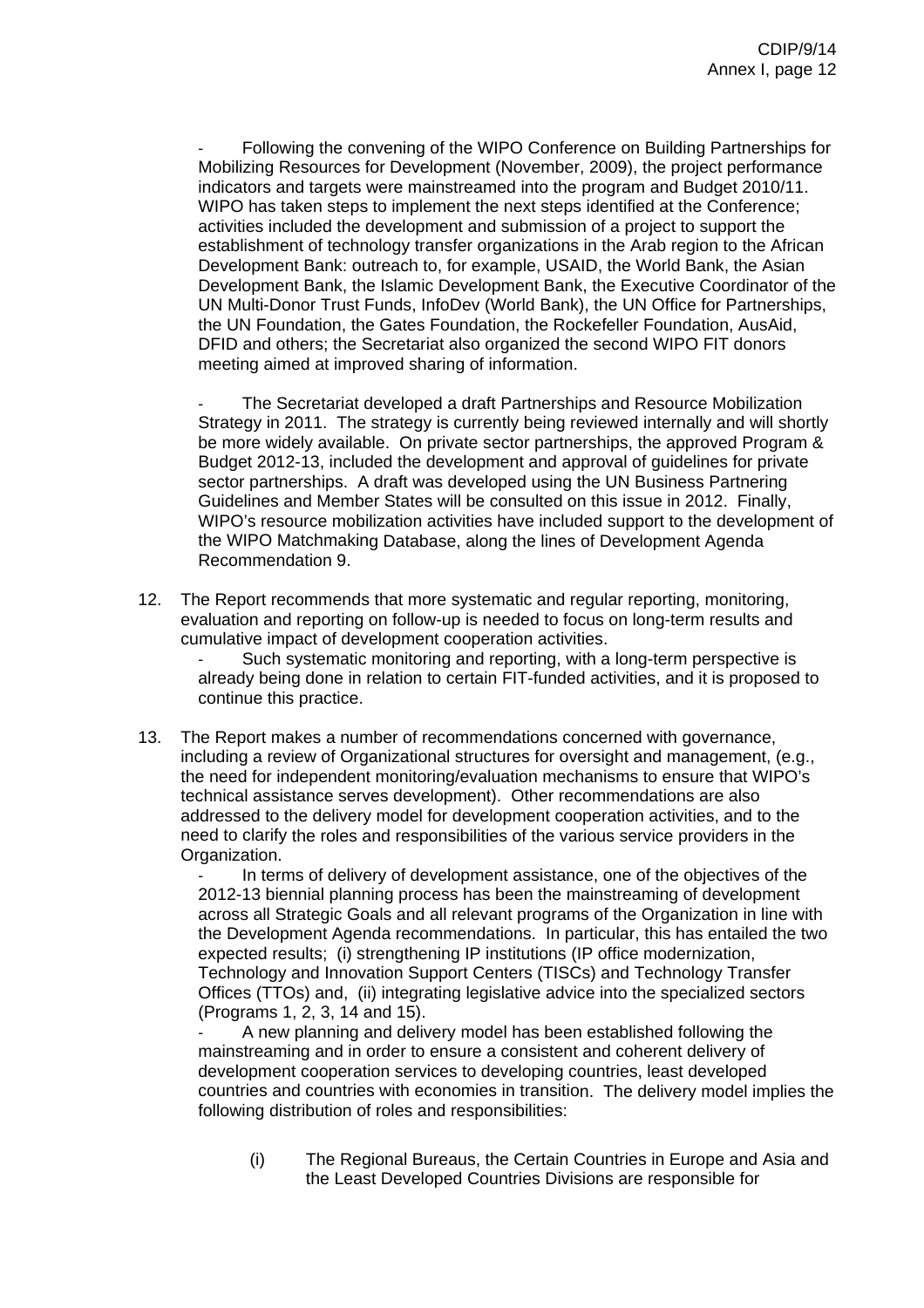assessment of all development cooperation activities and are the custodians of the Country Plans; coordinating the planning, implementation, monitoring and

- (ii) The specialized sectors are responsible for the delivery of services, in close coordination with the Regional Bureaus, and Divisions for Countries, in accordance with national IP strategies and Country Plans; and Certain Countries in Europe and Asia and Least Developed
- Europe and Asia and Least Developed Countries remain primarily responsible for the two expected results related to national IP (iii) The Regional Bureaus, and the Divisions for Certain Countries in strategies and capacity building.
- tuned and formalized based on experiences gained in implementation, including • The delivery model for development cooperation activities will continue to be finethrough the Strategic Realignment Program Organizational design initiative.
- be enhanced in their capacity to formulate national IP strategies, their ownership countries' political and legal systems relevant to national development policies. activities. It is foreseen also to enhance cooperation between Bureau staff and Development Agencies for the benefit of recipient countries. • According to this delivery model, the role of the Regional Bureaus will continue to of Country Planning processes, and the building of substantive knowledge of In turn, the substantive sectors will also need to systematically inform the Regional Bureaus about new challenges, available options and trends in the global IP system that would have an impact on development cooperation
- Secretariat and Member States on risks associated with activities, or local conditions that would facilitate/constrain the success of activities. 14. The Report recommends that greater discussion should take place between the

- WIPO is currently working on strengthening its risk management framework risk management is an integral part of its Organizational performance management system. and risk mitigation strategies as an integral part of Organizational performance management, and the focus on risk has already been strengthened to some extent in the Program & Budget for 2012-13. The Organization is working to ensure that

- WIPO currently focuses its preparatory work in technical assistance activities on establishing the prerequisites to achieving sustainable results, and exploring alternative solutions to mitigating risks.

risk management component could be introduced more systematically into all areas of WIPO's provision of technical assistance. For example, the signing of agreements between WIPO and its Member States recipients of office automation support currently addresses this issue. This

ensure a balance of perspectives and, in this context, should support countries' efforts to establish national committees on development and IP. 15. The Report recommends that WIPO should broaden stakeholder engagement to

The WIPO programs for assisting with development of national IP strategies provide for the creation of national steering committees for the implementation of the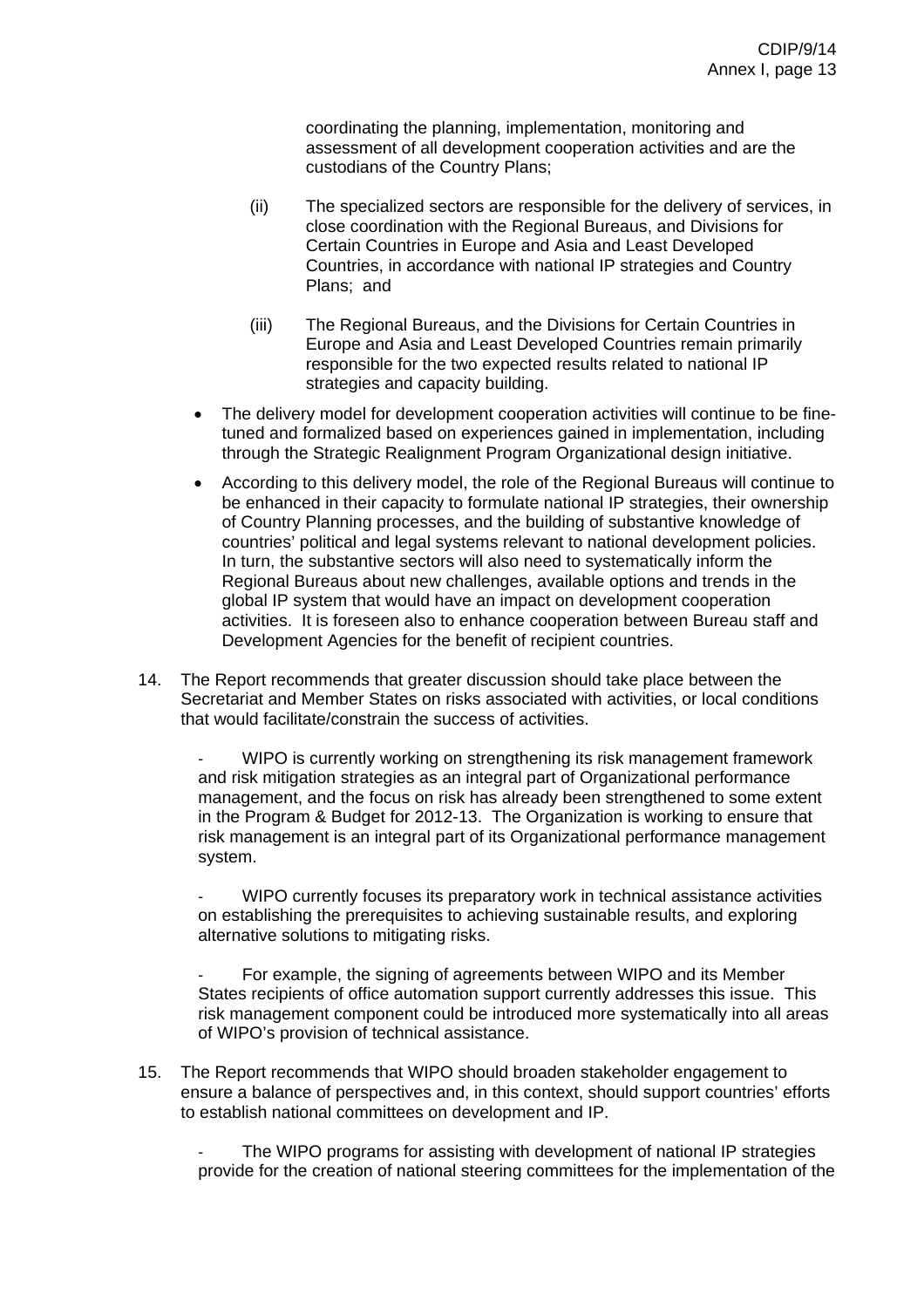strategies. In some cases, these steering committees have evolved into a national institution and success of such national committees will depend upon the support of the national authorities. advisory body on IP. While it is desirable that this should be systematic, the

16. The Report recommends increased efforts to mobilize voluntary contributions, including from mainstream donors and philanthropic foundations.

objectives and implementation actions, along with measureable indicators which will further this objective. There is an ongoing effort to increase voluntary contributions to support WIPO's development assistance work, and the draft WIPO Partnerships and Resource Mobilization Strategy, described above, also proposes a series of

particular international intergovernmental organizations (IGOs), as collaborators in its development cooperation activities. The Report further recommends that WIPO should undertake more partnering with national institutions at the local level. 17. The Report recommends that WIPO should more actively identify partners, in

- The draft WIPO Partnerships and Resource Mobilization Strategy addresses the role of the Regional Bureaus in working with countries to mobilize these resources in collaboration with other IGOs.

(WTO) and World Health Organization (WHO), including short-term projects such as private sector (e.g., in the patent field, meetings have taken place during 2011, with PhRMA, IPFMA, CROPLIFE and GPhA). - WIPO systematically reaches out to other international intergovernmental organizations, as collaborators in its projects. For example, WIPO has collaborated with positive results in joint activities conducted with the World Trade Organization seminars and meetings, and long-term projects such as the trilateral cooperation program. WIPO also reaches out to other collaborators, including NGOs and the

18. The Report recommends greater integration of regular and donor-funded technical assistance to support improved measurement of development impact, and transparency for donors, beneficiaries and other stakeholders.

Program & Budget began with the Program & Budget for 2012-13, and it is proposed to further develop this integration in the Program & Budget for The integration of regular and donor-funded technical assistance into the

- $2014 15$ .
- Organization's development cooperation activities will enhance understanding about the effectiveness of its technical assistance activities, including results chains, strengthening objectivity in this context through systematic monitoring and assessment of all program activities. 19. The Report recommends that staff should be more cautious in attributing success or failure to their development cooperation activities when assessing impact and results. It is recognized that objective assessments and evaluation of the attribution, external factors and risks. The Organization is progressively
- 20. Some of the Report's recommendations are also addressed to the strategic decisionmaking and planning of CDIP projects, and to ensuring evaluation of such projects before their expansion or renewal.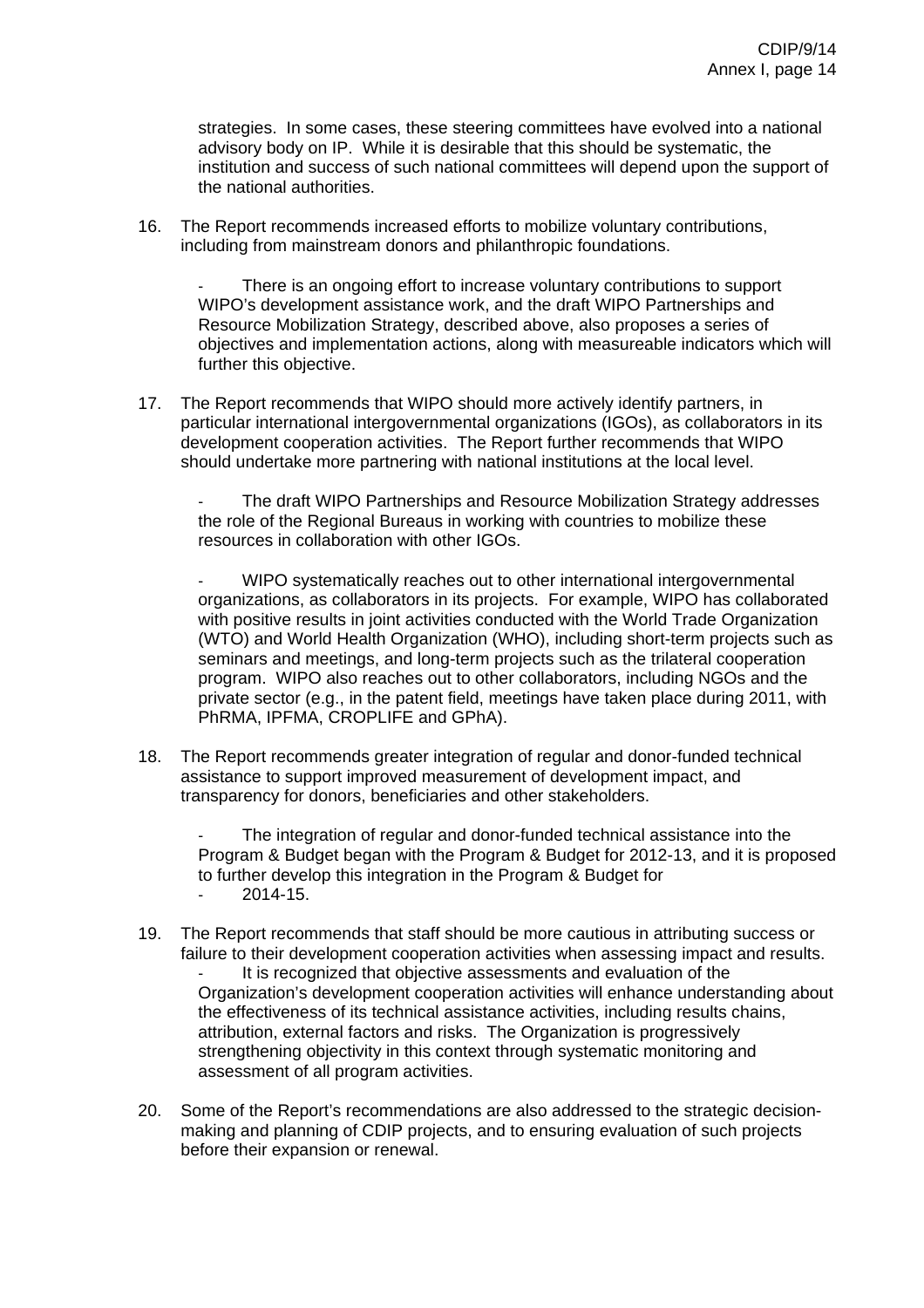Projects into the program and budgetary cycle of the Organization, as approved by the Member States in 2010. All Development Agenda project documents also In the Program & Budget for 2012-13, Development Agenda projects have been integrated in line with the Mechanism for Integrating Development Agenda currently contain linkages to the organizational results framework.

- All Development Agenda projects are subject to evaluation upon completion. The final evaluation reports will be submitted to the Committee on Development and Intellectual Property (CDIP). Any extension of Development Agenda projects is subject to the evaluation findings.

national level is at the heart of the Development Agenda. This concerns the content learning process through provision of systems and tools for managing development cooperation activities, and this effort will continue throughout the 2012-13 biennium. - Transforming Development Agenda principles into better results at the and quality of the implementation of development cooperation activities. WIPO's Administration and Management Sector is continuously working to facilitate the

21. The Report recommends that a strategic review should be undertaken of WIPO's internal organizational structure to ensure alignment with organizational goals and development-related priorities.

determine what structure will best facilitate the implementation of WIPO's work program and in order for the Organization to be more effective and to achieve its The suggested review was commenced in 2009, and continues as part of the Strategic Realignment Program and Organizational Design initiative, in order to specified results.

22. The Report recommends that an adequate definition should be developed as to what counts as 'development cooperation activity' for Program & Budget purposes, and to cooperation activities. At the same time, the Report also acknowledges that; "Compared to earlier years, the proposed 2012-13 Program and Budget better defines be used in estimating the proportion of staff time used on delivery of development what is counted as development expenditure."

as development expenditure, only where the beneficiary is a developing country and percentage of staff time used on proposed activities, and represents a significantly more detailed estimation than in previous biennia. Considerations in further finetuning the estimation need to be based on determining added-value versus The planning process for the Program & Budget for 2012-13, encompassed a bottom-up estimation of development expenditure at the level of high-level activities proposed for the biennium based on the following definition: "Expenditure is qualified the equivalent expenditure is not available for developed countries".[3](#page-15-0) The estimation included both non-personnel and personnel costs, the latter estimated as a increased overhead.

States, during the 18th session of the Program and Budget Committee (PBC) in September 2010, requested that the following footnote be added in the Program & Budget for 2012-13: - A revised definition of "development expenditure" for Program & Budget purposes is under development. In this context, it is notable that the Member

<span id="page-15-0"></span> 3 Consistent with past practice, development expenditure also includes expenditure for countries with economies in transition.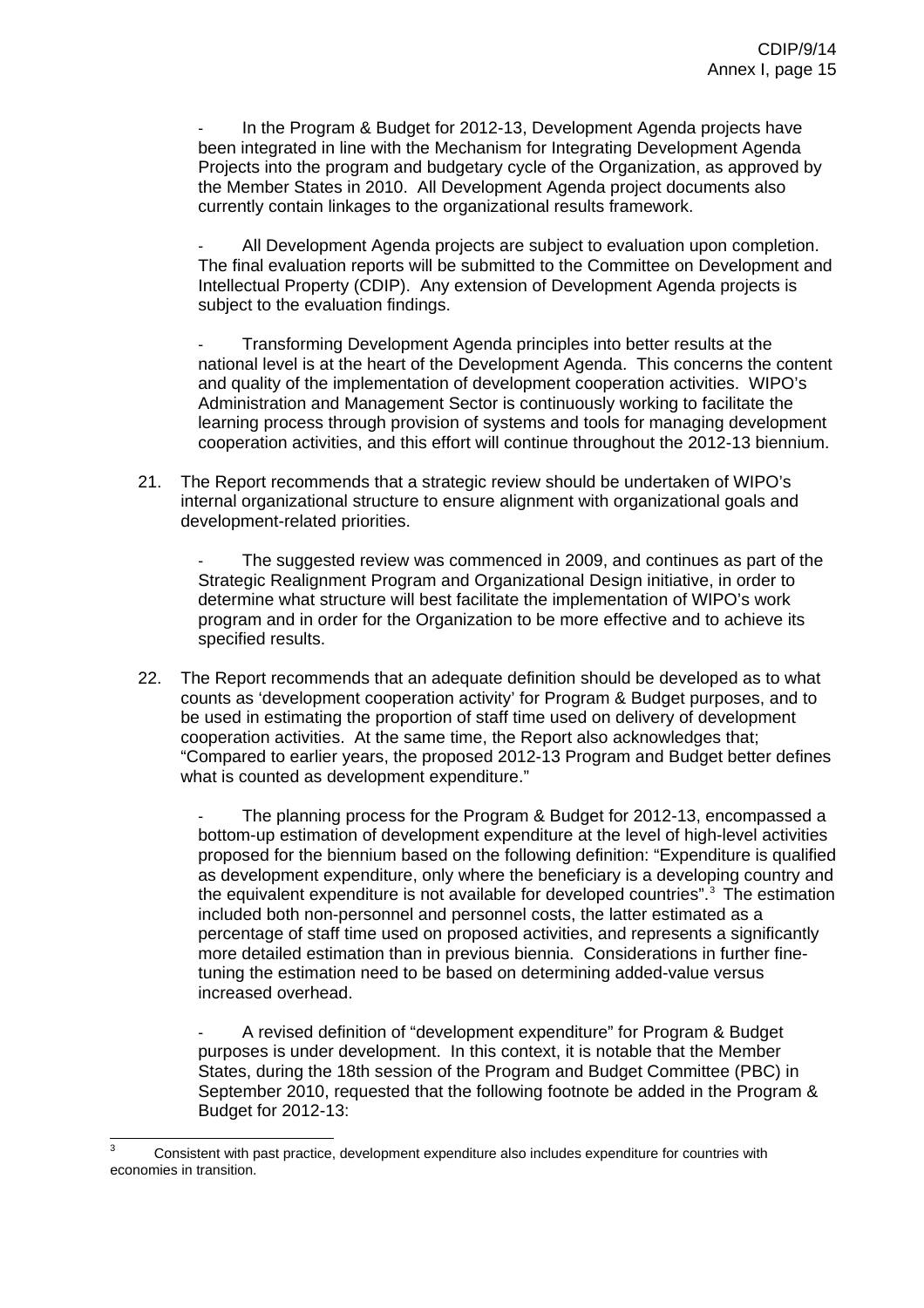of the PBC, this definition is considered as an interim definition for purposes of context of the WIPO Program and Budget. The revised definition should be definition would be used for the preparation of the Program and Budget for the next biennium 2014/15." "Following concerns expressed by several delegations during the 18th session the 2012/13 biennium Program and Budget. This definition would be refined further, in informal consultations convened by the Chair of the PBC, with a view to evolving a more precise definition of 'development expenditure' in the submitted to the 19th session of the PBC for consideration and recommendation for approval by the General Assembly. The revised

23. The Report recommends that better assistance be given to developing countries to Report also suggests the need for a satisfactory methodology for assisting developing countries to assess their development needs, IP capabilities and appropriate strategies. assess their development needs, IP capabilities and appropriate strategies. The

process. The Country Plans launched by WIPO in 2012, as a planning and delivery implemented, the Country Plans should address the recommendations of the Report plan that takes account of a country's level of development, circumstances, needs, meet the Report's recommendations, by ensuring that 'demand-driven' assistance is coherently and effectively aligned with national development needs, and boosts country ownership. The task of needs assessment is an integral part of the Country Planning tool for development cooperation activities, aim to provide a strategic assistance framework developed and agreed between WIPO and the country concerned. Once in so far as they provide a methodology which addresses the need for a specific and priorities based on national development goals. The Country Plans will also

Organization's assistance in the development of national IP strategies and policies. projects aim to assist developing countries to assess their development needs, and thereby to determine the most effective IP strategy to address those needs: WIPO is currently undertaking two projects directed at improving the While recognizing that there are inherent limitations in any attempt to design a standard methodology to assess "development needs" in general, the following two

- (i) The Development Agenda Project (DA\_10\_05): Development of National Intellectual Property Strategies; and
- (ii) The WIPO project on a Framework for Designing National Intellectual Property Strategies for Development ("IP Strategies Framework Project").

its employment in six pilot countries involved in the project. An external consultant methodologies used to inform the IP strategies being developed in the context of the Development Agenda Project, and evaluate their consistency and suitability for purpose. The Development Agenda project contains a set of tools that can be used to develop a methodology to assess a country's development needs in the IP context, including an IP Audit Tool. The IP Audit Tool is being refined and improved through has been engaged to independently review the IP Audit Tool, Questionnaire and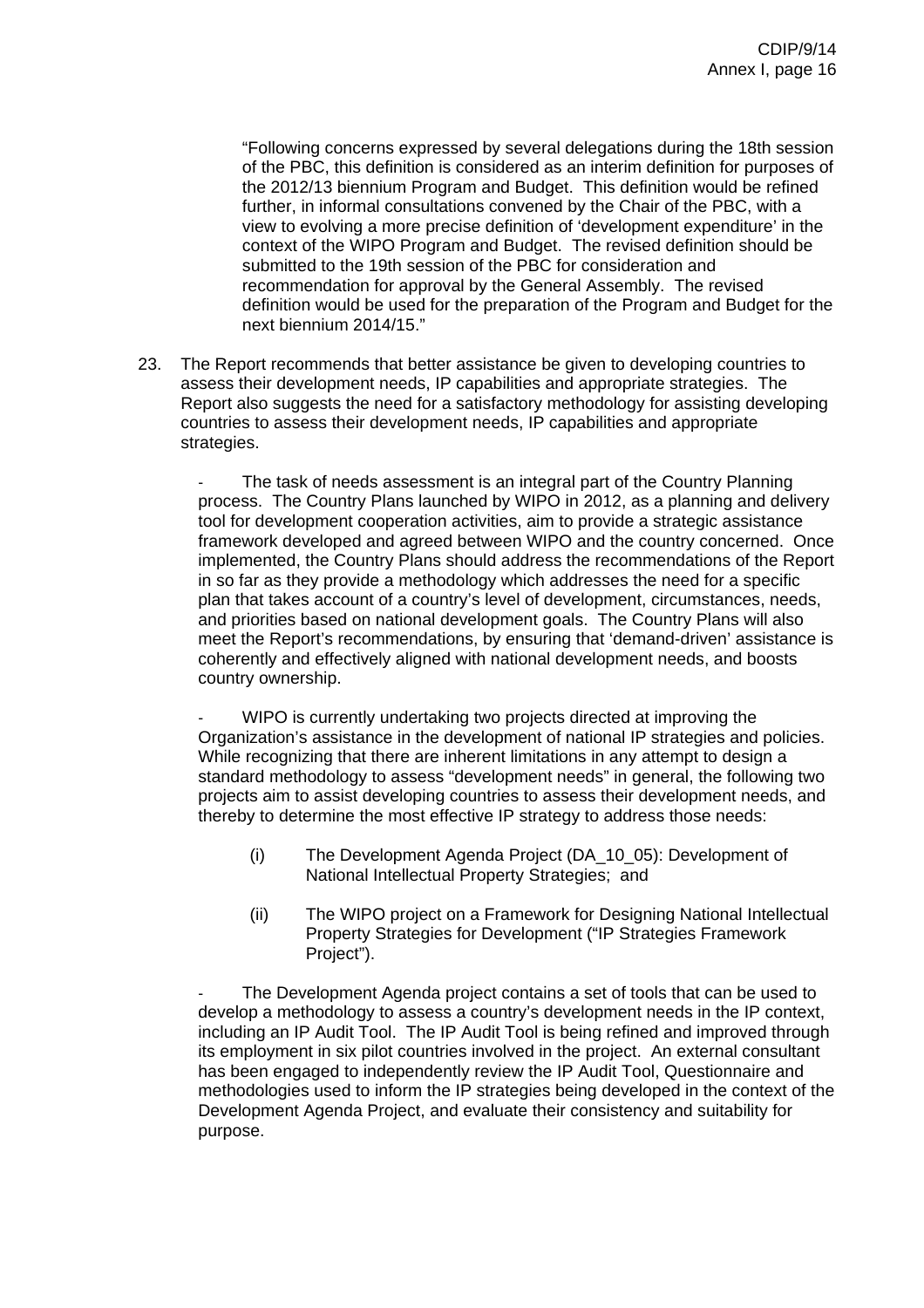step in the process of enquiry is to understand national development strategies and priorities in any given country, before identifying the most appropriate tools in the IP system to address those priorities. The framework approach links IP-policy The methodology of the IP Strategies Framework Project ensures that the first development to a broader development-oriented public policy framework.

the IP Strategies Framework Project, in addition, includes a results-based approach and is foreseen to include a component on monitoring and evaluation mechanisms WIPO systematically includes monitoring and evaluation mechanisms into the development of national IP strategies with which it is involved. The methodology of as an integral part of any national IP strategy.

Organization's work, in collaboration with the Regional Bureaus, and will be further developed and implemented through the Regional Bureaus' work. The ensuing national IP strategies will provide the comprehensive framework for WIPO's IPrelated technical assistance to countries to ensure alignment with national The outcomes of these projects are being mainstreamed into the development goals and accountability, as recommended in the Report.

national IP strategies and policies. Key to this process is a policy dialogue and consultation process involving a broad range of stakeholders, in close consultation Pending finalization of the abovementioned projects related to IP strategy development, WIPO continues to provide assistance to developing and least developed countries, and countries with economies in transition, to develop their with each national government, as recommended by the Report.

24. The Report recommends that the two WIPO national IP strategy projects should have active engagement with a diversity of external stakeholders and experts, and consistent internal coordination.

- The managers and teams involved in both WIPO IP strategy projects have management, inclusion in expert meetings of relevant WIPO colleagues and experts involved in both projects in order to share experiences, and incorporation of lessons learned in the Development Agenda project into the preparatory stages of the IP maintained regular coordination channels, including internal meetings and communications, sharing of documents, involvement in planning and project Strategies Framework project.

FAO, etc) and a research component has been built into the project plan to identify Framework project (e.g. World Bank Poverty Reduction Strategy Papers, UNCTAD publication to research on implementation of national IP strategies, including policies developed within IP Offices and at the cross-ministerial level; in this context, With respect to the need to link and coordinate with external processes, the IP Strategies Framework project will involve in each expert working group advisors from each of the relevant external organizations (WHO, WTO, UNCTAD, UNESCO, and incorporate information on flanking policies and strategies taking place in other international organizations and NGOs that should inform the IP Strategies work on national development strategies, OECD programs on national innovation systems, International Center for Trade and Sustainable Development (ICSTD) programs on national development strategies, etc.). In addition, the research being undertaken in the Development Agenda project also takes into account the IP interface with national development policies based on the Millennium Development Goals. It is also foreseen to link the IP Strategies Framework Policy and its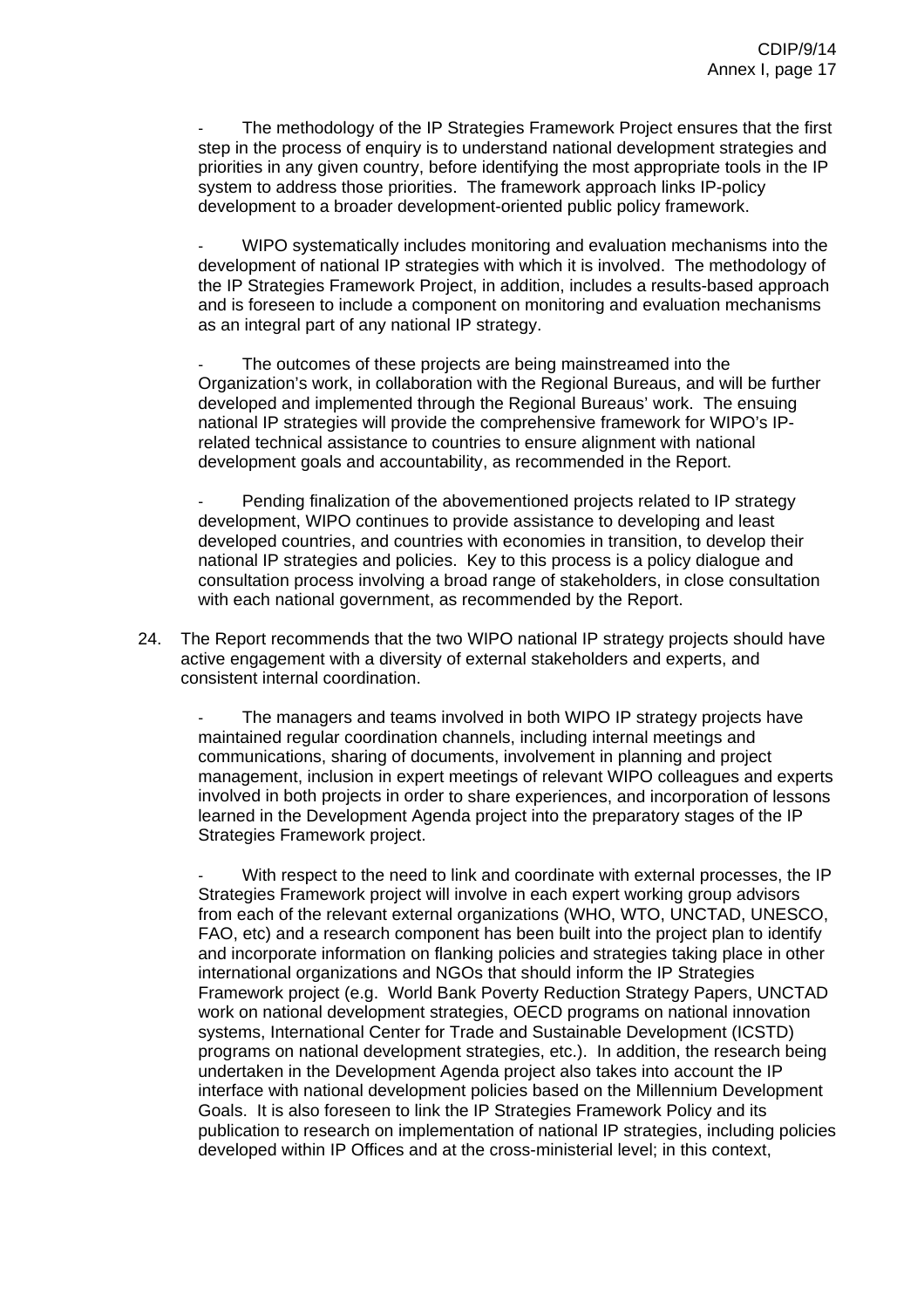research on existing national IP strategies has already been undertaken within the context of the Development Agenda project on national IP strategies.

25. The Report recommends that WIPO should expand the range of non-government stakeholder collaborations to help sustain results and promote diversity of perspectives.

- WIPO promotes and arranges external partnerships that best further the development goals outlined by the Member State in question, based on an assessment of the context of the technical assistance activity in question.

observer status to five international non-governmental organizations (NGOs) and to five national NGOs. Moreover, representatives from NGOs have increasingly been activities relating to the WIPO Development Agenda and briefings on WIPO activities. WIPO has also participated actively in meetings organized by other - For example, ensuring civil society's engagement and participation in WIPO's work remains a critical objective, in line with Development Agenda Recommendation 42. In 2011, the Assemblies of the Member States of WIPO decided to grant invited to participate in a wide range of WIPO activities, including, in particular, institutions. For example, on November 18, 2011, the Secretariat organized a briefing session for NGOs in the margins of the CDIP.

26. The Report recommends that WIPO should improve collaboration with the United Nations family and development agencies, and in particular the WTO.

and in line with WIPO's mandate, the Organization is actively increasing its outreach and participation across a wide range of United Nations processes and inter-agency - In line with the Development Agenda recommendations, notably 30 and 42, collaborations. At the international level, this includes the UNFCCC process, Rio +20, the Millennium Development Goals and Post-2015 Development Agenda.

Needs Assessment process. A number of joint activities were organized as part of WIPO's trilateral cooperation with the World Health Organization (WHO) and the World Trade Organization (WTO) for the implementation of the 'Global Strategy and Plan of Action on Public Health, Innovation and Intellectual Property'. On public health issues WIPO contributed to the UN inter-agency process on non- - WIPO's relationship with the WTO is also another key area of work. WIPO participates in and contributes to the work of the TRIPS Council and reports on WIPO's IP-related technical assistance to developing countries. WIPO has also increased its effort to work more closely with the WTO in relation to the WTO LDC communicable diseases, led by the WHO. The WIPO Re:Search project also benefits greatly through its partnership with the WHO.

- At the regional level, for example, WIPO participated in the work of the WIPOmore needs to be done in terms of cooperation at the national level in terms of collaboration with other United Nations organizations and development agencies. It would be useful to explore the means to achieve this goal within the United Nations Development Assistance Frameworks. UN Economic and Social Commission for Asia and the Pacific (UNESCAP) in the context of its Committee on Trade and Investment. At the national level, an example is the cooperation between WIPO, UNIDO and the ITC on an EU funded Trade Related Technical Assistance project in Pakistan. WIPO recognizes that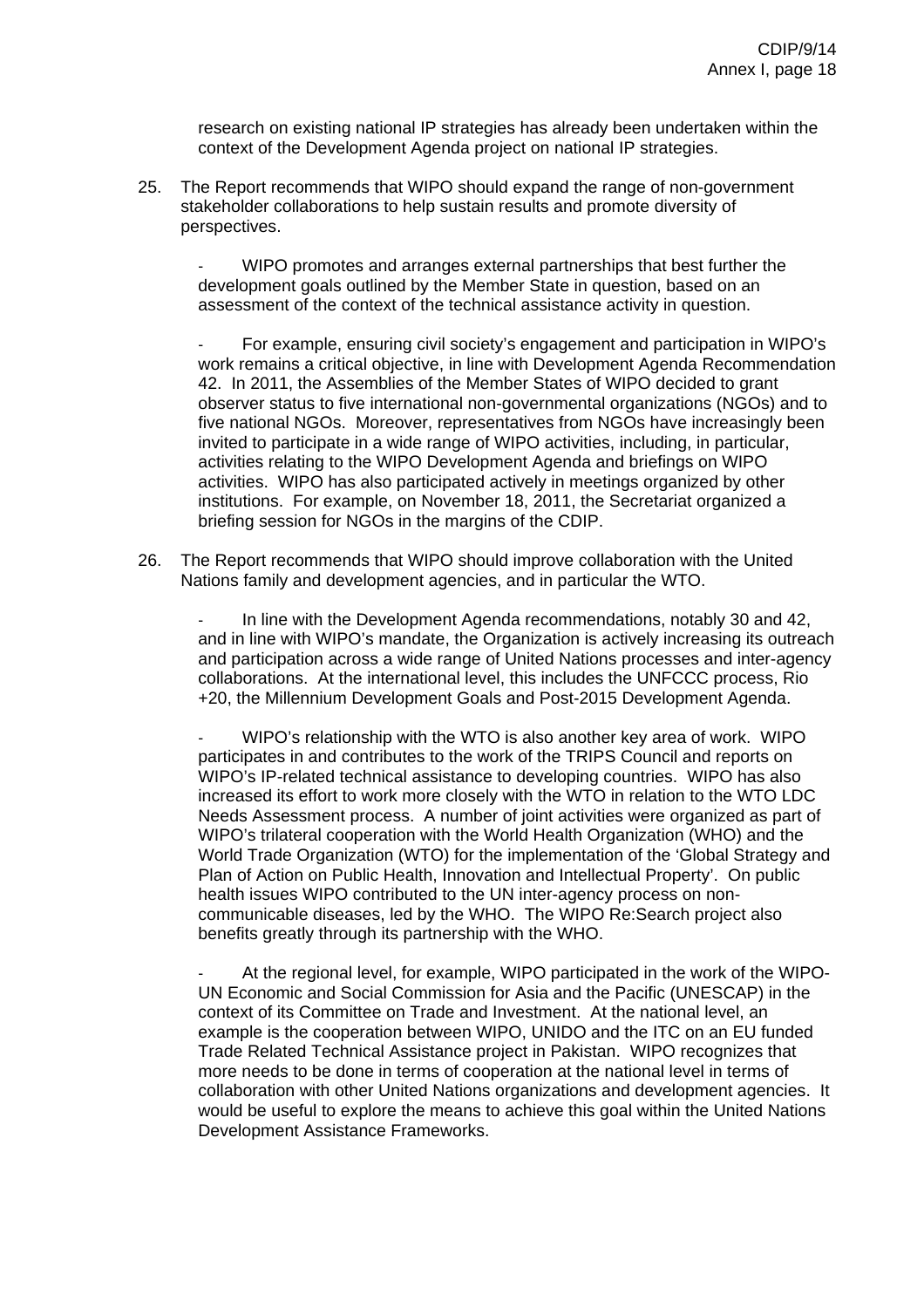27. The Report recommends that WIPO should boost its external coordination to devise methodologies for development of national IP strategies, and at the country level during elaboration of those strategies.

The WIPO IP Strategies Framework project actively engages with other international intergovernmental organizations in developing the conceptual tool to guide countries in designing their national IP strategies. The Development Agenda project on national IP strategies involves non-governmental organizations and intergovernmental organizations through the processes instituted by national authorities and the teams of experts working on the IP audit and drafting of the national IP strategies.

At the country level, WIPO should continue its work guided by the Member State in question in order to decide, if appropriate, when and how to engage external stakeholders.

28. The Report recommends that focus should be on longer-term or cumulative impacts of development cooperation activities, rather than short-term projects.

The Organization recognizes the need to pay increased attention to the longer-term impact of WIPO's activities, and this is a focus of the ongoing Country Planning exercises. WIPO will further increase this element in consultation with the Member States.

WIPO's budget and resource allocation policy could be reviewed to allow for budgeting of longer-term projects in consultation with Member States.

29. The Report recommends that priority should be given to South-South cooperation and sharing of experiences, partly as a more efficient means of delivery of technical assistance.

The Secretariat acknowledges the efficacy of South-South cooperation as a mode of enhancing delivery of development cooperation. Various programs within WIPO use South-South cooperation as an effective mode of providing technical assistance. The Regional Bureaus have encouraged South-South cooperation by exchanging experts and arranging study visits among developing country IP Offices. The Secretariat prioritizes engagement of South-South experts where possible (e.g., the Division for Least Developed Countries has recently engaged an Ethiopian expert for an IP branding project in Uganda, Tanzania and Mali, and a Malaysian expert for an appropriate technology project in Bangladesh, Nepal and Zambia).

The Organization will implement the South-South Cooperation Project approved by the Member States in the CDIP. In this context, an agreement between WIPO and the Government of Brazil, for the establishment of a Funds in Trust (FIT) dedicated to promotion of South-South cooperation between Brazil and other countries is under consideration for 2012.

- WIPO utilizes the Roster of Consultants (ROC) Database to facilitate South-South cooperation. The ROC Database contains information on consultants engaged by the Organization to undertake specific IP technical assistance activities at the national level in developing countries, least developed countries and countries in transition in the field of IP.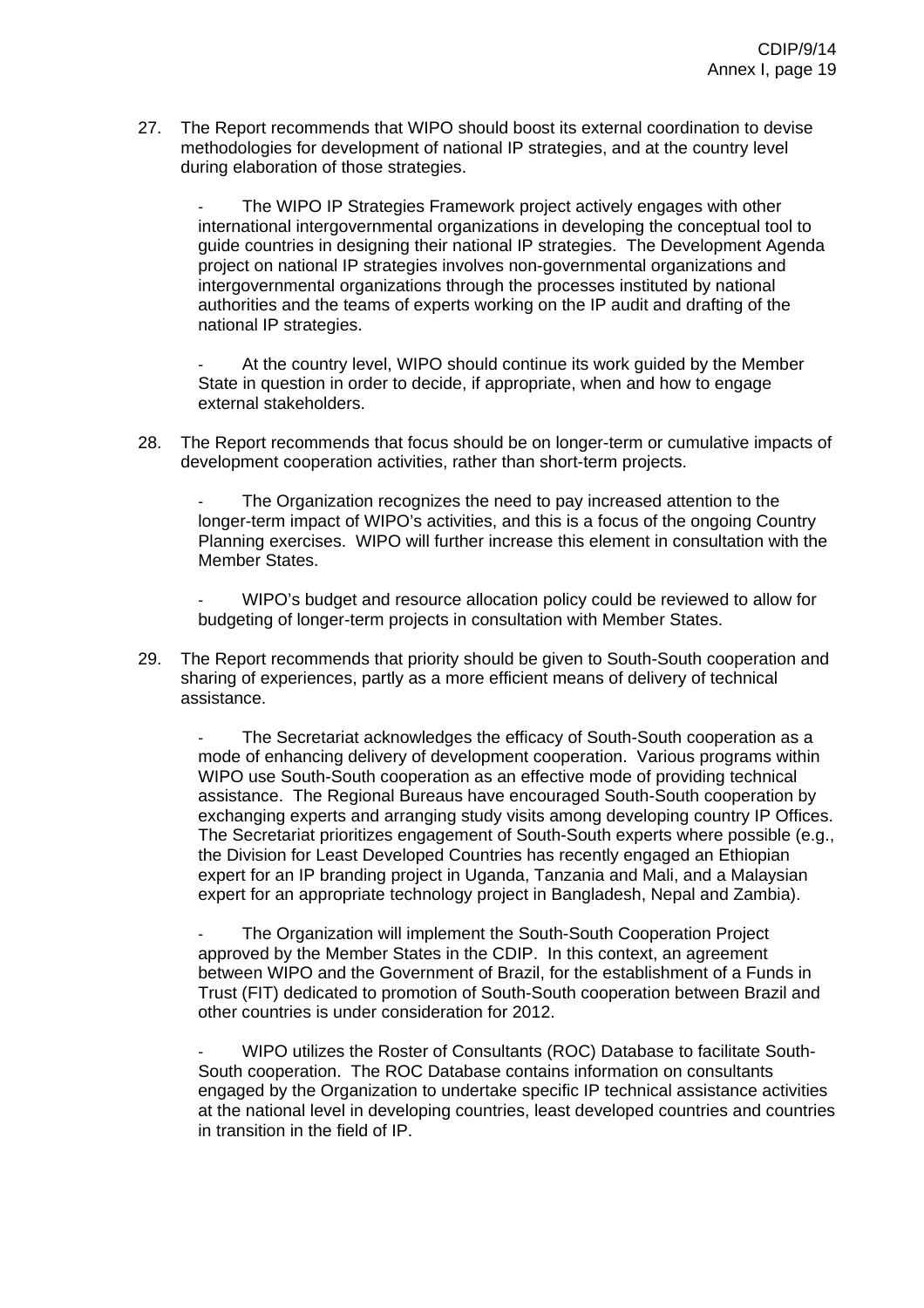30. The Report contains a number of recommendations aimed at infrastructure building.

- While many of the recommendations are acceptable in principle, a prioritysetting exercise would need to be conducted to determine which recommendations should be implemented and in what order. Elements of these recommendations have already been implemented in practice, such as the development of WIPO's internal management tool to monitor the progress of the Industrial Property Automation System (IPAS) deployment on a country-by-country basis.

31. The Report makes a number of recommendations in the field of IP Office modernization. For example, in the patent area, the Report recommends that countries should be provided with greater assistance to review international search and examination reports and reports by other national Patent Offices in light of national legislation.

The Organization is addressing the need to reinforce technical assistance to national Offices of developing countries that are PCT Member States, to enable them to more effectively make use of PCT international work products (international search reports, written opinions and international preliminary reports on patentability). The PCT International Cooperation Division work plan for 2012, envisages the organization of a regional workshop on the effective utilization of PCT international work products for staff from certain national Offices of developingcountry PCT Member States, jointly organized with national Offices which act as PCT International Authorities. Funds from the Program & Budget for 2012-13 have been allocated to implementation of this activity, and an additional proposal has been submitted to support this activity through the Funds in Trust made available by Japan. In the future, WIPO envisages integrating the experiences gained from the workshop into its technical assistance activities.

32. The Report makes a number of recommendations aimed at boosting the transparency and evaluation of legislative advice. In particular, it suggests that an in-depth review of legislative assistance should be conducted by a team of external legal experts.

The Organization has planned a meeting on Patent Policy and its Legislative Implementation to be held in Geneva in the second quarter of 2013, and resources of 80,000 Swiss francs have been allocated for this purpose in the Program & Budget for 2012-13. The meeting will involve eight prominent IP lawyers, 10 selffinanced experts from IP Offices, eight regional experts and four WIPO staff. The purpose of the meeting is to analyze and study the current legal texts, in particular the model patent laws, used by WIPO to provide legislative advice, address their policy implications, and to elaborate proposals for future action.

33. The Report recommends that Senior Management should ensure that all sectors/programs submit full information on their legislative activities to the Technical Assistance Database.

Under Organizational procedures currently in place, information related to legislative and policy advice on patents, utility models, trade secrets and integrated circuits is uploaded in the Technical Assistance Database (TAD). Under the future Enterprise Resource Planning (ERP) system, the link between the TAD and the Organization-wide information reporting system will be addressed to ensure that comprehensive data is systematically inputted to the TAD from all programs, including the specialized sectors.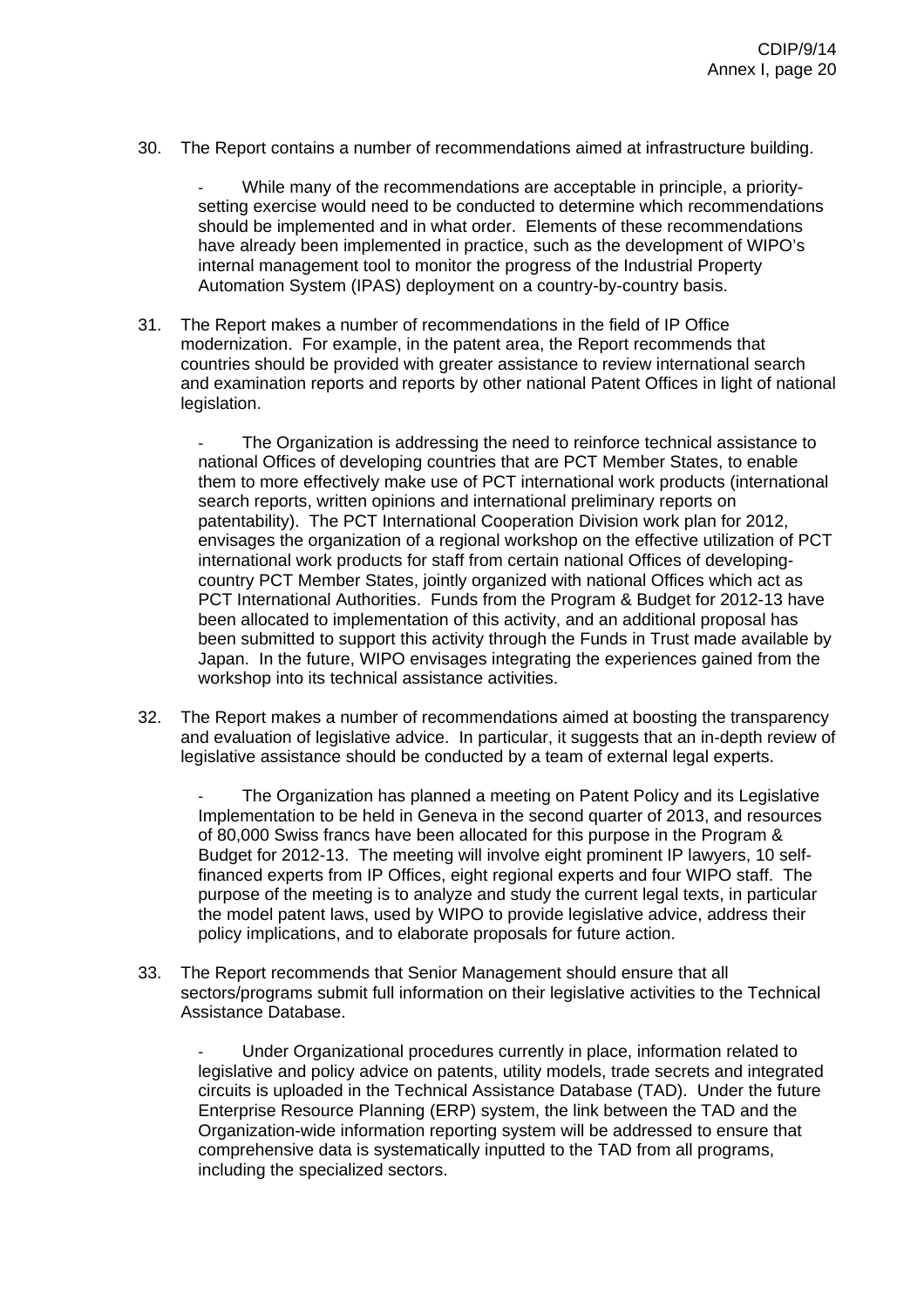34. The Report recommends that country needs assessments and IP strategies should inform legislative and regulatory advice before responding to a request for legislative assistance, and that WIPO should work with a country to investigate its development priorities, sectoral needs and relevant international commitments.

The sectors of the Organization providing legislative advice currently take into account the IP strategies and IP plans prepared by external experts when providing legislative advice. Moreover, the practice of the Regional Bureaus of submitting the drafts of IP strategies or IP plans for internal comments to the specialized sectors, particularly with respect to the legal framework component, allows staff working on legislative advice to become acquainted with the documents before, or in parallel to, the legislative advice process. Examples of countries where this process has been applied include Sierra Leone, Nigeria, Bhutan and the Maldives.

The internal consultation process between the Bureaus and the legislative assistance areas results in improvements of IP strategies and plans under preparation and provides a key resource for the provision of legislative and policy advice. This relatively new administrative arrangement resulted in comments being provided by the legislative advice section to a number of countries; some recent examples include advice given by the Asia Bureau on the IP policies of the Republic of the Maldives and the Kingdom of Bhutan during 2011.

35. The Report recommends that the Organization should adopt a proactive approach to flexibilities, and present developing countries with the range of options and flexibilities available in international laws. Further, it is suggested that WIPO should explain how different options may hinder or advance countries' pursuit of development targets.

The Organization currently ensures that every document prepared and submitted as legislative advice to Member States presents the range of options and flexibilities applicable under international law. In the course of providing such technical assistance, the Organization explains the implications of different policy choices on development. For this purpose, the Organization undertakes regular missions to national IP Offices, hosts many study visits and official consultations on legislative processes at WIPO Headquarters, organizes regional meetings on the effective implementation and use of flexibilities, and provides resource persons to participate in meeting in this field at the request of national authorities and other IGOs. The Organization fully utilizes available human and financial resources to respond to as many requests for such assistance as possible.

In response to Member States requests, commencing at the 4th session of the CDIP, the Secretariat is undertaking a work program on flexibilities in the IP system. In the context of patent-related flexibilities, WIPO has produced a document (CDIP/5/4 Rev.) which provides detailed information on the implementation in national laws of five patent-related flexibilities, namely: compulsory licenses and government use, exhaustion of rights, research exemption, regulatory review exception, and utility models. At the fourth session of the CDIP, Member States requested WIPO to prepare a document (CDIP/7/3) on a further five patent-related flexibilities: transition periods left to WTO Member countries in order to implement the TRIPS Agreement, namely; transitional periods, the patentability of substances existing in nature, disclosure-related flexibilities, substantive examination systems, and ex-officio IP Office control of contractual anti-competitive practices. This document is being revised to incorporate Member States' comments for the CDIP's further consideration.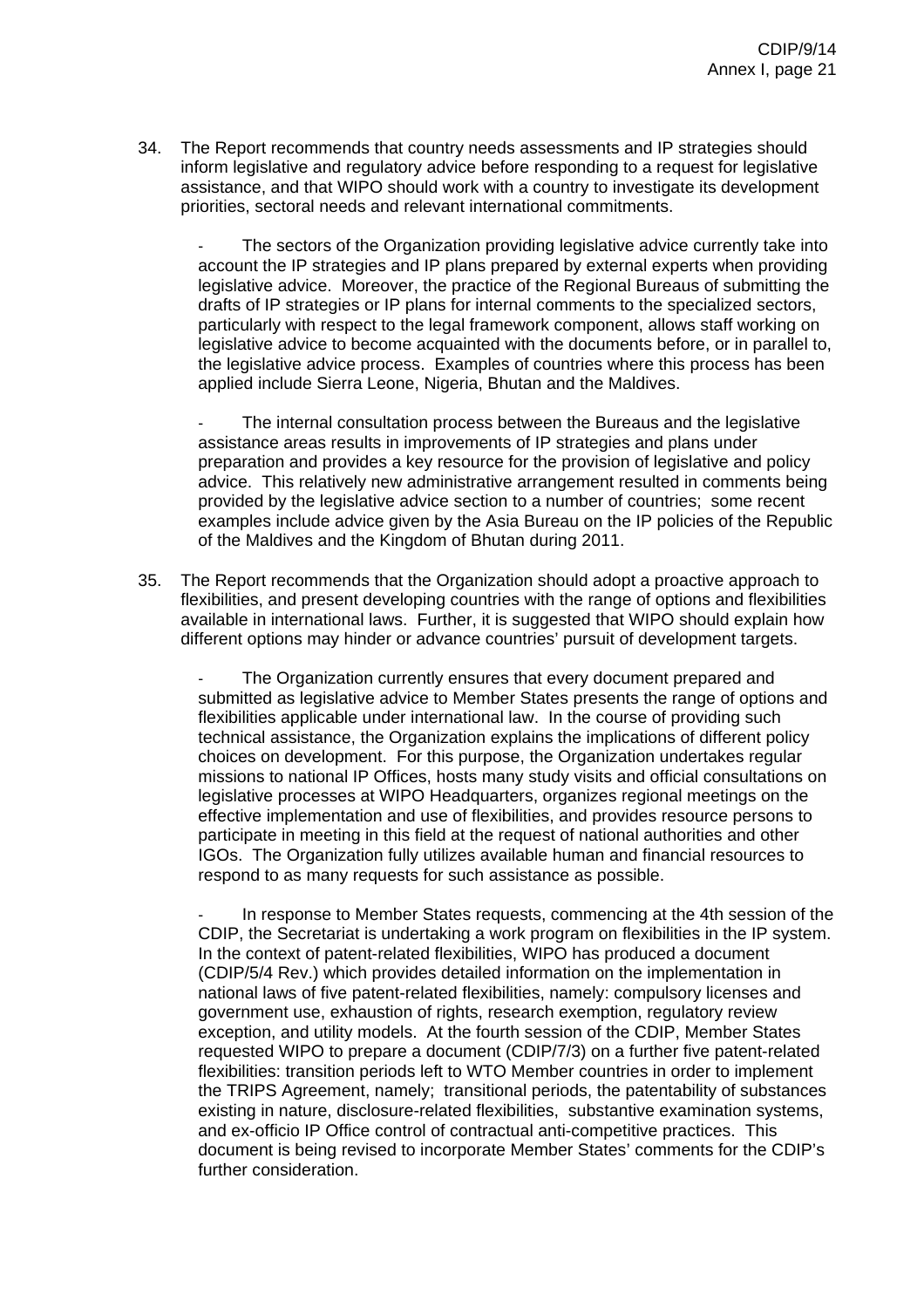WIPO also continues to implement a number of activities, as agreed by the Member States, aimed at raising awareness of the practical implementation of flexibilities at the national level. In this context, a website<sup>[4](#page-22-0)</sup> has been established in the six official languages which provides a roadmap to the work on flexibilities taking place across WIPO, and also provides links to literature and resources on flexibilities produced by other international intergovernmental organizations. The website makes available a database enabling users to search for information about the implementation of IP flexibilities in national laws: at present, the database contains information about the five patent-related flexibilities which have been agreed by the Member States (see document CDIP/5/4), and is scalable to introduce further data on different flexibilities, and to include material such as case studies submitted by States, illustrating their experiences in using flexibilities to achieve public policy objectives. In accordance with the agreed work plan, the Organization has briefed colleagues involved in the provision of technical assistance and legislative advice on the issues related to flexibilities before the CDIP, and continues to explore possibilities, at the request of Member States, to hold national and regional seminars with a view to enable the practical exchange of experiences among countries on the implementation of flexibilities.

36. The Report recommends the publication of a series of development-oriented framework documents on legislative issues on which the Organization provides advice.

- WIPO has prepared a number of development-oriented framework documents dealing with IP legislative issues. For example, as mentioned above, two documents on patent-related flexibilities have been prepared (CDIP/5/4 and CDIP/7/3) at the request of the CDIP. Further, an expert working group on revision of the WIPO Patent Model Law has been included in the Program & Budget for 2012-13. At the same time, however, it should be noted that legislative and policy advice, in order to be effective, must be customized and tailored to respond to the actual needs of Member States upon individual request.

37. The Report recommends that WIPO should increase support for analysis of the impact of new international IP agreements on national development and public policy goals, and promote information-sharing among countries, including developed countries, about their experiences with IP legislation and development outcomes.

WIPO currently conducts activities designed to support countries in their analysis of the costs and benefits of acceding to new IP treaties and agreements. In the patent field, for example, WIPO conducted regional meetings on flexibilities in the patent area, and commissioned regional experts' papers on the implementation of patent-related flexibilities at the regional and national levels in the course of 2011:

(i) The first regional meeting on patent-related flexibilities took place in Bangkok, Thailand, in March 2011, and enabled practical experience-sharing among countries, where aspects such as the understanding of multilateral legal texts, the use of some flexibilities based on successful real-life cases and best practices, as well as some constraints that developing countries might face in implementing them, were appropriately covered. The second regional meeting on patent-related flexibilities took place in Bogotá, Colombia,

<span id="page-22-0"></span> $\frac{1}{4}$ Available at [http://www.wipo.int/portal/index.html.en?code=500.](http://www.wipo.int/portal/index.html.en?code=500)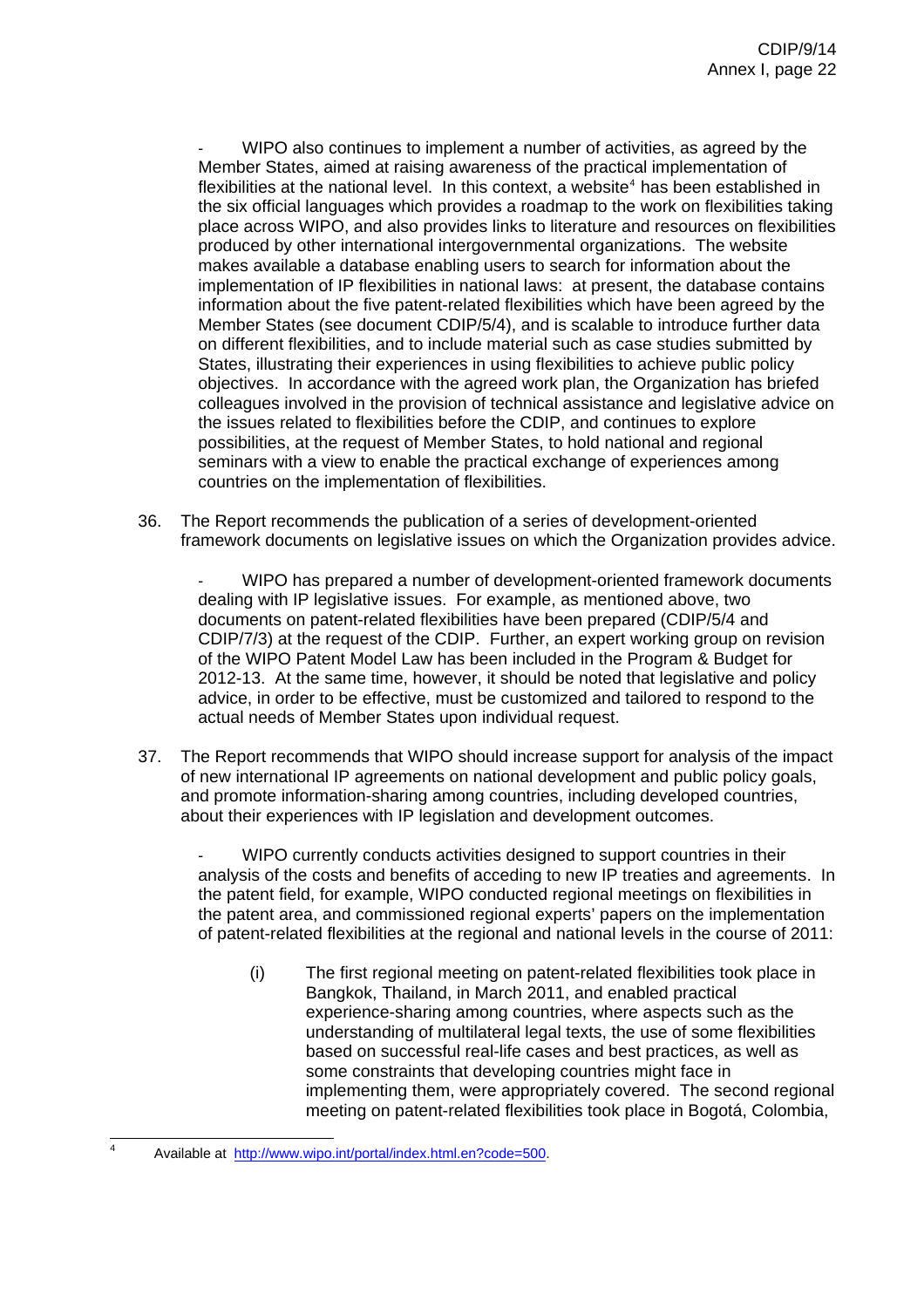in February, 2012. Two more such regional meetings are planned in 2012, and 2013.

(ii) Four regional experts from Argentina, Philippines, Singapore and Venezuela have been commissioned by WIPO to prepare papers that describe the implementation of patent-related flexibilities in their regions (Asia and Latin America). In terms of future work, four more regional experts will be commissioned from the African Region and one more region to be determined.

In the context of the recommendation to support analysis of the impact of new international IP agreements on national development and public policy goals, the Secretariat currently undertakes such studies at Member States' request in the context of its specialized committees. In the trademark field, for example, the Standing Committee on the Law of Trademarks, Industrial Designs and Geographical Locations decided, at its 26th session (October 24 to 28, 2011, and February 1 to 3, 2012) to request the Secretariat, with the involvement of the Chief Economist, to prepare a study to address the impact of the draft Articles and draft Rules on Industrial and Design Law and Practice<sup>[5](#page-23-0)</sup> on developing countries, and the Secretariat is currently preparing this study. In the copyright field, at the request of the Standing Committee on Copyright and Related Rights, the Secretariat commissioned and published a three-part Study on the Socio Economic Dimension of the Unauthorized Use of Signals (Part I: Current Market and Technology Trends in the Broadcast Sector, Part II: Unauthorized Access to Broadcast Content – Cause and Effects: A Global Overview, and Part III: Study on the Social and Economic Effects of the Proposed Treaty on the Protection of Broadcasting Organizations.)

38. The Report recommends that WIPO should make available its various databases on legislation and regulatory practices through a common portal.

The Organization currently consolidates all IP legislation and makes these resources available through the portal of WIPO Lex.<sup>[6](#page-23-1)</sup> WIPO Lex is a one-stop search facility for national laws and treaties on IP of WIPO, WTO and United Nations Members. It also features related information which elaborates, analyzes and interprets these laws and treaties, and provides streamlined access to reference material of key importance for optimal information on the global IP System.

- WIPO has also developed and made available a database allowing users to search for information on the national implementation of patent-related flexibilities in the IP system.<sup>[7](#page-23-2)</sup>

39. The Report recommends that WIPO's website should be upgraded to better communicate with stakeholders, donors and beneficiaries about WIPO activities, and improved searchability of information.

- WIPO's Communications Division is currently implementing a project under the auspices of the Strategic Realignment Program, which includes the reconfiguration of WIPO's web presence and continual improvement of the accessibility and usability of WIPO's resources made available on its web site.

<span id="page-23-0"></span><sup>—&</sup>lt;br>5 5 Documents SCT/26/2 and 3, available at [http://www.wipo.int/sct/en/meetings/.](http://www.wipo.int/sct/en/meetings/)

<span id="page-23-1"></span> $\frac{6}{7}$  Available at  $\frac{http://www.wipo.int/wipolex/en/7}{http://www.wipo.int/wipolex/en/7}$  $\frac{http://www.wipo.int/wipolex/en/7}{http://www.wipo.int/wipolex/en/7}$  $\frac{http://www.wipo.int/wipolex/en/7}{http://www.wipo.int/wipolex/en/7}$ 

<span id="page-23-2"></span>Available at [http://www.wipo.int/ip-development/en/agenda/flexibilities/.](http://www.wipo.int/ip-development/en/agenda/flexibilities/)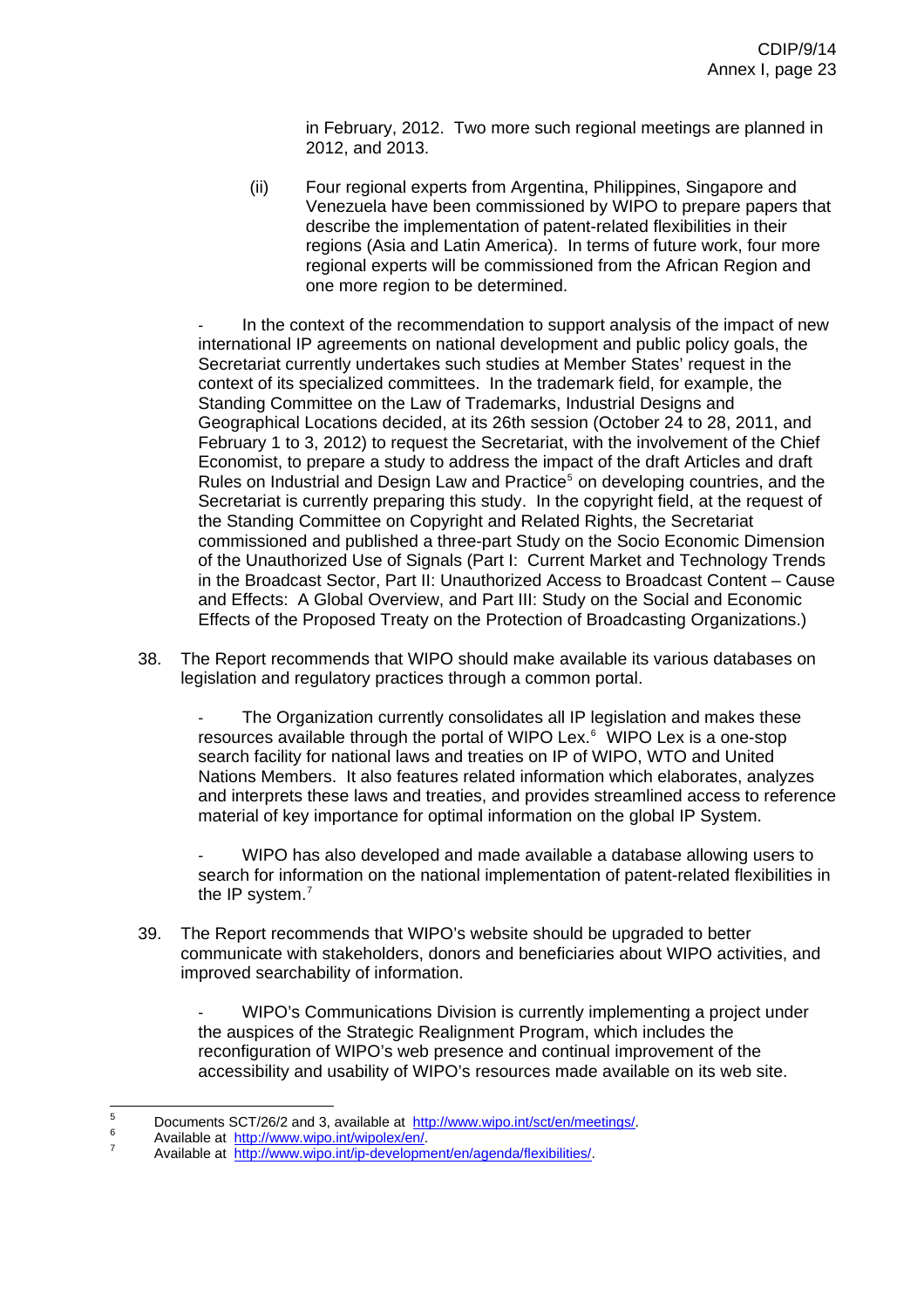- The WIPO Technical Assistance Database<sup>[8](#page-24-0)</sup> and IP-Development Matchmaking Database,<sup>[9](#page-24-1)</sup> were developed and made available via WIPO's website to improve the searchability and accessibility of information relating to WIPO's development cooperation activities.

- (i) The Technical Assistance Database contains information on technical assistance activities undertaken by the Organization where one or more of the beneficiary countries were either developing or a least developed country, or a country in transition. The database was developed in response to Development Agenda Recommendation 5.
- (ii) The IP-Development Matchmaking Database offers a user-friendly process to match Member States' IP-related development needs with available resources. It was developed in response to Recommendation 9 of the WIPO Development Agenda: "Request WIPO to create, in coordination with Member States, a database to match specific intellectual property-related development needs with available resources, thereby expanding the scope of its technical assistance programs, aimed at bridging the digital divide." In future, further work is planned to promote the use of the IP-Development Matchmaking Database to national IP Offices.
- 40. The Report recommends that attention should be paid to lessons-learned from other technical assistance databases, such as the WTO's Global Trade-Related Technical Assistance Database, to ensure the usefulness of the IP-Development Matchmaking Database.

The WIPO IP-Development Matchmaking Database was developed with considerable scrutiny given to comparable databases operated by other international organizations. WIPO closely cooperates with the WTO, and systematically provides data on WIPO's technical assistance activities to the WTO for uploading into their database.

41. The Report makes a number of recommendations aimed at integrating developmentorientation into human resources management of staff and consultants, including the applicable selection process, and ensuring transparency in these procedures. The recommendations also address the need for aligning recruitment and Performance Management and Staff Development System (PMSDS) processes with development goals, and the need for a Code of Ethics.

To better align human resources management processes with the work of the Organization, the Secretariat is currently looking into aligning job descriptions with the work planning processes, including in the area of development cooperation. Individual work objectives defined in the PMSDS are also being linked, as of January 2012, to the expected results of the Organization. With respect to new recruitments and engagement of temporary staff, the Secretariat will look into the possibility of defining a basic set of skills required for development-oriented job profiles to include in job advertisements.

<span id="page-24-0"></span><sup>-&</sup>lt;br>8  $^8$  Available at  $\frac{http://www.wipo.int/tad/en/}{http://www.wipo.int/tad/en/}.$ 

<span id="page-24-1"></span>Available at [http://www.wipo.int/dmd/en/.](http://www.wipo.int/dmd/en/)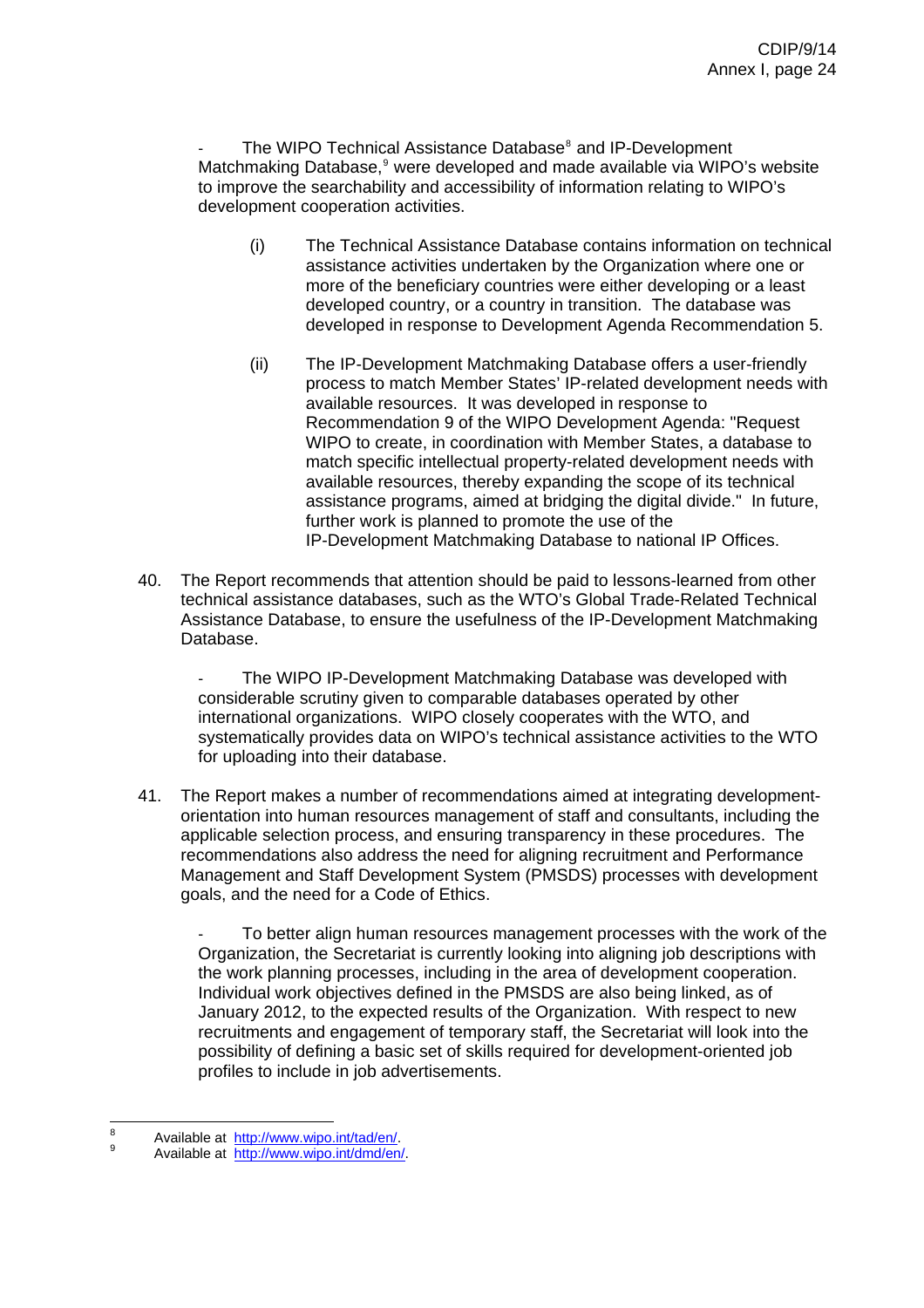The Secretariat is also currently addressing the possibility of defining competitive selection processes for short-term staff/consultants, and examining the possibility of extending similar selection processes to other types of service providers including under Special Service Agreements.

The introduction of procedures to improve the assessment of work delivered by service providers would also be an important measure to ensure that only high quality providers are re-engaged. Such assessments could be made accessible to staff at large, for example through the Roster of Consultants (maintained by the Development Sector).

The Secretariat endeavors to build local expertise and capacity through priority given to engaging local consultants and experts for national and regional technical assistance activities.

The focus of the PMSDS is work plan-based performance and personal staff development. Where the work of any particular staff member is related to development, directly or indirectly, then development-related factors are already integrated into the PMSDS based on the relevance of the work to development and the Development Agenda as described in the Program & Budget.

A Code of Ethics has been developed as part of the Strategic Realignment Program, as a component of a comprehensive ethics and integrity system at WIPO. The Code of Ethics, containing core values and principles, was drafted through an internal consultative process and established for all WIPO personnel as of February 1, 2012.[10](#page-25-0)

# (B) Recommendations which merit further consideration

1. In various different contexts, the Report makes recommendations suggesting the need for more internal coordination within WIPO on issues related to development cooperation.

The Organization acknowledges that its technical cooperation activities would benefit from improved and systematic internal coordination on development-related issues. The Administration will examine the best means to achieve this coordination, including through a more specific and permanent structure, such as regular periodic meetings at the Director/Section Head level. Part of this process involves internal discussions on the demarcation of mandates of the various units and programs in the Organization providing technical assistance.

- Currently, improved internal coordination is being effected through the work plan formulation exercise. The sharing of work plan information in the Wiki space is producing positive results, together with construction of performance indicators that help to delineate the various sectors' mandates and responsibilities.

In the context of recommendations concerning internal coordination on legislative advice, the Organization acknowledges that there is room for continued improvement in communication and collaboration among staff in different sectors responsible for legislative assistance. While the realignment of responsibilities on matters of legislative advice is relatively recent in the patents and copyright areas,

<span id="page-25-0"></span> $10$ The WIPO Code of Ethics is available at Appendix III.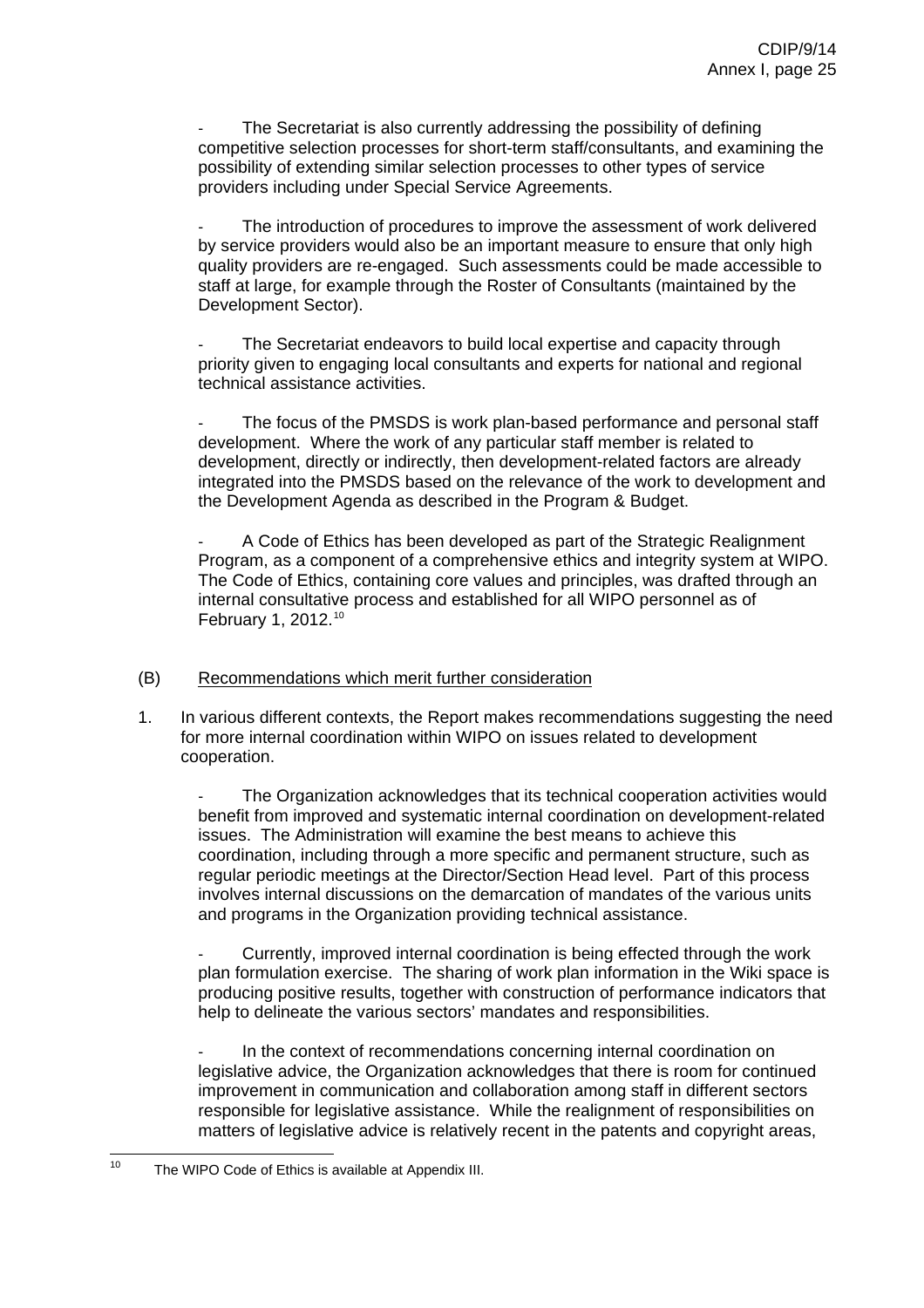and remains ongoing in the trademark area, coordination among sectors remains an important procedural issue. Most important in this context is that staff responsible for legislative advice should be aware, through communication with Regional Bureaus, of the existence of broader IP strategies and policies in the countries requesting assistance, and of relevant policy debates, local expertise, stakeholder consultations and inter-ministerial processes.

2. The Report recommends that improvements should be made to the accessibility of research and evidence as a basis for development cooperation activities.

The Office of the Chief Economist of WIPO continues to develop and extend the research base for development-oriented activities in the IP field. The WIPO Seminar Series on the Economics of IP,<sup>[11](#page-26-0)</sup> the World IP Report,<sup>[12](#page-26-1)</sup> and the various economics working papers and publications produced by WIPO<sup>[13](#page-26-2)</sup> and freely available through the WIPO website are aimed at increasing this research base.

In addition, initiatives have also been taken to develop IP research capacity at the national and regional levels, for example, among ASPAC countries.

3. The Report makes recommendations on the relevance and orientation of the Organization, and in particular on the need for all staff and consultants involved in development cooperation activities to be informed about widely accepted principles and practices.

The Organization acknowledges the need for all staff to be informed about and follow, where appropriate, widely-accepted principles and guidelines in the field of development cooperation, as adopted by other international organizations. WIPO is committed to an ongoing program of staff training to enable them to keep up with the evolving nature of development cooperation, based on the Development Agenda principles. The mainstreaming of the Development Agenda is focused on integrating these principles into the daily activities of all WIPO staff.

4. The Report makes a number of recommendations to the effect that WIPO's activities and budget allocations are greater for industrial property than for copyright and related rights "despite the strong potential development of creative and cultural industries", and that IP strategies should include greater attention to issues of creativity and cultural industries.

The Organization attaches equal importance to all fields of IP, and any disparity in budget allocations should not be taken as evidence of an imbalance in attention or priority. While the copyright and the industrial property sectors of trademarks and patents within WIPO undertake similar activities

- (e.g., maintenance of the respective standing committees), the Secretariat is also responsible for administering many industrial property treaties regarding the acquisition of various industrial property rights and, in some cases, the maintenance and management of those rights. In addition, the infrastructure needed at the national, regional and international levels and the nature of examination needed is greater for industrial property rights than that needed for copyright and related

<span id="page-26-0"></span> $11$ 11 See [http://www.wipo.int/econ\\_stat/en/economics/seminars.html.](http://www.wipo.int/econ_stat/en/economics/seminars.html)<br>
12 Available at [http://www.wipo.int/econ\\_stat/en/economics/wipr/](http://www.wipo.int/econ_stat/en/economics/wipr/).<br>
13 Available at [http://www.wipo.int/econ\\_stat/en/economics/publications.html](http://www.wipo.int/econ_stat/en/economics/publications.html).

<span id="page-26-1"></span>

<span id="page-26-2"></span>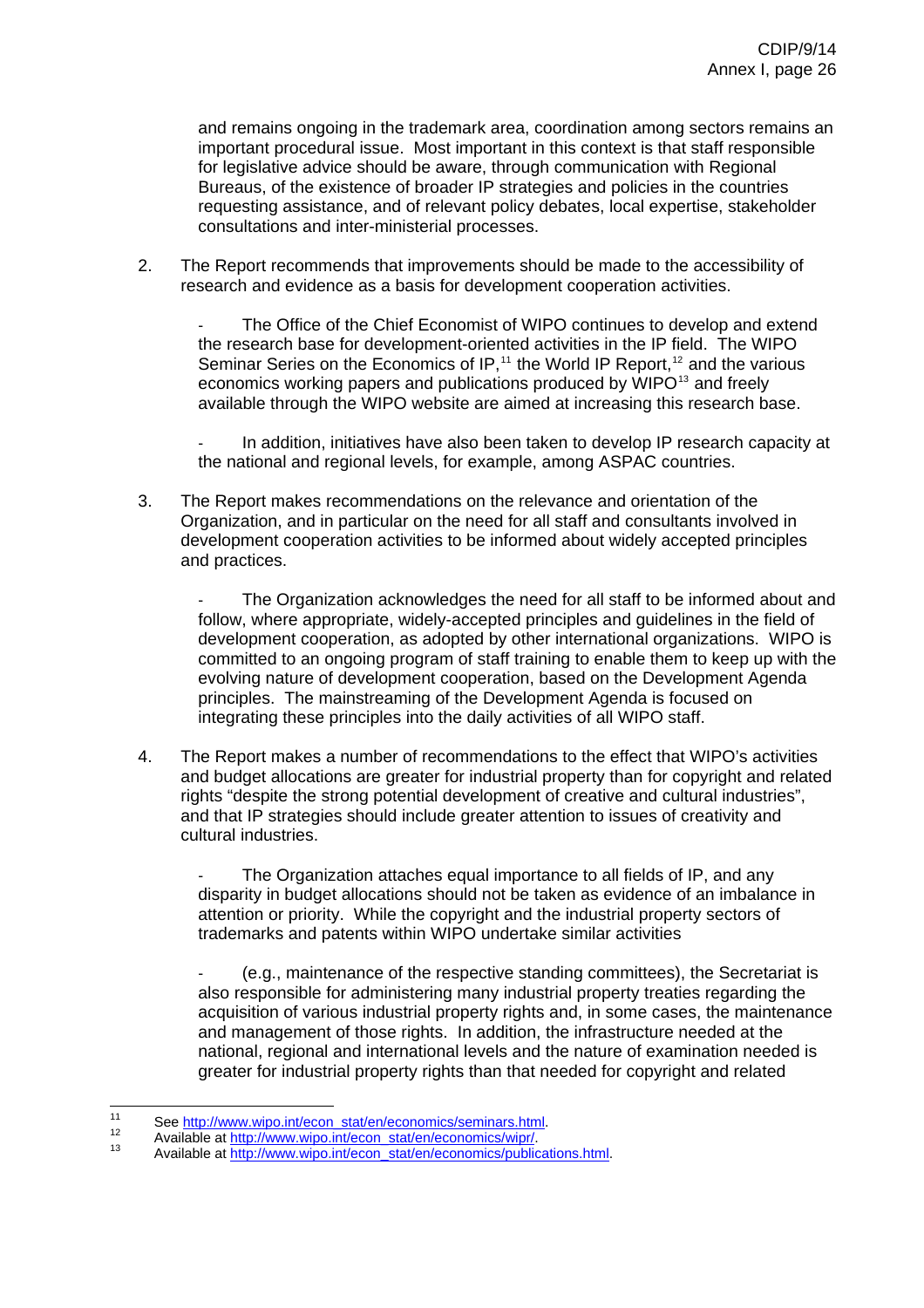rights, and accordingly requires more assistance from the Secretariat. As a consequence, industrial property management requires greater resources in terms of Secretariat activities and in terms of technical assistance provided to developing countries for the registration and management of industrial property rights, than for copyright and related rights.

The Organization is aware of the growing importance of copyright and the creative industries, and in its structural reorganization is devoting increased resources to these activities. The WIPO program which supports the preparation of National Studies on Assessing the Economic Contribution of the Creative Industries,[14](#page-27-0) has provided support to enable countries to measure the economic contribution of their creative industries, and there is potential for more follow up with concrete deliverables to these countries to stimulate their cultural and creative industries.

Greater resources are also being devoted to copyright-related activities at the Regional Bureau level. For example, the Division for Least Developed Countries has expanded its copyright activities in its 2012 work plan, to include copyright-related activities in both the African and Asian regions, and also to provide technical assistance for the establishment of collective management organizations in at least three least developed countries in Africa and Asia.

In the context of development of national IP strategies, the IP Strategies Framework Project addresses the following six development-related sectors with equal importance:

- (i) Public Health and IP
- (ii) Agriculture, Rural Development and IP
- (iii) Industry Development, Trade and IP
- (iv) Environment, Energy and IP
- (v) Education, Science and IP
- (vi) Culture and IP
- It is observed that this is a reflection of the demands of Member States, who to date have more consistently focused on technological innovation as a driver of economic growth and improvements in productivity.
- 5. The Report recommends that, in order to broaden stakeholder engagement, WIPO should more systematically monitor the diversity of stakeholders and experts involved in providing assistance, so as to ensure a balance of perspectives.

The Organization adheres to the principle of engaging consultants and experts with a broad range of perspectives on the role of IP, to ensure critical thinking and objective analysis in its delivery of technical assistance. In this context, consistent efforts are made to ensure geographical diversity and balance, as well as gender representation, in the appointment of experts to WIPO projects and activities.

The Roster of Consultants (ROC),<sup>[15](#page-27-1)</sup> contains information on consultants engaged by the Organization to undertake specific IP technical assistance activities at the national level in developing countries, least developed countries and countries

<span id="page-27-1"></span><span id="page-27-0"></span> $\overline{14}$ <sup>14</sup> See http://w[ww.wipo.int/sme/en/docum](http://www.wipo.int/roc/en/)ents/guides/copyright\_industries.htm.<br><sup>15</sup> Available at <u>http://www.wipo.int/roc/en/</u>.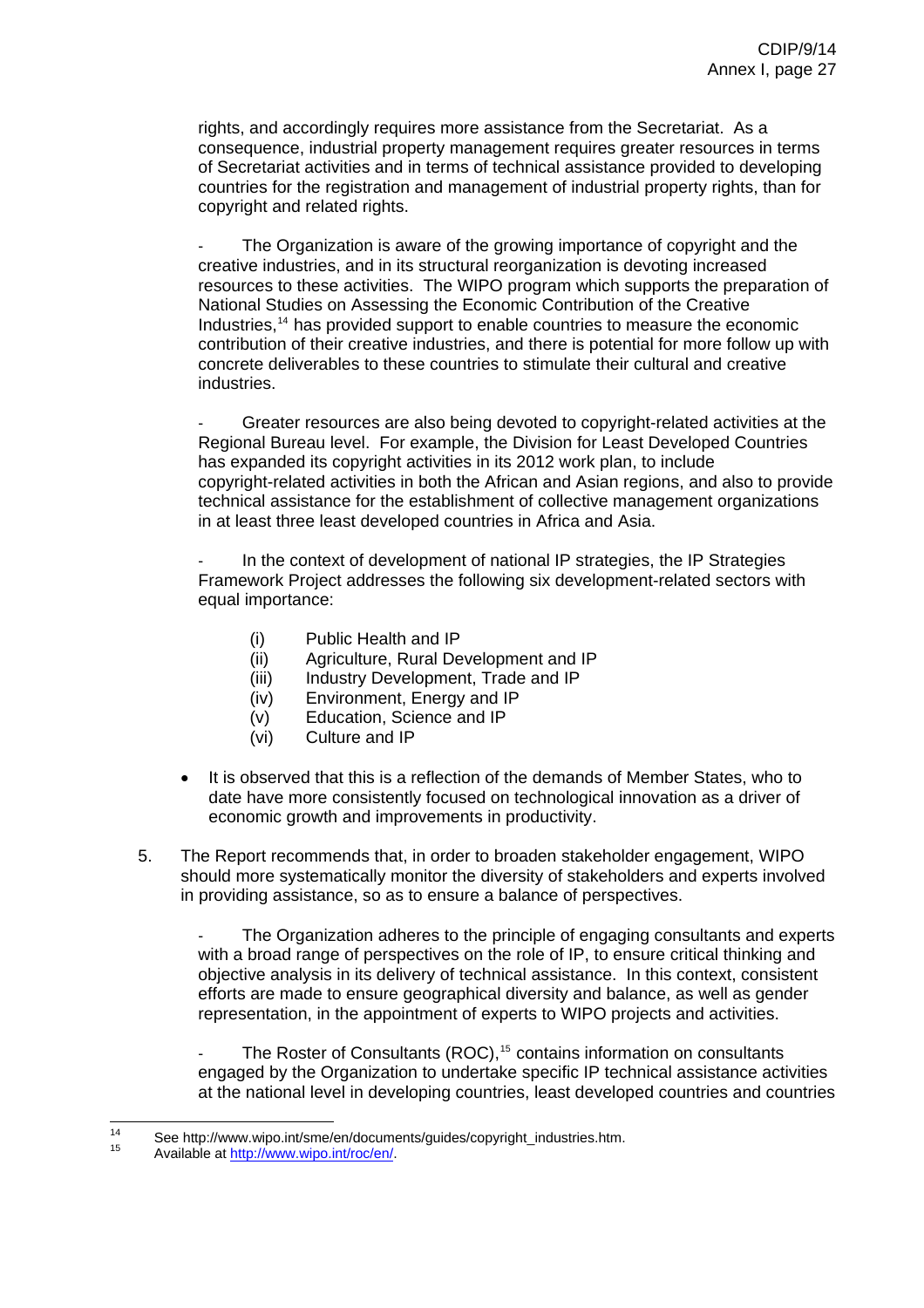in transition. In view of the Report's findings, it is agreed that the updating of detailed profiles of consultants in the ROC could be more systematically maintained, in order to facilitate accurate information about WIPO's partners in the provision of development cooperation.

6. The Report recommends that consideration should be given to reorganizing WIPO's development cooperation activities to address the needs of particular categories of countries. The Report further suggests that countries should be grouped for the purposes of delivery of technical assistance on the basis of their structural commonalities, such as nature and size of the economy, or IP Office capabilities.

In the context of the Strategic Realignment Program, consideration will be given to the best means to address the needs of countries, including whether any groupings of countries into categories according to capacity would provide improvements in terms of delivery of development cooperation.

7. The Report recommends that a mapping be undertaken of other inter-governmental initiatives and non-governmental efforts to promote innovation, creativity, technology transfer and access to knowledge.

While WIPO regularly undertakes research and enquiry aimed at situating its work among the work taking place in other organizations in the context of particular projects, a systematic mapping would facilitate the identification of WIPO's strategic niche and relevant partnerships with a range of external actors.

8. The Report recommends that WIPO should make available a 'menu' or catalog of development cooperation activities.

The Organization agrees that a catalog, or 'menu' describing its development cooperation activities could be prepared and made available to Member States via the WIPO website, to enhance transparency, and assist in country ownership of development cooperation and in the current Country Planning exercise. To some extent, this recommendation is addressed through WIPO's current activity of publishing on its website activities undertaken in coordination with relevant countries, which is designed for use as a tool for both the Organization and Member States in identifying and prioritizing technical assistance projects.

9. Many of the recommendations are addressed to cost-saving and efficiency measures, including avoiding duplication and making better use of technological resources.

The Organization agrees that cost savings can be made by further use of technological resources such as video-conferencing, webcasting and use of Skype. While the Organization has already implemented the use of such information and communication technologies in its training and consultation activities, it would be beneficial to explore options for expanding their use. For example, the WIPO Regional Offices use Skype to communicate with Headquarters, and video conference facilities are being installed in the Offices to increase the number of training programs that can be offered to local and regional users, and to improve communication between the Offices and Headquarters.

However, it should be noted that dependence on remote communications such as Skype for delivery of training could pose a challenge and be counterproductive for prospective beneficiaries from least developed countries, due to lack of necessary facilities in the country concerned. Alternate modes of training and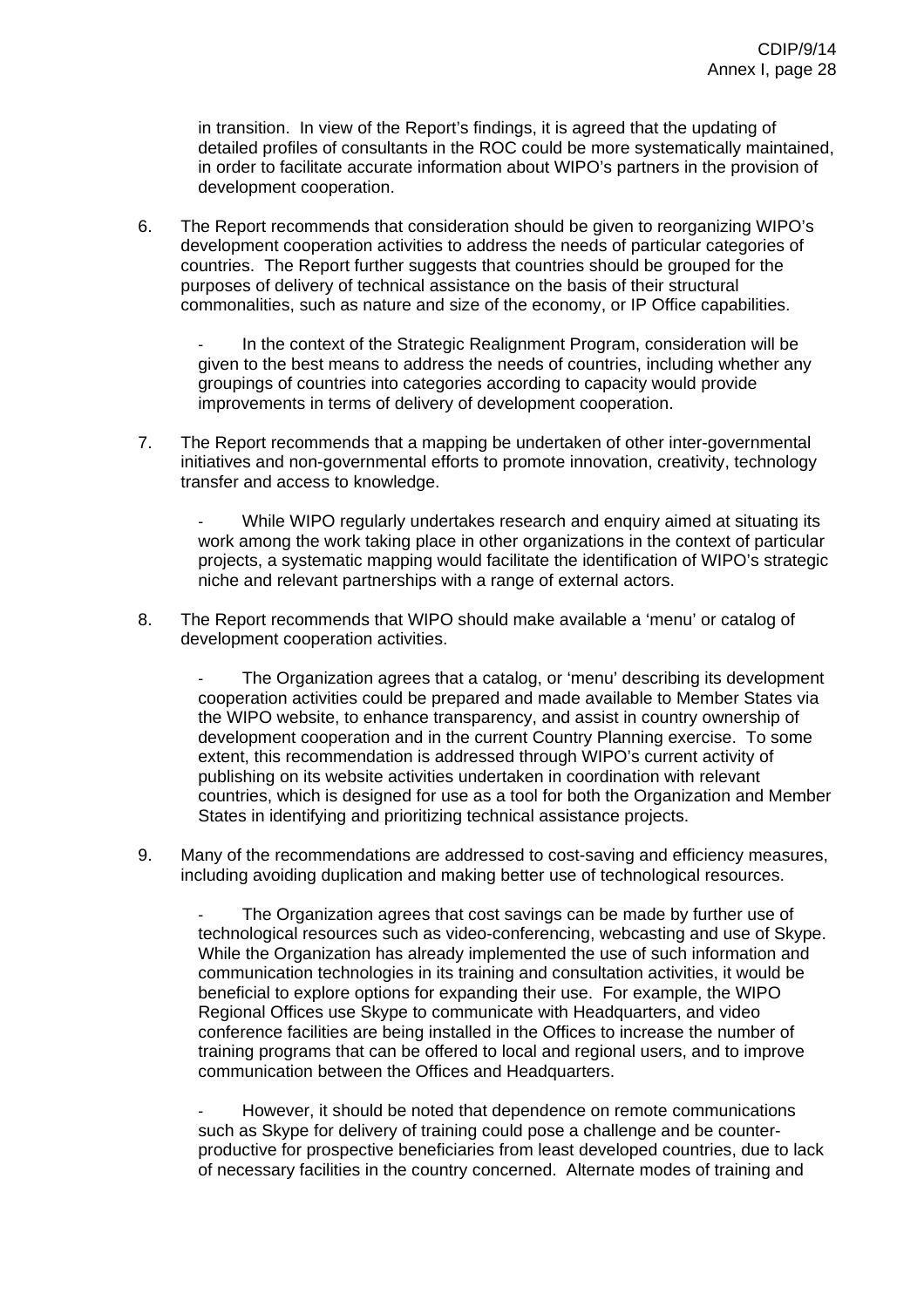participation should always be provided for participants from least developed countries.

10. The Report addresses the training activities conducted by WIPO, and makes particular recommendations concerning the work of the WIPO Academy. The Report recommends that more strategic and specific goals, priorities and expected results for training should be set, that training should focus on building a critical mass of substantive, politically-informed expertise within developing countries on IP and development, and that reporting on training should focus on how training was used to contribute to development goals.

The WIPO Academy is led by a set of guidelines stemming from the decisions taken by Member States at the General Assembly level including, in particular, the Development Agenda, the Medium Term Strategic Plan and the Program & Budget.

The WIPO Academy is making concerted efforts, mainly through targeted questionnaires, to verify that training provided is actually contributing to development goals. Steps are being taken to improve the evaluation tools, in order to ensure that training services are effectively targeted at meeting the needs of beneficiary countries and other stakeholders and to ensure the best use of resources, and to reorient training content and methods where necessary.

In various sectors of the Organization, WIPO is already implementing targeted training activities with evaluations geared to determine how effective the training activity was in contributing to development goals. In the Division for Least Developed Countries, for example, targeted training and skills development programs have been established to create a pool of IP resource persons from government, business, industry and the judiciary. This training program facilitates national implementation of the theoretical and practical WIPO training. Participants are required to prepare specific projects under the guidance of international experts in their area, and subsequently participants work at their national level to implement the project.

11. The Report recommends that IP training should be development-oriented, and that IP education should be linked with other public policy issues.

The WIPO Academy, in line with the mainstreaming of the Development Agenda, has introduced components on IP and development to its curricula, including; the Professional Development Program, the Academic Institutions Program, the Distance Learning Program, the Executive Program, and the Summer Schools Program – all of which substantially focus on development-related issues. In its capacity-building and knowledge-generating role, the WIPO Academy is playing a role in the development of national IP strategies, development-oriented regulatory frameworks and institutional and technical infrastructure. Through interactive, dynamic and empirical approaches, participants in Academy program gain specialized knowledge and, most importantly, the capacity to apply that knowledge to contribute to their own national and regional development.

The Organization acknowledges that, while steps have been taken to orient the WIPO Academy's activities towards development, through changes to its structure, work methods, materials and curricula, there is still more to be done and these needs are being addressed through concurrent internal and external review processes.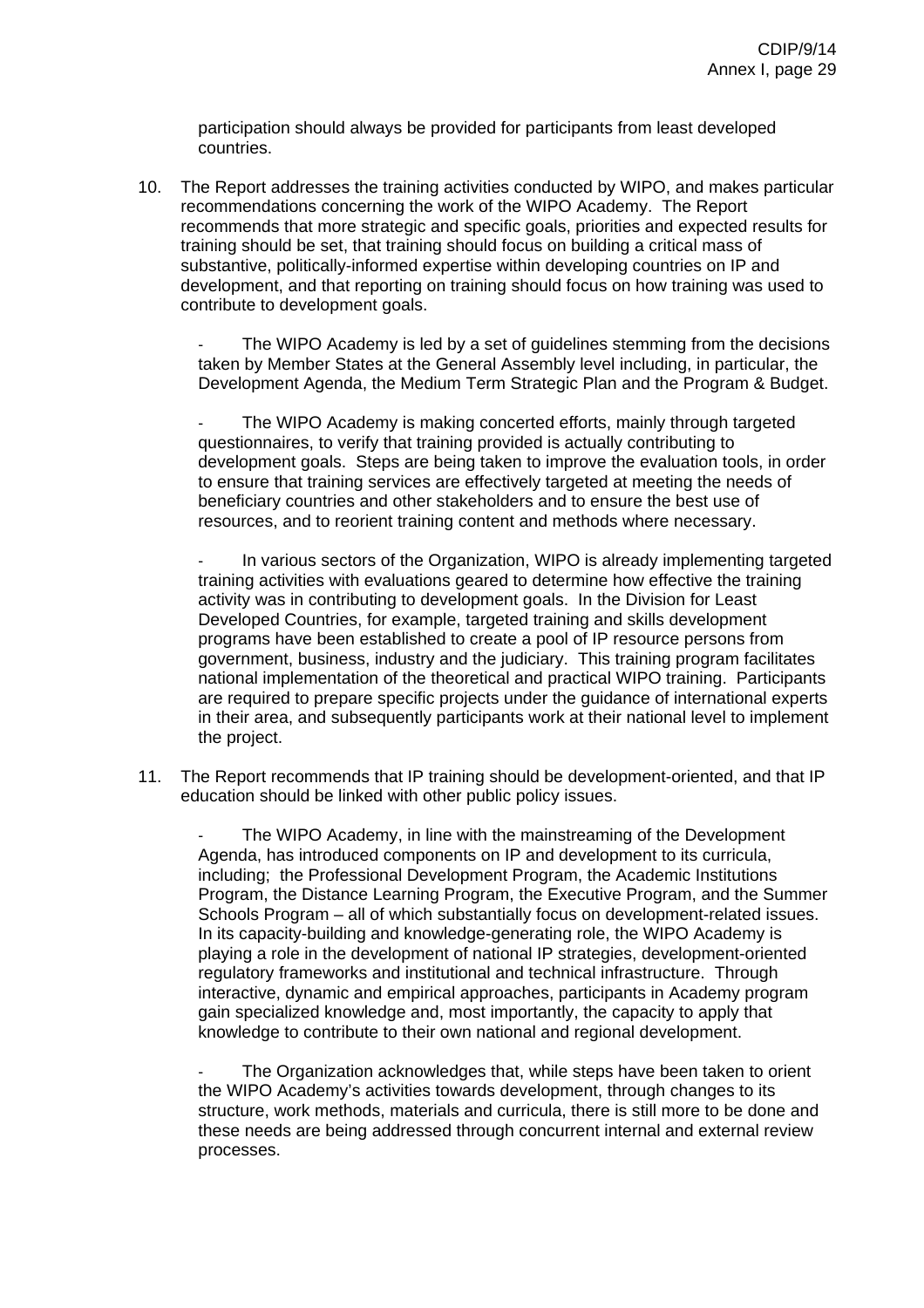12. The Report recommends that WIPO should undertake an in-depth and critical review of the strategic niche of its training activities particularly of the WIPO Academy, in the context of other training initiatives worldwide.

From its inception, the WIPO Academy has been a leading center for training and research on IP for developing and least developed countries, and countries in transition, but its activities as well as the field in which it operates are changing. Under the auspices of a Development Agenda project adopted in 2009, the WIPO Academy is also establishing Start Up National IP Academies in a number of developing countries. The target recipients of the Academy's services have also expanded to cover, in addition to staff of national IP Offices, judges, law enforcement officers, policy makers, diplomats, innovators, business managers and IP professionals, creators and academics. New thematic areas have also emerged of direct relevance to the field of IP, such as the global challenges of climate change, food security and public health. At the same time, throughout the world, new IP institutions are being established as providers of IP-specific training.

In this context, WIPO has commissioned an external review of the WIPO Academy, to be conducted by Professor Joseph Straus and Dr. Carolyn Deere-Birkbeck, to examine the training activities implemented by WIPO (mainly through the Academy) in the biennia 2008-9, and 2010-11, and on the activities approved in the Program & Budget for 2012-13. The results of the external review of the WIPO Academy will be reflected in the WIPO Academy for 2013, and in preparations for the Program & Budget for 2014-15. The external review also meets the recommendations of the WIPO Internal Audit and Oversight Division.

13. The Report makes a number of recommendations aimed at cost efficiency in the provision of WIPO training activities.

- WIPO training activities are conducted in large part by the WIPO Academy, while the specialized sectors, Regional Bureaus and the Division for Least Developed Countries also provide specialized training activities, awareness-raising activities, case studies, manuals and other training and teaching tools on a diverse range of IP subjects. The Program & Budget for 2012-13, demonstrates the Organization's effort to streamline planning and clarify the roles and responsibilities of the various sectors in achieving expected results of each program, and contribute in turn to the Strategic Goals of the Organization.

However, the Organization recognizes that further clarity is needed as to the definition of 'training' and 'training-related activities', as well as on the role and responsibilities of the WIPO Academy on the one hand, and the specialized sectors on the other hand, in the context of the overall objective of fostering human capital in the developing world.

In this respect, the external review mentioned above will, according to its terms of reference, map the training and human capacity-building activities implemented respectively by the WIPO Academy and other sectors of the Organization, and make recommendations on the roles and responsibilities of these various areas with a view to:

- (i) Improving internal coordination;
- (ii) Avoiding possible duplication and overlap;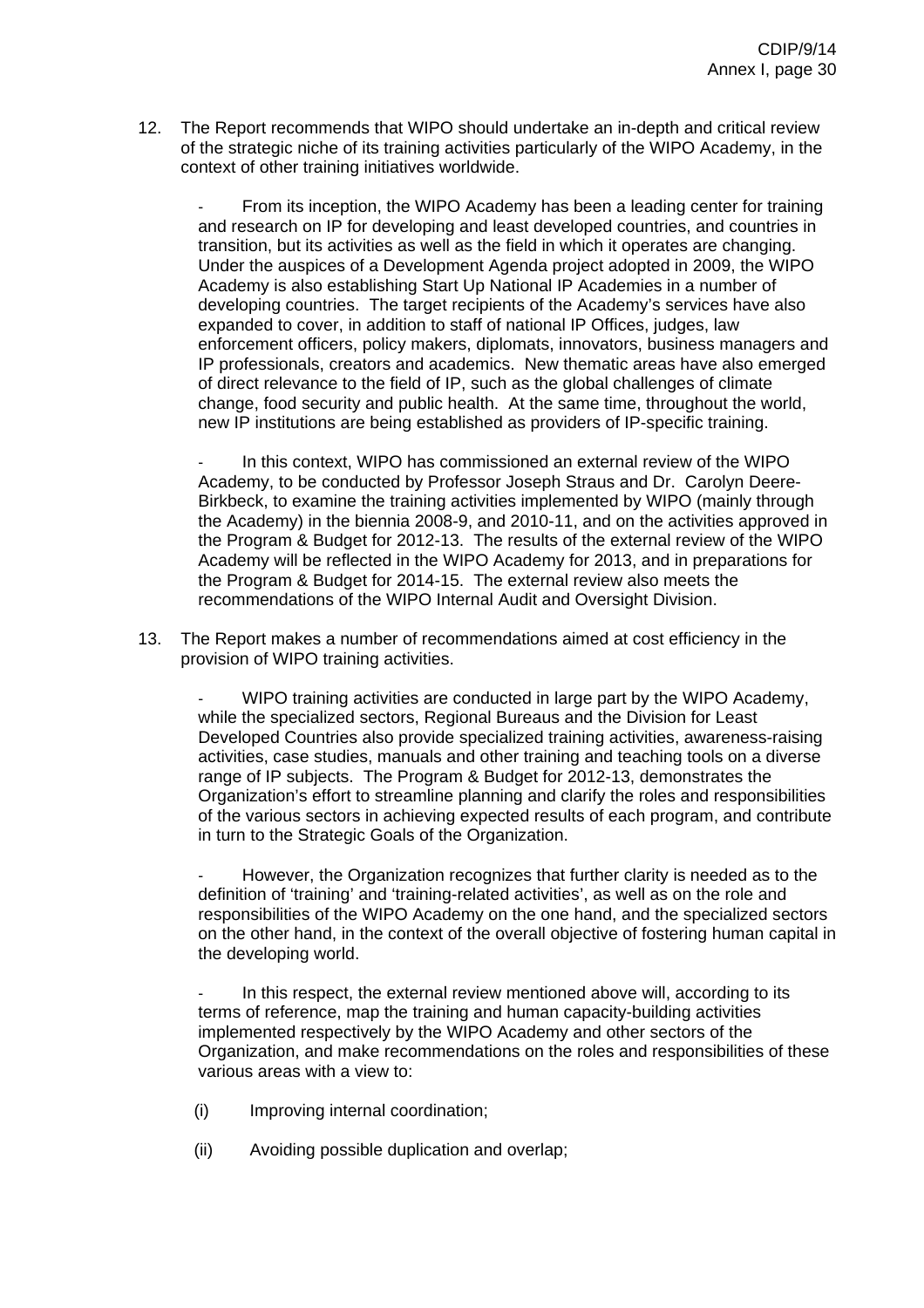- (iii) Maximizing cost efficiency and synergies among activities;
- (iv) Improving linkages between WIPO Academy activities in beneficiary countries and national needs assessments; and
- (v) Improving linkages between WIPO Academy activities and the development objectives established by the Development Agenda, the Program & Budget and the Medium Term Strategic Plan.
- 14. The Report suggests that the Technical Assistance Database should be redesigned to facilitate internal and public searchability of WIPO programs according a numerous criteria, and to make the results of internal and external evaluations publicly searchable. Further, it is recommended that the Database should be more systematically updated by all programs, and be integrated into the Enterprise Resource Planning (ERP) System.

While the WIPO Technical Assistance Database is internally and externally searchable, many but not all of the recommended criteria for searching and displaying data are available. While the Database could be redesigned to a certain extent, many of the requirements stipulated in the Report go well beyond the scope of the original Development Agenda project agreed by the Member States.

Currently, the Database is systematically updated manually by the Database team. For the future, the new ERP System will provide some of the data suggested by the Report to be integrated into the Technical Assistance Database. In turn, the Database team is currently collaborating with and giving input and requirements to the ERP System team, and will monitor the deliverables of the ERP project and determine whether any information gaps remain to be addressed.

The Development Agenda project that established the Technical Assistance Database is currently undergoing an evaluation review, and the results of the evaluation will be communicated to the CDIP. This review will, inter alia, determine whether the Database has been developed according to Member State guidelines.

# (C) Recommendations which raise concerns as to implementation

1. Some recommendations suggest that the Organization should shift from an 'IP-centric' to a 'development-oriented' perspective, particularly in its dealings with other United Nations organizations. The Report also states that WIPO should not seek to establish itself as *the* United Nations voice on IP.

As established through its constituent convention and Agreement with the United Nations, WIPO is the United Nations specialized agency with a mandate to promote the protection of IP for cultural, economic and social development. The Program & Budget for 2012-13, further recognizes WIPO's potential to serve as the leading intergovernmental forum for addressing the intersection between IP, innovation and global public policy issues.<sup>[16](#page-31-0)</sup> As the specialized United Nations agency for IP, WIPO endeavors to facilitate international policy dialogue on the intersection between innovation, IP and global public policy issues, recognizing that

<span id="page-31-0"></span> $16$ See Program & Budget, 2012-13, at p.128-9.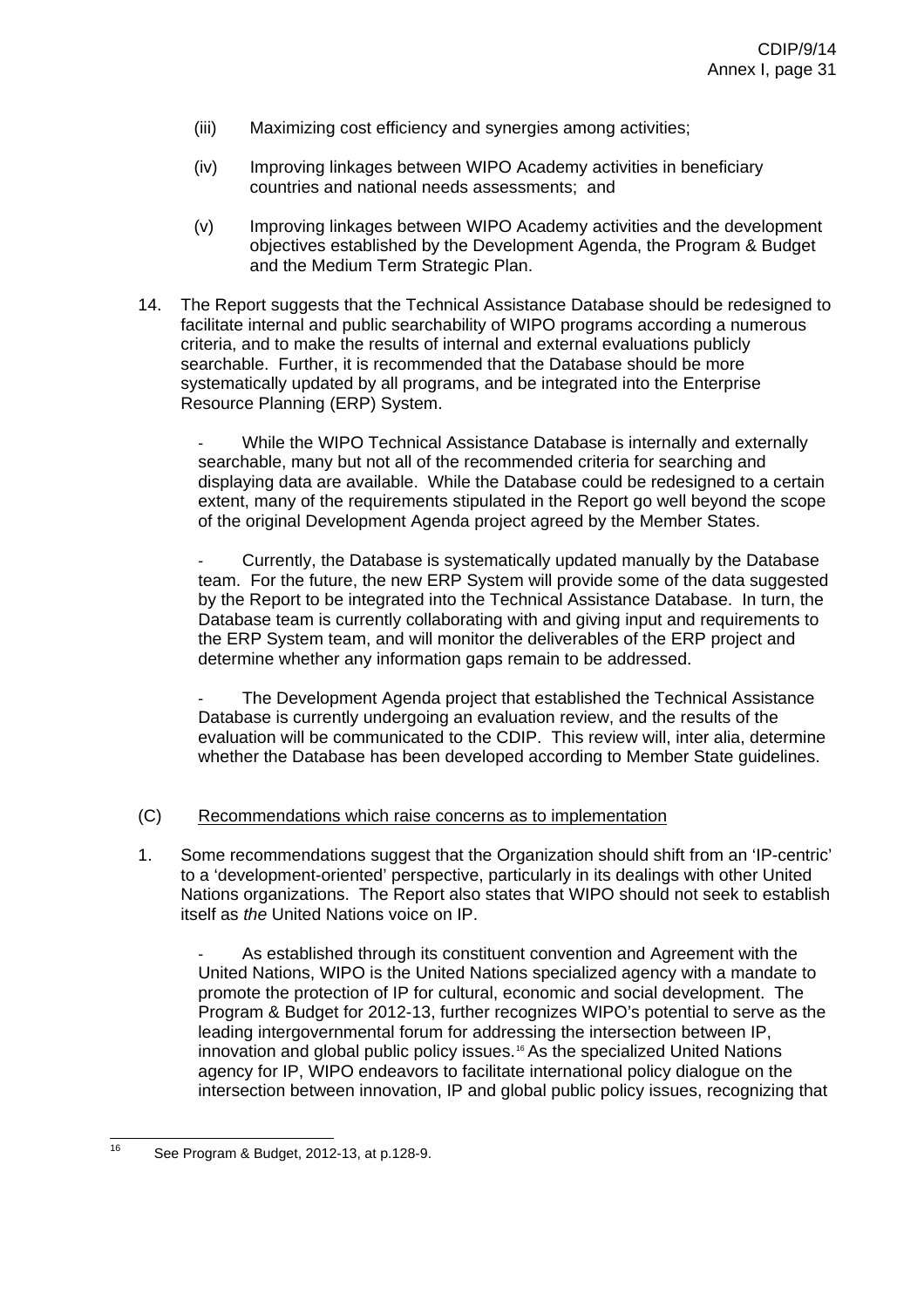IP is not an end in itself, but a tool to achieve socio-economic and development objectives.

It is suggested that WIPO should continue to develop its specific expertise in the field of IP, and offer its 'voice' as the specialized agency of the United Nations with the primary mandate in the field of IP, in the same way that the World Health Organization speaks as the United Nations voice on health, and the Food and Agriculture Organization speaks as the United Nations voice on agriculture. This does not exclude other United Nations agencies from involvement in the field of IP.

2. The Report makes some recommendations concerning the Medium Term Strategic Plan, and agreements reached by the Member States on coordination between the Program & Budget Committee and CDIP, and at the General Assemblies in 2011.

- Agreements reached at the CDIP, the Program & Budget Committee and the General Assemblies, including the coordination between those bodies, should not be revisited or reopened for further discussions. In those bodies, the Member States reached agreement after careful consideration and discussion, and their carefully constructed agreements should not be reopened for further possibly counterproductive discussions.

3. The Report makes a number of recommendations which are particularly directive at level of detail (e.g., prescribing the specific content of questionnaires), and which reflect only one perspective as to how an activity should be undertaken.

The degree of specificity and detail in the recommendations is not beneficial in some cases, because it deprives the Organization of the dynamic flexibility which is necessary to balance different, often conflicting, interests and priorities in constantly evolving situations. Where recommendations are very specific in some aspects of an area, they overlook other aspects, and the result is unrealistic and impractical, particularly when politically-sensitive issues are involved.

4. The Report recommends that WIPO should explore ways to devote greater attention to advising and informing countries on IP negotiations and treaties, and their potential effects. Further, it is suggested that WIPO should give greater support to development-oriented advice on the negotiation and implementation of bilateral, regional and South-South IP arrangements, negotiations, dialogue and cooperation.

The Organization takes the position that it should not intervene in the negotiation of IP at the bilateral or regional levels. However, with respect to the implementation of bilateral and regional IP agreements, the Organization continues to provide assistance to Member States. For example, WIPO has provided advice to the Central American countries in the framework of the Free Trade Agreement with the United States of America (CAFTA) and to Colombia and Peru in the framework of their United States of America and European Union Free Trade Agreements. WIPO also provides assistance to countries in the implementation of the TRIPS Agreement, in the context of the Agreement between WIPO and the WTO.<sup>[17](#page-32-0)</sup>

5. The Report recommends that WIPO should provide grants to Member States to implement their own activities, to reduce WIPO staff costs and build national capacity.

<span id="page-32-0"></span> $17$ Available at [http://www.wipo.int/treaties/en/agreement/trtdocs\\_wo030.html.](http://www.wipo.int/treaties/en/agreement/trtdocs_wo030.html)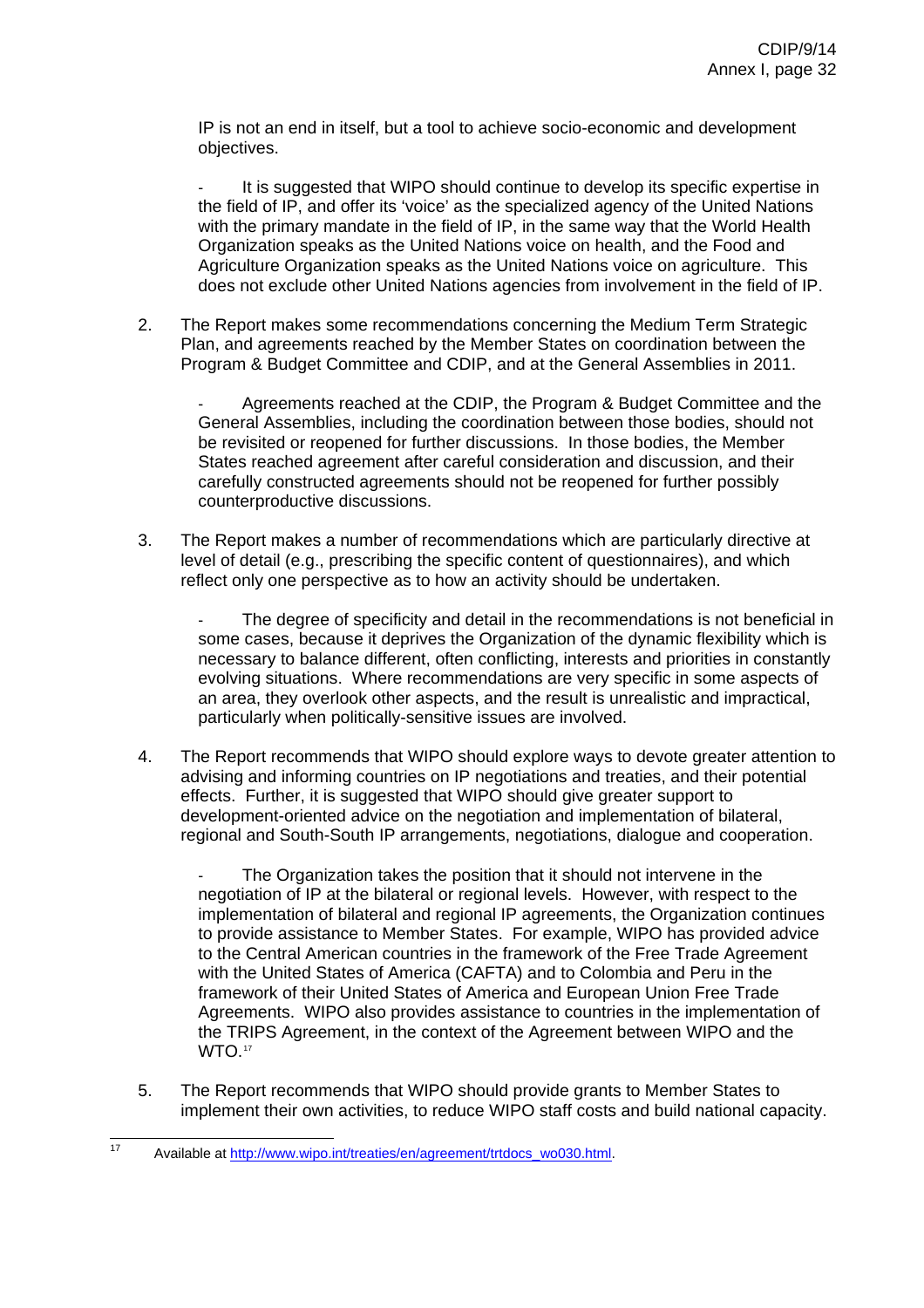A number of development cooperation activities involve WIPO providing support to financing an international expert identified by a Member State, or financing consultancy services designed by a national institution. However, it is suggested that this recommendation represents a false economy, as it would substantially reduce the Organization's ability to monitor the implementation and evaluate the results, and quality of service, which is also a key thrust of the Report.

6. The Report recommends that the role of Regional Bureaus in the provision and implementation of activities should be limited to regional and sub-regional activities on issues cutting across the expertise of specialized sectors.

It is not sustainable to restrict the Regional Bureaus to only regional and subregional activities where crosscutting IP issues are involved. Moreover, the Regional Bureaus are the repositories of country-specific expertise in the field of IP.

7. The Report makes recommendations as to the content and purposes of legislative advice given by WIPO to Member States.

The Report suggests that legislative advice provided by the Secretariat should always include strategies designed to introduce greater use of flexibilities and 'alternative' forms of IP such as traditional knowledge. While the legislative advice provided by the Secretariat always contains information on the breadth of applicable IP issues, including flexibilities in the IP system, in most cases the emphasis suggested by the Report does not accord with the request of the Member States and their particular needs for legislative advice.

Similarly, the Report proposes that WIPO, when providing legislative advice, should take into account "the needs of a diversity of potential users and stakeholders at the national level, and to strategic prioritization among them". However, the requests for advice received by WIPO from Member States are not framed in this way, and the issues are so intensely political and local that it would not be appropriate or effective for WIPO to address them.

8. The Report makes a number of recommendations suggesting that WIPO's activities should be 'development-driven' (also 'demand-driven', 'Member States driven', or 'country-enhanced ownership'), and suggests that the Organization should direct its activities so as to promote the 'development-driven' approach.

- WIPO's development cooperation activities follow the mandate set out by the Member States in the biennial Program & Budget, and all recommendations in the Report should be guided by the Program & Budget, as agreed by the Member States. While the Report suggests that the Secretariat has discretion in interpreting and implementing this mandate, the Program & Budget provides clear objectives that the Member States want to achieve; for 2012-13, one such objective is the empowerment of developing countries and least developed countries to use IP for economic growth, and achieve their national development objectives. WIPO's development cooperation activities have been tailored to achieve this objective, in particular, by helping to implement:

- (i) National IP strategies and policies aligned with national development goals;
- (ii) IP regulatory frameworks that promote creativity and innovation;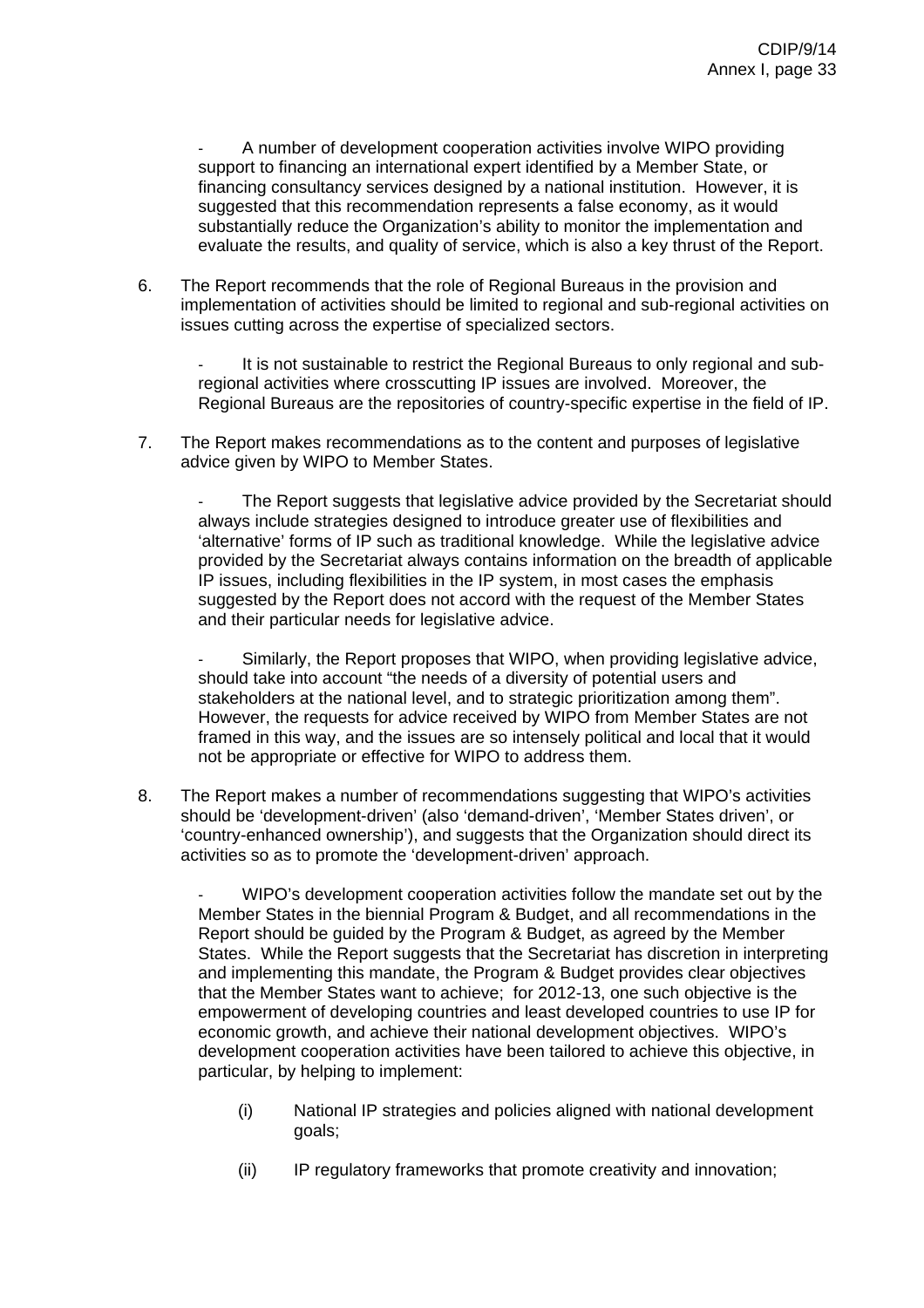- (iii) Effective IP infrastructure that is service and development-oriented; and
- (iv) Enhanced capacity to benefit from the knowledge economy through the use of IP.
- 9. The Report recommends that the development-orientation of WIPO's activities could be improved by enhanced transparency, in particular by publishing for external review all IP strategies, policies and plans supported by WIPO in draft form prior to completion.

The publication of internal draft government policy documents is a question solely for the Member State involved to determine, while WIPO is ready to facilitate the publication and review of such documents upon request.

10. The Report suggests that a special body in the CDIP can play a role in identifying and proposing projects and activities.

The Regional Bureaus exercise the necessary oversight and coordination in initiating and proposing development-oriented projects and activities, while the CDIP provides the body through which the Member States can propose and agree to adopt Development Agenda projects and activities for implementation by the Secretariat.

11. The Report makes recommendations referring to the impact of WIPO's development cooperation activities, and suggests that the Organization should expand the range of non-governmental stakeholders with which it collaborates in the planning and delivery of development cooperation.

While WIPO is expanding and reforming its strategies of outreach to all external organizations, including non-governmental organizations, caution needs to be exercised, and careful scrutiny given in order to ensure the neutrality of nongovernmental organizations, so as to avoid working with entities acting in their own self interest, where the focus must be on providing a development cooperation activity based on the Member States' needs and development goals.

42. The Report makes a number of recommendations concerning the role of WIPO's External Offices, in the context of internal/external coordination.

The role of WIPO's External Offices needs to be reviewed taking into account the political issues involved and the diverse roles performed by each External Office. The concerns identified by the Report should be identified as issues on which further consultation should be conducted by the Secretariat with Member States. In this context, the Director General is currently conducting a consultation process with Member States on the issue of WIPO External Offices.

43. The Report discusses the relationship between Regional Bureaus and External Offices as one unified arrangement. However, this discussion is not accurate, because each External Office has a unique approach and degree of involvement in development cooperation activities.

For example, the WIPO Singapore Office is not a merely logistical contact but executes a significant number of substantive work activities that obviate the need to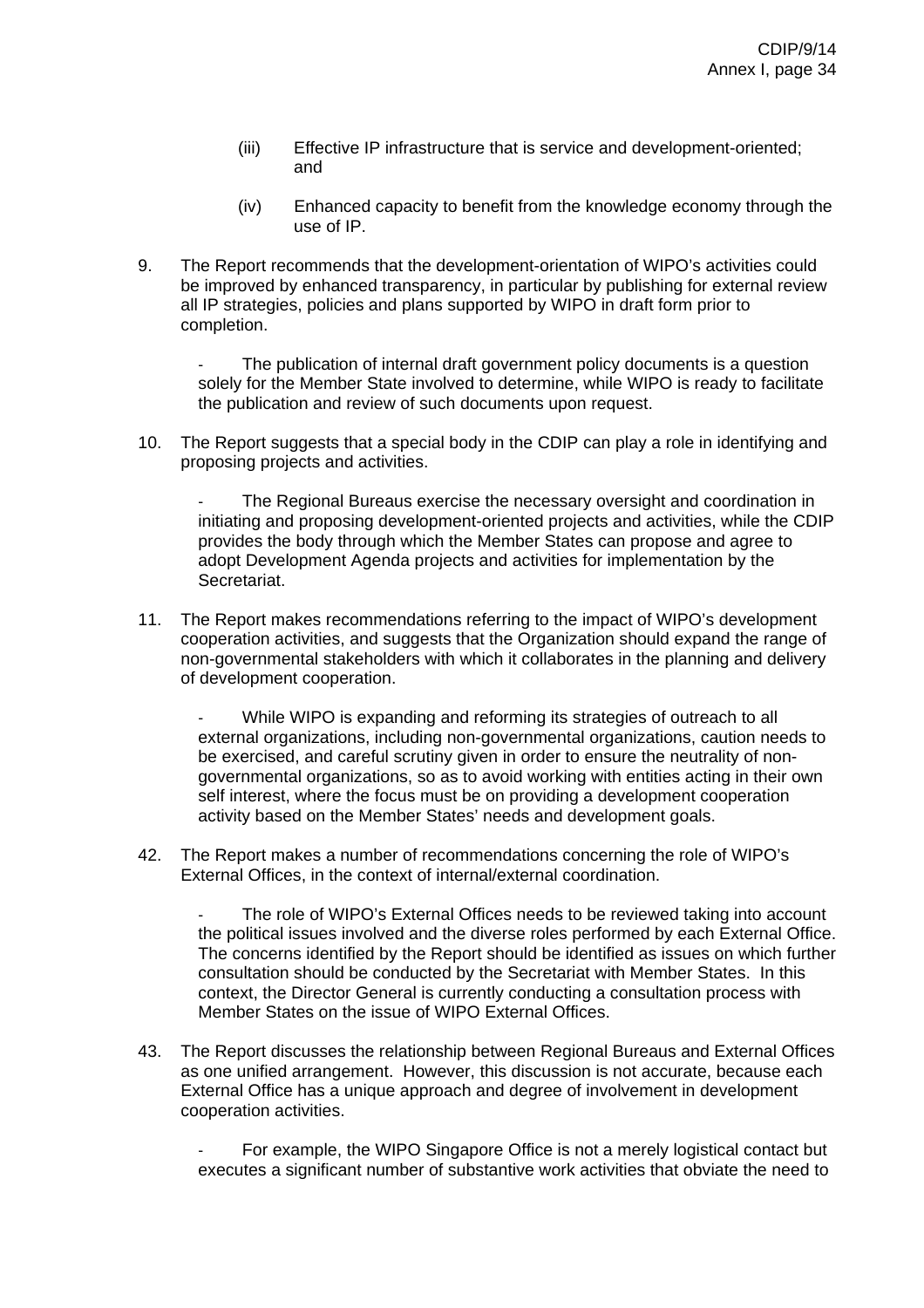send colleagues from Headquarters to the region, implying considerable costsavings. Among these activities, the WIPO Singapore Office disseminates WIPO treaties in a balanced manner, enhances IP and innovation support activities, extends IP asset management and networks, promotes arbitration and mediation services, supports the Access to Research for Development and Innovation (aRDi) program, and works to establish and strengthen collective management organizations in the Asian region.

44. The Report recommends improved collaboration with other United Nations organizations and development agencies, and specifically that WIPO's development cooperation activities should be conducted within the framework of United Nations country-based Development Assistance Frameworks.

WIPO should endeavor to associate its activities with United Nations Development Assistance Frameworks, however, the Frameworks at present do not at present are not well adapted to such efforts. WIPO should further explore how this goal might be achieved.

45. The Report recommends, in the context of human resources management, that contracts for external experts and consultants should be awarded through open bidding practices.

It is not considered advisable to hold open bidding for recruitment of consultants for technical assistance projects, because such requirements would detract from the Organization's flexibility to employ external consultants in the most efficient and responsive manner, and impose a cumbersome administrative procedure that would not be justified in all circumstances.

46. The Report suggests that the IP-Development Matchmaking Database should be linked to WIPO's Technical Assistance Database.

- While the IP-Development Matchmaking Database and the Technical Assistance Database are linked at the data level once any projects are completed, there is no benefit in integrating the software of the two databases. The technical requirements of the two databases are independent, and they each serve different purposes.

47. The Report recommends that all WIPO technical assistance on TRIPS-related issues, including budgetary information, should be reported to the WTO for integration in the Global Trade-Related Technical Assistance Database.

Although WIPO systematically provides the WTO with information on its technical assistance activities to be inputted in the WTO's Global Trade-Related Technical Assistance database, it is not proposed that budgetary information should be given. In this context, the WTO itself removed budgetary information from their database as it was judged to have raised too many issues and misunderstandings.

48. Some of the Report's recommendations as they refer to WIPO's infrastructure-related programs, oversimplify or over-generalize solutions to be adopted.

- For example, some recommendations refer to IT outsourcing as a preference, or golden rule. By contrast, WIPO practice is to seek to identify best practices in industry ('right sourcing'), since outsourcing may not be more cost-effective of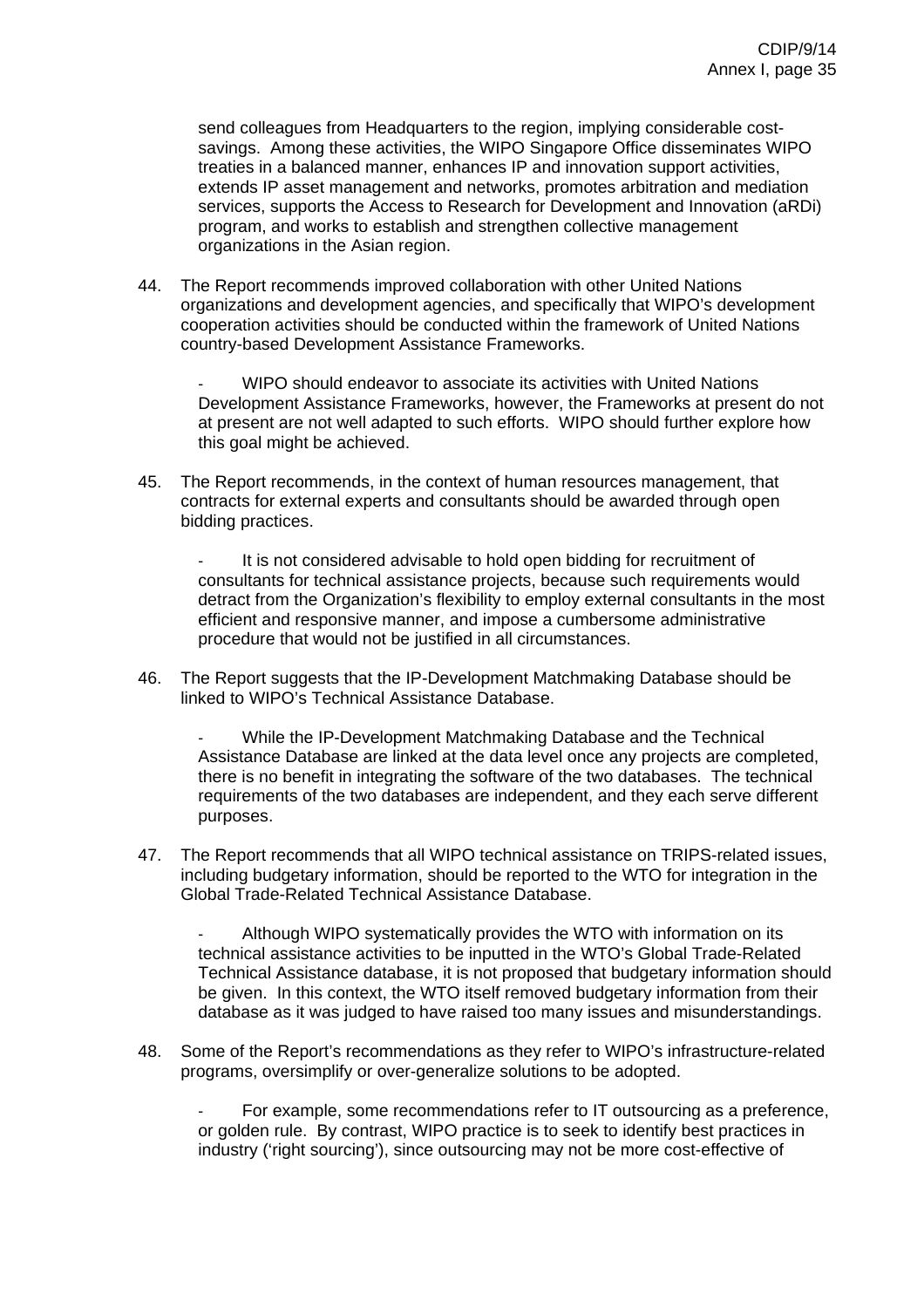strategically beneficial from a risk management perspective, and in-sourcing may be a better alternative in some circumstances.

Similarly, the Report recommends the adoption of open source software. Whereas WIPO practice is to prefer open source when it is deemed advisable in a given situation, following a cost-benefit analysis.

The Report also recommends the decentralization of IT support services. whereas WIPO's approach, based on experience, is that decentralization is not always the right approach. The best approach is a combination of centralized control and decentralized regional support, both of which work to complement the other.

The Report recommends a one-size-fits-all model for IP Office business solutions. However, business solutions vary from one Office to another, and WIPO's approach needs to be customized to specific Member State needs in this respect.

While the Report recommends that PATENTSCOPE be subject to a detailed risk assessment in view of the existence of other public/private patent search services, PATENTSCOPE is not subject to choice as against publicly available databases, and this recommendation is not advisable. It had been agreed that it should be developed as WIPO's strategic asset to promote its goal of narrowing the knowledge gap.

12. The Report recommends that the content of legislative advice to countries should be publicly available, with Member State consent, to facilitate review and debate by external experts and national stakeholders.

The drafts and comments prepared by the WIPO Legislative and Policy Advice Section are shared by the recipients of that legislative and policy advice with all national stakeholders that the recipients consider appropriate, within their own network of national and international stakeholders and according to their own interests. The level of confidentiality is assigned by Member States according to their own criteria. Accordingly, the Organization takes measures to ensure that only the requesting authority and their Mission in Geneva obtain access to the documents. The current practice meets with Member States' approval.

[Appendices follow]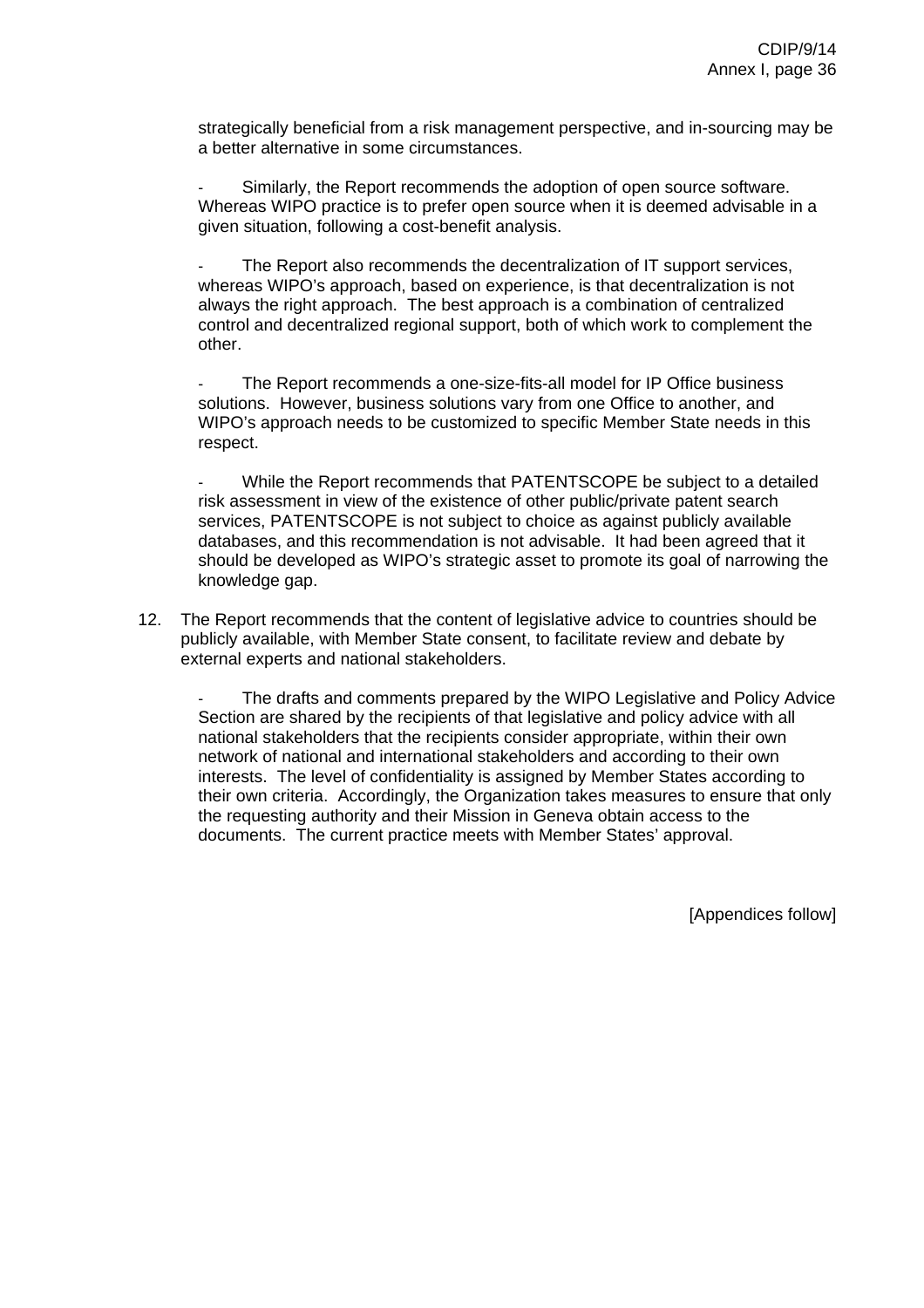# **MANDATE OF THE AD HOC WORKING GROUP**

# **Committee on Development and Intellectual Property (CDIP)**

#### **Eighth Session Geneva, November 14 to 18, 2011**

# **Extract from the Summary by the Chair**

10. With respect to document CDIP/8/INF/1, the Committee considered An External Review of WIPO Technical Assistance in the Area of Cooperation for Development, and agreed to discuss this document at its next session. The Committee agreed to establish an *ad hoc* working group on the External Review of Technical Assistance (CDIP/8/INF/1) with the following modalities:

1. The *ad hoc* working group will be open to regional coordinators and other interested delegates, and facilitated by the Secretariat. The setting of this *ad hoc* working group will not set any precedent;

2. There will be no budgetary implications associated with the *ad hoc* working group;

3. The work of the Secretariat in the form of the management response as directed by the project (CDIP/4/8, Section 2.3, Component 2, paragraph (c), at p.10), and its accompanied terms of reference, can feed in the work of the *ad hoc* working group. The Secretariat shall ensure the early completion of its response;

4. The *ad hoc* working group will commence its work after the current session, with the commitment to present a report on its findings to the ninth session of the Committee. If the Committee deems that it is necessary to extend the *ad hoc* working group, it should do so by consensus at its ninth session.

5. The *ad hoc* working group should strive to review CDIP/8/INF/1, with the emphasis on identifying recommendations that are redundant or no longer relevant, without any prioritization of recommendations. The *ad hoc* working group may also choose to discuss the other elements of the study in an effort to save time for discussions during the ninth session of the Committee;

6. The report to be presented shall not duplicate the work of the Committee, nor direct the Committee to take action, but only serve as a tool to expedite the discussions within the Committee; and

7. At least one day should be set aside during the ninth session of the Committee to discuss the *ad hoc* working group's report, the management response of the Secretariat and CDIP/8/INF/1.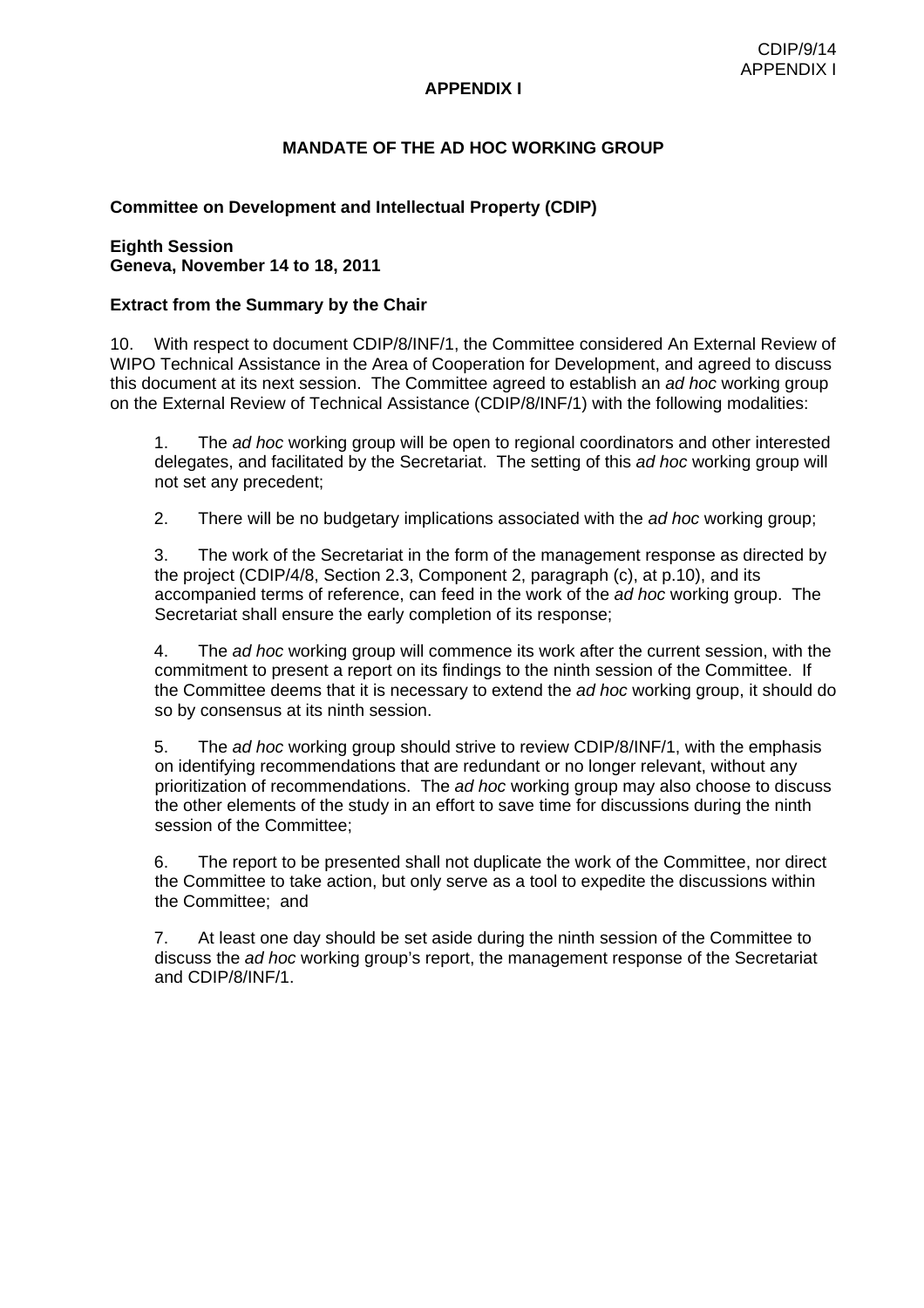# **APPENDIX II**

# **LIST OF RECOMMENDATIONS**

The list of recommendations from the External Review Report, prepared by the Secretariat, is grouped in the following sections following the structure of the Report:

- (I) General Observations
- (II) Relevance and Orientation
- (III) Impact
- (IV) Management
- (V) Cost-efficiency
- (VI) Internal and External Coordination
- (VII) IP Strategies and Policies
- (VIII) Legislative and Regulatory Assistance
- (IX) IP Office Modernization
- (X) Training and Human Resource Capacity Building
- (XI) User-Support Systems
- (XII) Promotion of Innovation, Creativity, Access to Knowledge and Technologies
- (XIII) [Recommendations for WIPO's Member States]<sup>[18](#page-38-0)</sup>

The list of recommendations also indicates against each recommendation the category into which it may potentially be placed according to the following categories:

- (A) Recommendations which are already reflected in WIPO activities, or ongoing reform programs;
- (B) Recommendations which merit further consideration; and
- (C) Recommendations which raise concerns as to implementation.

The Secretariat is prepared to provide further elaboration of these categorizations upon the request of the Committee.

# **I. GENERAL OBSERVATIONS**

1. Incorporate a sufficiently clear and broad understanding of the overall purposes of WIPO's development cooperation (DC) activities.<sup>[19](#page-38-1)</sup> (Category (B))

2. Develop an adequate definition of what 'development-oriented' assistance, as per the Development Agenda recommendations, actually means.<sup>[20](#page-38-2)</sup> (Category (B))

3. Should be greater guidance and leadership from [WIPO Member States and] the Secretariat that the Development Agenda and associated demands for shifts in the orientation of DC activities include, but go beyond 'IP for development'.<sup>[21](#page-38-3)</sup> (Category  $(A)$ )

<span id="page-38-1"></span><span id="page-38-0"></span> $18$ 18 Note: square brackets denote recommendations directed at Member States.<br>
19 Execut[iv](http://www.wipo.int/edocs/mdocs/mdocs/en/cdip_8/cdip_8_inf_1-annex1.doc)e Summary p. i[v](http://www.wipo.int/edocs/mdocs/mdocs/en/cdip_8/cdip_8_inf_1-annex1.doc) and External Review Report p. 38<br>
21 Executive Summary p. v and External Review Report p. 41

<span id="page-38-2"></span>

<span id="page-38-3"></span>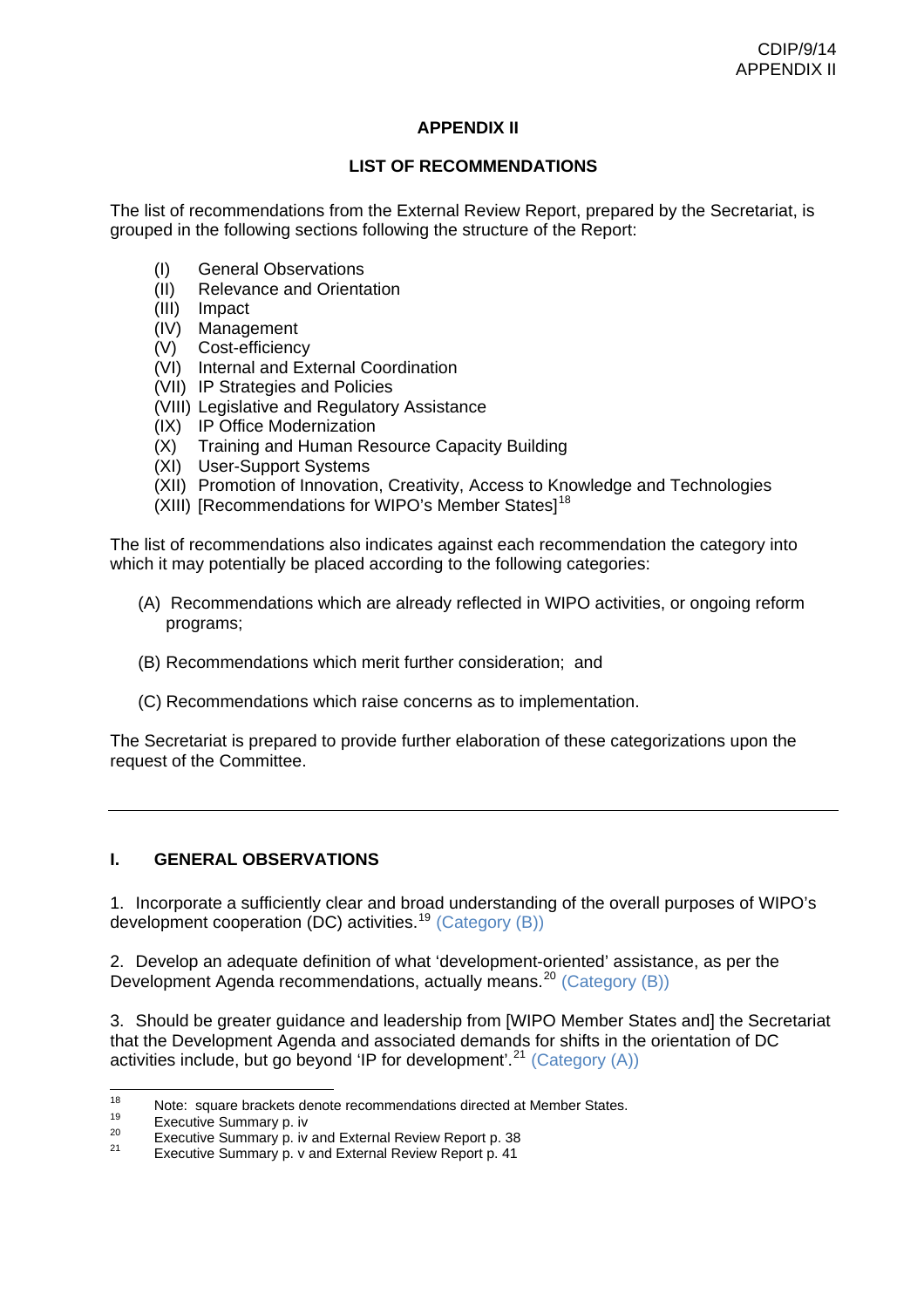4. The broader intent of the DA is to render WIPO a more effective multilateral forum for critical discussion, debate and problem-solving on issues at the intersection of IP and development, and a source of greater assistance to countries in designing, implementing and benefiting from a more balanced framework at the global, regional and national level.<sup>[22](#page-39-0)</sup> (Category  $(A)$ )

5. The range and intensity of activities in industrial property, and budgetary allocations, are greater than for copyright and related rights despite the strong development potential of creative and cultural industries.<sup>[23](#page-39-1)</sup> (Category  $(A)$ )

6. The scale and intensity of WIPO DC activities on global public policy issues, rebalancing the IP system to reflect development priorities, research on IP and development, and reducing the knowledge gap through technology transfer and access to knowledge should properly reflect the degree of priority that developing countries accord to them.<sup>[24](#page-39-2)</sup> (Categories (A) and (C))

7. Greater overall emphasis should be given to DC activities that would directly contribute to the goal of reducing the knowledge gap, such as activities to help countries to: $^{25}$  $^{25}$  $^{25}$  (Categories (A) and (B))

- a) attract, absorb, learn from and produce technologies and/or promote affordable access to knowledge that could contribute to local innovation processes;<sup>[26](#page-39-4)</sup>
- b) promote coherence of IP policies and other areas of national public policy: $27$
- c) make practical use of exemptions or *sui generis* legal/policy options to improve access to foreign technologies or manage the degree of protection they receive; $^{28}$  $^{28}$  $^{28}$
- d) support developing countries to protect their knowledge, creative products or technologies in international markets and enforce their rights in other jurisdictions; and
- e) establish and use mechanisms that could improve balance in national IP systems such as those related to pre and post-opposition patents. $^{29}$  $^{29}$  $^{29}$

8. Confusion should be remedied among Member States and within Secretariat as to meaning of 'demand-driven':  $30$  (Categories (A) and (B))

- a) Development-oriented demand-driven assistance is that which is aligned with national development needs).<sup>[31](#page-39-9)</sup> (Categories (A) and (B))
- b) Dialogue should take place between national beneficiaries and the Secretariat about national development strategies, priorities and needs and WIPO's obligations to advance the Development Agenda.<sup>[32](#page-39-10)</sup> (Categories (A) and (B))

<span id="page-39-0"></span> $22$ 

<span id="page-39-2"></span>

<span id="page-39-3"></span>

<span id="page-39-4"></span>

<span id="page-39-5"></span>

<span id="page-39-6"></span>

<span id="page-39-8"></span><span id="page-39-7"></span>

<span id="page-39-1"></span>Executi[v](http://www.wipo.int/edocs/mdocs/mdocs/en/cdip_8/cdip_8_inf_1-annex1.doc)e Summary p. v and External Review Report p. [61](http://www.wipo.int/edocs/mdocs/mdocs/en/cdip_8/cdip_8_inf_1-annex1.doc)<br>
<sup>23</sup><br>
<sup>24</sup><br>
<sup>24</sup><br>
Executive Summary p. v [and](http://www.wipo.int/edocs/mdocs/mdocs/en/cdip_8/cdip_8_inf_1-annex1.doc) External Review Report p. 61<br>
<sup>25</sup><br>
Executive Summary p. viii and External Review Report p. [42](http://www.wipo.int/edocs/mdocs/mdocs/en/cdip_8/cdip_8_inf_1-annex1.doc)<br>
<sup>26</sup><br>
External Review R

<span id="page-39-9"></span>

<span id="page-39-10"></span>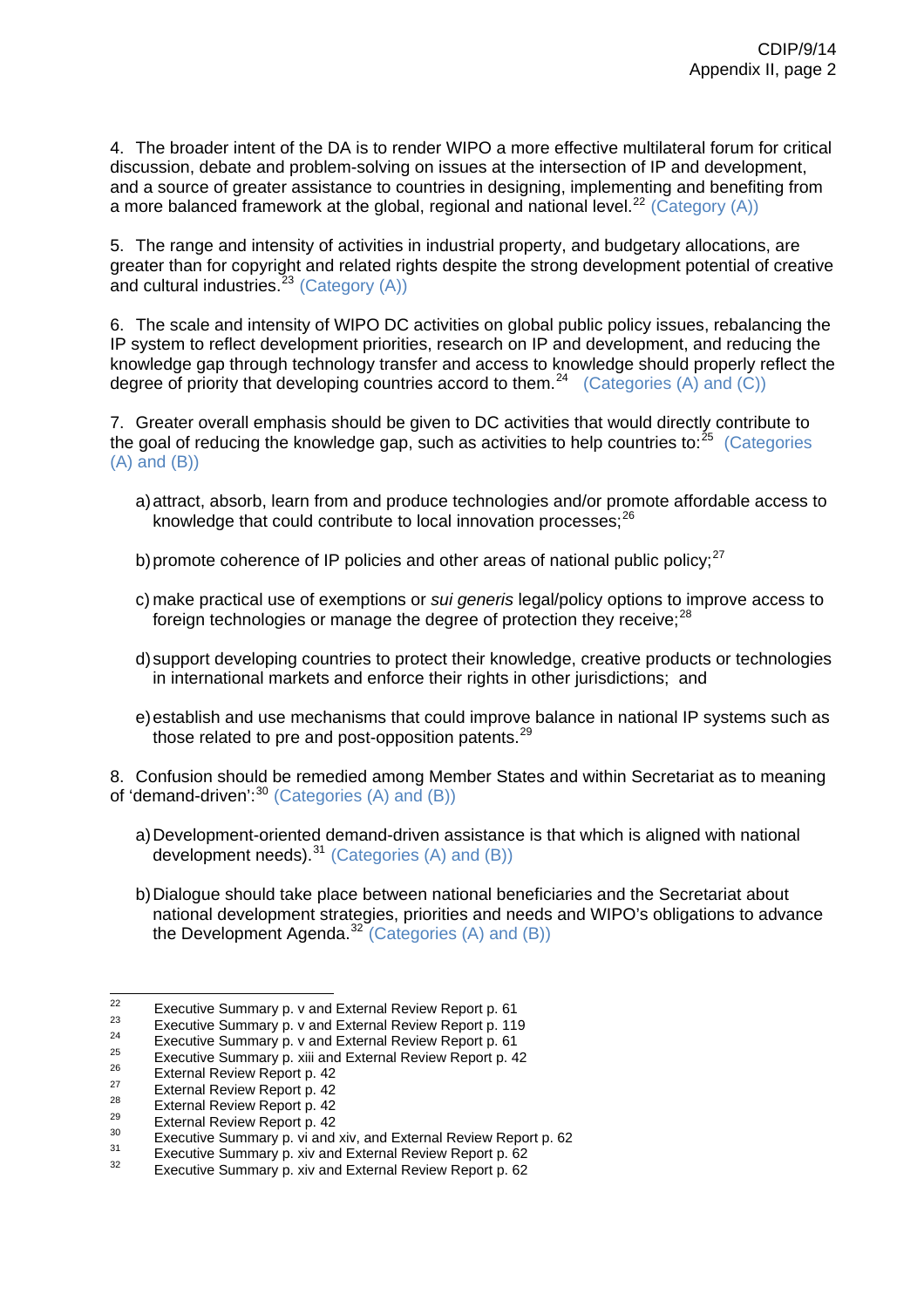9. Greater discussion should take place between WIPO staff and Member States on risks associated with activities or the local conditions and requirements that would facilitate or constrain the success of activities.<sup>[33](#page-40-0)</sup> (Categories  $(A)$  and  $(B)$ )

10. Need for transparency about the origins of Secretariat proposals at the regional level, clear relationship to broader strategic planning, results-management and priority-setting processes at the country and organization-level, and opportunities for Member States and stakeholders to provide input to ensure the appropriate development-orientation of activities.<sup>[34](#page-40-1)</sup> (Category (A))

11. Need for a satisfactory methodology for assisting developing countries to assess their development needs, IP capabilities and appropriate strategies.<sup>[35](#page-40-2)</sup> (Category (A))

12. The two IP strategy projects will demand active engagement with a diversity of external stakeholders and experts, including IGOs, development agencies and NGOs, and consistent internal coordination on the substantive and procedural aspects of each project. $36$ (Category (A))

13. With respect to activities to enhance support systems for users of the IP system, greater attention should be given to activities that might help governments and other stakeholders to address the challenges of ensuring a balanced and development-oriented IP legislative, regulatory or policy framework.<sup>[37](#page-40-4)</sup> (Categories (A) and (C))

a) Greater attention should be paid to assessment of the needs of a diversity of potential users and stakeholders at the national level, and to strategic prioritization among them based on development priorities.<sup>[38](#page-40-5)</sup> (Categories (A) and (C))

14. An assessment of the impact of WIPO's activities was hindered by the absence of systematic monitoring, reporting and evaluation of the impact of WIPO's DC activities against their expected results by category of activity or by country:  $39$  (Category (A))

a) And by the absence of a systematic information management system where detailed information on the content of projects is provided.<sup>[40](#page-40-7)</sup> (Categories (A) and (B))

15. Need for clarity within WIPO about what 'development impact' means at different levels and for the diverse range of activities in which WIPO is involved.<sup>[41](#page-40-8)</sup> (Category (B))

16. WIPO lacks the diversity of methodologies and tools to help countries measure the impact of changes in IP policies and laws on development and other strategic objectives, or to properly assess how its DC activities may influence the achievement of such impacts.<sup>[42](#page-40-9)</sup> (Category  $(A)$ )

<span id="page-40-0"></span> $33$ 

<span id="page-40-1"></span>

<span id="page-40-2"></span>

<span id="page-40-3"></span>

<span id="page-40-4"></span>

<span id="page-40-5"></span>

<span id="page-40-6"></span>

<span id="page-40-8"></span><span id="page-40-7"></span>

E[x](http://www.wipo.int/edocs/mdocs/mdocs/en/cdip_8/cdip_8_inf_1-annex1.doc)ecutive Summary p. x and External Review Report p. [63](http://www.wipo.int/edocs/mdocs/mdocs/en/cdip_8/cdip_8_inf_1-annex1.doc)<br>
Executive Summary p. x and External Review Report p. 63<br>
Executive Summary p. [vii](http://www.wipo.int/edocs/mdocs/mdocs/en/cdip_8/cdip_8_inf_1-annex1.doc) and External Review Report p[. 87](http://www.wipo.int/edocs/mdocs/mdocs/en/cdip_8/cdip_8_inf_1-annex1.doc)<br>
Executive Summary p. vii and External Review Rep

<span id="page-40-9"></span>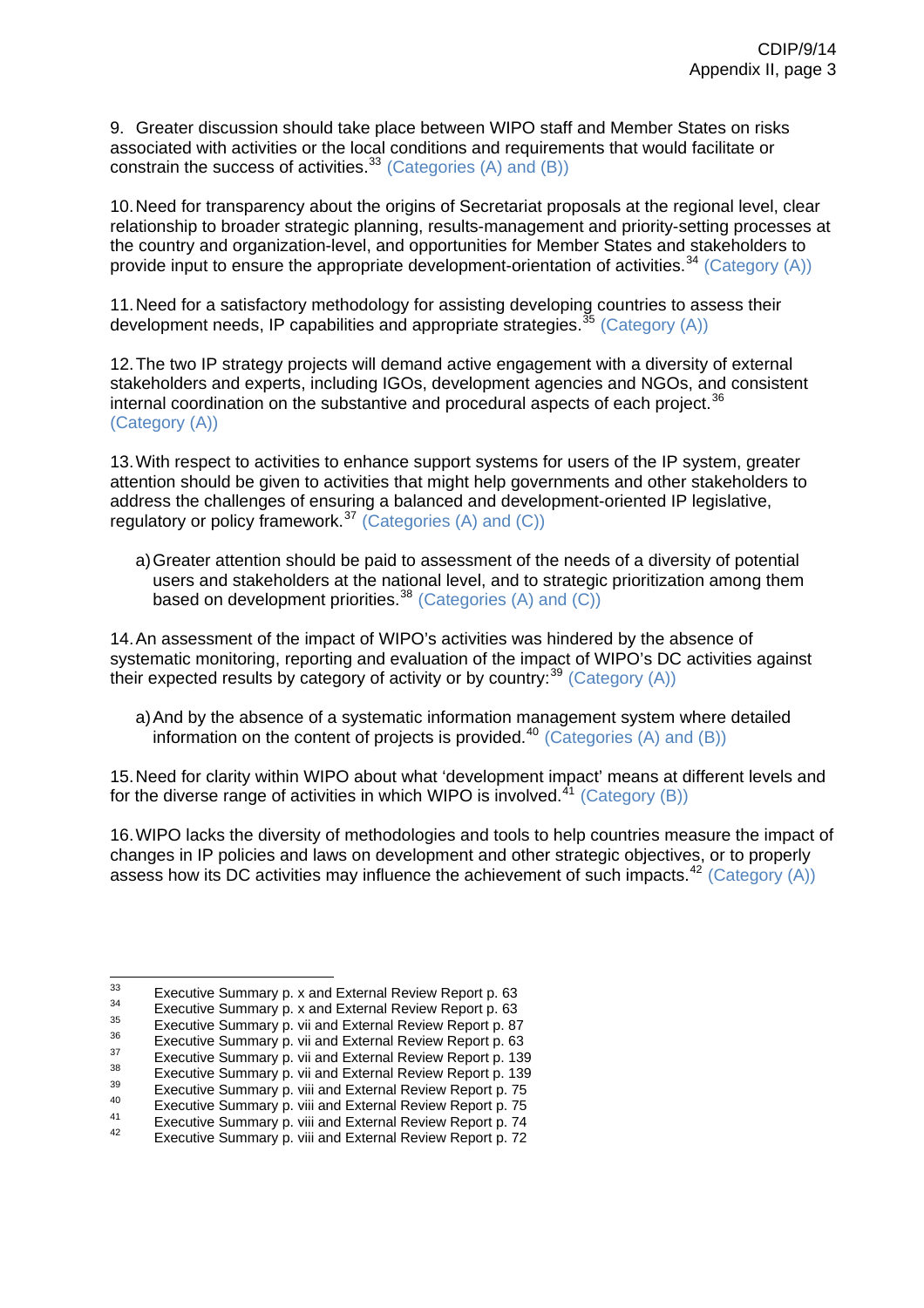17. Professional training and activities should be properly adapted to the specific needs of recipients, and follow-up should be employed to ensure usefulness and exploitation of any benefits: $43$  (Category (A))

a) Development impact of WIPO's training activities should be monitored.<sup>[44](#page-41-1)</sup> (Category (B))

18. Ensure an adequate definition of what counts as a 'development cooperation activity' for Program and Budget purposes.<sup>[45](#page-41-2)</sup> (Categories (B) and (C))

19. All programs should have appropriate expected results and adequate data gathering at national and institutional levels, so as to strengthen reporting, monitoring and evaluation, and thereby transparency and accountability:  $46$  (Category (A))

a) RBM frameworks should be developed for WIPO DC activities at the country and regional  $level<sup>47</sup>$  $level<sup>47</sup>$  $level<sup>47</sup>$  (Category (B))

20. Member States should be provided with an adequate strategic overview of WIPO's DC priorities, activities and budget allocation.<sup>[48](#page-41-5)</sup> (Category  $(A)$ )

21. Focus should be on longer-term or cumulative impacts of DC activities, rather than short-term projects.<sup>[49](#page-41-6)</sup> (Categories  $(A)$  and  $(B)$ )

22. To maintain cost efficiency of WIPO's DC activities:<sup>[50](#page-41-7)</sup> (Categories (A) and (B))

- a) Adequate use should be made of project planning tools: $51$
- b) Attention should be given to cost considerations; $52$
- c) Duplication should be avoided; $53$
- d) Institutional bottlenecks or procedures should be removed;<sup>[54](#page-41-11)</sup> and
- e) Adequate access should be ensured to qualified staff and consultants.<sup>[55](#page-41-12)</sup>

23. Internal coordination of the diversity of DC activities undertaken by different sectors and programs should be improved:<sup>[56](#page-41-13)</sup> (Categories (A) and (B))

a) Avoid duplication and better exploit synergies.<sup>[57](#page-41-14)</sup> (Categories (A) and (B))

<span id="page-41-1"></span><span id="page-41-0"></span> $43$ 

<span id="page-41-3"></span><span id="page-41-2"></span>

<span id="page-41-4"></span>

<span id="page-41-6"></span><span id="page-41-5"></span>

<span id="page-41-8"></span><span id="page-41-7"></span>

<span id="page-41-9"></span>

<span id="page-41-12"></span><span id="page-41-11"></span><span id="page-41-10"></span>

<span id="page-41-13"></span>

Executive Summary p. [ix a](http://www.wipo.int/edocs/mdocs/mdocs/en/cdip_8/cdip_8_inf_1-annex1.doc)nd External Review Report p. 74<br>
Executive Summary p. [viii](http://www.wipo.int/edocs/mdocs/mdocs/en/cdip_8/cdip_8_inf_1-annex1.doc) and External Review Report p. 74<br>
Executive Summary p. [ix](http://www.wipo.int/edocs/mdocs/mdocs/en/cdip_8/cdip_8_inf_1-annex1.doc) and External Review Report p. 166<br>
Executive Summary p. ix and External Review

<span id="page-41-14"></span>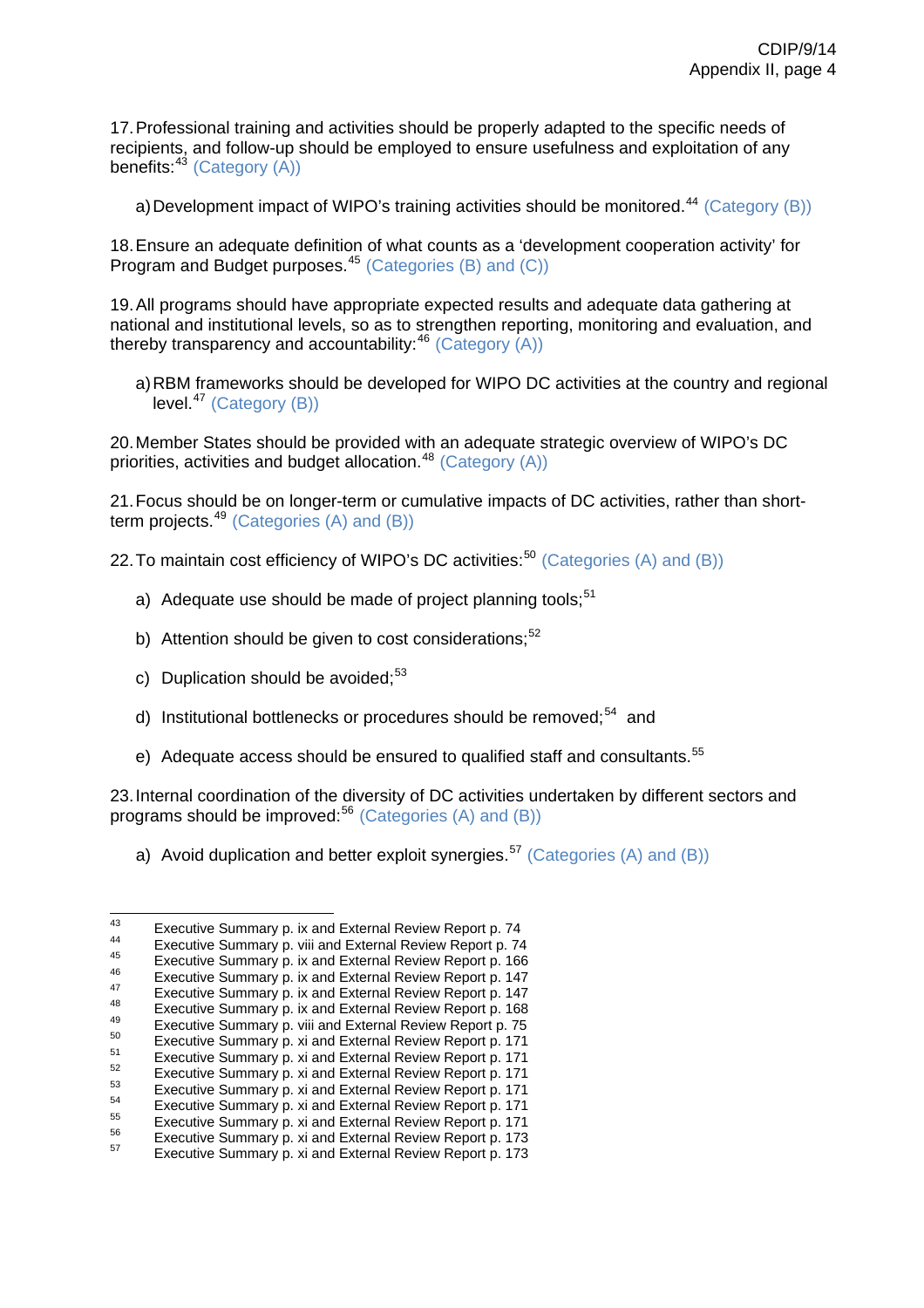24. Implement adequate strategic thinking on the part of [Member States and] the Secretariat on the diversity of external partnerships and collaborations needed to fulfill the Development Agenda mandate.  $58$  (Categories (A) and (B))

a) Greater effort should be made to learn from other assistance providers at international and national levels.<sup>[59](#page-42-1)</sup> (Category (A))

# **II. RELEVANCE AND ORIENTATION**

- 4. Integration of Development Agenda principles, guidelines and best practices:<sup>[60](#page-42-2)</sup> (Category (A))
	- a) Progress achieved in integrating DA priorities and principles at the planning level should be translated into better results at the implementation level.<sup>[61](#page-42-3)</sup> (Category (A))
- 5. Improve the development-orientation of activities: $62$  (Category (A))
	- a) WIPO's activities should adhere to widely accepted principles, guidelines and best practices in the broader field of DC (e.g., OECD's Paris Principles).<sup>[63](#page-42-5)</sup> (Categories (A), (B) and (C))
	- b) All staff and consultants involved in DC activities should be informed about and follow these principles and best practices, and engage in ongoing training on key developments in development assistance. $64$  (Category (B))
	- c) WIPO should devise 'Development Guidelines' on how to plan and implement development-oriented assistance in terms of substance and process based on DA principles.[65](#page-42-7) (Categories (A) and (B))
	- d) Guidelines should be supplemented by a manual to detail best practices and content for each of main topics and modes of delivery of IP-related cooperation.<sup>[66](#page-42-8)</sup> (Category (B))
	- e) Guidelines should be used by all stakeholders including consultants engaged in DC activities along with a Code of Ethics for individual providers and experts (staff, consultants or unpaid speakers/experts).[67](#page-42-9) (Categories (A) and (B))
	- f) Expected results in the P&B should be refined to explicitly address how the different components of development orientation are integrated across WIPO's programs, and activities.<sup>[68](#page-42-10)</sup> (Category (A))

<span id="page-42-1"></span><span id="page-42-0"></span><sup>58</sup> Executive Summary p. [xi](http://www.wipo.int/edocs/mdocs/mdocs/en/cdip_8/cdip_8_inf_1-annex1.doc) and External Review Report p. 186<br>
Executive Summary p. [xi a](http://www.wipo.int/edocs/mdocs/mdocs/en/cdip_8/cdip_8_inf_1-annex1.doc)nd External Review Report p. 186<br>
Executive Summary p. [xiii](http://www.wipo.int/edocs/mdocs/mdocs/en/cdip_8/cdip_8_inf_1-annex1.doc) and External Review Report p. 59<br>
Executive Summary p. xiii and External Revi

<span id="page-42-2"></span>

<span id="page-42-3"></span>

<span id="page-42-5"></span><span id="page-42-4"></span>

<span id="page-42-6"></span>

<span id="page-42-8"></span><span id="page-42-7"></span>

<span id="page-42-10"></span><span id="page-42-9"></span>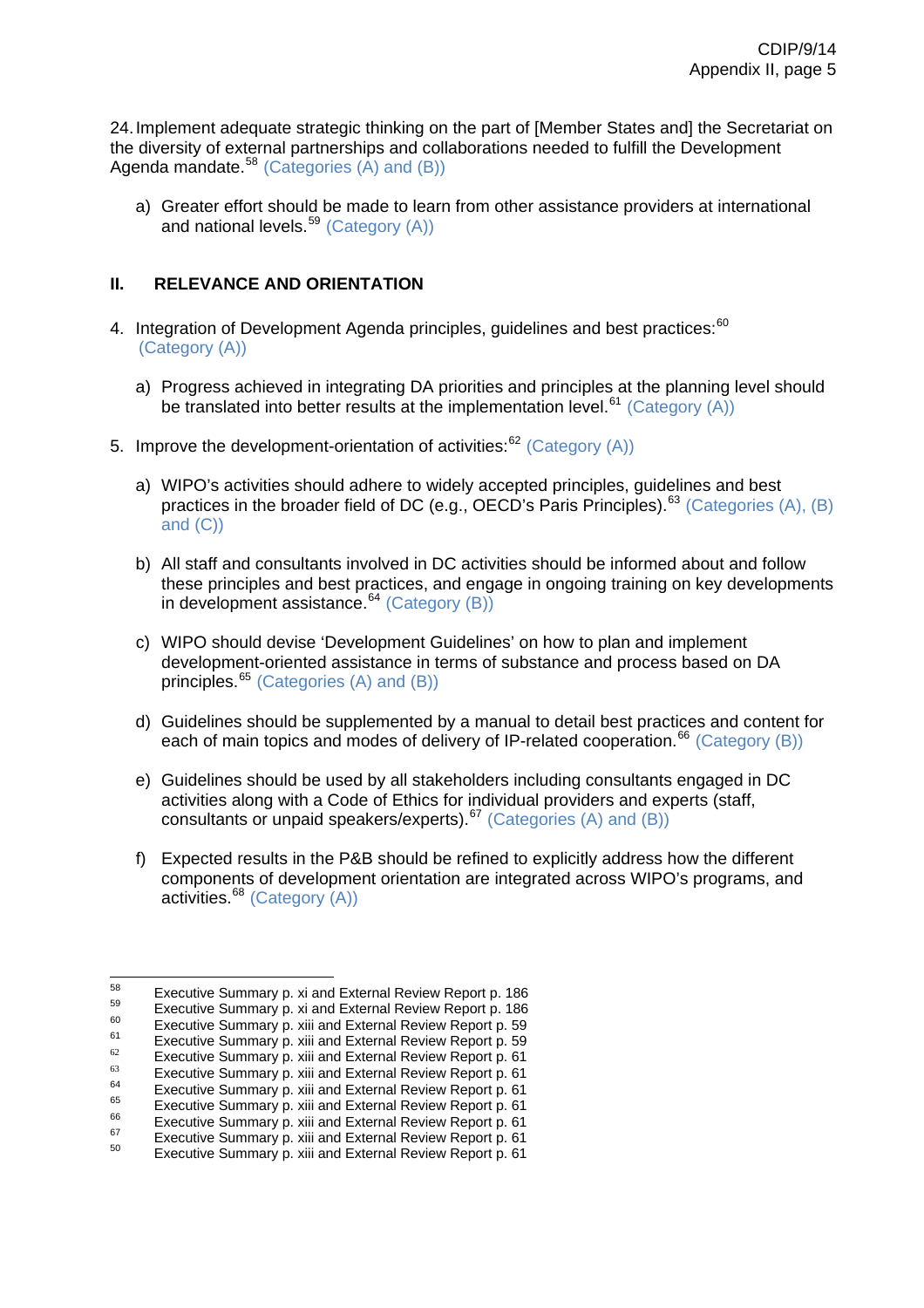- g) WIPO [and Member States] should refine and reorient the Strategic Goals, outcomes and outcome indicators of the MTSP to reflect a comprehensive conception of developmentorientation, in particular to better reflect the two core objects of DC activities (i.e. reducing the knowledge gap and increasing participation of developing countries in the benefits of the IP system, and reducing its costs): $^{69}$  $^{69}$  $^{69}$  (Categories (B) and (C))
	- i) Importance of programs/activities devoted to these two objectives should be more visible within the organizational hierarchy and budget and in activities at country/regional level; $^{70}$  $^{70}$  $^{70}$  and (Categories (B) and (C))
	- ii) A Working Group could be established to elaborate a paper on strategies to advance progress in these two areas.<sup>[71](#page-43-2)</sup> (Categories (B) and (C))
- 6. Improve prioritization and balance of activities undertaken: $72$ 
	- a) WIPO [and Member States] should devise clearer objectives and priorities for DC activities, a process for prioritization of activities, and criteria for determining what activities fall within those priorities.[73](#page-43-4) (Categories (A) and (B))
	- b) Internal processes for prioritization of activities by program, expected results and country and allocation of regular funds in the P&B process should be more transparent.<sup>[74](#page-43-5)</sup> (Category (A))
	- c) Greater attention should be given to integrating and streamlining development goals and priorities across WIPO's programs top down through the P&B process and bottom-up by ensuring that overarching WIPO-wide programs, DC activities and priorities are informed by and aligned with country needs and priorities.<sup>[75](#page-43-6)</sup> (Category  $(A)$ )
	- d) Integrate five potential sources of input in prioritization and planning of DC activities:<sup>[76](#page-43-7)</sup>
		- i) Country needs assessment and planning processes should bring a 'bottom-up' perspective including priority-setting for P&B processes; $^{77}$  $^{77}$  $^{77}$  (Category (A))
		- ii) P&B process should focus more on identification of core priorities and their integration into programs;<sup>[78](#page-43-9)</sup> (Category  $(A)$ )
		- iii) Incorporate the DA vision about the role of WIPO in IP and development;<sup>[79](#page-43-10)</sup> (Category (A))
		- iv) Incorporate lessons learned about priorities and successful activities from the improved evaluation processes into future planning; $^{80}$  $^{80}$  $^{80}$  and (Category (A))

<sup>69</sup> 

<span id="page-43-1"></span><span id="page-43-0"></span>Executive Summary p. [xiii](http://www.wipo.int/edocs/mdocs/mdocs/en/cdip_8/cdip_8_inf_1-annex1.doc) and External Review Report p. 61<br>
Executive Summary p. xiii and External Review Report p. 61<br>
Executive Summary p. xiii and External Review Report p. 61<br>
Executive Summary p. xiii and External Re

<span id="page-43-2"></span>

<span id="page-43-3"></span>

<span id="page-43-4"></span>

<span id="page-43-6"></span><span id="page-43-5"></span>

<span id="page-43-7"></span>

<span id="page-43-8"></span>

<span id="page-43-11"></span><span id="page-43-10"></span><span id="page-43-9"></span>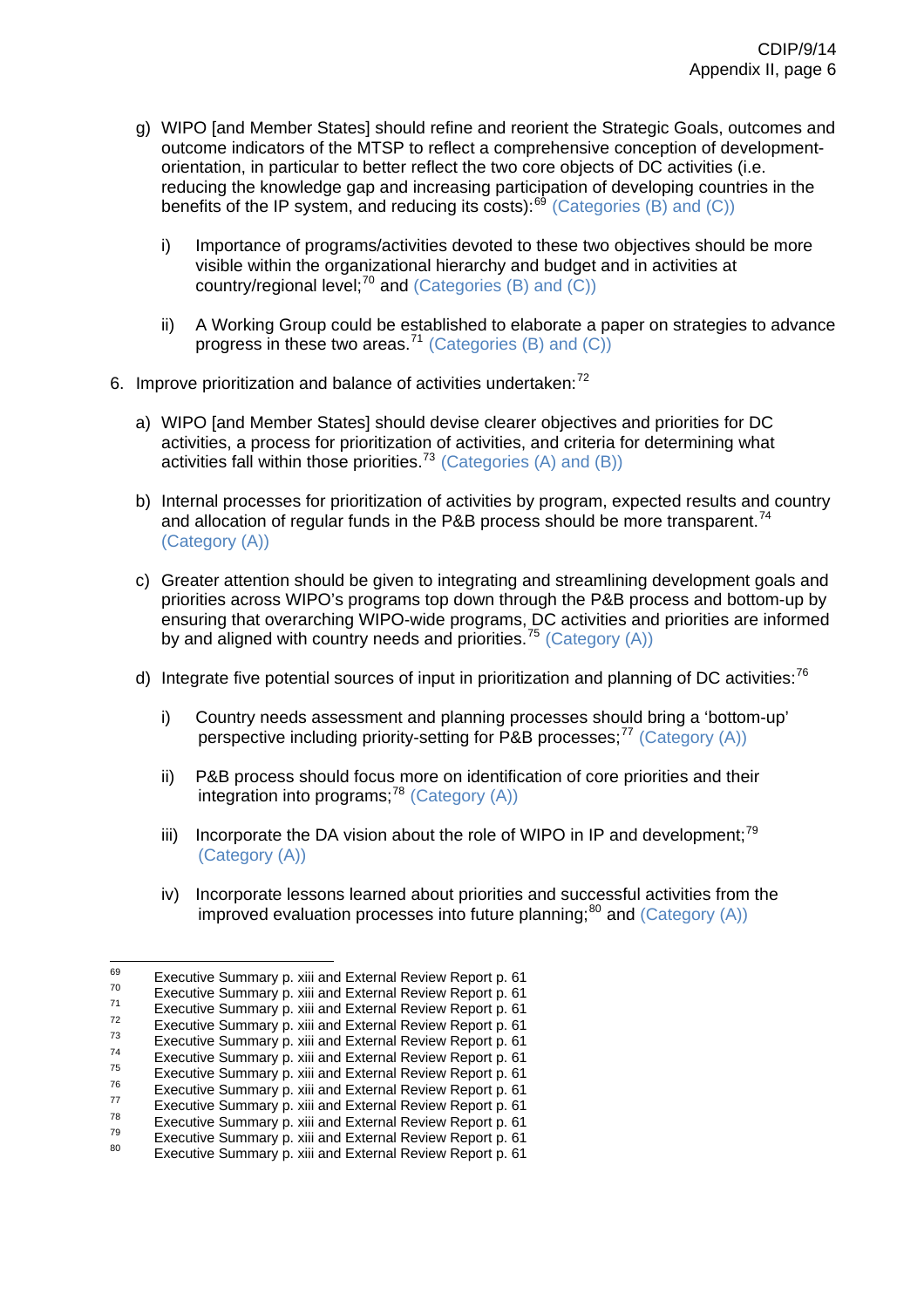- v) CDIP can play a role in identifying and proposing projects/activities (e.g., CDIP could establish an expert group on development issues to advise WIPO and Member States on cross-national initiatives to promote a more balanced IP system and complement country-based demand-driven proposals).<sup>[81](#page-44-0)</sup> (Categories (A) and (C))
- 7. Integrate budgets and planning for all DC activities into the regular P&B process:  $82$  (Category (A))
	- a) Funds in Trust (FITs) supported activities should be reflected in WIPO's regular budget, programming and reporting processes, and into country planning processes;<sup>[83](#page-44-2)</sup> (Category (A))
	- b) Guidelines should be adopted to ensure alignment of FITs activities with development goals, priorities and expected results of the P&B process and RBM framework;<sup>[84](#page-44-3)</sup> (Categories (A) and (C))
	- c) Need greater Member State oversight of FITs workplans and evaluation;<sup>[85](#page-44-4)</sup> (Category (A))
	- d) Consider creation of multi-donor funds, rather than individual funds for each donor;<sup>[86](#page-44-5)</sup> and (Categories (B) and (C))
	- e) Greater reflection should be given to WIPO's comparative advantage among the community of donors and providers of IP-related development assistance, the strategic role of WIPO and modalities it is best positioned to use.<sup>[87](#page-44-6)</sup> (Category  $(A)$ )

Questions include:

- i) How much should WIPO's focus be on implementation of activities at the national level versus facilitating coordination of activities among many donors or brokering access to new resources at the request of Member States? $88$  (Category (A))
- ii) To what extent should WIPO serve as a training institute and where should its priorities lie?<sup>[89](#page-44-8)</sup> (Category (A))
- iii) To what extent can/should WIPO build and diversify its in-house expertise to address the expanding range of demands it faces? $90$  and
- iv) To what degree should WIPO's work be outsourced to consultants or conducted via institutional partnerships?<sup>[91](#page-44-10)</sup>

 $R<sub>1</sub>$ 

<span id="page-44-2"></span>

<span id="page-44-3"></span>

<span id="page-44-5"></span><span id="page-44-4"></span>

<span id="page-44-6"></span>

<span id="page-44-1"></span><span id="page-44-0"></span><sup>&</sup>lt;sup>81</sup><br>Executive Summary p. [xiv](http://www.wipo.int/edocs/mdocs/mdocs/en/cdip_8/cdip_8_inf_1-annex1.doc) and External Review Report p. 61<br>Executive Summary p. xiv and External Review Report p. 61<br>Executive Summary p. xiv and External Review Report p. 61<br>Executive Summary p. xiv and External Revie

<span id="page-44-8"></span><span id="page-44-7"></span>

<span id="page-44-9"></span>

<span id="page-44-10"></span>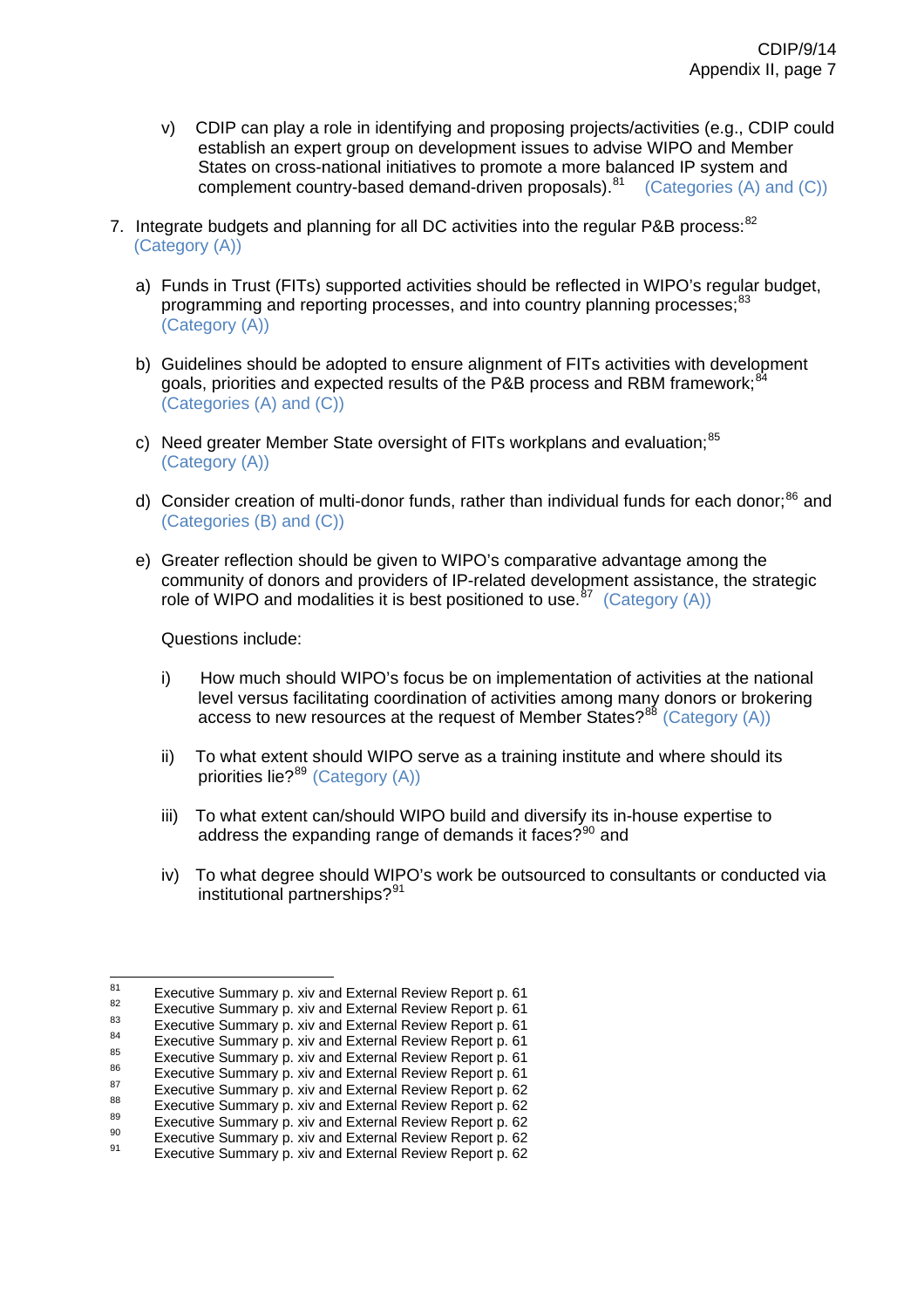- 8. Improve demand management, partnership and outreach for DC: [92](#page-45-0) (Categories (A) and (B))
- a) DC activities should be conceived as a partnership between WIPO and Member States. Governments should communicate their preferences as to key focal points for DC activities. $93$  (Category (A))
- b) [The role of Geneva-based missions in process of communicating national needs and priorities and liaising with WIPO on details of assistance warrants more careful definition by countries.  $94$ ]
- c) WIPO should improve outreach and guidance to Member States on range of DC activities offered. $95$  (Category (A))
- d) A menu/catalogue of DC activities should be made available on WIPO's website to help countries determine which DC activities might feature in their country plans.<sup>[96](#page-45-4)</sup> (Categories (A) and (B))
- e) The guide should be reviewed and updated annually, and should detail: <sup>[97](#page-45-5)</sup> (Categories (A) and (B))
	- i) Kinds of DC activities provided by region/program;
	- ii) Process for requesting assistance;
	- iii) Time frame for receiving requested assistance;
	- iv) Possible modes of cooperation;
	- v) Focal points within WIPO;
	- vi) Whether assistance can be at regional, national, district or city level;
	- vii) Kinds of national stakeholders that can request assistance and through what channels;
	- viii) Process of engaging other providers, donors, experts in activities;
	- ix) Process for monitoring/evaluating country-level activities;
	- x) Considerations re country-preparedness such as absorptive capacity, risks and matching resources; and
	- xi) Processes by which Member States can guide overall planning and prioritization of WIPO DC activities.
- f) Clarify the term 'demand-driven'. The focus of DC activities should not be on responding to requests, but on promoting a dialogue with/among Member States about

 $92$ 

<span id="page-45-2"></span><span id="page-45-1"></span>

<span id="page-45-0"></span><sup>&</sup>lt;sup>92</sup><br>
<sup>92</sup><br>
Executive Summary p. [xiv](http://www.wipo.int/edocs/mdocs/mdocs/en/cdip_8/cdip_8_inf_1-annex1.doc) and External Review Report p. 62<br>
Executive Summary p. xiv and External Review Report p. 62<br>
Executive Summary p. xiv and External Review Report p. 62<br>
<sup>95</sup><br>
<sup>96</sup><br>
Executive Summary p.

<span id="page-45-4"></span><span id="page-45-3"></span>

<span id="page-45-5"></span>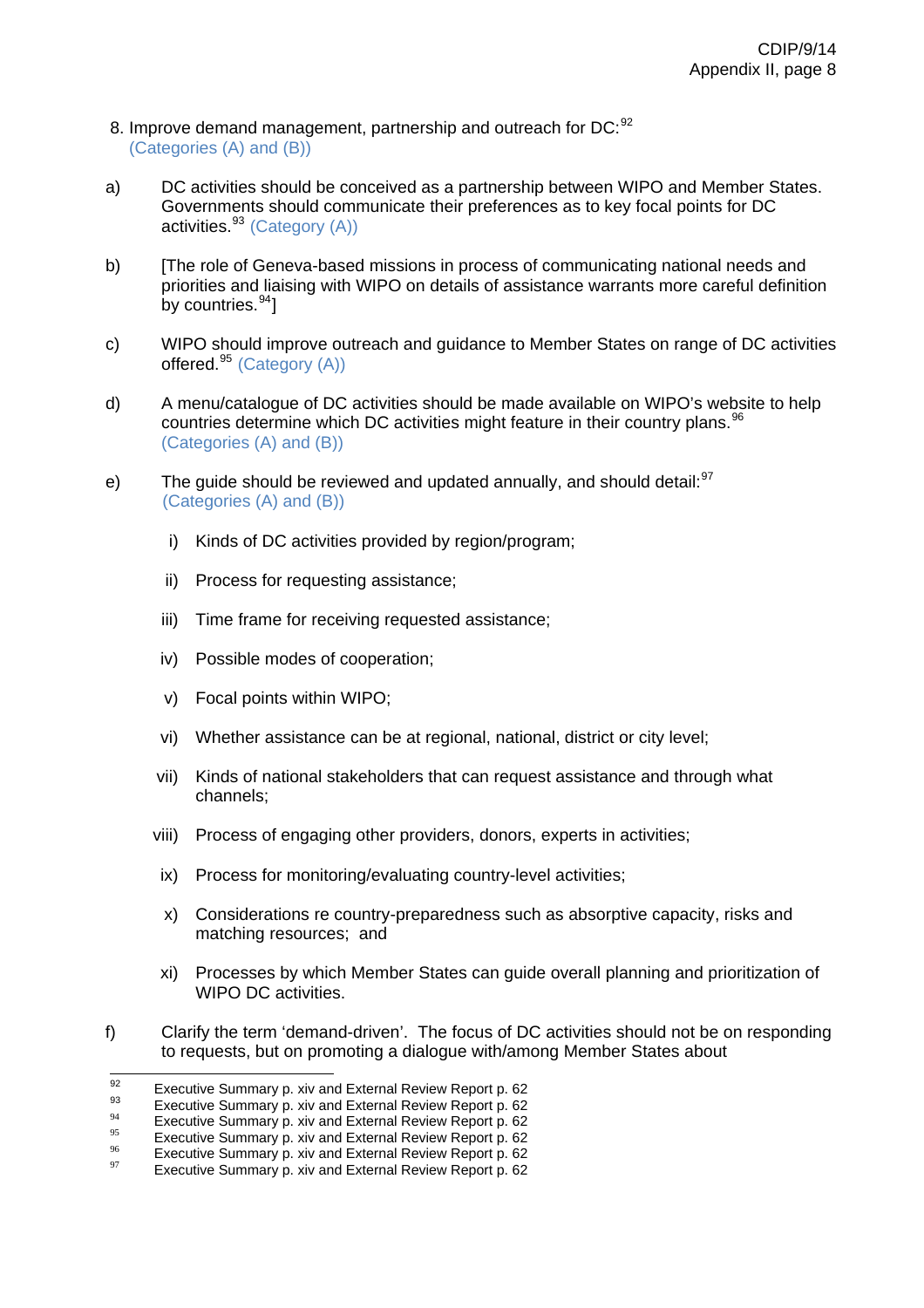needs/priorities and appropriateness of different types of DC given a country's level of development, preparedness, absorptive capacity and risks, and the competing demands on WIPO's resources and obligations to advance the DA.<sup>98</sup> (Categories (A) and (B))

- g) Staff should address obstacles/risks frankly with national authorities to ensure realistic expected outcomes/results.<sup>[99](#page-46-0)</sup> (Categories  $(A)$  and  $(B)$ )
- h) Stronger efforts should be made to identify options and discuss alternatives, and to identify alternative providers where activities are beyond WIPO's scope.<sup>[100](#page-46-1)</sup> (Categories (A) and (B))
- i) Consideration should be given to whether DC activities need to be altered, supplemented or complemented to address the needs of categories of countries among whom lessons can be learned and shared (e.g., small/large IP offices, with/without search and examination capabilities, large emerging countries/middle income developing countries). Some larger emerging developing county Members may not be requesting DC assistance as defined, but have strategic needs/interests to which WIPO should respond.<sup>[101](#page-46-2)</sup> (Categories  $(A)$  and  $(C)$ )
- j) Priority should be given to DC activities that enable South-South cooperation, and enhance sharing of experiences/expertise among developing countries.<sup>[102](#page-46-3)</sup> (Categories (A) and (B))
- 9. Boost country ownership: [103](#page-46-4)
	- a) Improve efforts to better tailor DC activities to national development objectives/circumstances, consistently integrating the social/economic context, national development goals/priorities, and broad regulatory and institutional environment of the country.<sup>[104](#page-46-5)</sup> (Category (A))
	- b) WIPO should assist Members to undertake/update national needs assessment for IP-related DC activities:  $105$  (Category (A))
		- i) Needs assessments should be informed by national IP and Development policies and strategies formed with input from government departments and stakeholders; (Category (A))
		- ii) Needs assessments should be used to improve country-level planning of DC activities linked to clear expected results, targets and performance indicators; and (Category (A))
		- iii) WIPO and Member States should be informed of concurrent efforts by other providers to develop/use toolkits for such assessments and coordinate or complement them. (Category (A))

<sup>98</sup> 

<span id="page-46-0"></span>

<span id="page-46-1"></span>

<span id="page-46-2"></span>

<span id="page-46-4"></span><span id="page-46-3"></span>

<sup>&</sup>lt;sup>98</sup><br>
Executive Summary p. [xiv](http://www.wipo.int/edocs/mdocs/mdocs/en/cdip_8/cdip_8_inf_1-annex1.doc) and External Review Report p. 62<br>
Executive Summary p. [xv](http://www.wipo.int/edocs/mdocs/mdocs/en/cdip_8/cdip_8_inf_1-annex1.doc) and External Review Report p. 62<br>
Executive Summary p. xv and External Review Report p. 62<br>
Executive Summary p. xv and External Rev

<span id="page-46-6"></span><span id="page-46-5"></span>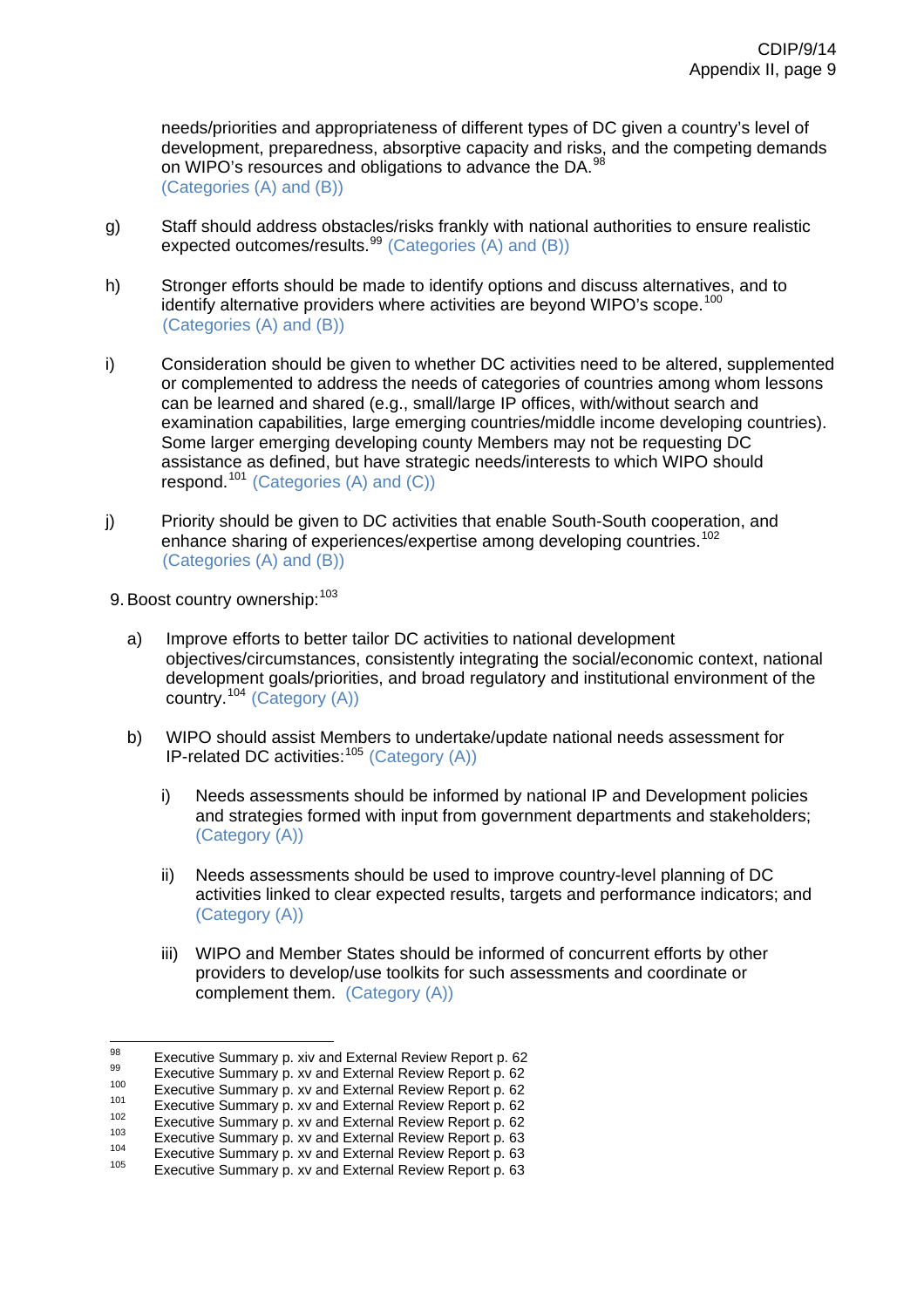- c) WIPO should continue to refine and deploy a flexible template for preparation of multiyear country plans for  $DC: ^{106}$  $DC: ^{106}$  $DC: ^{106}$  (Category (A))
	- i) Templates should be used together with national IP policies/strategies and needs assessment tools to prioritize WIPO assistance; (Category (A))
	- ii) Country plans should be the focal point for dialogue with Member States and staff planning activities in a country to enhance coordination, prioritization and efficient use of resources; (Category (A))
	- iii) Country plans should be compatible with DA recommendations, strategic goals, RBM framework and WIPO's financial and human resources; (Category (A))
	- iv) Plans should map activities of other donors and actors and specify appropriate niche for WIPO's interventions; and (Category (B))
	- v) WIPO should encourage Member States to implement a strategy for soliciting and managing assistance received, and assist them to identify/facilitate access to other sources of assistance. (Category (A))
- d) WIPO and beneficiaries should pursue a more meaningful dialogue on preparedness, challenges and risks: $107$  (Categories (A) and (B))
	- i) Greater up-front efforts should be made to inform countries of the demands DC activities may place on national resources (institutional, human and financial) from needs assessment phase through to design and implementation of country plans; (Category (A))
	- ii) Tailor/adjust or postpone activities based on assessment of internal resources available in beneficiary countries; and (Category (A))
	- iii) Use the country planning process as a tool for building mutual understanding of resource constraints and the need for priority-setting. (Category (A))
	- e) WIPO [and Member States] should devise processes to boost oversight of its DC activities at the regional level:  $108$  (Category (C))
		- i) WIPO should review its DC activities for regional IP Offices, including by consulting with Member States on how to improve development-orientation of these Offices and bolster the national expertise necessary for them to provide oversight of regional IP arrangements. (Category (C))

10. Broaden stakeholder engagement, and ensure balance of perspectives and boost transparency:[109](#page-47-3) (Category (A))

a) WIPO should support countries' efforts to establish national committees on development and IP involving the full range of relevant government agencies working on public policy

 $106$ 

<span id="page-47-1"></span><span id="page-47-0"></span><sup>&</sup>lt;sup>106</sup> Executive Summary p. [xv](http://www.wipo.int/edocs/mdocs/mdocs/en/cdip_8/cdip_8_inf_1-annex1.doc) and External Review Report p. 63<br><sup>107</sup> Executive Summary p. xv and External Review Report p. 63<br><sup>108</sup> Executive Summary p. xv and External Review Report p. 63<br>Executive Summary p. xv and Exte

<span id="page-47-2"></span>

<span id="page-47-3"></span>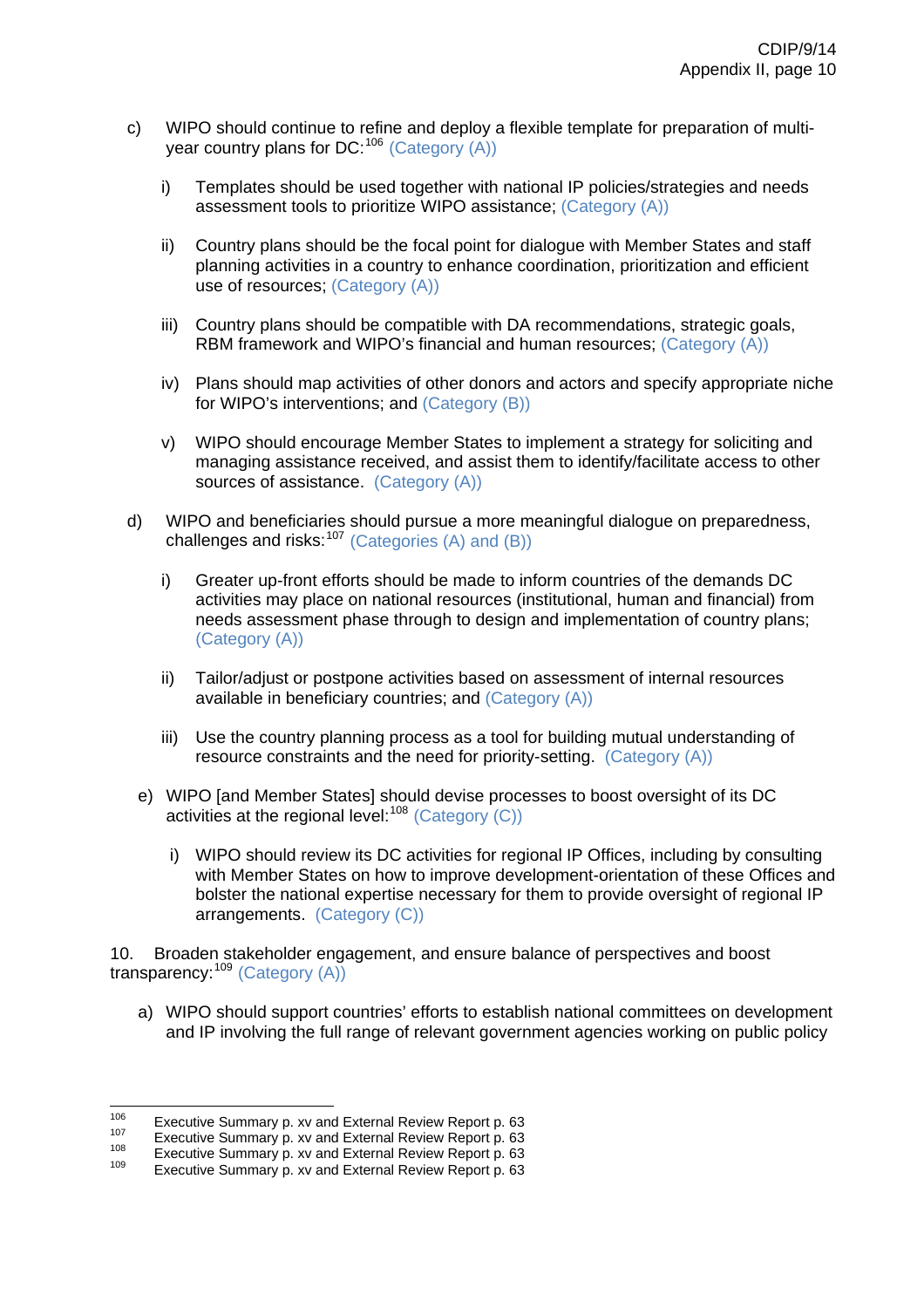impacted by IP reforms (health, education, culture, agriculture, industry), and nongovernment stakeholders;<sup>110</sup> (Category (A))

- i) Include support for public consultation and engagement in forming country plans and delivering IP-related development assistance.<sup>[111](#page-48-0)</sup> (Category (A))
- b) WIPO should more systematically monitor the diversity of stakeholders/experts involved in providing assistance (consultants, speakers, trainers etc.), to ensure balance of perspectives: <sup>[112](#page-48-1)</sup> (Category (A))
	- i) Each WIPO program should prepare a breakdown of partners/providers used in development activities according to category actor (NGO, developed/developing country government agency, research institute, industry association, company etc.); $^{113}$  $^{113}$  $^{113}$  and (Category (B))
	- ii) There is a need for stronger institutional culture towards engaging with and learning from a diversity of stakeholders, to a media relations designed to open dialogue about challenges faced in development cooperation, and to substantive debates on IP and development.[114](#page-48-3) (Categories (A) and (B))
- WIPO).<sup>[115](#page-48-4)</sup> (Category  $(A)$ ) c) Improvements should be made to the development-orientation and accessibility of research and evidence-base for DC activities (internal and external peer-review, quality, communication strategy, and availability of research and studies conducted by

# **III. IMPACT**

- 1. Strengthen tools and processes for measuring impact: $116$  (Category (A))
	- a) WIPO should devise and deploy tools/processes to better measure the *impact* of DC activities at country, sectoral and institutional level.<sup>[117](#page-48-6)</sup> (Categories (A) and (C))
	- b) The section on Economic Analysis and Statistics should take the lead to devise a set of rigorous methodological papers and comparative studies of practices in other fields of development assistance.<sup>[118](#page-48-7)</sup> (Category (A))
	- c) An Expert Group of WIPO staff and external experts should be established to help review the tools for measuring impact, and WIPO's RBM tools more broadly.<sup>[119](#page-48-8)</sup> (Categories (A) and (C))

2. Processes should be strengthened to boost institutional learning, follow-up and accountability for the impact of activities:  $120$  (Category (A))

<span id="page-48-0"></span><sup>110</sup> 

Executive Summary p. [xv](http://www.wipo.int/edocs/mdocs/mdocs/en/cdip_8/cdip_8_inf_1-annex1.doc) and External Review Report p. 63<br>
Executive Summary p. xv and External Review Report p. 63<br>
Executive Summary p. [xvi](http://www.wipo.int/edocs/mdocs/mdocs/en/cdip_8/cdip_8_inf_1-annex1.doc) and External Review Report p. 63<br>
Executive Summary p. xvi and External Review Re

<span id="page-48-1"></span>

<span id="page-48-3"></span><span id="page-48-2"></span>

<span id="page-48-4"></span>

<span id="page-48-6"></span><span id="page-48-5"></span>

<span id="page-48-7"></span>

<span id="page-48-8"></span>

<span id="page-48-9"></span>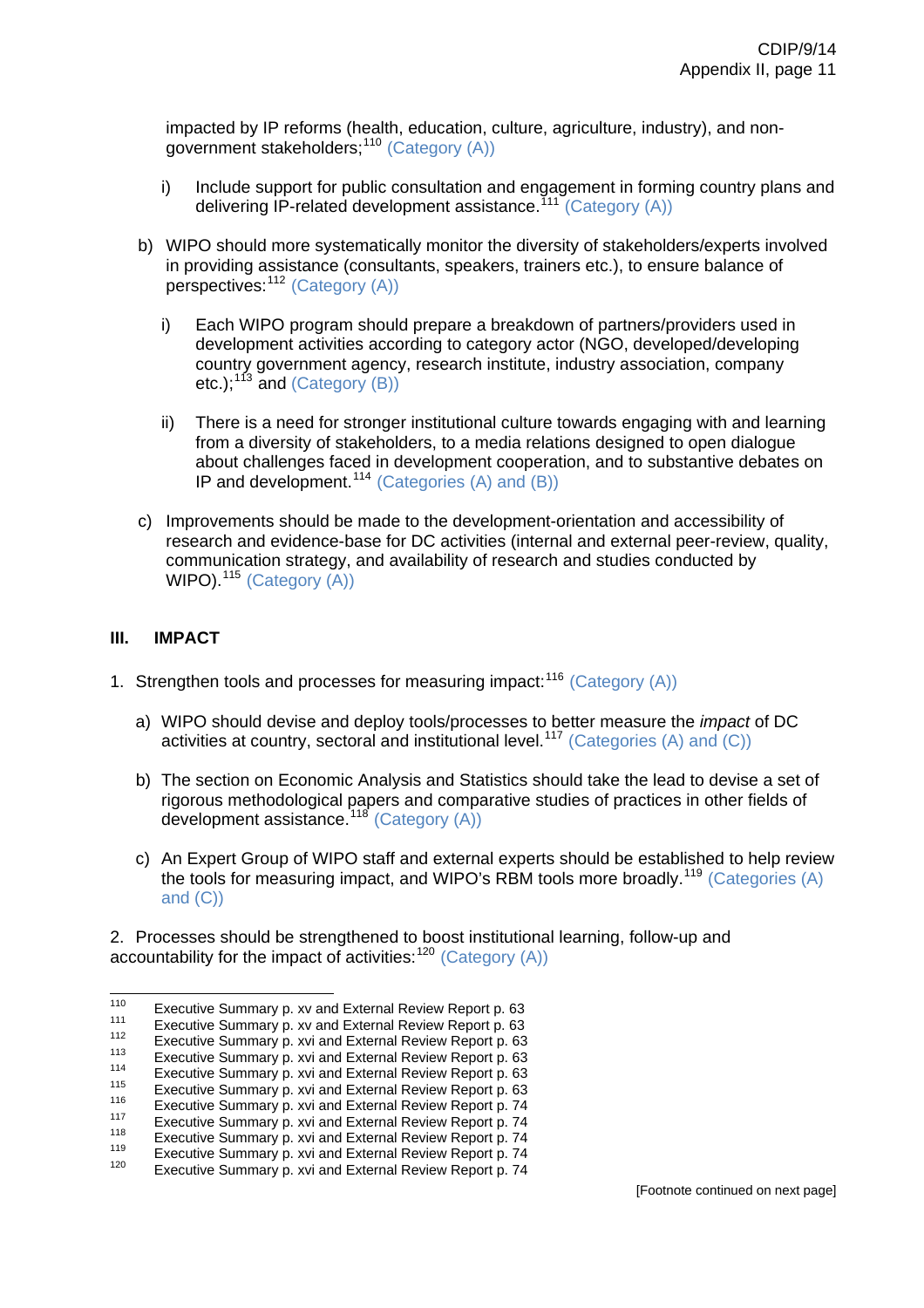- a) WIPO should develop tools/processes to improve institutional learning, monitoring, follow-up, institutional memory and staff accountability for development activities, including to:  $121$  (Category (A))
	- i) Improve horizontal communications between WIPO sectors/programs to generate ideas and share experiences;<sup>[122](#page-49-1)</sup> (Categories (A) and (B))
	- ii) Ensure systematic electronic-based collection of information about activities by topic, country and expected results in a format accessible to colleagues:<sup>[123](#page-49-2)</sup> and (Categories (A) and (B))
	- iii) For each topic there should be a general overview of the issue or activity, previous experiences, constraints, limitations and evaluations of outcomes.[124](#page-49-3) (Category (B))
- b) Processes are needed to keep staff informed about the latest developments in their given area, and incorporate most recent knowledge and lessons learned on effective assistances both internally and externally, even if on different issues or regions.[125](#page-49-4) (Categories (A) and (B))

3. Support should be given to data-gathering, analysis and lessons learned about intersection of IP and development:<sup>[126](#page-49-5)</sup>

- a) WIPO should support efforts to build knowledge/expertise internally and externally on the relationship between various IP systems, rules, policies and practices and their development impacts at varying levels and for different sectors:  $127$  (Category (A))
	- i) To help understand the degree to which DC activities contribute to particular development outcomes.<sup>[128](#page-49-7)</sup> (Categories (A) and (B))
- b) Efforts should be strengthened at the national level to gather data to assist evaluation of the impact of IP systems on national development goals:  $129$  (Category (B))
	- i) Such data can also be used to inform the definition and monitoring of baselines/performance indicators of DC activities.<sup>[130](#page-49-9)</sup> (Category  $(B)$ )
- 4. Strengthen results and impact monitoring, evaluation and reporting:<sup>[131](#page-49-10)</sup> (Category (A))
	- a) WIPO's RBM framework should be applied consistently to emphasize the importance of results and impacts (rather than inputs or number of DC activities):  $132$  (Category (A))

 $\overline{a}$ 

<sup>[</sup>Footnote continued from previous page]

<span id="page-49-0"></span>

<span id="page-49-2"></span><span id="page-49-1"></span>

<span id="page-49-3"></span>

<span id="page-49-4"></span>

<span id="page-49-5"></span>

<span id="page-49-6"></span>

<span id="page-49-7"></span>

<span id="page-49-9"></span><span id="page-49-8"></span>

<span id="page-49-11"></span><span id="page-49-10"></span>

Executive Summary p. [xvi](http://www.wipo.int/edocs/mdocs/mdocs/en/cdip_8/cdip_8_inf_1-annex1.doc) and External Review Report p. 74<br>  $^{122}$  Executive Summary p. xvi and External Review Report p. 74<br>  $^{123}$  Executive Summary p. xvi and External Review Report p. 74<br>  $^{124}$  Executive Summary p.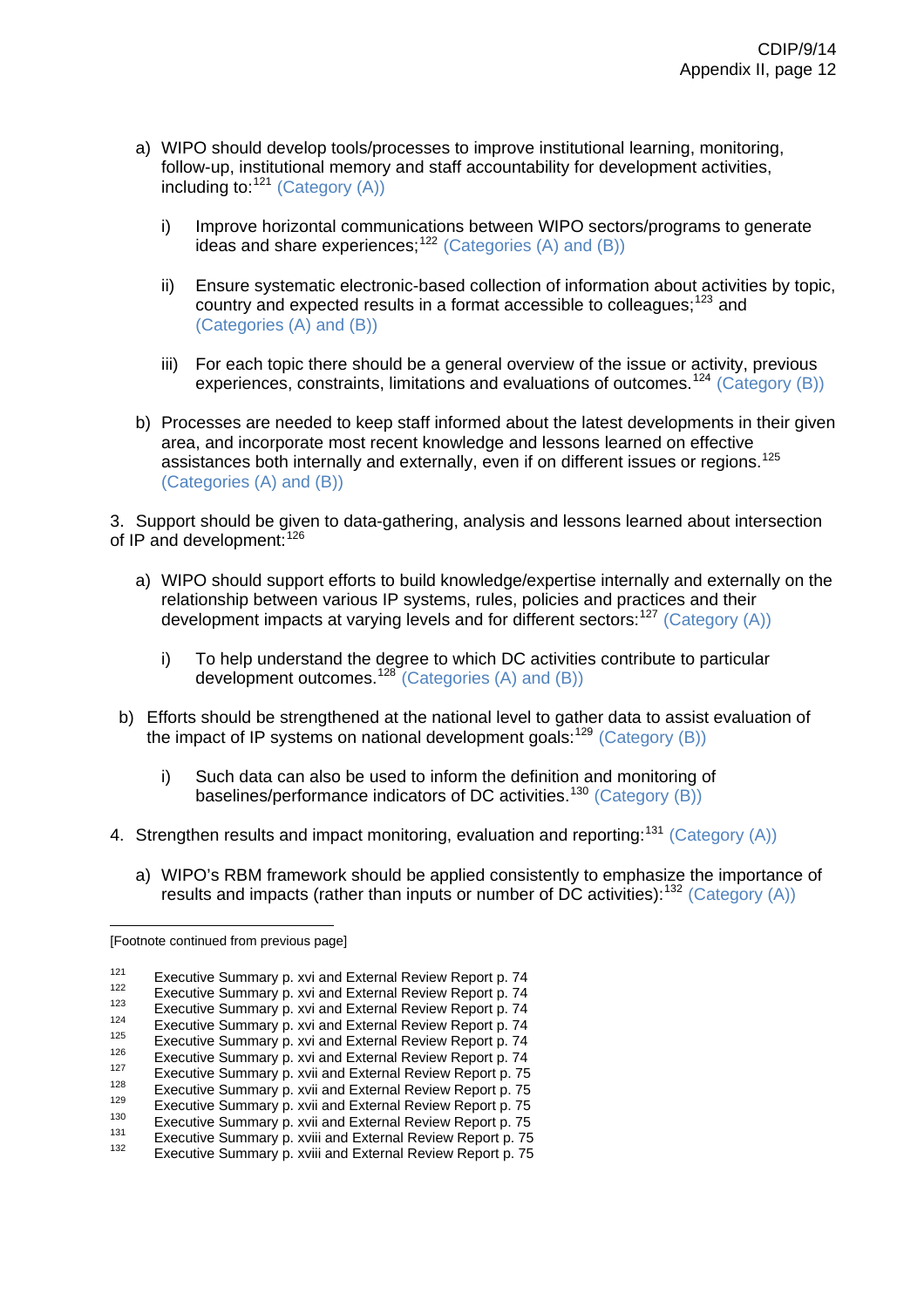- i) Reporting on impact, and challenges in doing so, should be integrated into tools for reporting to the GA and CDIP on DC activities.<sup>[133](#page-50-0)</sup> (Category (A))
- b) More systematic and regular monitoring, evaluation, reporting and follow-up is needed to focus on long-term results and cumulative impact of DC activities, particularly those aimed at improving long-term institutional capacity:  $134$  (Category (A))
	- i) Systematic ex-post evaluations should be conducted of expected results of DC at program/activity level over a 5-10 year period (Note: WIPO Evaluation Strategy foresees completion of 10 country and 5 program evaluations in the next 4-5 vears).<sup>[135](#page-50-2)</sup> (Category (A))
- c) Staff should be more cautious in attributing success/failure to their DC activities when assessing impact/results:[136](#page-50-3) (Category (A))
	- i) Greater attention should be paid to devising realistic expected results and up-front acknowledgement of risks, to address the challenges of accurate attribution.<sup>[137](#page-50-4)</sup> (Category (A))
	- ii) Senior Management should ensure incentives for realistic indicators of performance and expected results, and accurate reporting.<sup>[138](#page-50-5)</sup> (Category (A))

5. Expand range of non-government stakeholder collaborations to help sustain results and promote diversity of perspectives:<sup>[139](#page-50-6)</sup> (Category (A))

- a) Expand the range of non-government stakeholders for collaboration/consultation in planning/delivery of DC activities, to diversify the perspectives of the IP system and development that inform WIPO's work.<sup>[140](#page-50-7)</sup> (Category  $(A)$ )
- b) To enhance sustainability of results, pursue greater collaboration with a broader range of durable local actors in countries (e.g., NGOs, research centers in developing countries, local chambers of commerce, SMEs, Global inventors' associations) by co-organizing events, research, technical assistance activities and training).<sup>[141](#page-50-8)</sup> (Category (A))
- 6. Adopt a WIPO policy of external partnerships and stakeholder engagement:<sup>[142](#page-50-9)</sup> (Categories (A) and (B))
	- a) Establish an Organization-wide policy and strategy on outreach, engagements and partnerships with IGOs and non-government stakeholders (NGOs, industry, academia, IP practitioners) for Member State approval.<sup>[143](#page-50-10)</sup> (Categories  $(A)$  and  $(B)$ )

<span id="page-50-1"></span><span id="page-50-0"></span> $133$ <sup>133</sup> Executive Summary p. [xviii](http://www.wipo.int/edocs/mdocs/mdocs/en/cdip_8/cdip_8_inf_1-annex1.doc) and External Review Report p. 75<br>
<sup>134</sup> Executive Summary p. xviii and External Review Report p. 75<br>
<sup>135</sup> Executive Summary p. xviii and External Review Report p. 75<br>
<sup>136</sup> Executive Summ

<span id="page-50-2"></span>

<span id="page-50-3"></span>

<span id="page-50-5"></span><span id="page-50-4"></span>

<span id="page-50-6"></span>

<span id="page-50-8"></span><span id="page-50-7"></span>

<span id="page-50-9"></span>

<span id="page-50-10"></span>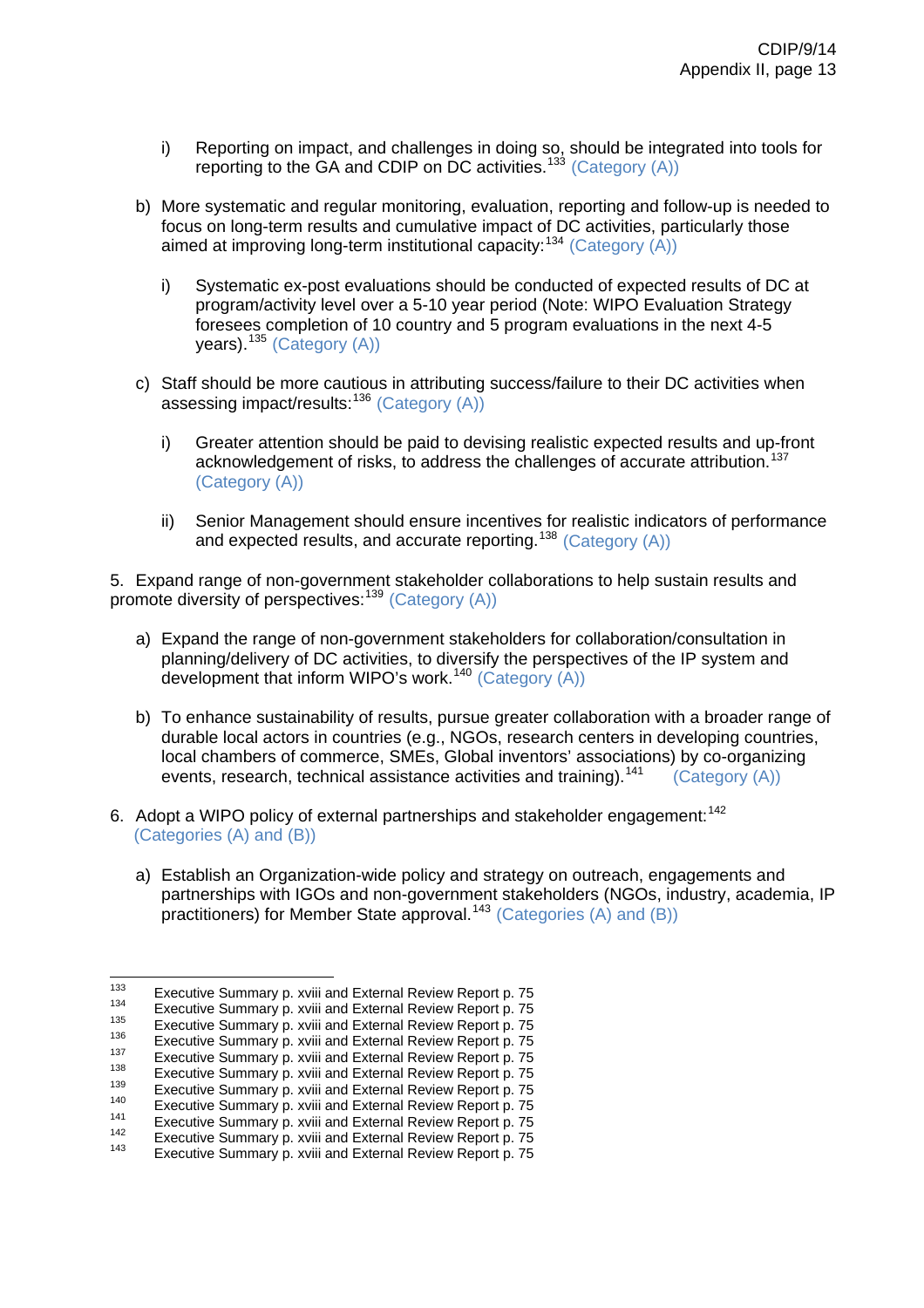- b) Include guidelines for engagement with stakeholders in planning, implementation and evaluation of DC activities (e.g., through P&B process and in forming country plans), engagement in joint events and DC activities, financial support for participation in meetings/ seminars.<sup>[144](#page-51-0)</sup> (Category (A))
- c) Give regular briefings to a broad range of stakeholders to boost accountability and understanding of WIPO's work.<sup>[145](#page-51-1)</sup> (Category  $(A)$ )
- d) Include guidelines for involvement of private sector in DC activities, ensuring disclosure of conflicts of interest.[146](#page-51-2) (Category (B))

# **IV. MANAGEMENT**

- 1. Review Organizational structures for oversight and management:<sup>[147](#page-51-3)</sup> (Category (A))
	- a) Improve the process for Member State review and guidance on DC activities:<sup>[148](#page-51-4)</sup> (Category (A))
		- i) Decide on the most appropriate focal point for that review (P&B Committee, CDIP or other body), taking into account the overall reporting burden on the Secretariat.<sup>[149](#page-51-5)</sup> (Categories (B) and  $(C)$ )
		- ii) IAOD Country Portfolio Evaluations of WIPO assistance will also need to be discussed by the appropriate Member State body.<sup>[150](#page-51-6)</sup> (Category (B) and (C))
	- b) An independent monitoring/ evaluation mechanism is required to ensure that WIPO's technical assistance serves development:[151](#page-51-7) (Categories (A) and (B))
		- i) Such mechanism should be independent of the Secretariat, reporting directly to Member States, and funded through the WIPO budget (such a mechanism is common in all other  $IGOs$ :  $152$  and
		- ii) Should receive feedback from stakeholders and take appropriate action following investigation of complaints.<sup>[153](#page-51-9)</sup>
	- c) WIPO's Organizational structure for delivery of development assistance should be given in-depth consideration by Secretariat [and Member States]:<sup>[154](#page-51-10)</sup> (Category (A))
		- i) DC activities should be insulated from debates about fees for treaty-related services and use of resources generated, and from pressure from normative

<span id="page-51-1"></span><span id="page-51-0"></span><sup>144</sup> 

Executive Summary p. [xviii](http://www.wipo.int/edocs/mdocs/mdocs/en/cdip_8/cdip_8_inf_1-annex1.doc) and External Review Report p. 75<br>
Executive Summary p. xviii and External Review Report p. 75<br>
Executive Summary p. xviii and External Review Report p. 75<br>
Executive Summary p. xviii and External

<span id="page-51-4"></span><span id="page-51-3"></span><span id="page-51-2"></span>

<span id="page-51-5"></span>

<span id="page-51-7"></span><span id="page-51-6"></span>

<span id="page-51-8"></span>

<span id="page-51-9"></span>

<span id="page-51-10"></span>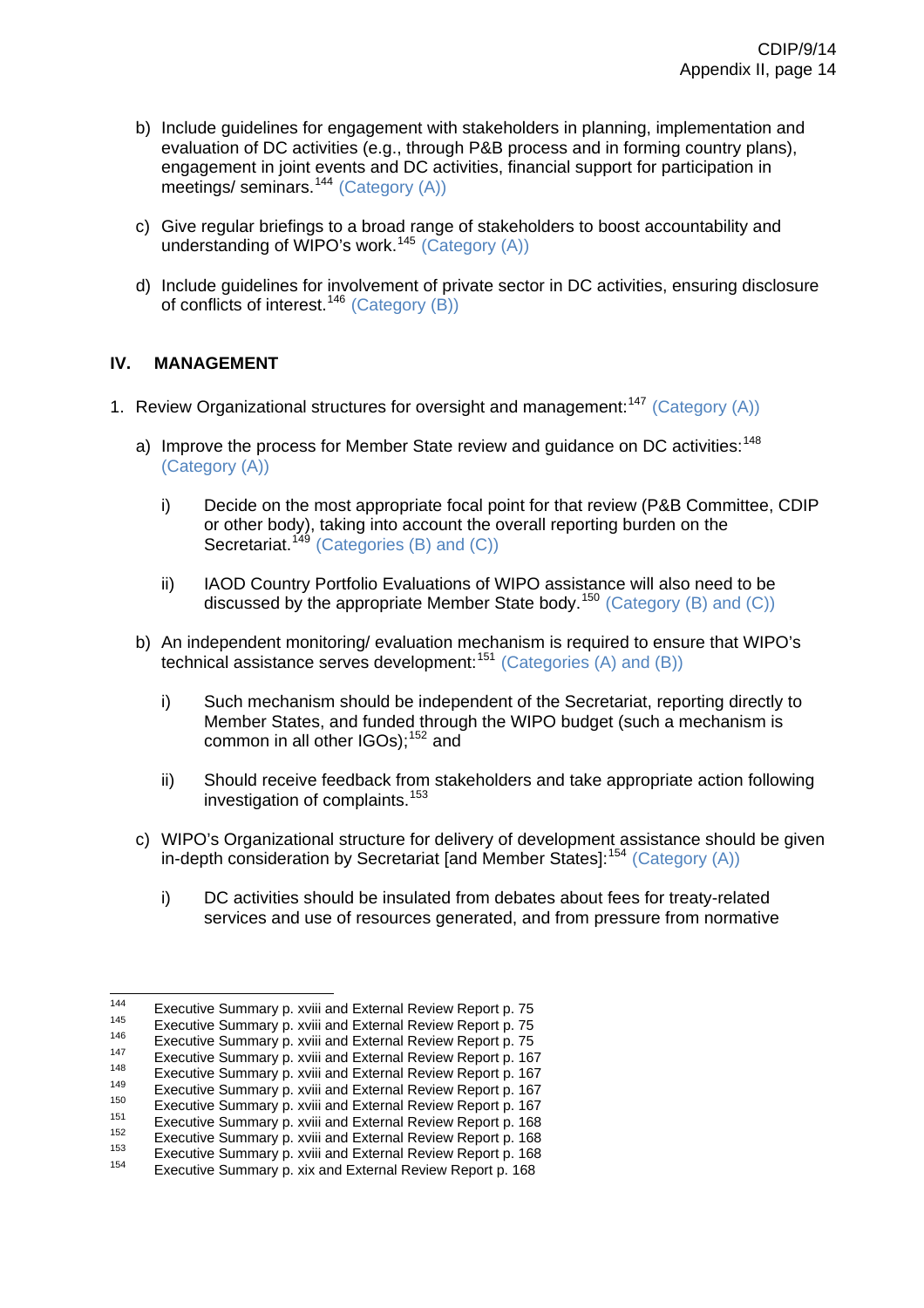negotiations of new treaties (including use of assistance to advance agendas/interests in norm-setting processes).[155](#page-52-0) (Categories (B) and (C))

- ii) Options should be explored to make capacity-building activities organizationally separate from WIPO's other activities, policy debates in Committees, and services provided under treaties (e.g., collection of payments from right-holders under PCT and Madrid).[156](#page-52-1) (Categories (B) and (C))
- 2. Strengthen RBM framework:<sup>[157](#page-52-2)</sup> (Category (A))
	- a) Continue to improve RBM framework to facilitate better planning, monitoring of impact of WIPO's activities on development;<sup>[158](#page-52-3)</sup> (Category  $(A)$ )
		- i) Refine definition of appropriate targets, results, performance indicators, and continuing to improve baselines for each.<sup>[159](#page-52-4)</sup> (Category  $(A)$ )
		- ii) There should be commitment of consistent leadership from senior management to motivate staff engagement at planning and implementation phases.<sup>[160](#page-52-5)</sup> (Category (A))
	- b) An Expert Review Team should be established to review/elaborate the RBM framework: $161$  (Categories (A), (B) and (C))
		- i) The team should be comprised of senior internal staff and external experts in IP, development and RBM; $^{162}$  $^{162}$  $^{162}$
		- ii) To assist Organization in developing/refining meaningful baselines, targets, expected results and indicators:<sup>[163](#page-52-8)</sup> and
		- iii) Include ongoing consultation and interaction with other multilateral and development agencies on practices/experiences.<sup>[164](#page-52-9)</sup>
	- c) Secretariat should invest greater attention to its gathering and systematization of data used to measure its performance:<sup>[165](#page-52-10)</sup> (Categories (A) and (B)
		- i) Support should also be given for Member States to gather data for measuring the relationship between IP policy, legal and regulatory frameworks and development outcomes, and the impact of WIPO's DC activities;[166](#page-52-11) and (Category (A))
		- ii) At the outset of major activities, WIPO staff and local authorities should agree on how to measure success/progress, and the process for gathering data to make the assessment.<sup>[167](#page-52-12)</sup> (Categories  $(A)$  and  $(B)$ )

<sup>155</sup> 

<span id="page-52-2"></span><span id="page-52-1"></span>

<span id="page-52-3"></span>

<span id="page-52-4"></span>

<span id="page-52-6"></span><span id="page-52-5"></span>

<span id="page-52-8"></span><span id="page-52-7"></span>

<span id="page-52-0"></span><sup>&</sup>lt;sup>155</sup><br>
Executive Summary p. [xix](http://www.wipo.int/edocs/mdocs/mdocs/en/cdip_8/cdip_8_inf_1-annex1.doc) and External Review Report p. 168<br>
Executive Summary p. xix and External Review Report p. 168<br>
Executive Summary p. xix and External Review Report p. 168<br>
Executive Summary p. xix and Exter

<span id="page-52-10"></span><span id="page-52-9"></span>

<span id="page-52-11"></span>

<span id="page-52-12"></span>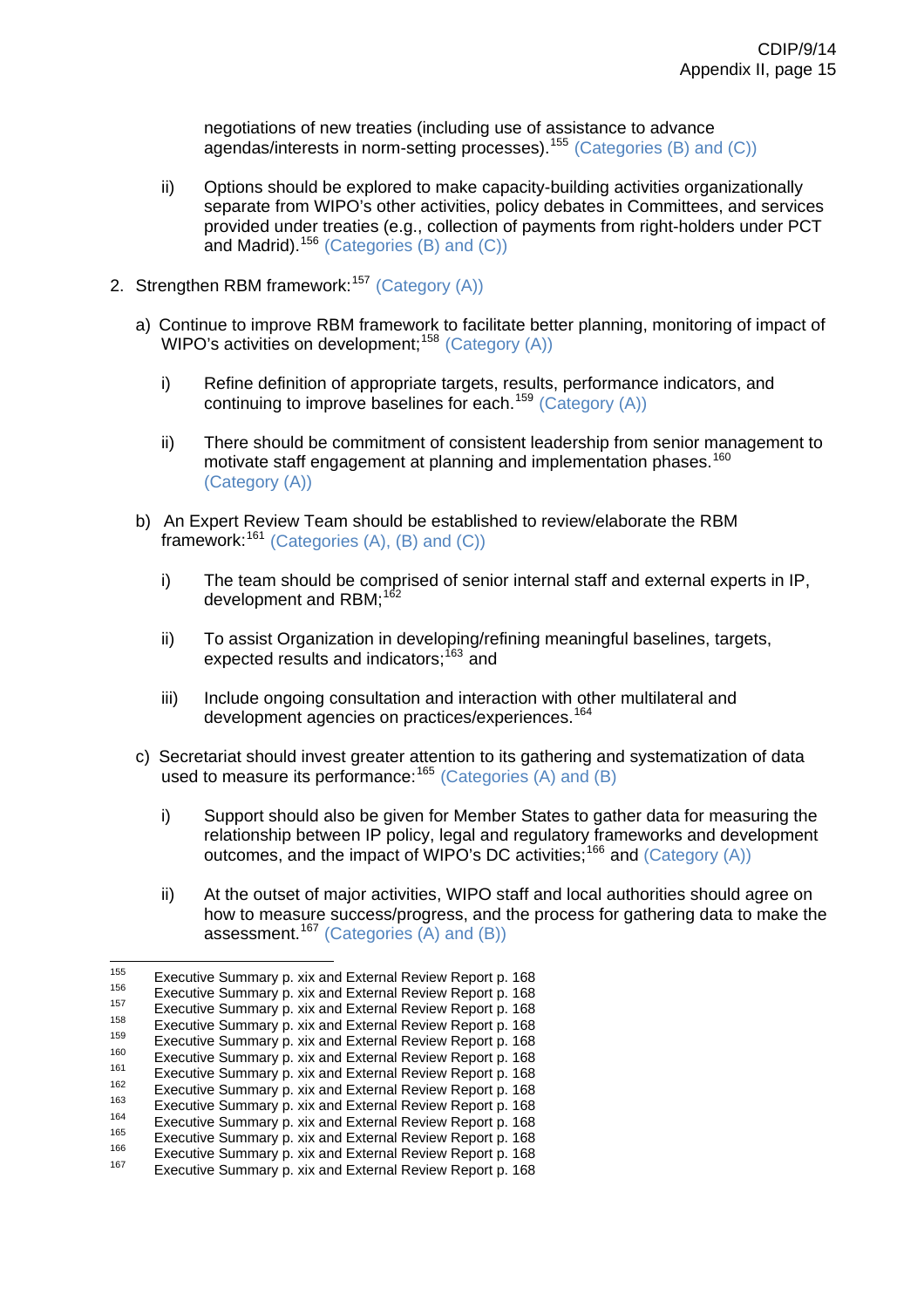3. Improvements should be made to measurement/monitoring of DC activities, expenditures and results:  $168$  (Categories (A) and (B))

- a) Continue efforts to improve measures for estimating personnel and non-personnel budgets for DC activities, and improve information systems for estimating/tracking actual expenditures.<sup>[169](#page-53-1)</sup> (Categories (A) and (B))
- b) Future P&Bs and PPRs should supplement reporting on development activities by programs with a section summarizing the expected and actual results of development activities across the Organization as a whole.<sup>[170](#page-53-2)</sup> (Category (B))
- c) Establish (urgently) an electronic information management system for managing monitoring/evaluation, sharing information and coordination on plans and status of DC activities:  $^{771}$  (Category (B))
	- i) Inputs, outputs, baselines, expected results and performance indicators should be included to facilitate ex-post tracking.[172](#page-53-4) (Category (B))
- d) Future P&Bs should include a new budget category reporting on budget allocations by 'mode of delivery'.<sup>[173](#page-53-5)</sup> (Category  $(B)$ )
- 4. Devise and implement an effective evaluation framework for WIPO's DC activities:<sup>[174](#page-53-6)</sup> (Category (A))
	- a) Devise a more comprehensive, systematic framework for monitoring and evaluating WIPO's DC activities, to deliver greater benefits and value for money:  $175$  (Category (A))
		- i) Employ a relevant and publicly-available set of qualitative and quantitative indicators and development benchmarks, based on principles/guidelines reviewed through consultations with international experts;<sup>[176](#page-53-8)</sup> (Categories (B) and (C))
		- ii) Indicators and benchmarks should be built into country-level needs assessment and country planning processes (to ensure they are designed with results/evaluation in mind);[177](#page-53-9) and (Category (B) and (C))
		- iii) A useful tool to evaluate DC activities is a table that lists WIPO's performance indicators and enables comparison with different types/levels of development outcomes.<sup>[178](#page-53-10)</sup> (Category (A))
	- b) Core focus of evaluation should be to facilitate learning about where/how activities are successful, what factors impact the degree of success, where progress is being made or not, and how improvements could be made:[179](#page-53-11) (Category (A))

<span id="page-53-11"></span><span id="page-53-1"></span><span id="page-53-0"></span><sup>168</sup> 

<span id="page-53-2"></span>

Executive Summary p. [xix](http://www.wipo.int/edocs/mdocs/mdocs/en/cdip_8/cdip_8_inf_1-annex1.doc) and External Review Report p. 168<br>
Executive Summary p. xix and External Review Report p. 168<br>
Executive Summary p. xix and External Review Report p. 168<br>
Executive Summary p. xix and External Rev

<span id="page-53-3"></span>

<span id="page-53-5"></span><span id="page-53-4"></span>

<span id="page-53-7"></span><span id="page-53-6"></span>

<span id="page-53-8"></span>

<span id="page-53-9"></span>

<span id="page-53-10"></span>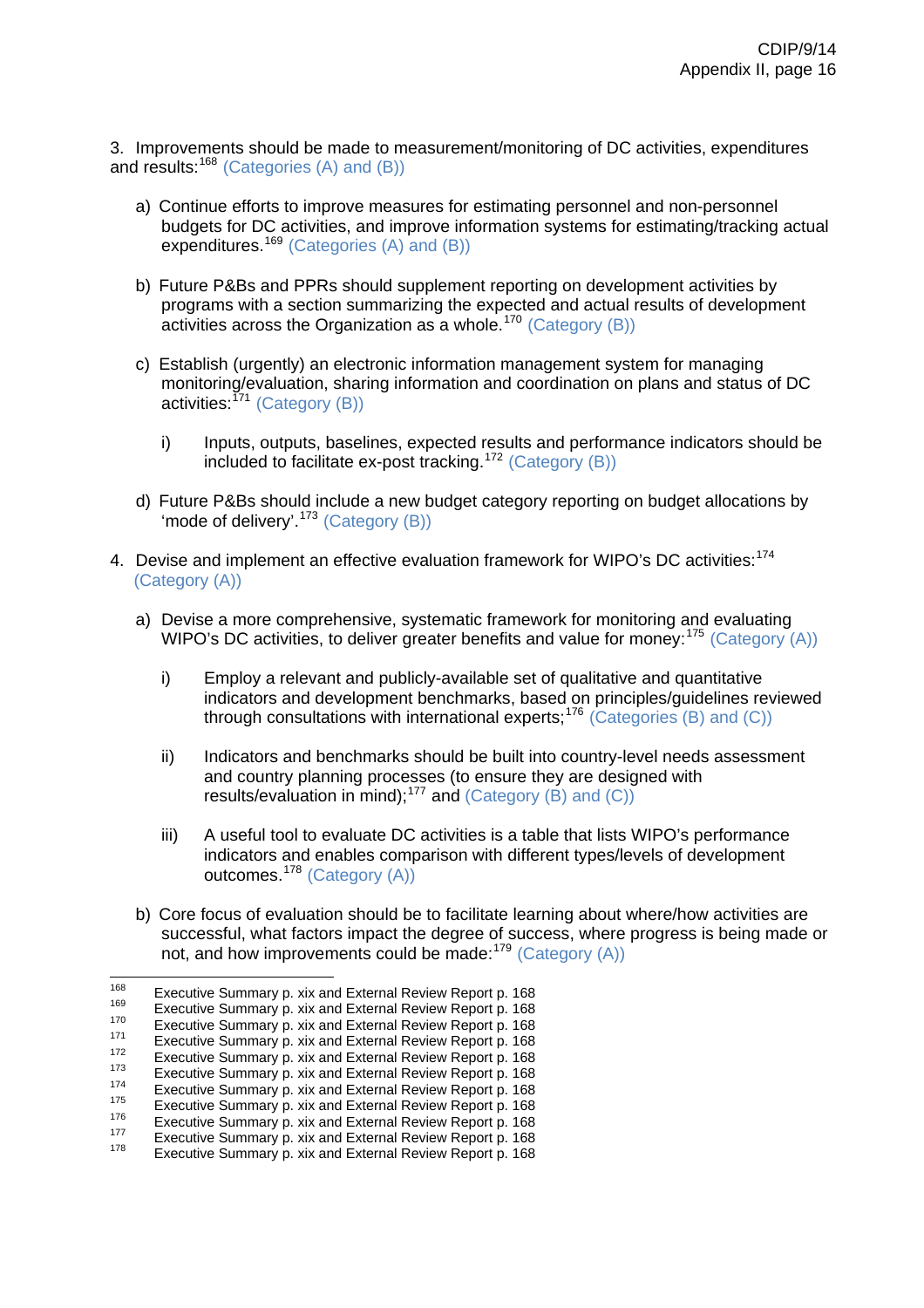- i) Evaluations processes should trigger decision-making about future program activities and priorities:  $180$  (Category (A))
- ii) Evaluations should take place at various levels of the Organization (program-level, country-level, project-level) according to expected results;<sup>[181](#page-54-1)</sup> (Category (A))
- iii) Focus of evaluations should be on development-orientation, development-impact, management, cost-efficiency and coordination;<sup>[182](#page-54-2)</sup> (Category  $(A)$ )
- iv) Type of evaluations should include:  $183$  (Category (A))
	- (1) Internal evaluation within program to promote learning/improve activities, and Organization-wide self-reporting on program performance;<sup>[184](#page-54-4)</sup>
	- (2) Independent internal evaluation at country, program, sectoral and project level undertaken by independent WIPO staff or IAOD;<sup>[185](#page-54-5)</sup>
	- (3) Joint internal/external evaluations; $186$  and
	- (4) Independent external evaluations.<sup>[187](#page-54-7)</sup>
- c) All evaluations should seek to use/build on WIPO's evolving RBM framework:<sup>[188](#page-54-8)</sup> (Category (A))
	- i) Results of evaluations should be reflected in PPRs;<sup>[189](#page-54-9)</sup> and (Category  $(A)$ )
	- ii) PPRs should be improved to ensure that progress in defining expected results, targets and performance indicators is translated into improved monitoring, evaluation and reporting.<sup>[190](#page-54-10)</sup> (Category (A))
- d) Piloting and review of the Country Portfolio Evaluation (CPE) framework should be treated as a top Organizational priority:<sup>[191](#page-54-11)</sup> (Category  $(A)$ )
	- i) The country evaluation framework should build on resources invested in the RBM framework, strategies on IP and development, and country planning, and research by the Chief Economist:<sup>[192](#page-54-12)</sup> (Category (A))

<sup>[</sup>Footnote continued from previous page]

Executive Summary p. [xx](http://www.wipo.int/edocs/mdocs/mdocs/en/cdip_8/cdip_8_inf_1-annex1.doc) and External Review Report p. 169<br>
Executive Summary p. xx and External Review Report p. 169<br>
Executive Summary p. xx and External Review Report p. 169<br>
Executive Summary p. xx and External Review

<span id="page-54-1"></span><span id="page-54-0"></span>

<span id="page-54-3"></span><span id="page-54-2"></span>

<span id="page-54-4"></span>

<span id="page-54-6"></span><span id="page-54-5"></span>

<span id="page-54-7"></span>

<span id="page-54-8"></span>

<span id="page-54-9"></span>

<span id="page-54-10"></span>

<span id="page-54-11"></span>

<span id="page-54-12"></span>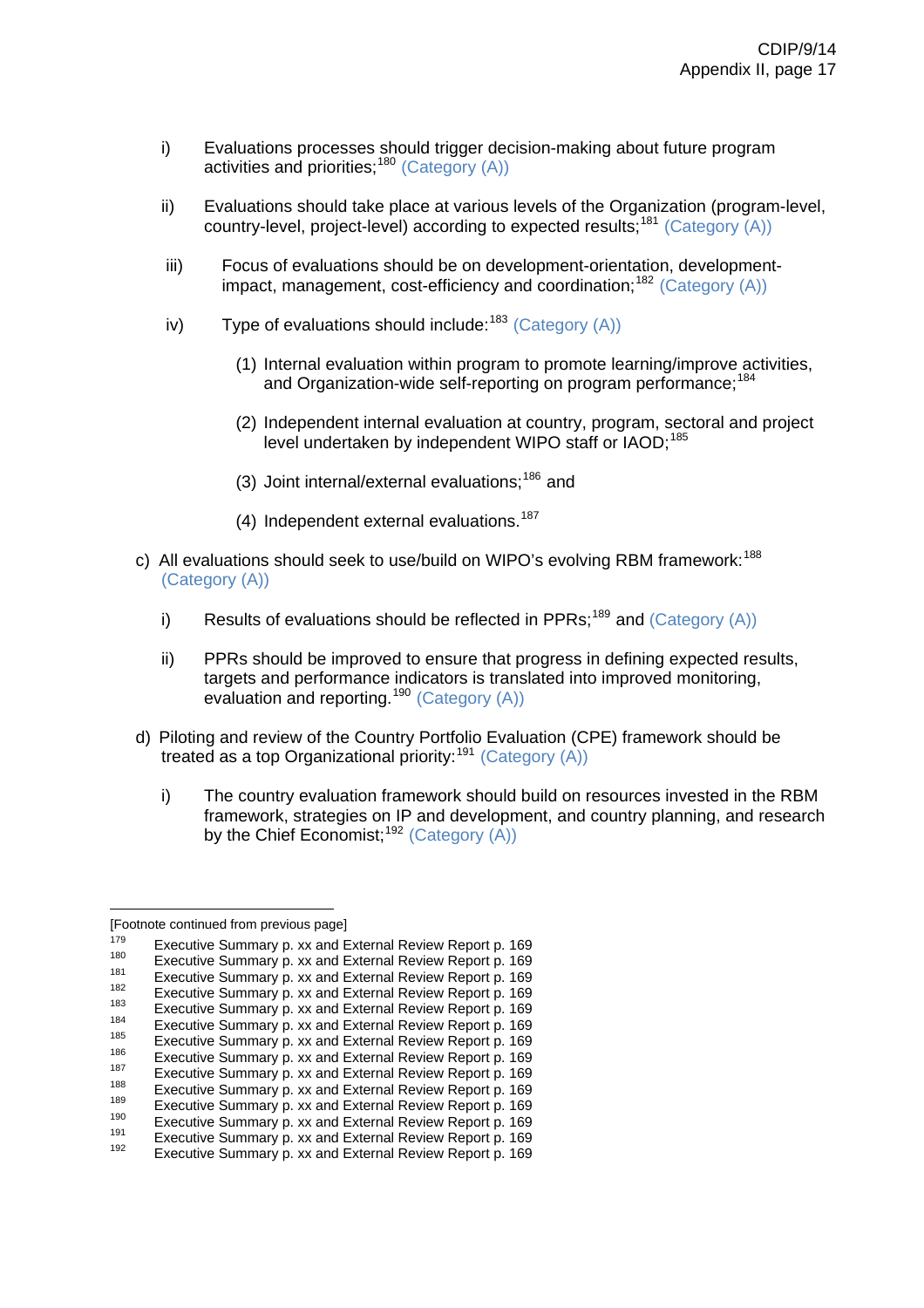- ii) The final framework and pilot country studies should be reviewed by an external group composed of internal and external experts on evaluation, IP and development;  $193$  and (Categories (A) and (B))
- iii) The Development Agenda evaluation framework should be made available for public comment.[194](#page-55-1) (Category (A))
- 5. More strategic decision-making and planning of CDIP projects:<sup>[195](#page-55-2)</sup> (Category (A))
	- a) Ensure that the process for reviewing, possibly extending and/or mainstreaming existing CDIP projects is also properly integrated into future P&B processes, and is aligned with strategic planning at the Organizational, program and country level:  $196$  (Category (A))
		- i) Clarify the roles of Member States and WIPO in elaboration of CDIP projects, and the process for identifying beneficiary countries and priorities.<sup>[197](#page-55-4)</sup> (Category (A))
	- b) Pending review of the Coordination Mechanism and implementation of Development Agenda (2012-13), there should be no automatic extension of CDIP projects without evaluations upon completion, particularly for pilot projects and projects to test methodologies:<sup>[198](#page-55-5)</sup> (Category (A))
		- i) Following evaluations, Member States and Senior Management should ensure that successful CDIP projects (where consistent with strategic goals, organizational capacities and Members' interests) are mainstreamed into the Organization's DC programming.<sup>[199](#page-55-6)</sup> (Category (A))
- 6. Improve transparency, reporting and communication of DC activities:<sup>[200](#page-55-7)</sup> (Category (A))
	- a) DC activities should be more effectively reported/communicated to Member States, major stakeholders and staff, and donors and providers active in the field; $^{201}$  $^{201}$  $^{201}$ (Categories (A) and (B))
		- i) An integrated information system should (urgently) be established to generate timely management reports to assist managers in effective decision-making and coordination, facilitate access to systematic and consolidated information on the content of DC interventions at activity and country levels, enable internal/external monitoring and evaluation, and facilitate external partnerships; and (Category (B))
		- ii) WIPO's Enterprise Resource Planning System should provide opportunities for more systematic monitoring of DC activities in program workplans.<sup>[202](#page-55-9)</sup> (Category (A))

<sup>193</sup> 

<span id="page-55-2"></span>

<span id="page-55-4"></span><span id="page-55-3"></span>

<span id="page-55-6"></span><span id="page-55-5"></span>

<span id="page-55-1"></span><span id="page-55-0"></span>Executive Summary p. [xx](http://www.wipo.int/edocs/mdocs/mdocs/en/cdip_8/cdip_8_inf_1-annex1.doc) and External Review Report p. 169<br>
Executive Summary p. xx and External Review Report p. 169<br>
Executive Summary p. xx and External Review Report p. 169<br>
Executive Summary p. xx and External Review

<span id="page-55-8"></span><span id="page-55-7"></span>

<span id="page-55-9"></span>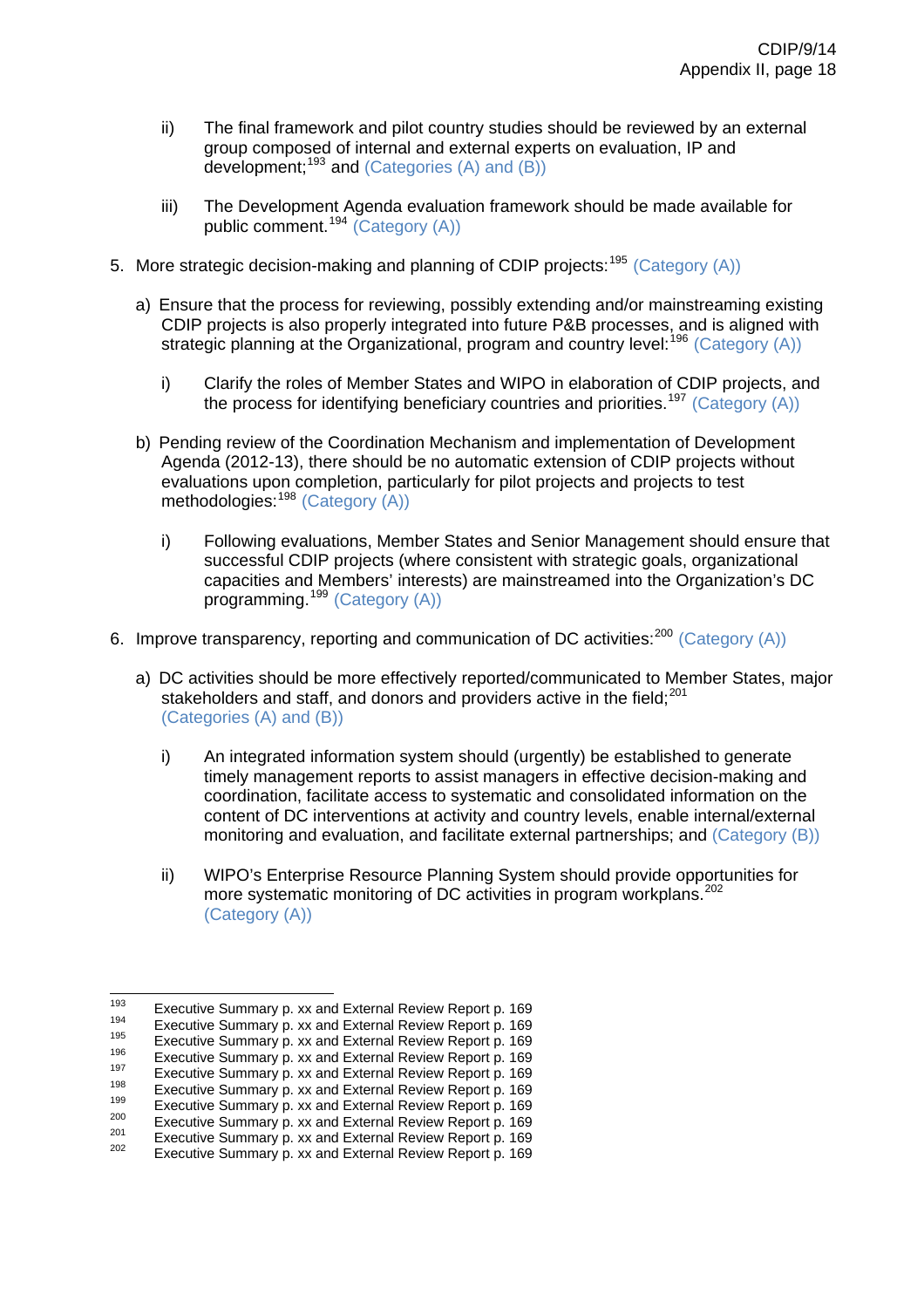- b) [Member States should] clarify/broaden their Development Agenda recommendation with respect to purpose/nature of WIPO's Technical Assistance Database so that the Database can: [203](#page-56-0)
	- i) Serve as a vehicle for critical review of DC activities for relevance and effectiveness;[204](#page-56-1)
	- ii) Enable structured evaluation of the implementation of DA recommendation 1 on development-orientation;[205](#page-56-2) and
	- iii) Facilitate comparison of activities on offer especially by potential recipients and donors.[206](#page-56-3)
- c) Technical Assistance Database should be redesigned to:<sup>[207](#page-56-4)</sup>
	- i) Facilitate internal and public searching of activities according to WIPO program, region, country, expected results, type of activity, time-frame, categories of beneficiary and modes of delivery, with associated information about resource-allocation and expenditures:<sup>[208](#page-56-5)</sup>
	- ii) Make results of internal/external independent evaluations of activities publicly available in an accessible and searchable format;<sup>[209](#page-56-6)</sup> and
	- iii) Better-align with the overarching RBM framework and PPR process. $210$
- d) There should be more systematic and regular updating of The Technical Assistance Database content by all programs:  $2^{11}$  (Category (A))
	- i) The Database should be integrated into WIPO's Enterprise Resource Planning System, but should also remain separate as a tool for public transparency.<sup>[212](#page-56-9)</sup> (Category (B))
- e) WIPO's website should be upgraded to serve as a more effective vehicle for communicating with stakeholders, beneficiaries and donors about DC activities:<sup>[213](#page-56-10)</sup> (Category (A))
	- i) Immediate measures should be taken to improve accessibility and searchability of information, research and statistics;[214](#page-56-11) and (Category (A))
	- ii) Narrative sections should be updated to accurately describe DC activities as approved in the P&B. $^{215}$  $^{215}$  $^{215}$  (Category (B))

<span id="page-56-0"></span><sup>203</sup> Executive Summary p. [xxi](http://www.wipo.int/edocs/mdocs/mdocs/en/cdip_8/cdip_8_inf_1-annex1.doc) and External Review Report p. 170<br>  $^{203}$  Executive Summary p. xxi and External Review Report p. 170<br>  $^{206}$  Executive Summary p. xxi and External Review Report p. 170<br>  $^{206}$  Executive Summary

<span id="page-56-1"></span>

<span id="page-56-2"></span>

<span id="page-56-4"></span><span id="page-56-3"></span>

<span id="page-56-5"></span>

<span id="page-56-7"></span><span id="page-56-6"></span>

<span id="page-56-8"></span>

<span id="page-56-10"></span><span id="page-56-9"></span>

<span id="page-56-11"></span>

<span id="page-56-12"></span>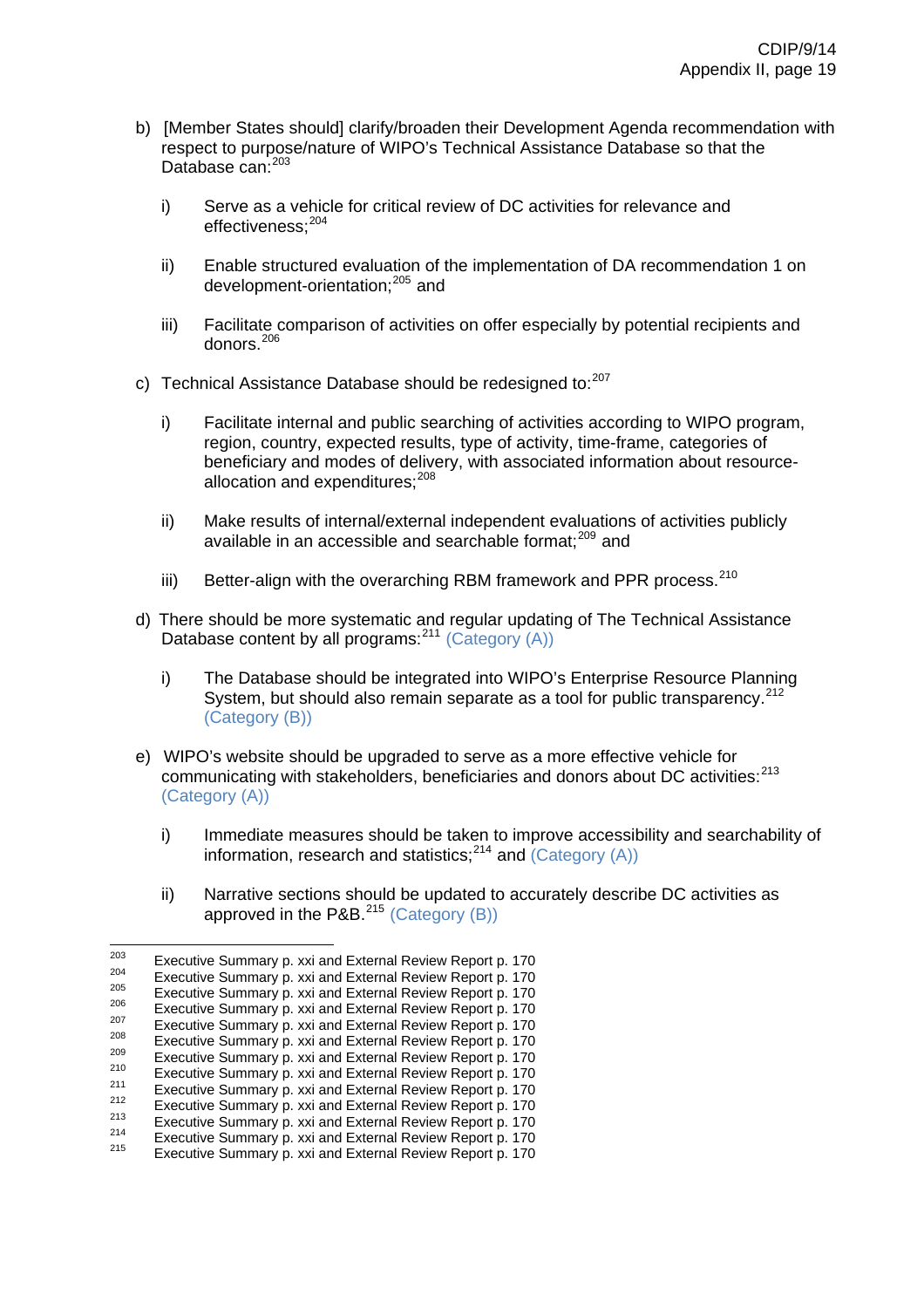7. Better integrate development-orientation into human resources management of staff and consultants: $^{216}$  $^{216}$  $^{216}$  (Category (A))

- a) A gap analysis of staff skills/competencies should be undertaken to identify shortage of expertise relevant to improving orientation, impact, and management of DC activities.<sup>[217](#page-57-1)</sup> (Categories (A) and (B))
- b) Recruitment and PMSDS processes should be used to align HR management with development goals:  $218$  (Category (A))
	- i) Attention to the Development Agenda should be integrated in hiring processes, including recruitment advertisements;  $219$  (Category (C))
	- ii) Recruitment should be targeted to candidates beyond traditional IP experts to other fields (development economists, business development, politics, and non-IP fields of law, health, agriculture etc); $220$  (Category (A))
	- iii) PMSDS process should be used to boost staff incentives for maximizing the development-orientation, impact and efficiency of DC activities;  $^{221}$  $^{221}$  $^{221}$  (Category (A))
	- iv) Instructions for staff/consultants with respect to Development Agenda principles should be more binding (linking employment incentives and professional rewards to development-oriented performance indicators) with clear metrics for monitoring/evaluation; $^{222}$  $^{222}$  $^{222}$  (Categories (A) and (B))
	- v) Systems should be improved for tracking staff time devoted to development  $\arctivities$ ;  $^{223}$  $^{223}$  $^{223}$  (Category (C))
	- vi) The PMSDS system should be used to monitor/gather data on the proportion of time staff budget and spend on contributing to achievement of expected results;<sup>[224](#page-57-8)</sup> and (Category (C))
	- vii) One suggested option is to incorporate into all job descriptions and annual workplans an estimate of the anticipated proportion of time allocated to expected results with a development component, using the PMSDS (not timesheets).<sup>[225](#page-57-9)</sup> (Category (C))
- c) Adopt a Code of Ethics for staff/consultants reflecting Development Agenda principles, including provisions on conflict of interests: $^{226}$  $^{226}$  $^{226}$  (Category (A))
	- i) All staff should be required to read/sign the Code of Ethics, complete conflict of interest disclosure statements, and review Development Agenda principles:<sup>[227](#page-57-3)</sup> and (Category (B))

<span id="page-57-1"></span><span id="page-57-0"></span><sup>216</sup> 

<span id="page-57-2"></span>

Executive Summary p. [xxi](http://www.wipo.int/edocs/mdocs/mdocs/en/cdip_8/cdip_8_inf_1-annex1.doc) and External Review Report p. 170<br>
Executive Summary p. xxi and External Review Report p. 170<br>
Executive Summary p. xxi and External Review Report p. 170<br>
Executive Summary p. xxi and External Rev

<span id="page-57-5"></span><span id="page-57-4"></span><span id="page-57-3"></span>

<span id="page-57-6"></span>

<span id="page-57-8"></span><span id="page-57-7"></span>

<span id="page-57-9"></span>

<span id="page-57-10"></span>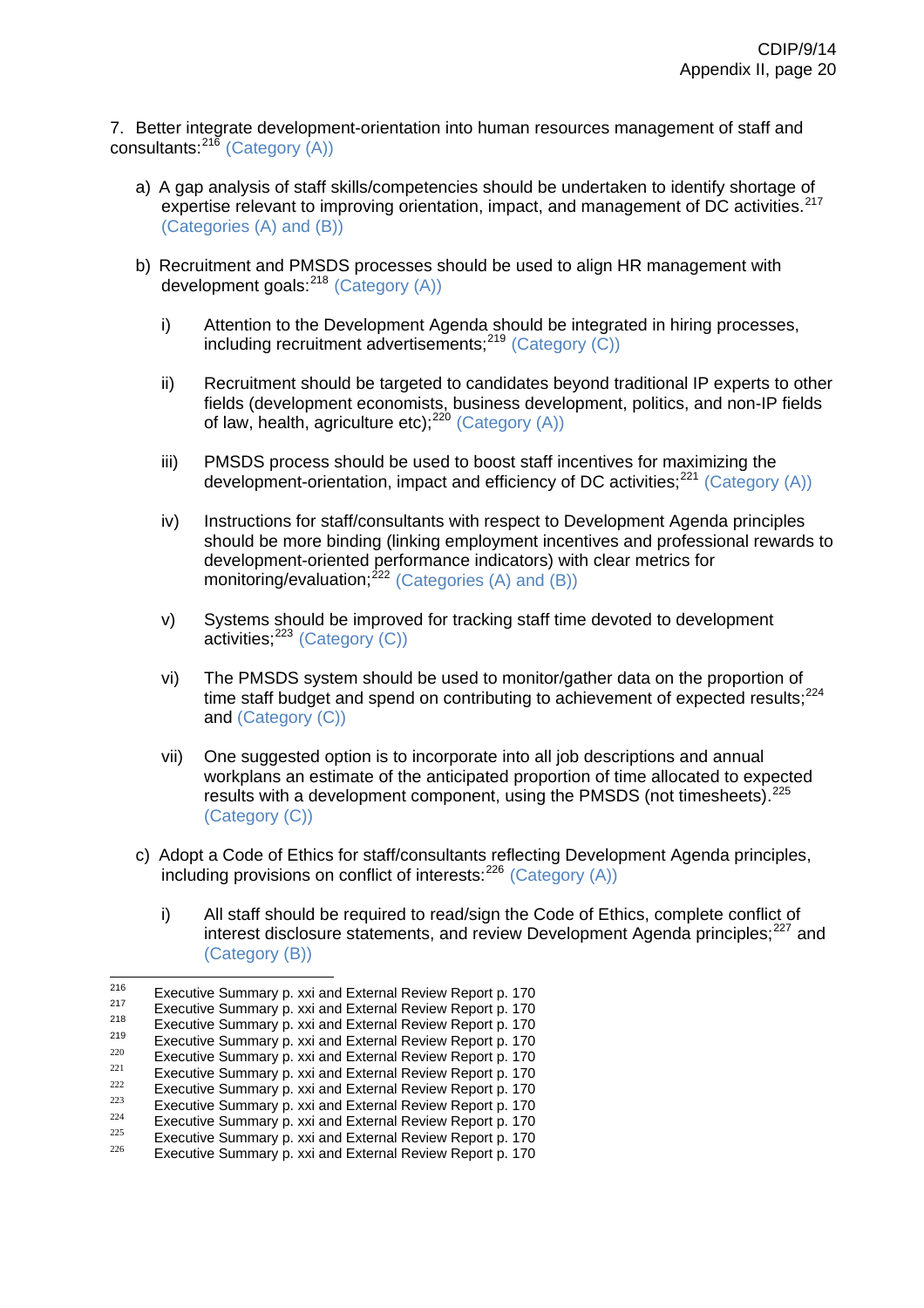- ii) Development Agenda principles should be included as an amendment to all contracts.[228](#page-58-0) (Category (C))
- d) Adopt Guidelines to ensure transparent processes for selecting external experts/consultants:<sup>[229](#page-58-1)</sup> (Category (B))
	- i) Contracts should be awarded through open bidding processes; (Category (C))
	- ii) Consultants should be evaluated after each assignment and reports made available to other WIPO staff for review before re-engagement; (Categories (A) and (C))
	- iii) A multidisciplinary approach should be adopted to engage professionals from different backgrounds/disciplines and different views of the IP system; (Categories (A) and (B))
	- iv) Local expertise should be harnessed and built through consulting assignments; (Category (A))
	- v) The Roster of Consultants should be enhanced to included full CVs of consultants and disclosure of conflicts of interest, and entry on the Roster should be a condition of entering a contract; and (Category (B))
	- vi) The Roster should include links to outputs of consultants' work and any WIPO evaluations/reports on results of activity. (Category (B))
- e) Broaden the program for secondments to/from the Organization, and prioritize secondments to/from other UN agencies, development donors, government agencies, and IP Offices, so as to enhance development expertise within WIPO and build links to the broader international development community.<sup>[230](#page-58-2)</sup> (Category  $(B)$ )
- 8. Review modes of delivery activities and functional expertise:  $231$  (Category (A))
	- a) WIPO should undertake assessments of various modes of delivery for DC activities to establish lessons learned and best practices for future planning, design and  $implementation: <sup>232</sup> (Category (B))$  $implementation: <sup>232</sup> (Category (B))$  $implementation: <sup>232</sup> (Category (B))$ 
		- i) Possibly include an assessment of various tools used for needs assessment, strategic planning and evaluation, and cross-cutting activities such as conferences, online course, seminars, study visits, provision of equipment, etc;<sup>[233](#page-58-5)</sup> (Category (B))
		- ii) Establish how effective the design/implementation of WIPO conferences and meetings are in yielding results in terms of follow-up actions, new expertise or new collaborations;<sup>[234](#page-58-6)</sup> and (Categories (A) and (B))

<sup>[</sup>Footnote continued from previous page]

<span id="page-58-1"></span>

<span id="page-58-2"></span>

<span id="page-58-4"></span><span id="page-58-3"></span>

<span id="page-58-6"></span><span id="page-58-5"></span>

<span id="page-58-0"></span>Executive Summary p. [xxi](http://www.wipo.int/edocs/mdocs/mdocs/en/cdip_8/cdip_8_inf_1-annex1.doc) and External Review Report p. 170<br>Executive Summary p. xxi and External Review Report p. 170<br>Executive Summary p[. xxii](http://www.wipo.int/edocs/mdocs/mdocs/en/cdip_8/cdip_8_inf_1-annex1.doc) and External Review Report p. [171](http://www.wipo.int/edocs/mdocs/mdocs/en/cdip_8/cdip_8_inf_1-annex1.doc)<br>Executive Summary p. xxii and External Revi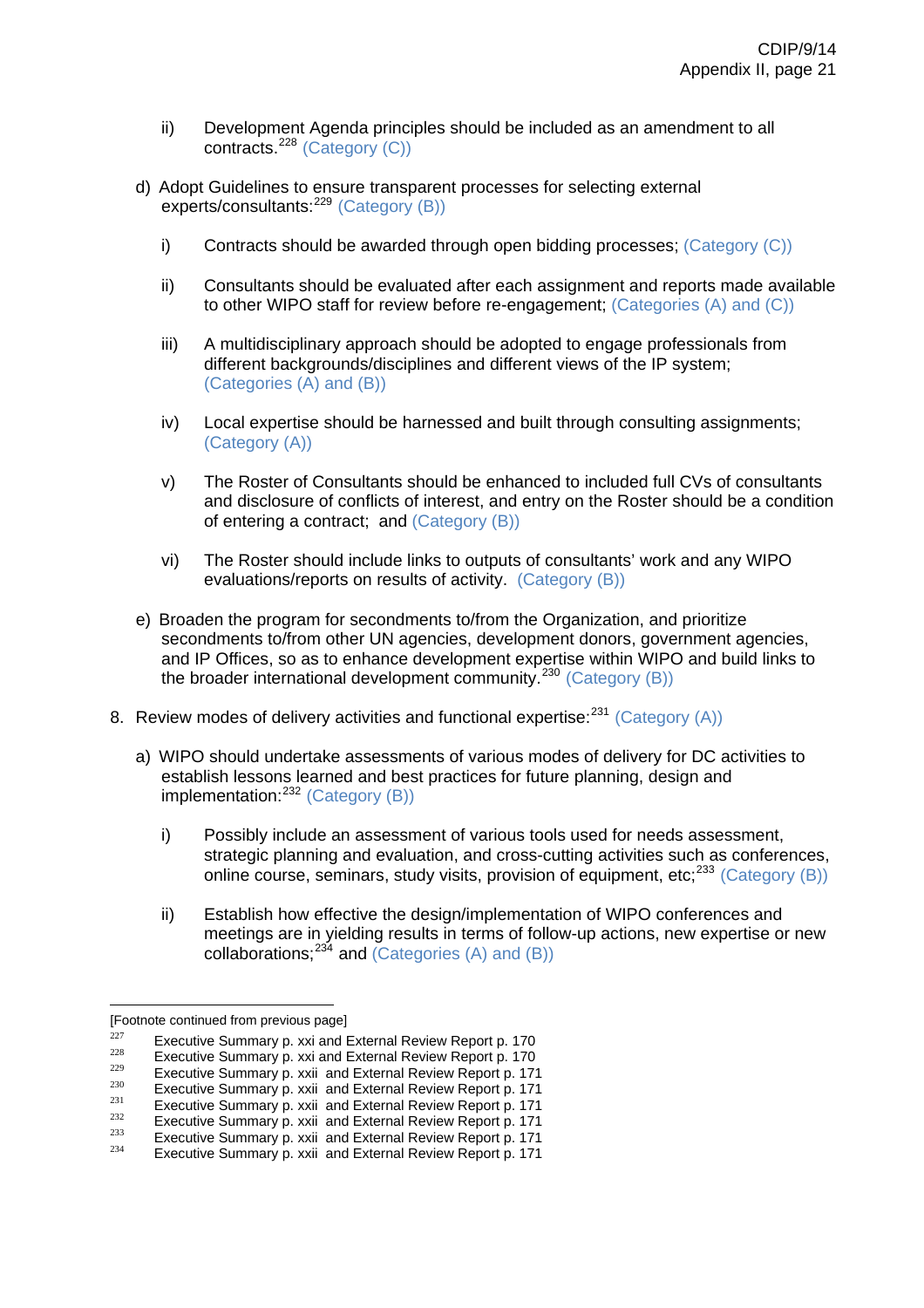- iii) Review both Conference Services Section and programs responsible for planning the substance, agenda and participation in meetings.<sup>[235](#page-59-0)</sup>
- b) Explore ways to build functional expertise, including by clearly designating internal staff as focal points or experts on various modes of delivery such as training, public outreach and design of workshops/conferences, seminars, etc.<sup>[236](#page-59-1)</sup> (Category (A))
	- i) For example, establish an in-house focal point on effective design and use of questionnaires; $^{237}$  $^{237}$  $^{237}$  and (Category (A))
	- ii) Enhance the Communication Division's role as focal point for public outreach and publications of research/studies.<sup>[238](#page-59-3)</sup> (Category  $(A)$ )
- 9. Adopt a more structured, project-management approach to development activities:<sup>[239](#page-59-4)</sup> (Category (B))
	- a) Adapt 'paper-based' project document templates currently being used for CDIP projects to implement a project-based approach to negotiations with recipients on the content of activities, and for improved monitoring/evaluation (until a more effective electronic information management system is developed, such as the Enterprise Resource Planning System).<sup>[240](#page-59-5)</sup> (Category (B))
- 10. Ensure that processes are in place to learn from DC activities and projects: $^{241}$  $^{241}$  $^{241}$ 
	- a) Particular efforts should be made to review success/failure of Development Agenda activities where demand for projects often exceeds original intended scale of projects and many projects were launched as 'pilots' for testing/refining before expansion. This will ensure realistic expectations and preparedness of countries requesting participation in projects. $242$  (Categories (A) and (B))

# **V. COST-EFFICIENCY**

- 1. Review internal cost efficiency: <sup>[243](#page-59-8)</sup>
	- a) Reduce duplication and overlap of activities within WIPO and with other providers.<sup>[244](#page-59-9)</sup> (Category (A))
	- b) Improve transparency of the cost and resource allocation associated with DC activities.  $245$ (Category (A))

<span id="page-59-1"></span><span id="page-59-0"></span> $235$ 

<span id="page-59-2"></span>

<span id="page-59-4"></span><span id="page-59-3"></span>

Executive Summary p[. xxii](http://www.wipo.int/edocs/mdocs/mdocs/en/cdip_8/cdip_8_inf_1-annex1.doc) and External Review Report p. 171<br>
Executive Summary p. xxii and External Review Report p. 171<br>
Executive Summary p. xxii and External Review Report p. 171<br>
Executive Summary p. xxii and External

<span id="page-59-6"></span><span id="page-59-5"></span>

<span id="page-59-7"></span>

<span id="page-59-10"></span><span id="page-59-9"></span><span id="page-59-8"></span>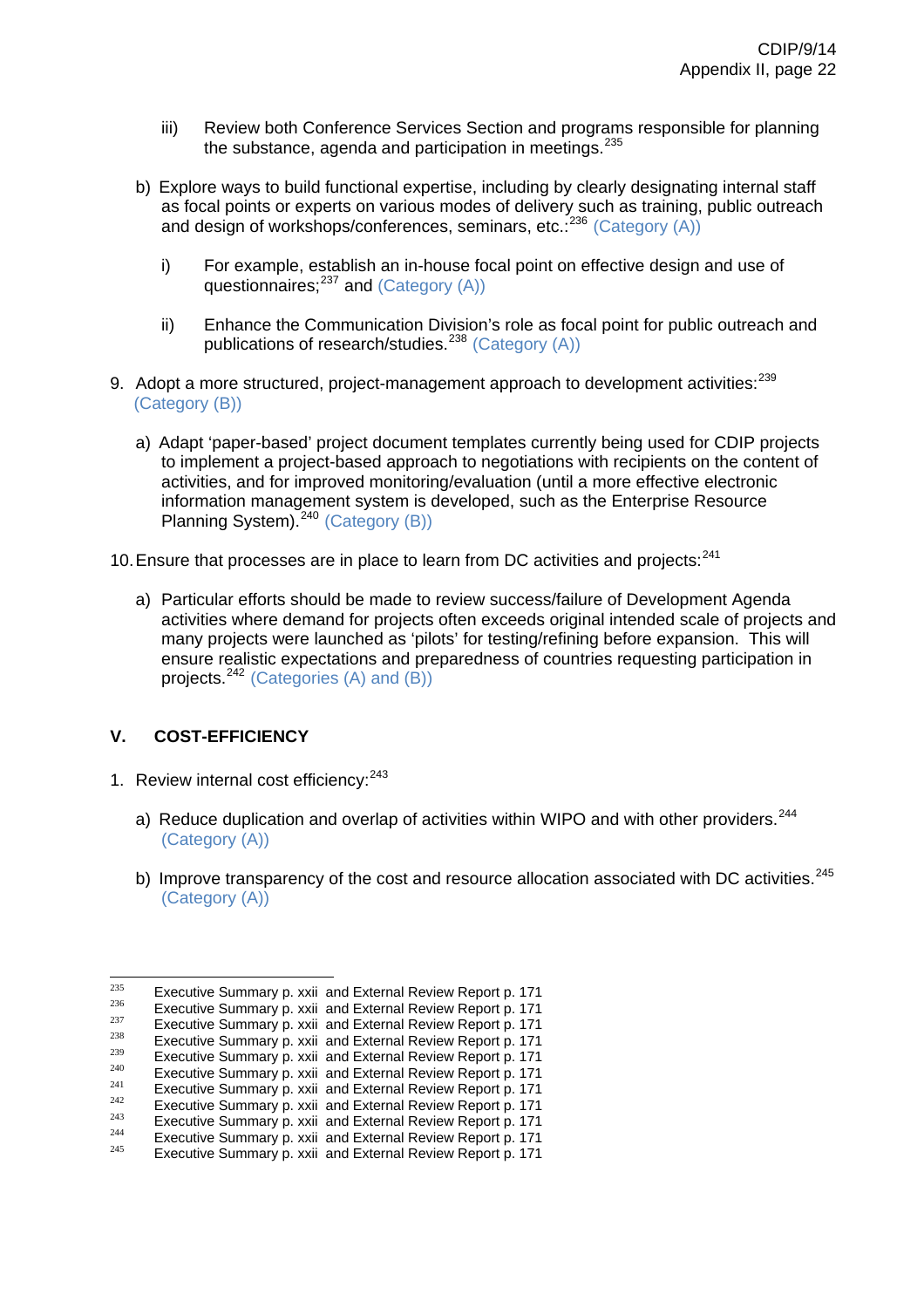- c) Conduct a review of cost-efficiency to help identify opportunities for cost savings: <sup>[246](#page-60-0)</sup> (Category (A))
	- i) Consider costs according to 'mode of delivery', appropriateness of staff in terms of qualifications, institutional bottlenecks/procedures that unduly raise costs of activities: $247$  and (Category (A))
	- ii) Consider whether resources are adequate for achieving/sustaining expected results. $248$  (Category (A))
- d) Greater use should be made of South-South cooperation as a basis for learning, and exchange of experiences as a source of cost-efficiency;  $249$  (Category (A))
- e) Cost-efficiency could also be gained by:  $250$ 
	- i) Greater diversity of regional and local experts/consultants as providers of technical assistance; $^{251}$  $^{251}$  $^{251}$  (Category (A))
	- ii) Outsourcing IT functions;<sup>[252](#page-60-6)</sup> (Categories (A) and (C))
	- iii) Use of open-source software;  $253$  (Categories (A) and (C))
	- iv) Use of video-conferencing for training activities:  $254$  (Categories (A) and (C))
	- v) Webcasting WIPO events at global/regional/national levels;  $255$  (Categories (A) and (C))
	- vi) Use of Skype and VOIP tools;<sup>[256](#page-60-10)</sup> and (Categories (A) and (C))
	- vii) More use of training of trainers at country/regional levels.<sup>[257](#page-60-11)</sup> (Category (A))
- f) Improved attention should be given to sustainability and long-term impact of activities at country and program level to boost cost-efficiency:<sup>[258](#page-60-12)</sup> (Category (A))
	- i) Employ a planning horizon of 3-5 years, rather than biennial cycles, to focus attention on medium and long-term results.<sup>[259](#page-60-13)</sup> (Categories (A) and (B))
- 2. Improve the predictability of DC budgets and activities:  $^{260}$  $^{260}$  $^{260}$  (Category (A))

<span id="page-60-0"></span><sup>246</sup> Executive Summary p[. xxii](http://www.wipo.int/edocs/mdocs/mdocs/en/cdip_8/cdip_8_inf_1-annex1.doc) and External Review Report p. 171<br>
Executive Summary p. xxii and External Review Report p. 172<br>
<sup>248</sup><br>
Executive Summary p. xxii and External Review Report p. 172<br>
Executive Summary p. [xxiii](http://www.wipo.int/edocs/mdocs/mdocs/en/cdip_8/cdip_8_inf_1-annex1.doc) and E

<span id="page-60-1"></span>

<span id="page-60-2"></span>

<span id="page-60-3"></span>

<span id="page-60-4"></span>

<span id="page-60-6"></span><span id="page-60-5"></span>

<span id="page-60-8"></span><span id="page-60-7"></span>

<span id="page-60-9"></span>

<span id="page-60-10"></span>

<span id="page-60-11"></span>

<span id="page-60-12"></span>

<span id="page-60-14"></span><span id="page-60-13"></span>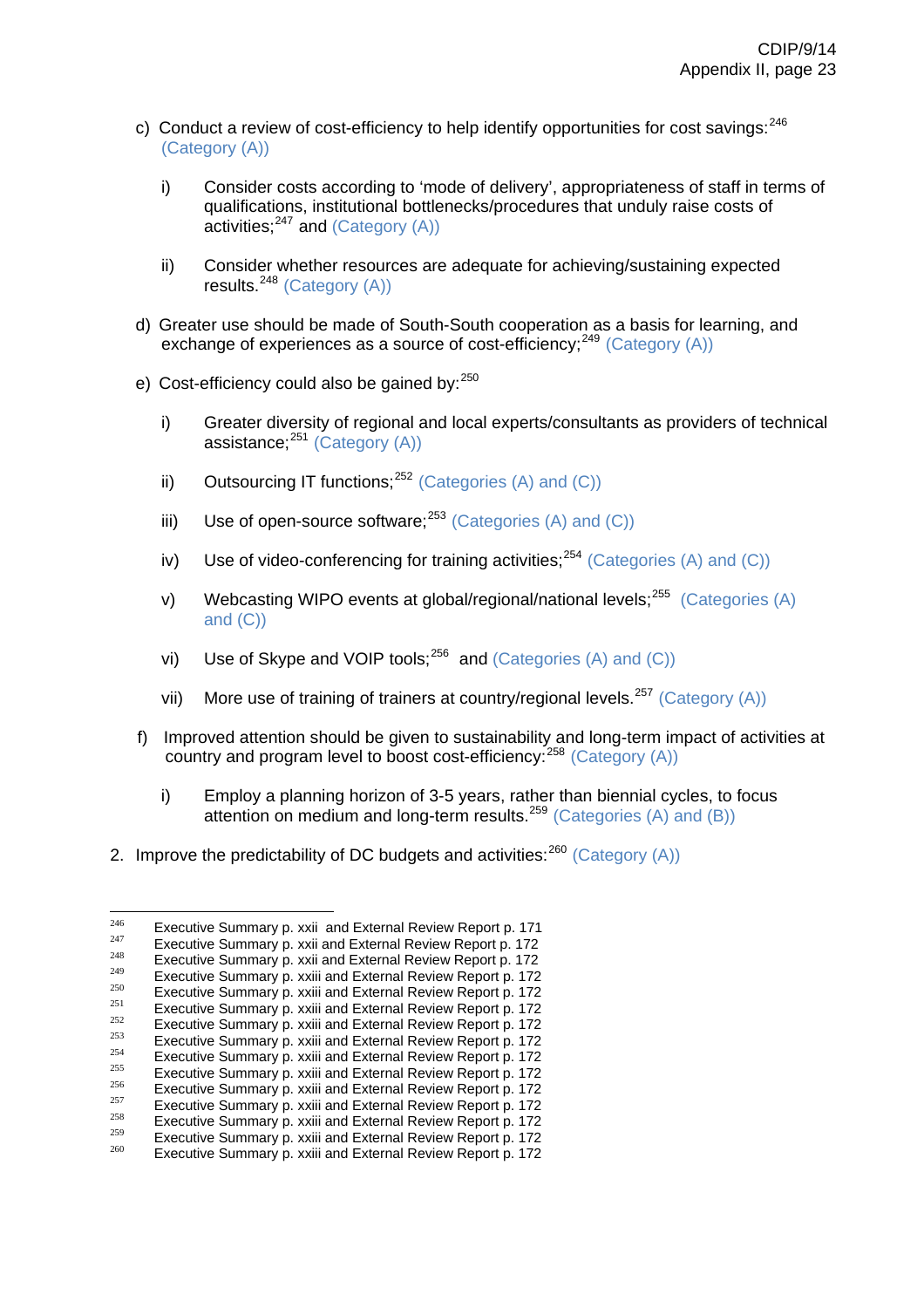- a) Resources for DC activities should at least be maintained at current levels and increased for activities where needs/impact are greatest: $^{261}$  $^{261}$  $^{261}$  (Categories (A) and (C))
	- i) Effective multi-year planning for DC requires predictability of resources over time;<sup>[262](#page-61-1)</sup>
	- ii) Member States should be encouraged to make decisions on program goals/strategies beyond a two-year biennial budget cycle;<sup>[263](#page-61-2)</sup> and
	- iii) Definition of multi-year programs/activities would facilitate contributions by external donors.<sup>[264](#page-61-3)</sup>
- b) Efforts should be sustained to:<sup>[265](#page-61-4)</sup>
	- i) Broaden the base of donors for DC activities beyond IP Office partners;  $266$ (Category (A))
	- ii) Facilitate Member State access to funding/technical support from other inter-governmental, bilateral or independent sources;<sup>[267](#page-61-6)</sup> and (Category (A))
	- iii) Help countries access/leverage resources for implementation of IP and development strategies and policies at the national level.<sup>[268](#page-61-7)</sup> (Category (A))
- c) A policy should be developed, together with Member States, to guide negotiations for additional external resources, including FITs: (Category (B))
	- i) Flexible arrangements must be maintained for the management/administration of donor resources, to ensure program support costs are adequately recovered and financed. $^{269}$  $^{269}$  $^{269}$  (Category (A))
- 3. Cost-sharing and grants:<sup>[270](#page-61-9)</sup>
	- a) Cost-sharing partnerships, collaborations and in-kind arrangements should be pursued to reduce exposure to transaction and administrative costs which are unrecoverable for externally-financed projects;<sup>[271](#page-61-10)</sup> (Category (A))
		- i) It is important to ensure a diversity of collaborations and guard against undue influence of powerful stakeholders.<sup>[272](#page-61-11)</sup>
	- b) Consideration should be given to greater cost-sharing (counterpart funding or 'matching commitments') with higher-income developing countries, also to secure a higher degree of ownership/engagement by beneficiaries, and impact.<sup>[273](#page-61-12)</sup>

<span id="page-61-1"></span><span id="page-61-0"></span><sup>261</sup> 

Executive Summary p. [xxiii](http://www.wipo.int/edocs/mdocs/mdocs/en/cdip_8/cdip_8_inf_1-annex1.doc) and External Review Report p. 172<br>
Executive Summary p. xxiii and External Review Report p. 172<br>
Executive Summary p. xxiii and External Review Report p. 172<br>
Executive Summary p. xxiii and Exte

<span id="page-61-3"></span><span id="page-61-2"></span>

<span id="page-61-4"></span>

<span id="page-61-5"></span>

<span id="page-61-7"></span><span id="page-61-6"></span>

<span id="page-61-8"></span>

<span id="page-61-10"></span><span id="page-61-9"></span>

<span id="page-61-12"></span><span id="page-61-11"></span>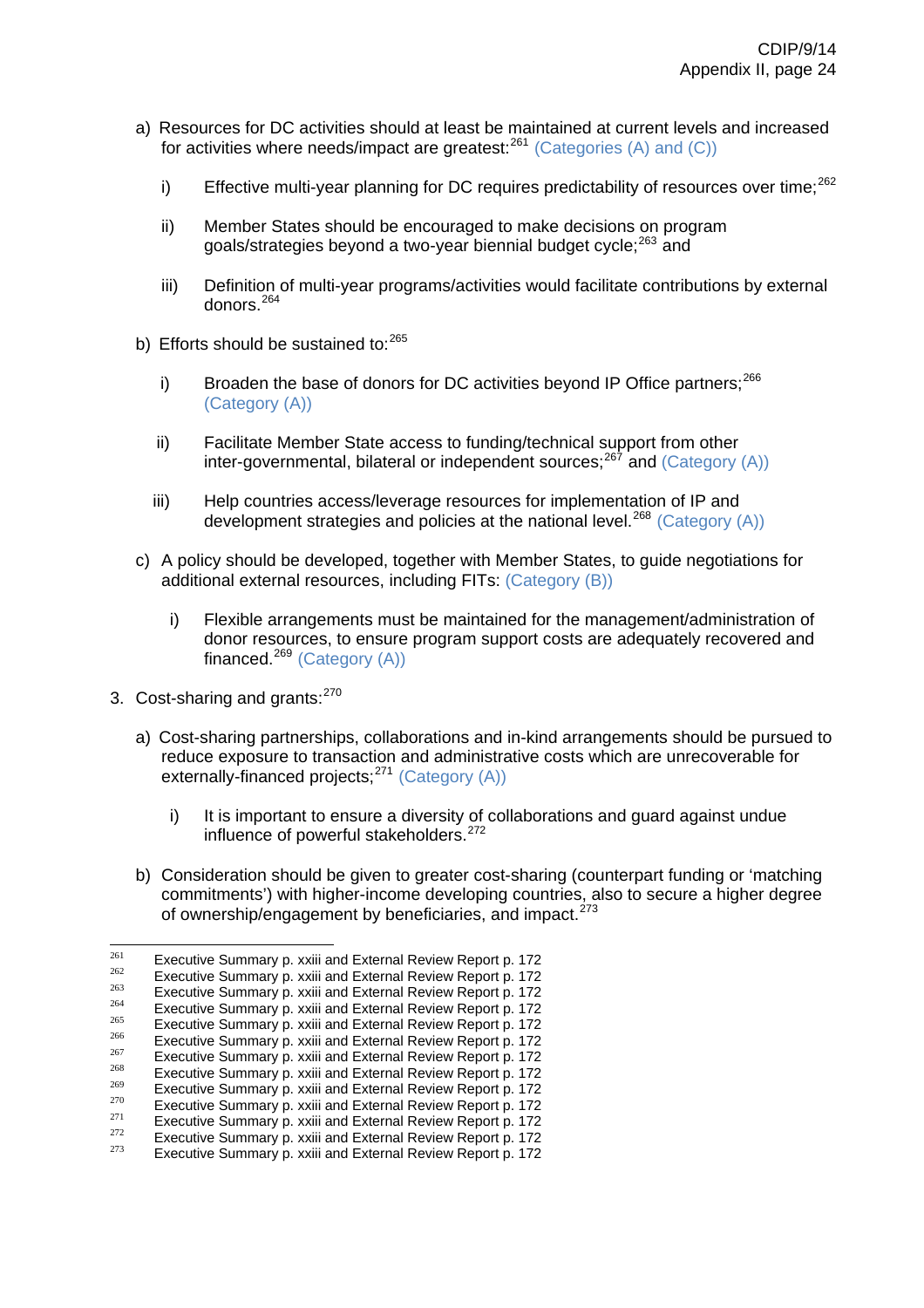c) Consideration should be given to providing grants to Member States to implement activities themselves, to reduce institutional staff costs to WIPO and help build national capacity.[274](#page-62-0) (Category (C))

# **VI. INTERNAL AND EXTERNAL COORDINATION**

1. Clearer definition should be given to the roles and responsibilities of sectors and their sub-divisions: <sup>[275](#page-62-1)</sup> (Category (A))

- a) A strategic review of WIPO's internal organization structure should be undertaken to ensure alignment with organizational goals and development-related priorities as per the MTSP (and associated Member State comments), P&B and Development Agenda:<sup>[276](#page-62-2)</sup> (Category (A))
	- i) Access to resource planning, budget and seniority of staff should be aligned to the Organizational structure.<sup>[277](#page-62-3)</sup> (Category (A))
- b) The roles and responsibilities of Regional Bureaus, including role/functions of desk officers, should be better defined.<sup>[278](#page-62-4)</sup> (Category (A))
- c) Substantive responsibility of Regional Bureaus should be enhanced for: $279$ (Categories (A) and (B))
	- i) Formulation of national IP strategies;
	- ii) Country-level planning;
	- iii) Coordination, monitoring/evaluation;
	- iv) Mapping of donors;
	- v) Donor coordination at Member State request;
	- vi) Local intelligence; and
	- vii) Collaboration with other donors/local stakeholders.
- d) Bureau staff should be required to have political knowledge of the country as well as substantive knowledge of IP systems and policy issues relevant to national development policies:[280](#page-62-6) (Categories (A) and (B))
	- i) Elaboration/updating of country plans, together with staff appraisal processes and job descriptions should support this shift;<sup> $281$ </sup> and (Category (A))

 $274$ 

<span id="page-62-2"></span>

<span id="page-62-3"></span>

<span id="page-62-5"></span><span id="page-62-4"></span>

<span id="page-62-1"></span><span id="page-62-0"></span><sup>&</sup>lt;sup>274</sup> Executive Summary p. [xxiii](http://www.wipo.int/edocs/mdocs/mdocs/en/cdip_8/cdip_8_inf_1-annex1.doc) and External Review Report p. 172<br>
<sup>275</sup> Executive Summary p. xxiii and External Review Report p. 186<br>
Executive Summary p. xxiii and External Review Report p. 186<br>
Executive Summary p. xx

<span id="page-62-7"></span><span id="page-62-6"></span>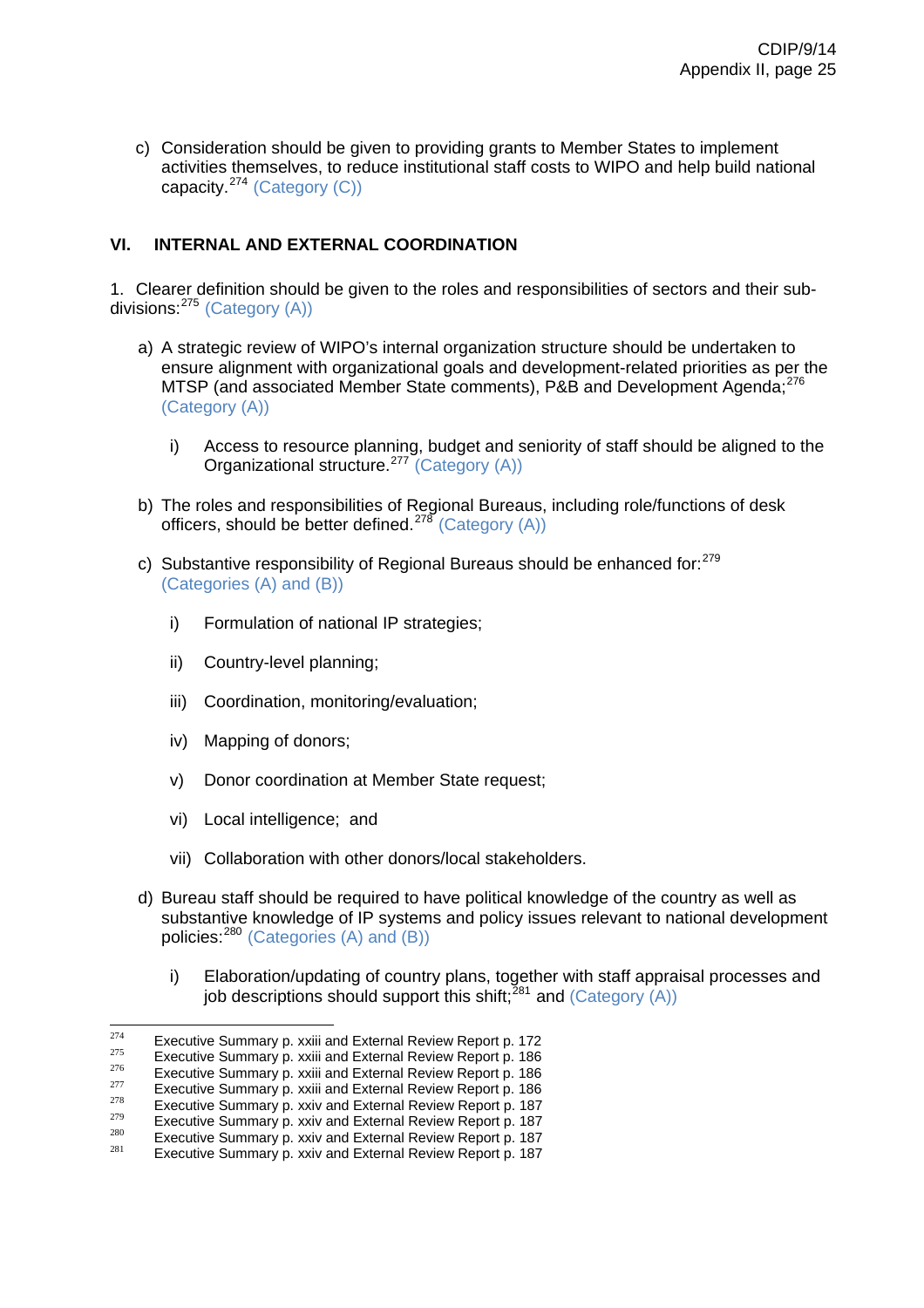- ii) FITs might remain under Bureau coordination, but resources for activities should be allocated to relevant programs/sectors responsible for achieving expected results.[282](#page-63-0) (Category (C))
- e) Role of Regional Bureaus in direct provision and implementation of activities should be limited to regional/sub-regional activities on issues cutting across expertise of substantive sectors.<sup>[283](#page-63-1)</sup> (Category (C))
- f) The Director General's consultation process on WIPO External Offices should incorporate a review and clarification of their role in design/delivery of DC activities:<sup>[284](#page-63-2)</sup> (Category (A))
	- i) No compelling cost-benefit case can be made for establishing greater WIPO presence in any country/region for provision of DC activities:  $^{285}$  $^{285}$  $^{285}$  (Category (C))
	- ii) External offices are not generally perceived as a substantive resource for work, but rather as logistical contacts;[286](#page-63-4) and (Category (C))
	- iii) More strategic guidance should be given on the role of External Offices in advancing the goals of the Development Agenda.<sup>[287](#page-63-5)</sup> (Categories (A) and (B))
- g) Consideration should be given to decentralizing DC activities/services, such as IT support services; <sup>[288](#page-63-6)</sup> (Category (B))
	- i) A 'WIPO desk' could be established in key regional centers where developmentrelated strategic planning occurs, to provide an opportunity to gather regional intelligence and build external collaborations with stakeholders and other donors.[289](#page-63-7) (Category (B))
- 2. Improve internal communication about development cooperation: $^{290}$  $^{290}$  $^{290}$  (Category (A))
	- a) There should be increased transparency, coordination and communication within WIPO on what activities the Organization is undertaking in each country;<sup>[291](#page-63-9)</sup> and (Category (A))
	- b) The P&B process should be used as a mechanism for improving coordination and strategic prioritization across WIPO; $^{292}$  $^{292}$  $^{292}$  (Category (A))
		- i) Clear mechanisms are needed for programs to exchange information and collaborate on achievement of joint expected results in the 2012-13 P&B.<sup>[293](#page-63-11)</sup> (Category (A))

<span id="page-63-1"></span><span id="page-63-0"></span><sup>282</sup> 

<span id="page-63-2"></span>

Executive Summary p. xxiv and External Review Report p. 187<br>
Executive Summary p. xxiv and External Review Report p. 187<br>
Executive Summary p. xxiv and External Review Report p. 187<br>
Executive Summary p. xxiv and External

<span id="page-63-4"></span><span id="page-63-3"></span>

<span id="page-63-5"></span>

<span id="page-63-7"></span><span id="page-63-6"></span>

<span id="page-63-9"></span><span id="page-63-8"></span>

<span id="page-63-10"></span>

<span id="page-63-11"></span>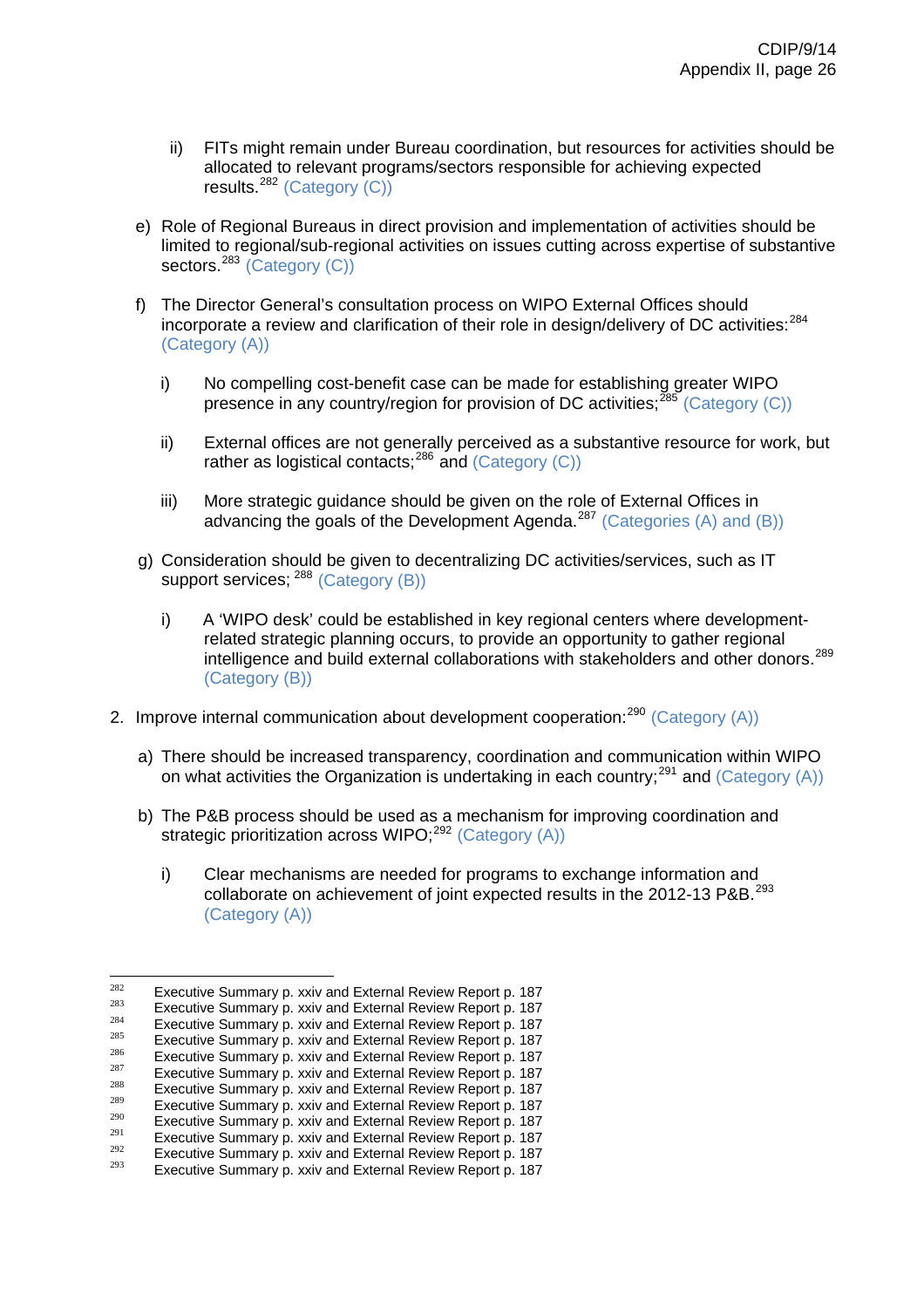- 3. Improve collaboration with the UN family and development agencies:  $294$  (Category (A))
	- a) Collaboration should be improved with the UN family and development cooperation agencies, and modalities should be defined for that collaboration:  $295$  (Category (A))
		- i) The Secretariat should participate in and provide input to processes seeking to establish a coherent framework for development assistance from a range of donors at country level; $^{296}$  $^{296}$  $^{296}$  (Categories (B) and (C))
		- ii) WIPO's DC activities should be conducted within the framework of UN country-based Development Assistance Frameworks;<sup>[297](#page-64-3)</sup> and (Categories (B) and (C))
		- iii) Regular reports should be made to the UN system on how WIPO DC activities contribute to achievement of UN priorities for development.<sup>[298](#page-64-4)</sup> (Categories (A) and (B))
	- b) A key goal of external coordination should be for WIPO to integrate its activities into a broader view of IP and development.<sup>[299](#page-64-5)</sup> (Category (B))
	- c) The challenge is to improve the quality, nature and content of WIPO's collaboration with the UN family: [300](#page-64-6)
		- i) Such collaboration should be approached from a development-oriented rather than an IP-centric perspective; $301$  and (Category (C))
		- ii) The objective of collaboration should not be to coordinate a uniform view of IPrelated DC across the UN, or establish WIPO as *the* UN voice on IP.<sup>[302](#page-64-8)</sup> (Categories (A) and (C))
	- d) WIPO should make its expertise available to other organizations, but other UN agencies should not be encouraged to defer to WIPO on IP issues on the grounds they are 'technical', and it should be recognized that other agencies may have superior specialized sector-specific knowledge of IP issues.<sup>[303](#page-64-9)</sup> (Category  $(A)$ )
- 4. Diversify and strengthen collaborations with other donors:  $304$  (Category (A))
	- a) Collaboration and outreach should be improved with a diversity of development-oriented partners across WIPO's Pillars of development activities:<sup>[305](#page-64-11)</sup> (Category (A))
		- i) Focus should extend beyond resource mobilization to identifying new expertise, perspectives and experiences, as well as partners for building synergies on broader development activities underway with developing countries.<sup>[306](#page-64-12)</sup> (Category (A))

<span id="page-64-0"></span><sup>294</sup> 

<span id="page-64-2"></span><span id="page-64-1"></span>

<span id="page-64-3"></span>

Executive Summary p. xxiv and External Review Report p. 187<br>
<sup>295</sup><br>
<sup>295</sup><br>
Executive Summary p. xxiv and External Review Report p. 187<br>
<sup>296</sup><br>
Executive Summary p. xxiv and External Review Report p. 187<br>
Executive Summary

<span id="page-64-6"></span><span id="page-64-5"></span><span id="page-64-4"></span>

<span id="page-64-7"></span>

<span id="page-64-9"></span><span id="page-64-8"></span>

<span id="page-64-10"></span>

<span id="page-64-11"></span>

<span id="page-64-12"></span>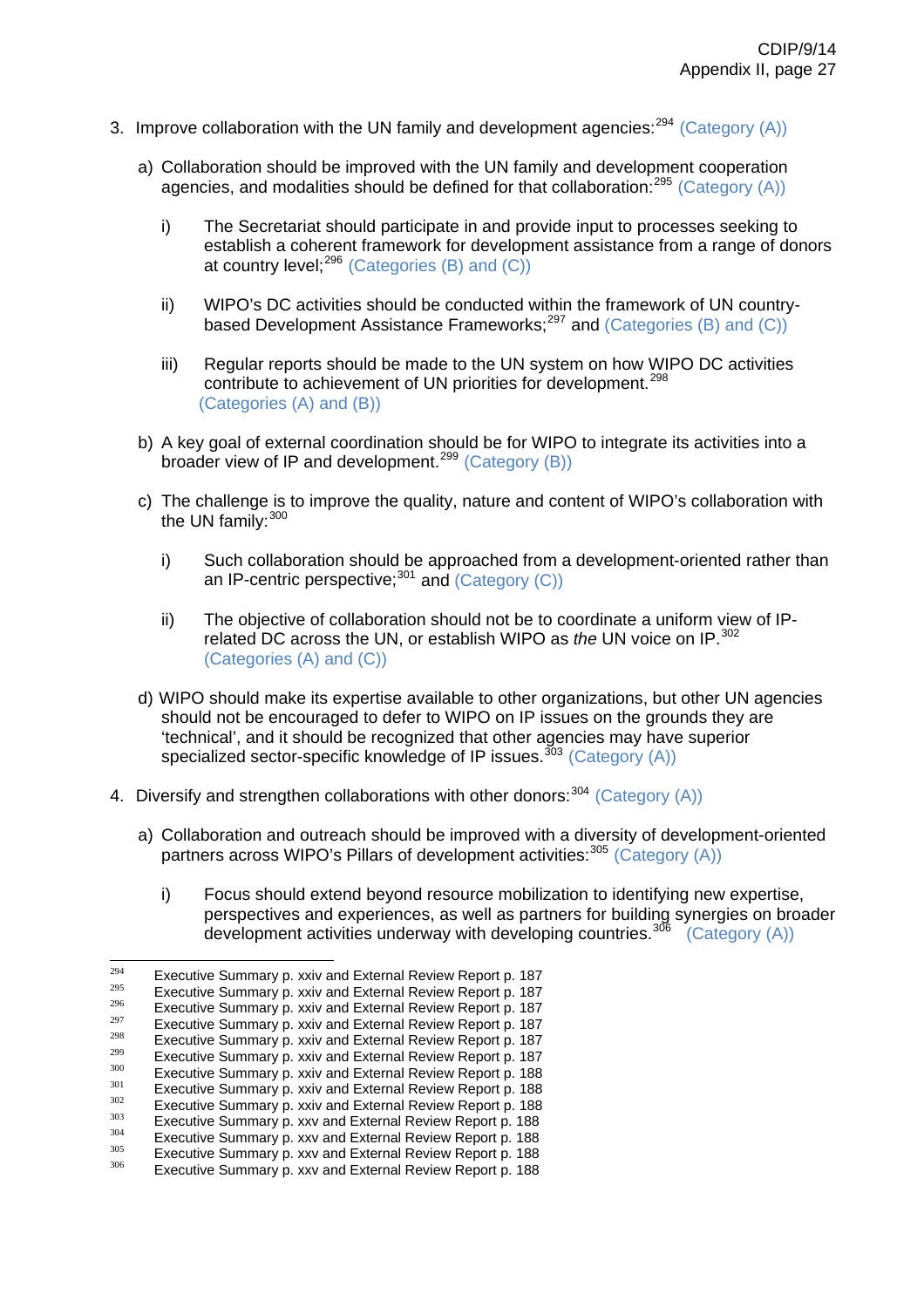- b) An Annual Roundtable of IP-related donors should be established to boost informationsharing, synergies and coordination: $307$  (Categories (A) and (B))
	- i) Involving major IP Offices, bilateral, multilateral and non-State actors involved in delivery of IP-related development assistance activities.<sup>[308](#page-65-1)</sup> (Category (B))
- c) A guide should be created on how potential partners can engage with WIPO.  $309$ (Category (B))
- d) Management of FITs will need to become multi-donor if new donors are attracted.<sup>[310](#page-65-3)</sup> (Categories (A) and (C))
- e) Attention should be paid to lessons-learned from other technical assistance databases (such as the WTO's Global Trade-Related Technical Assistance Database, and US Government's IP assistance database), to ensure the usefulness of the IP-Development Matchmaking Database: <sup>[311](#page-65-4)</sup> (Category (A))
	- i) The IP-Development Matchmaking Database should be linked to WIPO's Technical Assistance Database.<sup>[312](#page-65-5)</sup> (Category (C))
- f) Consideration should be given to the proposal to pool capacity building resources from a number of donors, including WIPO, into a joint fund (either general purpose or focused on a specific issue), managed by an executive director appointed by a board of internationally recognized experts, or a board of developed and developing country governments, with which developing countries could negotiate packages of support.<sup>[313](#page-65-6)</sup> (Category (C))
- 5. Strengthen WIPO-WTO collaboration: [314](#page-65-7) (Category (A))
	- a) Coordination between WIPO/WTO in existing cooperation agreement for provision of technical assistance related to the TRIPS Agreement should be improved:[315](#page-65-8) (Category (A))
		- i) Information sharing, joint planning, collaboration on needs assessments so as to avoid duplication and maximize potential for synergies, learning and cost-efficiency;<sup>[316](#page-65-9)</sup> (Category (A))
		- ii) WIPO, WTO and Member States should collaborate on needs assessments for LDCs; $^{317}$  $^{317}$  $^{317}$  and (Category (A))
		- iii) All WIPO technical assistance on TRIPS-related issues, including budget information, should be reported to the WTO Global Trade-Related Technical Assistance Database.<sup>[318](#page-65-11)</sup> (Category (A))

<span id="page-65-1"></span><span id="page-65-0"></span><sup>307</sup> 

<span id="page-65-2"></span>

Executive Summary p. xxv and External Review Report p. 188<br>
Executive Summary p. xxv and External Review Report p. 188<br>
Executive Summary p. xxv and External Review Report p. 188<br>
Executive Summary p. xxv and External Revi

<span id="page-65-5"></span><span id="page-65-4"></span><span id="page-65-3"></span>

<span id="page-65-7"></span><span id="page-65-6"></span>

<span id="page-65-9"></span><span id="page-65-8"></span>

<span id="page-65-11"></span><span id="page-65-10"></span>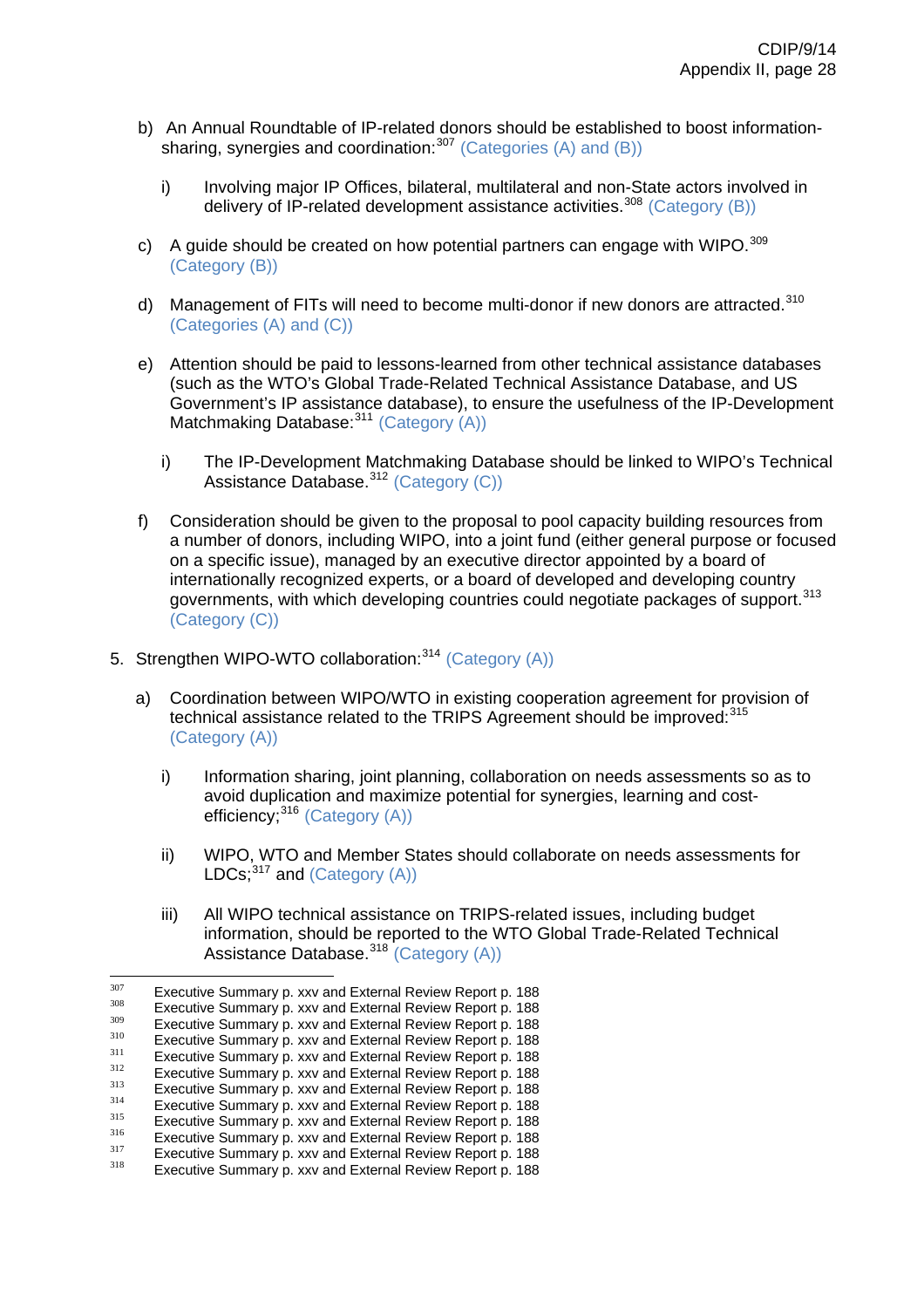6. A policy guide should be adopted by WIPO [and Member States] as to WIPO's engagement with external stakeholders.<sup>[319](#page-66-0)</sup> (Category (B))

# **VII. IP STRATEGIES AND POLICIES**

- 1. Improve development orientation: [320](#page-66-1)
	- a) A consistent set of methodologies should be deployed that are evaluated, validated and refined over time so as to constantly assure and improve their development orientation.<sup>[321](#page-66-2)</sup> (Category (A))
	- b) Increased attention should be given in IP strategies to issues of creativity and cultural industries, in addition to innovation.<sup>[322](#page-66-3)</sup> (Category  $(A)$ )
	- c) Any tools, such as questionnaires, used to inform the development of IP strategies should be refined to enquire about existing frameworks/systems for innovation, national development priorities/needs by sector and specific area of public policy, and economic sectors of priority.<sup>[323](#page-66-4)</sup> (Category (A))
	- d) Efforts should first be made to understand national development strategies and priorities in a country and the aspects of the IP system that might yield the greatest benefits to a country, before asking questions about the type of IP system that is or should be in place.  $324$  (Category (A))
- 2. Emphasize consultative processes for formulation of strategies:  $325$  (Category (A))
	- a) Support for IP strategies/policies should accompany efforts to support the emergence of national IP coordination/consultation mechanisms linking IP decision-making to a broader development-oriented public policy framework and the full range of stakeholders.<sup>[326](#page-66-7)</sup> (Category (A))
- 3. Boost external coordination:<sup>[327](#page-66-8)</sup> (Category (A))
	- a) Greater efforts should be made to collaborate with other international organizations/stakeholders to devise methodologies and tools for development of national IP strategies:<sup>[328](#page-66-9)</sup> (Category (A))
		- i) Such collaboration should take place at the country level during elaboration of IP strategies, and in the process of refining the IP strategy tools used by WIPO.<sup>[329](#page-66-10)</sup> (Categories (A) and (B))

<span id="page-66-1"></span><span id="page-66-0"></span><sup>319</sup> 

Executive Summary p. xxv and External Review Report p. 188<br>
Executive Summary p. xxvi and External Review Report p. 86<br>
Executive Summary p. xxvi and External Review Report p. 86<br>
Executive Summary p. xxvi and External Rev

<span id="page-66-2"></span>

<span id="page-66-4"></span><span id="page-66-3"></span>

<span id="page-66-5"></span>

<span id="page-66-7"></span><span id="page-66-6"></span>

<span id="page-66-8"></span>

<span id="page-66-10"></span><span id="page-66-9"></span>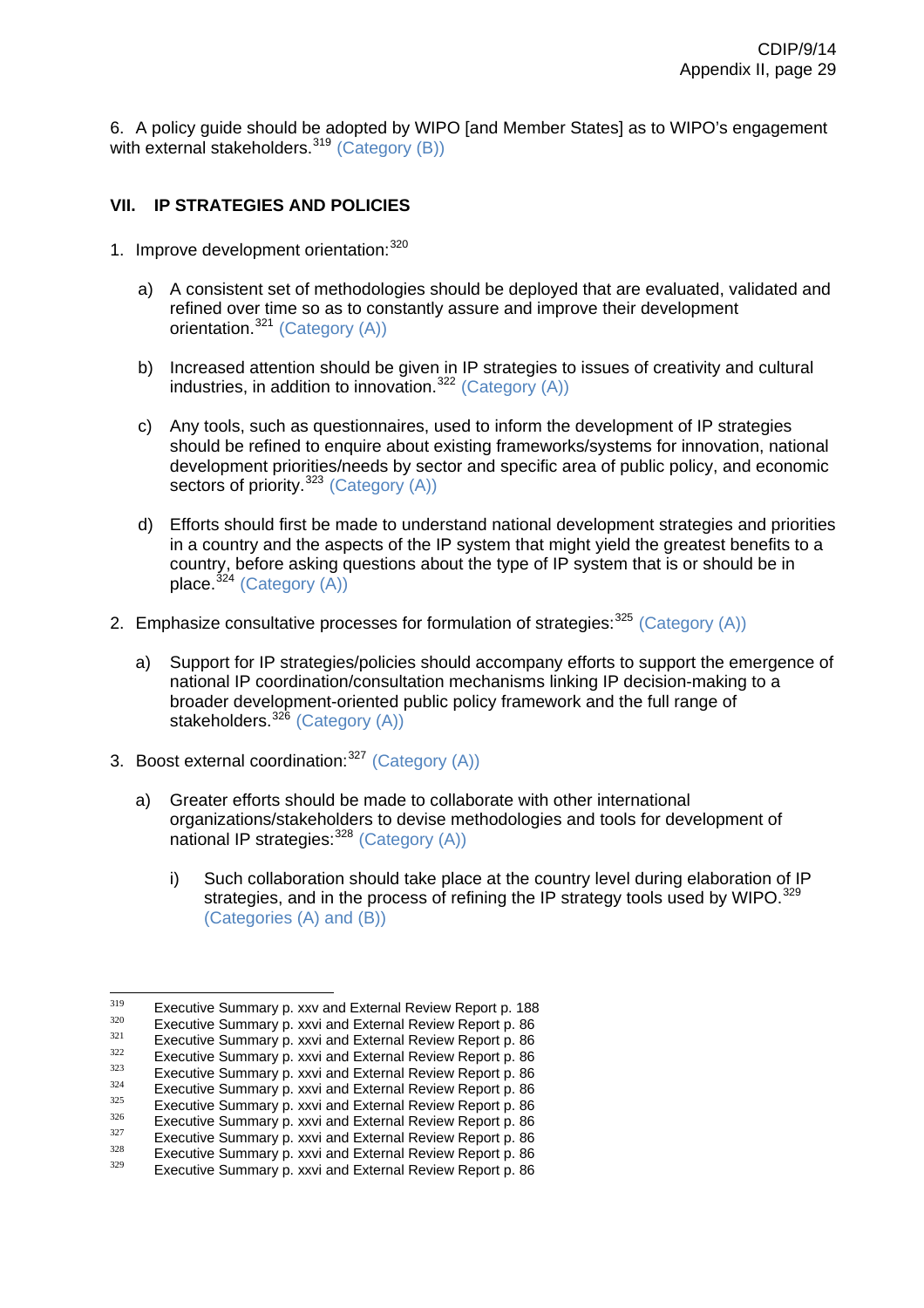- 4. Review, evaluate and coordinate WIPO's activities on IP strategies:  $330$  (Category (A))
	- a) Ensure close coordination between the CDIP IP Strategies project and WIPO Framework for Designing National IP Strategies for Development project.<sup>[331](#page-67-1)</sup> (Category (A))
	- b) An expert Review Team should be engaged to review the evolution of tools used to inform IP strategies, their suitability for purpose, their link to the work of other IGOs/NGOs, the quality and development-orientation of the strategies produced and the degree of their use by WIPO and Member States: [332](#page-67-2) (Category (B))
		- i) The tools should be made publicly available on WIPO's website.<sup>[333](#page-67-3)</sup> (Category (A))
	- c) IP strategies should be used to help devise country needs assessments and as the basis for country plans for DC activities:  $334$  (Category (A))
		- i) Tools and lessons from the IP Strategies projects should be integrated across future DC activities in the Development Sector and substantive sectors, and replace any ad hoc assistance; $335$  and (Category  $(A)$ )
		- ii) Member States requesting assistance in forming IP strategies should be informed about tools/methodologies produced by WIPO and other actors in the field.<sup>[336](#page-67-6)</sup> (Category (A))
- 5. Enhance transparency: [337](#page-67-7)
	- a) All IP strategies, policies and plans supported by WIPO should be made publicly available for external review by national/international stakeholders before completion.[338](#page-67-8) (Category (C))
	- b) All IP strategies, policies and plans should be made publicly available on the WIPO website following completion, with the concerned Member State's approval.<sup>[339](#page-67-9)</sup> (Categories (A) and (B))

<span id="page-67-1"></span><span id="page-67-0"></span><sup>330</sup> 

Executive Summary p. xxvi and External Review Report p. 86<br>Executive Summary p. xxvi and External Review Report p. 86<br>Executive Summary p. xxvi and External Review Report p. 86<br>Executive Summary p. xxvi and External Review

<span id="page-67-2"></span>

<span id="page-67-3"></span>

<span id="page-67-4"></span>

<span id="page-67-6"></span><span id="page-67-5"></span>

<span id="page-67-7"></span>

<span id="page-67-8"></span>

<span id="page-67-9"></span>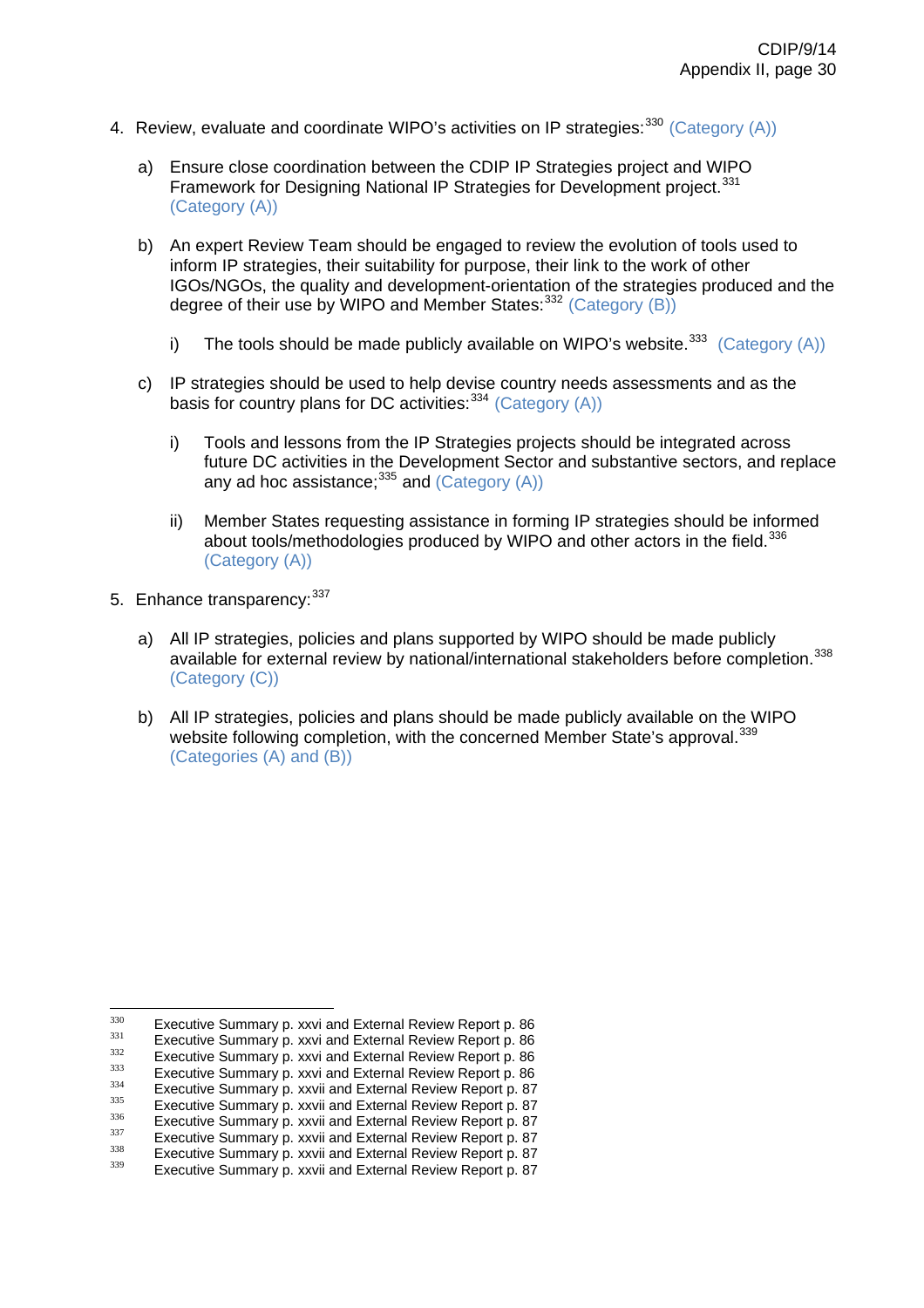# **VIII. LEGISLATIVE AND REGULATORY ASSISTANCE**

- 1. Boost the transparency and evaluation of legislative advice:  $340$ 
	- a) The content of legislative advice to countries should be made publicly available, with Member State consent, to facilitate review and debate by external experts and national stakeholders.<sup>[341](#page-68-1)</sup> (Category (B))
	- b) A mechanism should be devised whereby, without abusing confidentiality assurances and in consultation with WIPO staff, an in-depth review of legislative assistance could be conducted by a team of external legal experts:  $342$  (Categories (A) and (B))
		- i) To evaluate its attention to the country's request, development priorities, country circumstances, flexibilities and options available to countries: [343](#page-68-3) and (Categories (A) and (B))
		- ii) The review should include an in-depth examination of the content of draft laws and comments on draft laws provided by WIPO, and content of seminars on legislative matters.<sup>[344](#page-68-4)</sup> (Categories (A) and (B))
	- c) Senior Management should ensure that all sectors/programs submit full information to the Technical Assistance Database on their legislative activities.<sup>[345](#page-68-5)</sup> (Category (A))
	- d) More appropriate expected results and indicators for results of legislative assistance should be established, so that these can be properly accounted for in PPRs.<sup>[346](#page-68-6)</sup> (Category (A))

2. Use country needs assessments and IP strategies to inform legislative and regulatory advice:  $347$  (Category (A))

- a) Before responding to a request for legislative assistance, WIPO should work with a country to investigate its development priorities, sector-by-sector needs and relevant international commitments (IP strategies and processes are a key resource).<sup>[348](#page-68-8)</sup> (Category (A))
- 3. Adopt a proactive approach to development priorities and flexibilities:  $349$  (Category (A))
	- a) Developing countries should be presented with the range of options and flexibilities available in international laws. <sup>[350](#page-68-10)</sup> (Category (A))
	- b) WIPO should explain and share experiences of how different options may hinder/advance their pursuit of development targets:  $351$  (Category (A))

<span id="page-68-1"></span><span id="page-68-0"></span><sup>340</sup> 

Executive Summary p. xxvii and External Review Report p. 101<br>Executive Summary p. xxvii and External Review Report p. 101<br>Executive Summary p. xxvii and External Review Report p. 101<br>Executive Summary p. xxvii and External

<span id="page-68-3"></span><span id="page-68-2"></span>

<span id="page-68-5"></span><span id="page-68-4"></span>

<span id="page-68-6"></span>

<span id="page-68-8"></span><span id="page-68-7"></span>

<span id="page-68-10"></span><span id="page-68-9"></span>

<span id="page-68-11"></span>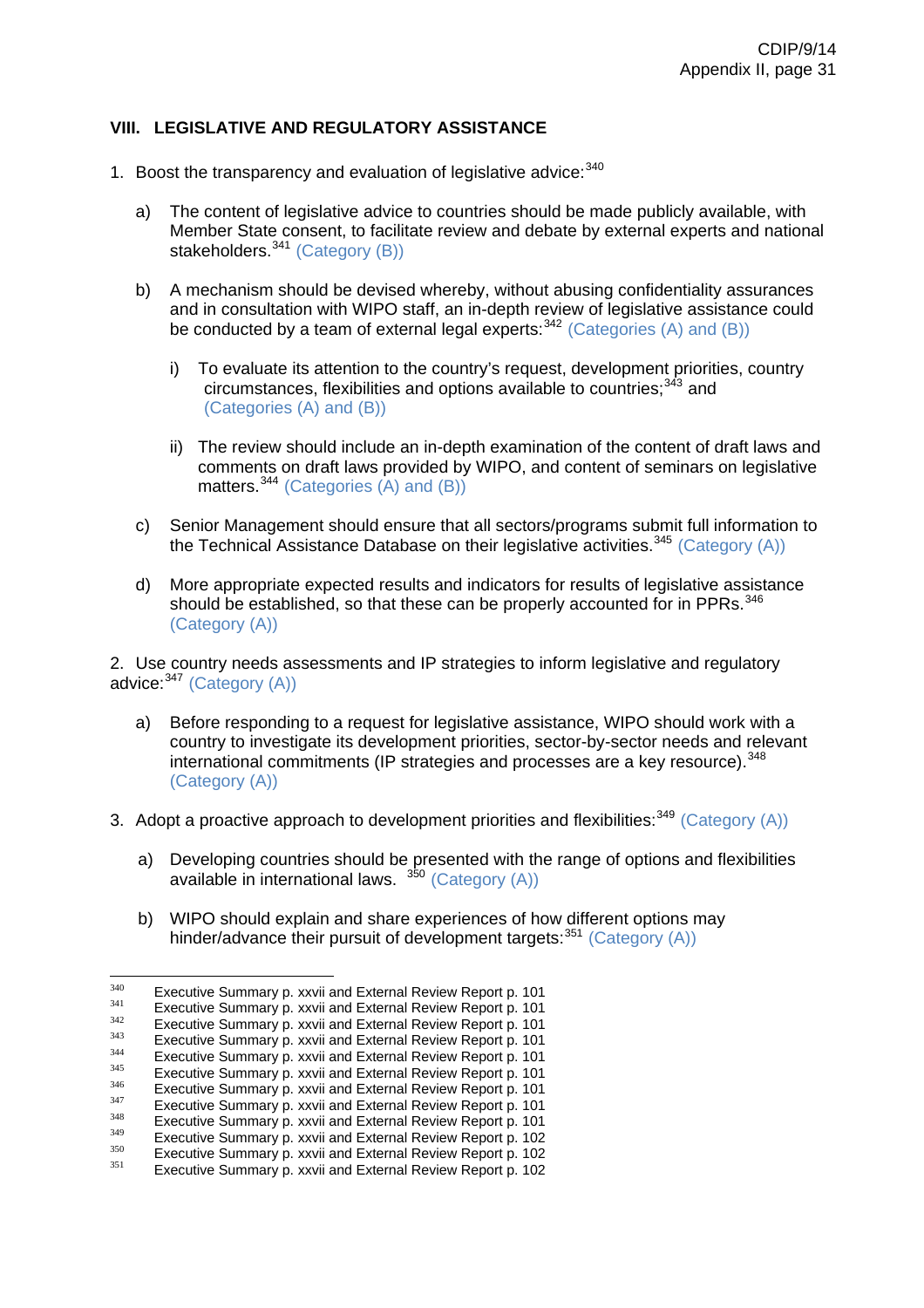- i) Technical capacity of countries should be built to pursue a coherent developmentoriented approach to implementation of international IP commitments, to decide on use of flexibilities in international agreements to advance development policies, and to promote coherence and mutual supportiveness with other international agreements: [352](#page-69-0) and (Category (A))
- ii) Assistance should extend to options related to ensuring vibrant public domain, boosting access to essential technologies and knowledge, and different models for stimulating innovation and technology transfer.<sup>[353](#page-69-1)</sup> (Categories (A) and (B))
- c) WIPO should publish, together with international experts/stakeholders, a series of development-oriented framework documents on legislative issues on which the Organization provides advice, setting out:[354](#page-69-2) (Categories (B) and (C))
	- i) Basic legal requirements for meeting international IP obligations;
	- ii) Range of relevant public policy goals and public interest considerations;
	- iii) Coherent set of definitions;
	- iv) Explanations of possible exemptions, exceptions and limitations to IP rights, implications for various stakeholder groups; and
	- v) Evidence of impacts and experience in other countries.
- 4. Promote impact analysis and information sharing:  $355$  (Category (A))
	- a) WIPO should increase support for analysis of: $356$ 
		- i) The positive and negative impacts on national development and public policy goals of new international IP agreements;[357](#page-69-5) and (Category (B))
		- ii) Opportunities/constraints provided by various exclusions, exemptions, flexibilities and options available under international laws.  $358$  (Category (B))
	- b) WIPO should promote information-sharing among countries about their experiences with IP legislation and development outcomes, including historical analysis of developed countries when building their industrial base and development potential;<sup>[359](#page-69-7)</sup> (Category (A))
	- c) WIPO should support Members to evaluate the costs/benefits of acceding to WIPO treaties:  $360$  (Categories (A) and (B))

 $352$ 

<span id="page-69-2"></span>

<span id="page-69-1"></span><span id="page-69-0"></span>Executive Summary p. xxvii and External Review Report p. 102<br>Executive Summary p. xxvii and External Review Report p. 102<br>Executive Summary p. xxvii and External Review Report p. 102<br>Executive Summary p. xxviii and Extern

<span id="page-69-5"></span><span id="page-69-4"></span><span id="page-69-3"></span>

<span id="page-69-6"></span>

<span id="page-69-7"></span>

<span id="page-69-8"></span>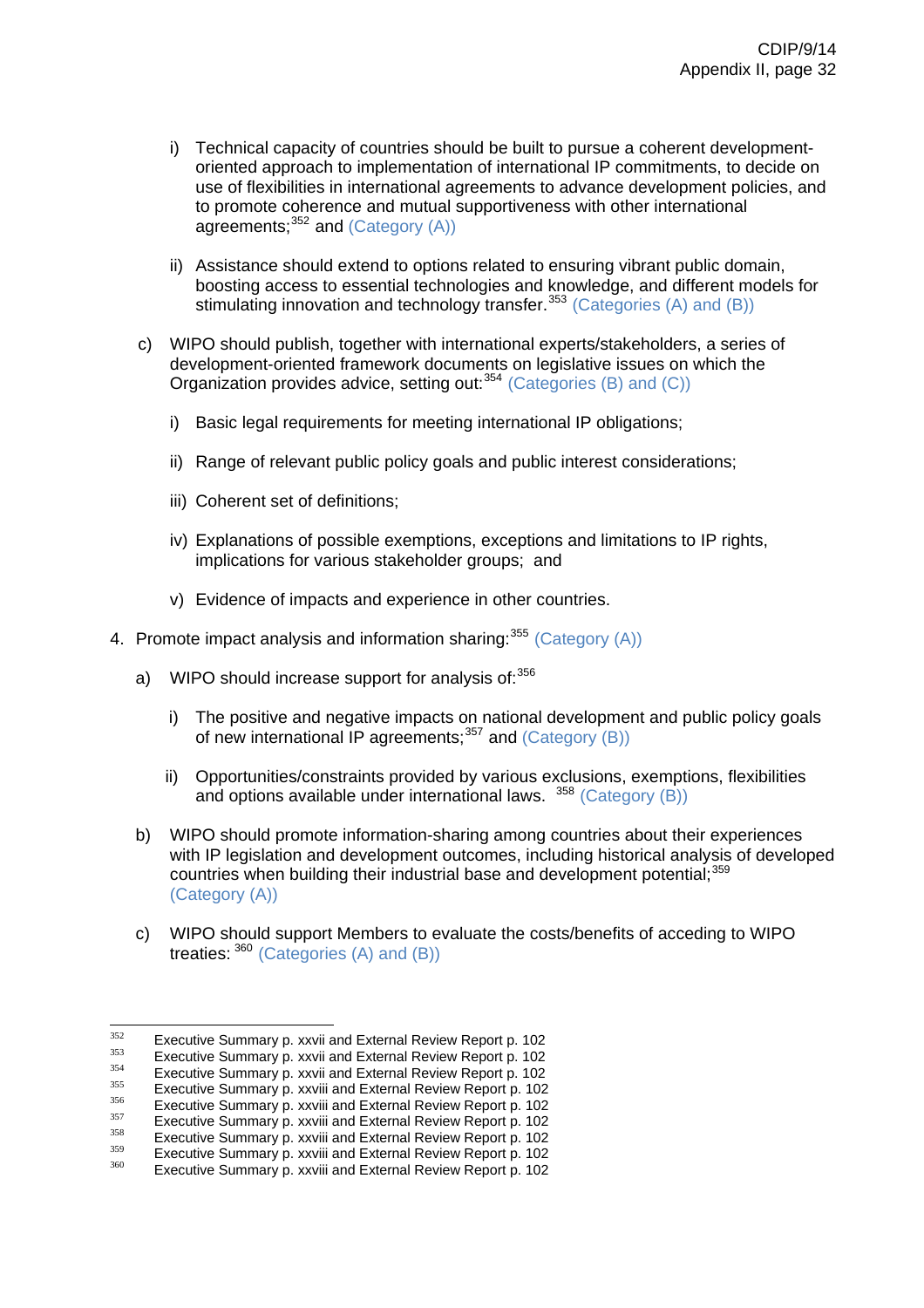- i) WIPO treaties and their implications should be presented to national stakeholders including parliamentarians.  $361$  (Category (B))
- d) The various WIPO databases on legislation and regulatory practice should be unified and accessible through one common portal:  $362$  (Categories (A) and (B))
	- i) Linked to legislative databases of tools hosted by other  $IGOs;^{363}$  $IGOs;^{363}$  $IGOs;^{363}$  and (Category (B))
	- ii) In collaboration with WTO, WIPO should provide a web-based tool for comparative cross-national search and analysis of legislation, including ability to compare national use of flexibilities and options.  $364$  (Categories (A) and (B))
- 5. Improve internal coordination on legislative advice: <sup>[365](#page-70-4)</sup> (Categories (A) and (B))
	- a) There should be greater communication and collaboration among staff in different sectors responsible for legislative assistance:  $366$ 
		- i) Regional Bureaus should play a stronger role in promoting collaboration and pooling of staff knowledge about national policy debates and priorities, lessons from legislative assistance in other IP areas, and experiences of countries with similar legal regimes and development challenges; [367](#page-70-6) and (Category (A))
		- ii) Regional Bureaus should ensure that staff/consultants providing legislative advice are aware of IP strategies/policies the country may have as well as relevant policy debates, local expertise, stakeholder consultations and inter-ministerial processes so as to ensure the advice reflects development considerations.<sup>[368](#page-70-7)</sup> (Categories (A) and (B))

6. Provide more assistance on emerging legal, regulatory and policy issues for developing countries:  $369$  (Categories (A) and (B))

- a) WIPO should explore ways to devote greater attention to advising and informing countries on IP negotiations/treaties, and their potential effects (positive or negative);<sup>[370](#page-70-9)</sup> (Categories (A) and (B))
	- i) For example, by organizing open seminars, preparing fact sheets or policy briefs.  $371$ (Categories (A) and (B))
- b) Greater support should be given to development-oriented advice on negotiation and implementation of bilateral, regional and South-South IP arrangements, negotiations, dialogue and cooperation.<sup>[372](#page-70-11)</sup> (Categories  $(A)$  and  $(C)$ )

<sup>361</sup> 

<span id="page-70-2"></span>

<span id="page-70-3"></span>

<span id="page-70-5"></span><span id="page-70-4"></span>

<span id="page-70-6"></span>

<span id="page-70-1"></span><span id="page-70-0"></span>Executive Summary p. xxviii and External Review Report p. 102<br>
Executive Summary p. xxviii and External Review Report p. 102<br>
Executive Summary p. xxviii and External Review Report p. 102<br>
Executive Summary p. xxviii and

<span id="page-70-9"></span><span id="page-70-8"></span><span id="page-70-7"></span>

<span id="page-70-10"></span>

<span id="page-70-11"></span>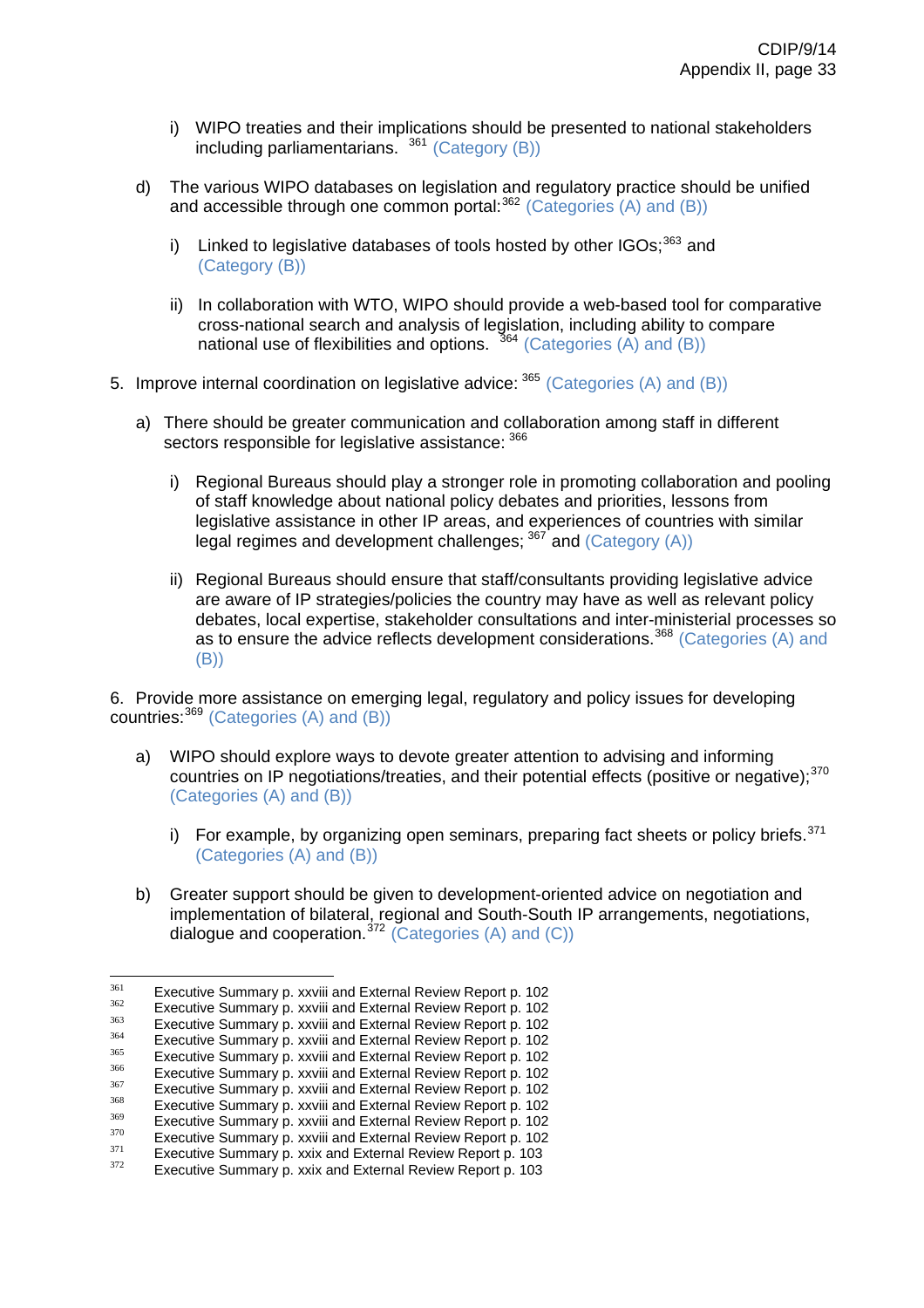- c) Greater attention should be given to legal/regulatory challenges related to misappropriation and enforcement of developing country IP in the global arena, emerging issues of special interest to developing countries (TK, TCEs and genetic resources), and on practical regulatory and administrative issues relevant to promotion of a balanced IP system. $373$  (Categories (A) and (C))
- d) Support should be given for mechanisms to help developing countries overcome legal, financial and practical barriers faced in challenging wrongful grant of IP rights or abuse of developing country IP rights in other rights, and boosting recognition/enforcement of their IP rights in developed countries. [374](#page-71-1) (Categories (A) and (C))
- 7. Improve collaboration with other actors with a diversity of views and expertise: [375](#page-71-2) (Categories (A) and (B))
	- a) WIPO should boost collaboration with other IGOs and seek greater input from a diversity of stakeholders to guide its approach to provision of legislative and regulatory assistance.[376](#page-71-3) (Category (A))

8. Improve guidelines on participation and development-orientation of global and regional events:[377](#page-71-4)

a) Guidelines should be developed, in consultation with Member States, for selection of developing country nationals to participate in WIPO meetings:  $378$  (Category (A))

i) Increase web-casting of events, and enable remote participation of speakers. $379$ (Categories (A) and (C))

<sup>373</sup> 

<span id="page-71-3"></span><span id="page-71-2"></span>

<span id="page-71-1"></span><span id="page-71-0"></span>Executive Summary p. xxix and External Review Report p. 103<br>Executive Summary p. xxix and External Review Report p. 103<br>Executive Summary p. xxx and External Review Report p. 103<br>Executive Summary p. xxx and External Revi

<span id="page-71-5"></span><span id="page-71-4"></span>

<span id="page-71-6"></span>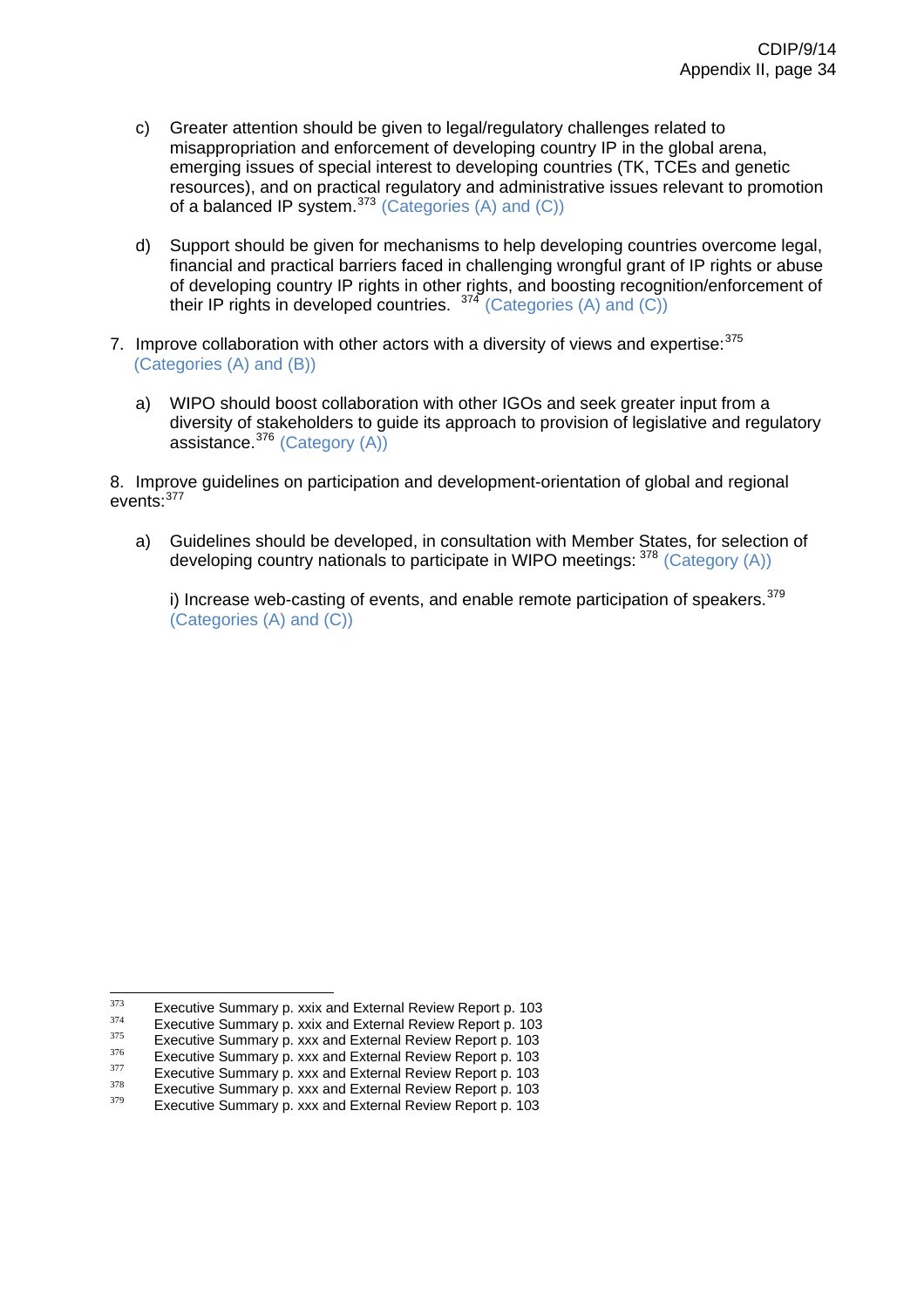# **IX. IP OFFICE MODERNIZATION**

- 1. Improve support for IP Office modernization and broaden attention to emerging IP issues: [380](#page-72-0) (Category (A))
	- a) Devise and implement a process/criteria for detailed impact assessment of its activities for office modernization.<sup>[381](#page-72-1)</sup> (Category  $(A)$ )
	- b) Consider strategies for greater differentiation in kinds of modernization activities provided for larger/advanced offices compared to smaller/start-up offices.<sup>[382](#page-72-2)</sup> (Categories (A) and (B))
	- c) Explore aspects of modernization, digitization and automation of most benefit and priority to Member States (for example, creation/digitization of databases of traditional knowledge).  $383$  (Categories (B) and (C))
- 2. Boost attention to the institutional aspects of IP Office modernization:<sup>[384](#page-72-4)</sup> (Category (A))
	- a) Greater attention should be devoted to studying/reporting on impacts of different approaches to the governance, structure, financing and scope of IP Offices.<sup>[385](#page-72-5)</sup> (Category (A))
	- b) WIPO should supplement its technical modernization work by documenting lessonslearned and commissioning comparative studies of different approaches to the institutional framework, governance and management of IP Offices. Issues to be addressed include: [386](#page-72-6) (Category (B))
		- i) Human resources management;
		- ii) Benefits/challenges of building a search/examination IP Office;
		- iii) Different institutional models:
		- iv) Benefits/trade-offs of combined national IP Offices; and
		- v) Issues in broadening/decentralizing IP Office functions.
- 3. Increase support for regional and South-South modernization priorities:<sup>[387](#page-72-7)</sup> (Categories (A) and (B))
	- a) Greater support should be offered to modernization activities designed to boost cooperation, facilitate exchanges and information-sharing between developing country IP Offices and related government agencies within/among regions.<sup>[388](#page-72-8)</sup> (Categories (A) and (B))

 $380$ 

<span id="page-72-2"></span>

<span id="page-72-4"></span><span id="page-72-3"></span>

<span id="page-72-1"></span><span id="page-72-0"></span><sup>&</sup>lt;sup>380</sup> Executive Summary p. xxx and External Review Report p. 117<br>
<sup>381</sup> Executive Summary p. xxx and External Review Report p. 117<br>
<sup>382</sup> Executive Summary p. xxx and External Review Report p. 118<br>
Executive Summary p. xxx

<span id="page-72-6"></span><span id="page-72-5"></span>

<span id="page-72-7"></span>

<span id="page-72-8"></span>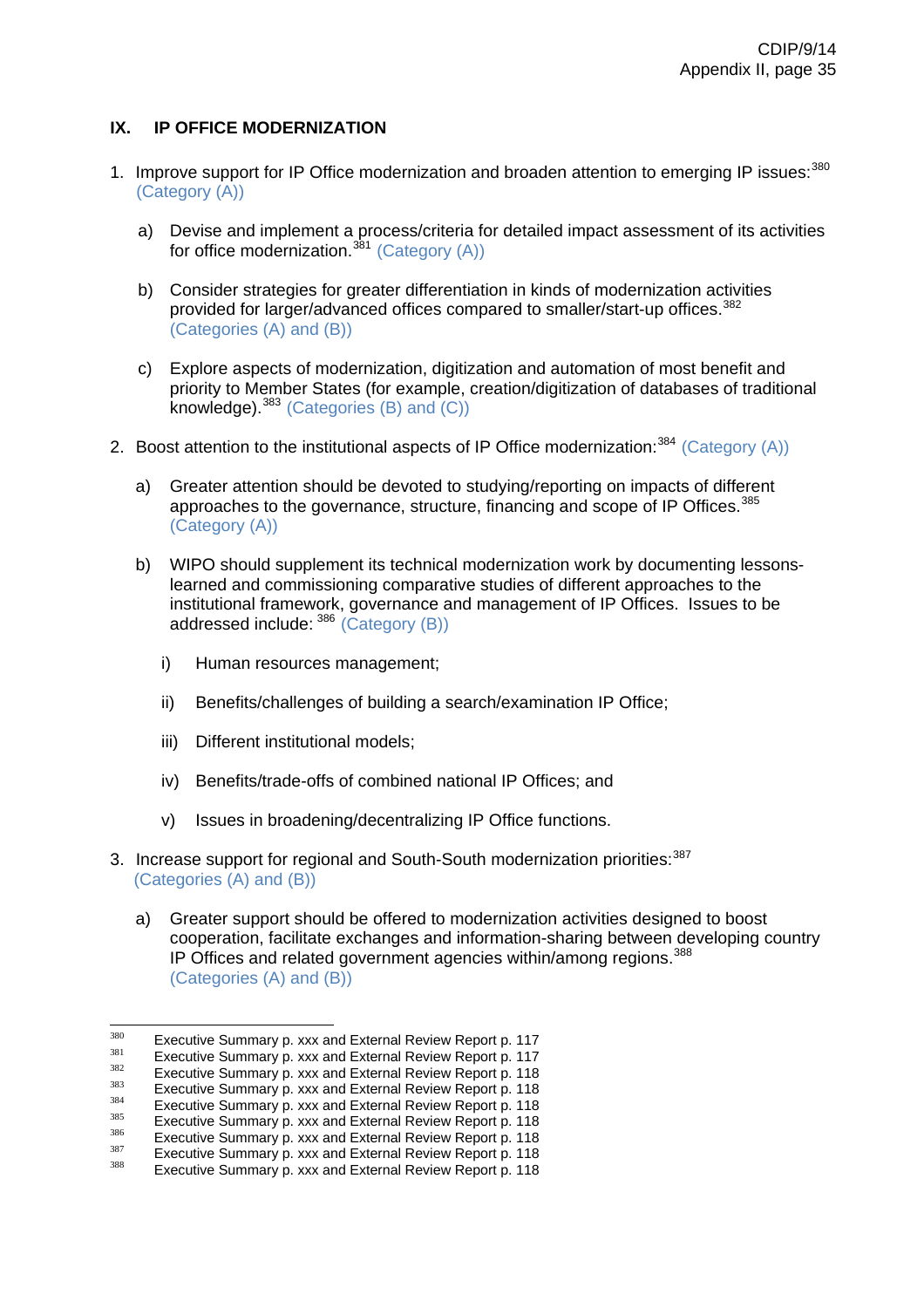- b) Greater support should be given to enable South-South sharing of experiences in office modernization.<sup>[389](#page-73-0)</sup> (Category (A))
- c) WIPO should commission a detailed study of various options, benefits/challenges with regard to different levels of regional cooperation in IP legal frameworks, institutional structures and administration.<sup>[390](#page-73-1)</sup> (Category (B))
- 4. Improve risk assessment and management: [391](#page-73-2)
	- a) Greater attention should be paid to up-front assessment of risks and to dialogue with beneficiary countries on the conditions for success of IP Office modernization projects and ongoing follow up and commitment required by beneficiary countries.<sup>[392](#page-73-3)</sup> (Category (A))
	- b) A detailed analysis and risk assessment should be conducted by WIPO of its activities to design and deploy various software and online services for developing countries, to address.[393](#page-73-4) (Category (A))
		- i) Synergies/coordination between various software packages under development; (Category (A))
		- ii) Challenges of delivering cutting-edge products/services in the context of rapid technological changes; (Category (A))
		- iii) How to adapt implementation of activities more swiftly as country needs evolve; and (Category (A))
		- iv) Which activities are best undertaken in-house, out-sourced, or conducted through regional experts. (Category (A))
	- c) A detailed risk assessment should be conducted of the comparative advantages and cost-effectiveness of PATENTSCOPE, where a number of other public/private patent search services exist. <sup>[394](#page-73-5)</sup> (Category (C))
	- d) Review should be undertaken of the Access to Research for Development and Innovation (aRDi) program and Access to Specialized Patent Information (ASPI) program, to understand low rate of use by intended beneficiaries, and address risks that the business model may be unsustainable.<sup>[395](#page-73-6)</sup> (Categories (B) and (C))
- 5. Broaden range of assistance to national governments:  $396$  (Category (A))
	- a) There is a need in some countries to diversify national stakeholders trained to use databases and other outputs of modernization.<sup>[397](#page-73-8)</sup> (Category  $(A)$ )

<sup>380</sup> 

<span id="page-73-3"></span><span id="page-73-2"></span>

<span id="page-73-1"></span><span id="page-73-0"></span>Executive Summary p. xxx and External Review Report p. 118<br>
System Executive Summary p. xxx and External Review Report p. 118<br>
Executive Summary p. xxx and External Review Report p. 118<br>
Executive Summary p. xxx and Exter

<span id="page-73-4"></span>

<span id="page-73-6"></span><span id="page-73-5"></span>

<span id="page-73-7"></span>

<span id="page-73-8"></span>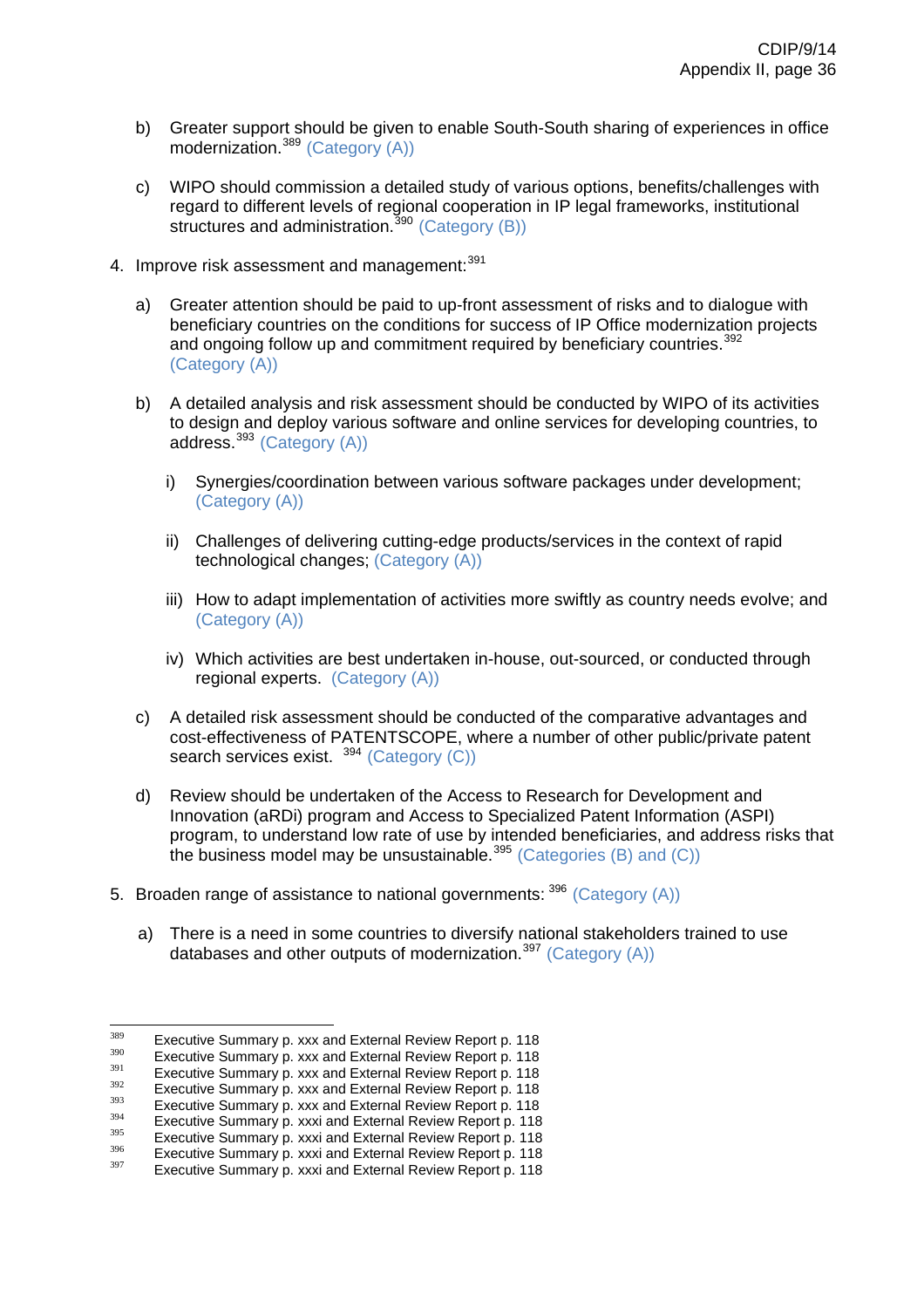- b) There is a need for greater efforts to simplify procedures or boost training on use of international standards for classification of IP rights, in order to improve the rate of use of WIPO software. $398$  (Category (B))
- c) In patent area, countries should be provided with greater assistance to review international search and examination reports and/or reports by other national Patent Offices in light of national legislation, especially in areas of importance to national development goals:[399](#page-74-1) (Categories (A) and (B))
	- i) Better assist those countries keen to build and focus their expertise on particular areas of public policy concern, or where particular legal provisions are distinct from other countries.[400](#page-74-2) (Category (A))
- d) In copyright area, greater attention should be given to modernization of Copyright Offices and collective management societies: $401$  (Category (A))
	- i) Studies should be initiated and activities continued to assist countries to review/select appropriate models for collective rights management, especially in the digital environment.[402](#page-74-4) (Categories (A) and (B))

# **X. TRAINING AND HUMAN RESOURCE CAPACITY-BUILDING**

- 1. Strategic Prioritization: [403](#page-74-5)
	- a) More strategic and specific goals, priorities and expected results should be set for WIPO's portfolio of training and human resource capacity-building activities.<sup>[404](#page-74-6)</sup> (Category (A))
	- b) Focus of training should be on building a critical mass of substantive, politically-informed expertise within developing countries on IP and development through intensive capacity building and mentoring of experts.<sup>[405](#page-74-7)</sup>
	- c) Reporting on training should move from reporting number of individuals/type of beneficiaries, to how training was used in practice and contribution to development goals.[406](#page-74-8) (Categories (A) and (B))
- 2. Review development-orientation of training:  $407$  (Category (A))
	- a) An independent panel of leading academic authorities should review all WIPO training materials and curricula to ascertain/ensure development orientation. The review should:<sup>[408](#page-74-10)</sup> (Categories (A) and (B))

<span id="page-74-1"></span><span id="page-74-0"></span><sup>398</sup> 

Executive Summary p. xxxi and External Review Report p. 118<br>
Executive Summary p. xxxi and External Review Report p. 119<br>  $^{400}$  Executive Summary p. xxxi and External Review Report p. 119<br>  $^{401}$  Executive Summary p. x

<span id="page-74-2"></span>

<span id="page-74-4"></span><span id="page-74-3"></span>

<span id="page-74-5"></span>

<span id="page-74-7"></span><span id="page-74-6"></span>

<span id="page-74-8"></span>

<span id="page-74-9"></span>

<span id="page-74-10"></span>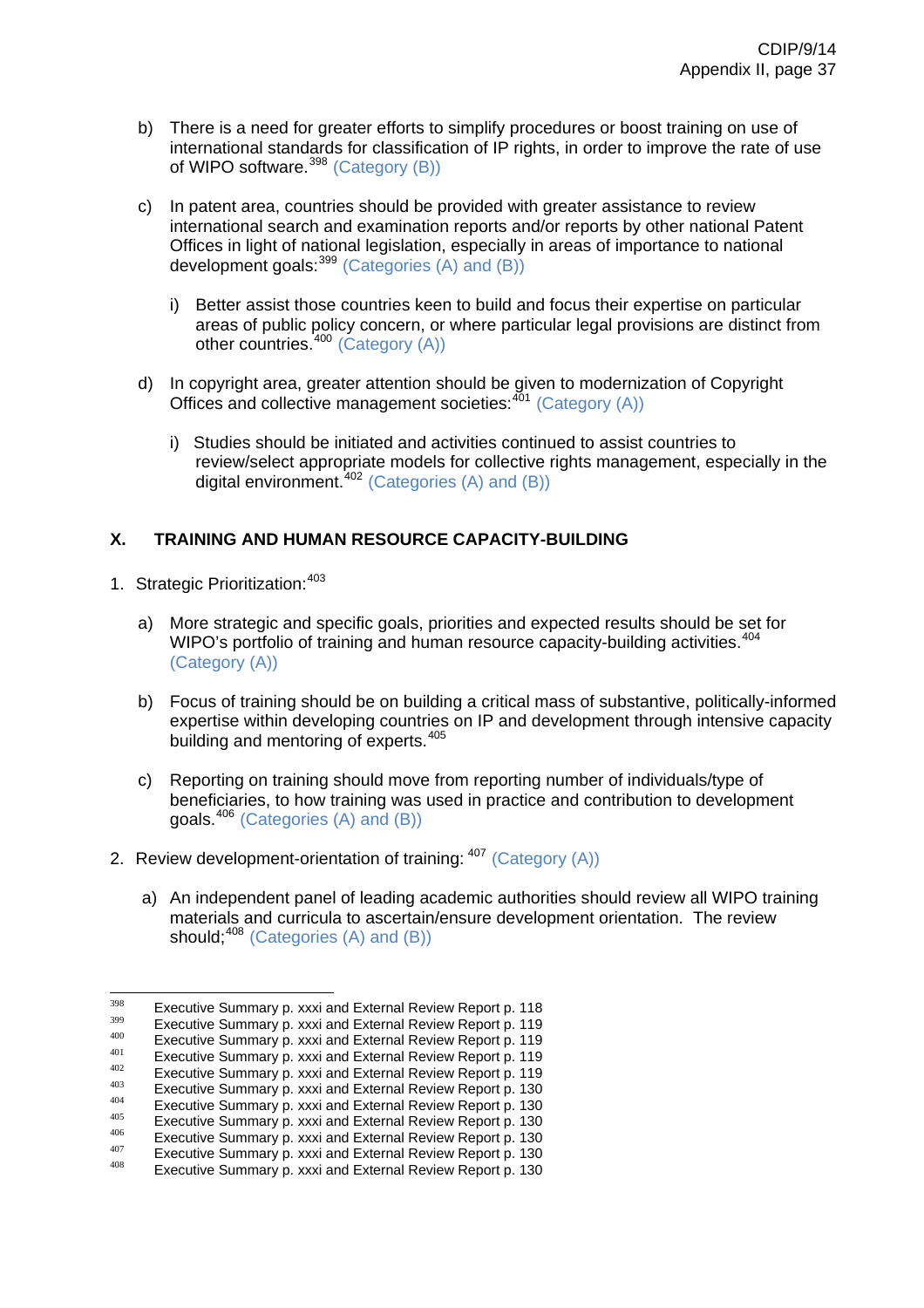- i) Focus quality, design, delivery and orientation of training by WIPO Academy and programs;  $40<sup>6</sup>$
- ii) Focus on overall balance of training activities to ensure they reflect Development Agenda recommendations;<sup>[410](#page-75-1)</sup> and
- iii) Include an assessment of emerging best practices in development-oriented IP courses at IP universities worldwide (e.g., making curricular/course materials transparent, relying on open access learning materials to where possible, reflecting diverse range of views on public policy issues, and empowering participants to think critically/independently).<sup>[411](#page-75-2)</sup>
- b) IP education should not be pursued in isolation, but linked to other areas of education and broader public policy issues such as innovation policy, science and technology, education, cultural industries: [412](#page-75-3) (Category (A))
	- i) Support for IP-related capacity building in national academic contexts such as universities should be evaluated and reoriented;<sup>[413](#page-75-4)</sup> and (Category (B))
	- ii) CDIP project on National Academies should be evaluated with an eye to learning lessons and ensuring consistency in approach/ type of training activities with a development-oriented approach to IP training.<sup>[414](#page-75-5)</sup> (Category (A))
- c) The availability of development-oriented IP-related educational materials (and translations) on WIPO's website should be increased: [415](#page-75-6) (Category (B))
	- i) Should include an accessible online inventory of scholarly literature and teaching materials, multidisciplinary research publications and curricular materials on IP and development;  $416$  and (Category (B))
	- ii) All WIPO curricula should be distributed and publicly available free of charge to academics, especially those in developing countries facing constraints in updating/accessing relevant teaching materials.[417](#page-75-8) (Category (B))
- d) Systems should be put in place to ensure all WIPO trainings are of highest possible pedagogical quality to maximize impact, are aligned with the Development Agenda, and are consistent with development-oriented results in the P&B and country plans.<sup>[418](#page-75-9)</sup> (Categories (A) and (B))

<span id="page-75-1"></span><span id="page-75-0"></span><sup>409</sup> 

Executive Summary p. xxxi and External Review Report p. 130<br>
Executive Summary p. xxxi and External Review Report p. 130<br>
Executive Summary p. xxxi and External Review Report p. 130<br>
Executive Summary p. xxxii and Externa

<span id="page-75-2"></span>

<span id="page-75-4"></span><span id="page-75-3"></span>

<span id="page-75-5"></span>

<span id="page-75-6"></span>

<span id="page-75-8"></span><span id="page-75-7"></span>

<span id="page-75-9"></span>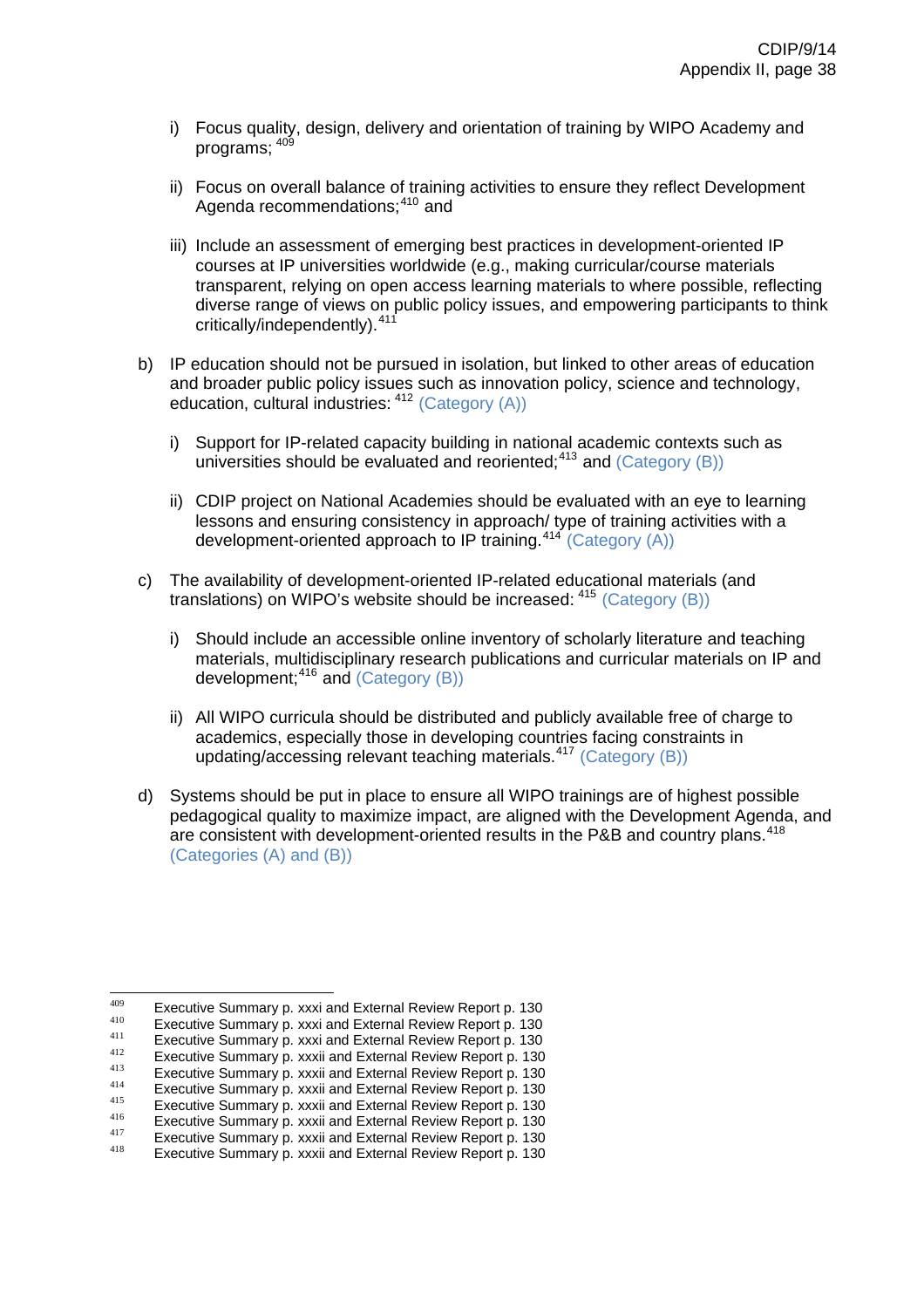- 3. WIPO's niche and external partnerships: [419](#page-76-0)
	- a) An in-depth and critical review should be conducted of the strategic niche of WIPO's training activities, particularly of the WIPO Academy, in context of other training initiatives worldwide. The review should: <sup>[420](#page-76-1)</sup> (Category (A))
		- i) Examine offerings of leading academic institutions on IP and related issues of technology, innovation and development; [421](#page-76-2) and (Category (A))
		- ii) Explore opportunities to reduce overlap with and improve collaboration/coordination with other training institutions on specific technical IP issues (e.g. EPO, USPOT, IP Offices in developing countries).<sup>[422](#page-76-3)</sup> (Category  $(A)$ )
	- b) Opportunities should be explored to support fellowships for courses run by leading international academic centers, to complement/replace fellowships in WIPO-run courses.[423](#page-76-4) (Category (A))
- 4. Improve internal coordination on training:  $424$ 
	- a) There should be stronger synergies and joint planning of professional training activities of the WIPO Academy and programs/sectors;  $425$  (Categories (A) and (B))
		- i) More transparent, better coordinated. (Categories (A) and (B))
- 5. Improve cost-efficiency: [426](#page-76-7)
	- a) Cost-efficiency should be enhanced through greater use of online courses, partnerships with regional training centers, video-conferencing tools, training of trainers, and evaluation of where/how training is used by various stakeholders and to what practical effect.<sup>[427](#page-76-8)</sup> (Categories  $(A)$ ,  $(B)$  and  $(C)$ )

# **XI. USER-SUPPORT SYSTEMS**

1. Review development-orientation and priorities for user support systems. <sup>[428](#page-76-9)</sup> (Category (B))

2. An Organization-wide review should be undertaken by WIPO/Member States of current activities and future priorities in terms of support for users of the IP system: <sup>[429](#page-76-10)</sup> (Category (B))

a) As part of review, a mapping should be undertaken of all user-related services. [430](#page-76-11) (Category (B))

<span id="page-76-1"></span><span id="page-76-0"></span><sup>419</sup> Executive Summary p. xxxii and External Review Report p. 130<br>  $^{420}$  Executive Summary p. xxxii and External Review Report p. 130<br>  $^{421}$  Executive Summary p. xxxii and External Review Report p. 130<br>  $^{422}$  Executive S

<span id="page-76-2"></span>

<span id="page-76-3"></span>

<span id="page-76-5"></span><span id="page-76-4"></span>

<span id="page-76-6"></span>

<span id="page-76-9"></span><span id="page-76-8"></span><span id="page-76-7"></span>

<span id="page-76-10"></span>

<span id="page-76-11"></span>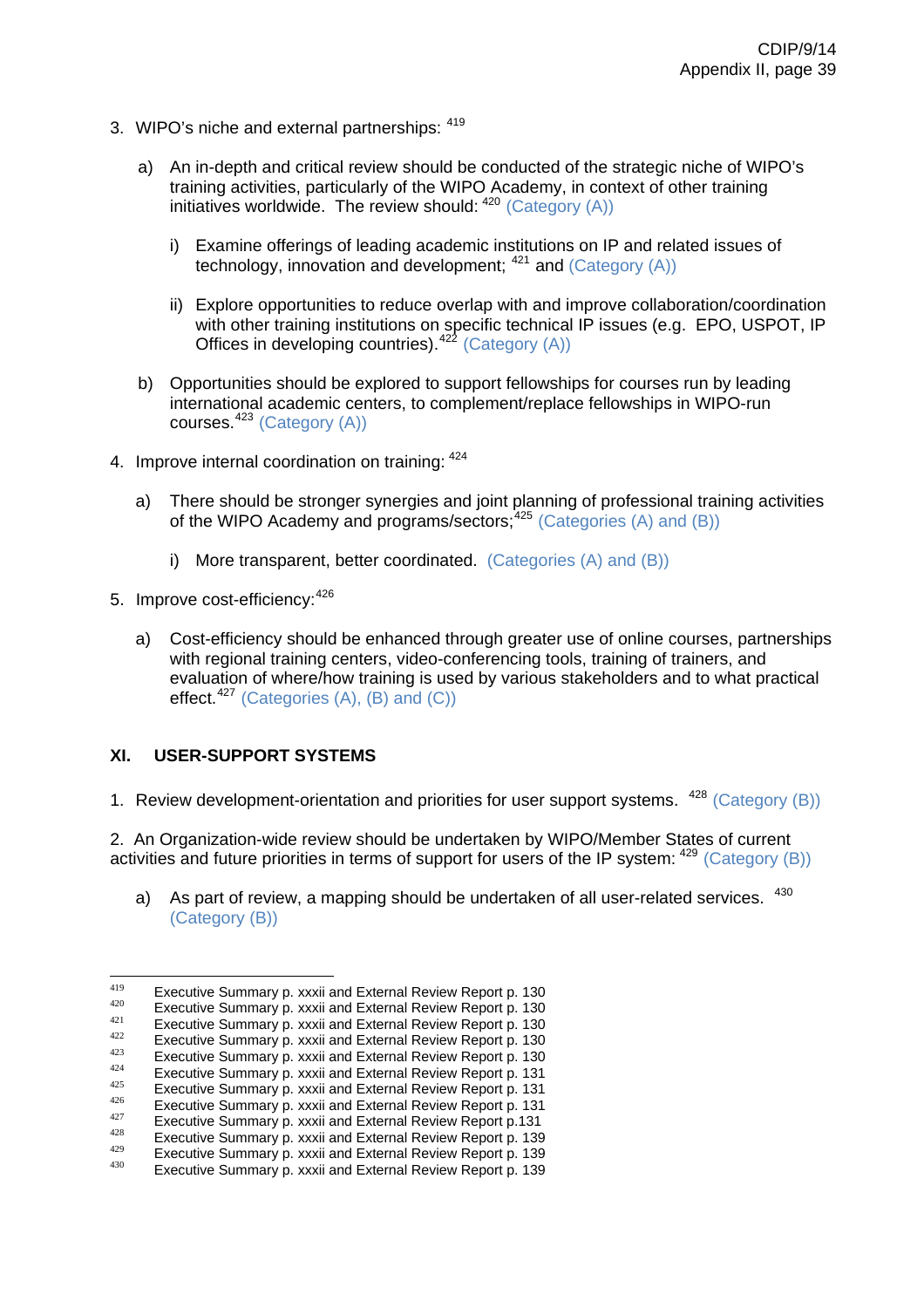- b) Through the review, criteria should be developed for devising 'user support' priorities for WIPO that would yield greatest benefits for development.<sup>[431](#page-77-0)</sup> (Category  $(B)$ )
- c) Such criteria, together with country needs assessments, IP strategies and country assistance plans, to filter selection of activities and projects to be pursued. <sup>[432](#page-77-1)</sup> (Category (B))

3. Promote greater development-orientation and balance in the range of user activities supported:  $433$ 

- a) User support should consider the range of objectives/components of a developmentoriented approach: [434](#page-77-3) (Categories (A) and (B))
	- i) Attention should be boosted to activities that would help reduce costs of participation in the IP system;
	- ii) Enlarge benefits for local creative and cultural industries; and
	- iii) Reduce knowledge/technology gap in terms of generation and access.
- b) WIPO should ensure a greater balance between its support for traditional users of the IP system (rightholders) and for users of IP-protected products and services (researchers, libraries, students, citizens seeking access to technology). [435](#page-77-4) (Category (B))
- c) The mapping exercise (abovementioned) should consider user groups or types of IP that warrant greater attention, so as to devise national IP strategies or advance innovation/creativity so as to support development: [436](#page-77-5) (Category (B))
	- i) Practical support may be indicated for initiatives related to indigenous or TK, TCEs, cultural industries or industrial designs; (Category (B))
	- ii) National user priorities may be identified that do not receive systematic attention from WIPO, such as helping IP Offices reach out to users in universities, industries or research institutes outside capitals; (Category (B))
	- iii) Consideration should be given to how to support the needs of developing country IP rightholders abroad, to protect/enforce their rights in international markets; and (Category (B))
	- iv) Consideration should be given to ensuring that balance of users who benefit from WIPO activities at national level are domestic as well as foreign. (Category (B))
- 4. Mapping of other donors and actors working to support user communities.<sup>[437](#page-77-6)</sup> (Category (B))

5. A systematic review should be undertaken of activities of other relevant actors, potential collaborators and competitors active in supporting stakeholders in developing countries on issues of IP and development, and related initiatives: [438](#page-77-7) (Category (B))

<span id="page-77-7"></span> $431$ 

<span id="page-77-3"></span><span id="page-77-2"></span>

<span id="page-77-1"></span><span id="page-77-0"></span><sup>&</sup>lt;sup>431</sup> Executive Summary p. xxxii and External Review Report p. 139<br>Executive Summary p. xxxii and External Review Report p. 139<br>Executive Summary p. xxxii and External Review Report p. 139<br>Executive Summary p. xxxii and E

<span id="page-77-4"></span>

<span id="page-77-5"></span>

<span id="page-77-6"></span>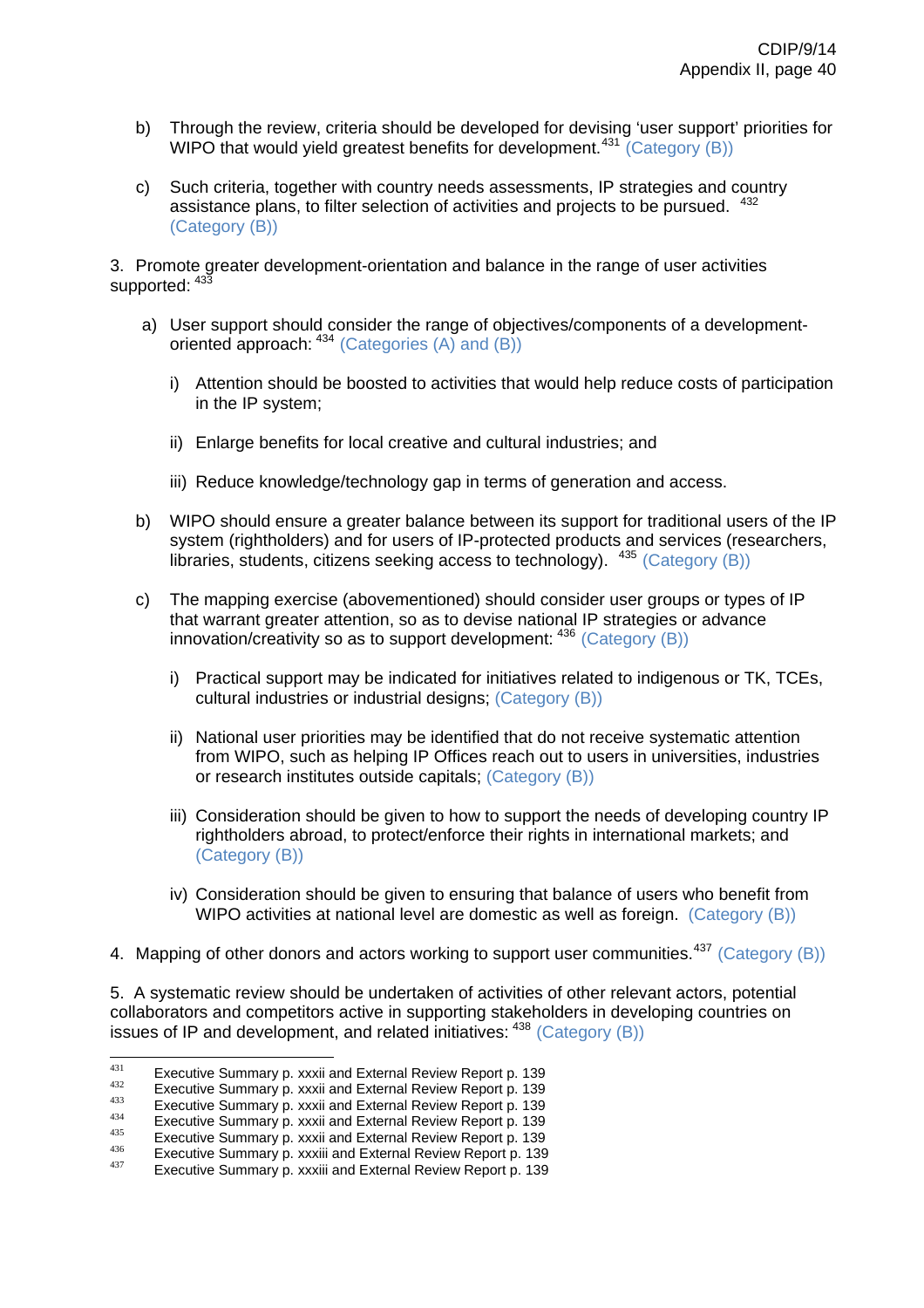- a) The mapping exercise should explore greater synergies between WIPO activities and those of other donors/stakeholders (e.g., support systems for creators, artists and performers on potential business, IP and licensing strategies, or models for engaging in entertainment and creative industry markets).<sup>[439](#page-78-0)</sup> (Category (B))
- b) The mapping should include a careful review of SME-related activities of international development banks, philanthropic, NGO and academic initiatives to support indigenous communities in stewardship of TK.[440](#page-78-1) (Category (B))

6. Improve the management of WIPO's interaction with a range of stakeholders at the national level:  $441$ 

- a) There should be refinement of the mechanisms used by national governments and the Secretariat to manage and coordinate the planning, implementation and evaluation of WIPO's activities to support user groups:  $442$  (Categories (A) and (B))
	- i) Appropriate communication mechanisms and outreach strategies will need to be used to reach stakeholders beyond traditional focal points in IP Offices.<sup>[443](#page-78-4)</sup> (Categories (A) and (B))
- b) WIPO should invest in improved tools for tracking and maintaining its internal databases with a diversity of national contacts at program/Organization-levels, as well as electronic and Internet-based communication tools for disseminating information and receiving feedback. $444$  (Category (A))
- 7. Ensure evaluation before expansion of activities and projects: [445](#page-78-6)
	- a) Success of pilot projects underway should be evaluated before expansion, regardless of high demand by Member States (e.g. for Technology and Innovation Support Centers (TISCS)). Evaluation can serve as;  $446$  (Category (A))
		- i) Lessons learned for future work;
		- ii) Assessing how TISC activities could be mainstreamed/integrated into other DC activities;
		- iii) Prioritizing country requests in line with national IP strategies, needs assessments and country plans for WIPO assistance.

 [Footnote continued from previous page]

<span id="page-78-0"></span><sup>&</sup>lt;sup>438</sup> Executive Summary p. xxxiii and External Review Report p. 139<br>Executive Summary p. xxxiii and External Review Report p. 139<br>Executive Summary p. xxxiii and External Review Report p. 139<br>Executive Summary p. xxxiii a

<span id="page-78-2"></span><span id="page-78-1"></span>

<span id="page-78-3"></span>

<span id="page-78-6"></span><span id="page-78-5"></span><span id="page-78-4"></span>

<span id="page-78-7"></span>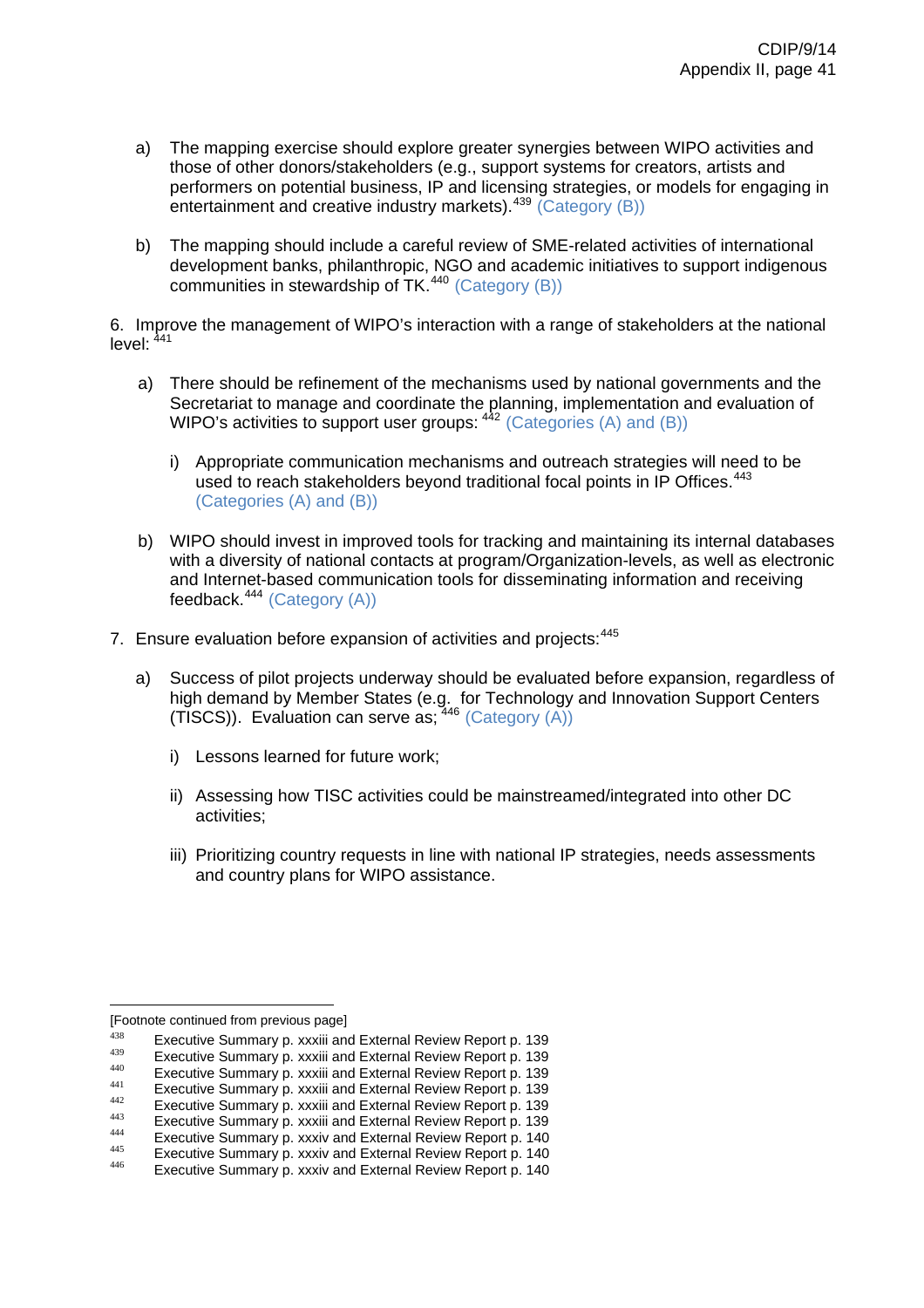# **XII. PROMOTION OF INNOVATION, CREATIVITY, ACCESS TO KNOWLEDGE AND TECHNOLOGIES**

- 1. Bolster activities to promote access to knowledge and technology transfer: <sup>[447](#page-79-0)</sup> (Category (A))
	- a) Activities in access to knowledge and technology transfer should be strengthened.<sup>[448](#page-79-1)</sup> (Category (A))
- 2. Integration across WIPO's DC activities:  $449$ 
	- a) The promotion of access to knowledge and technology, innovation and creativity should be better integrated across the full range of WIPO's DC activities:  $450$  (Category (A))
		- i) Greater effort should be made to ensure that research conducted at Member State request should be integrated into other DC activities such as legislative advice, regulatory assistance and development of IP strategies/policies; [451](#page-79-4) and (Category (A))
		- ii) Secretariat and Member States should identify/engage appropriate stakeholders on these issues at national level, including through support for inter-ministerial committees and stakeholder consultations in forming IP policies/strategies. [452](#page-79-5) (Category (A))
- 3. Place the IP dimension of innovation and creativity promotion in context:<sup>[453](#page-79-6)</sup>
	- a) Activities on innovation and creativity must be informed by broader debates and experience on innovation systems, development strategies and public policy goals, such as access to knowledge. $454$  (Category (A))
	- b) WIPO's role should be to;  $455$ 
		- i) Build understanding on where/how IP-related mechanisms and strategies may/may not assist developing countries to advance progress in these areas; <sup>[456](#page-79-9)</sup> and (Categories (A) and (B))
		- ii) Place that analysis/assistance more firmly in context of range of other policy measures and institutional actions needed. <sup>[457](#page-79-10)</sup> (Categories (A) and (B))

<span id="page-79-1"></span><span id="page-79-0"></span><sup>447</sup> 

<span id="page-79-2"></span>

<span id="page-79-4"></span><span id="page-79-3"></span>

Executive Summary p. xxxiii and External Review Report p. 143<br>Executive Summary p. xxxiii and External Review Report p. 143<br>Executive Summary p. xxxiv and External Review Report p. 143<br>Executive Summary p. xxxiv and Extern

<span id="page-79-5"></span>

<span id="page-79-6"></span>

<span id="page-79-9"></span><span id="page-79-8"></span><span id="page-79-7"></span>

<span id="page-79-10"></span>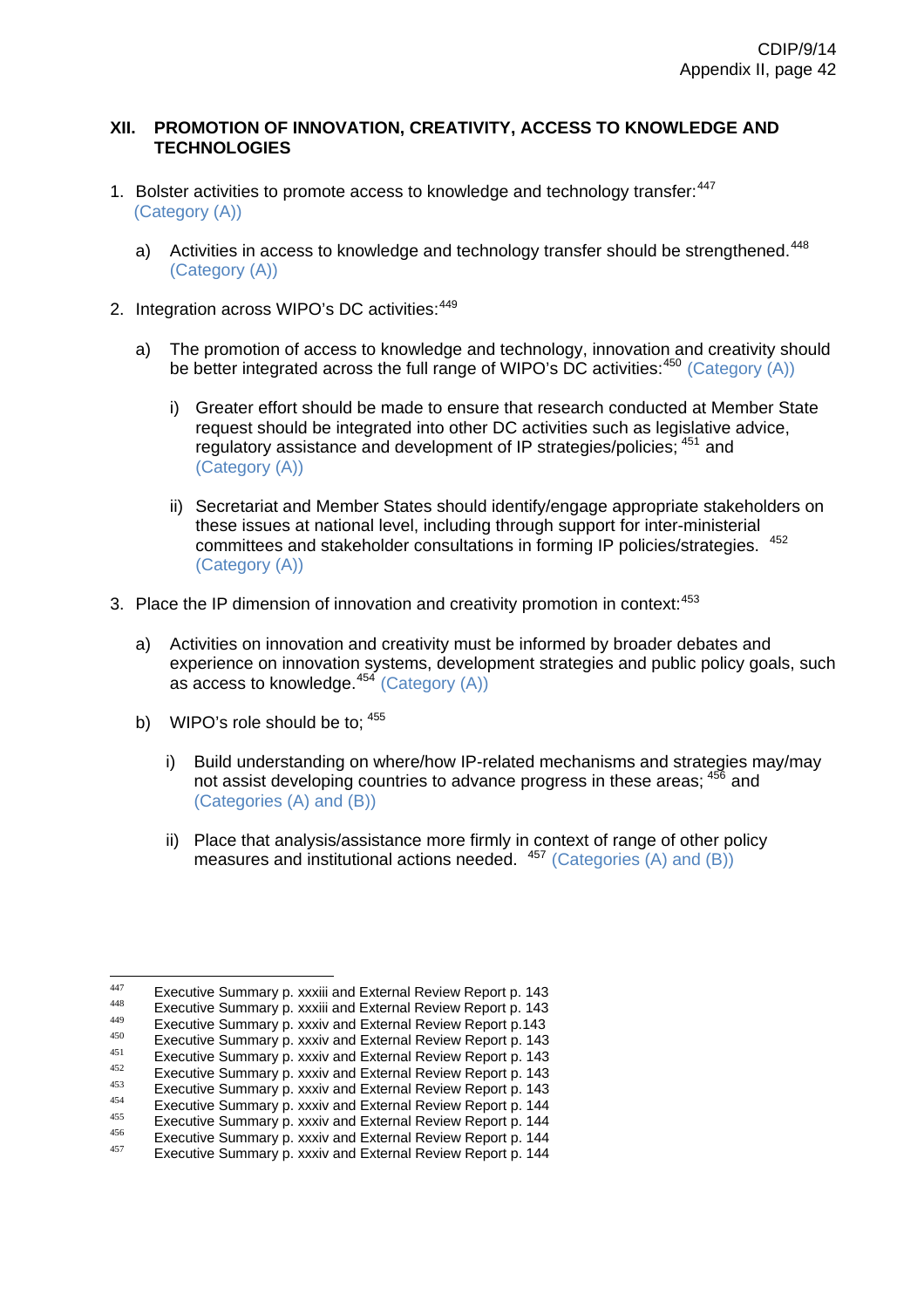- 4. Identify WIPO's strategic niche: [458](#page-80-0)
	- a) The Secretariat should undertake a mapping of other inter-governmental initiatives and non-governmental efforts to promote innovation, creativity, technology transfer and access to knowledge.<sup>[459](#page-80-1)</sup> (Category (A))
	- b) Secretariat should forge and help countries forge links with other relevant  $IGOs/stakeholders with exercise.<sup>460</sup> (Category (A))$  $IGOs/stakeholders with exercise.<sup>460</sup> (Category (A))$  $IGOs/stakeholders with exercise.<sup>460</sup> (Category (A))$
	- c) The mapping would identify WIPO's strategic niche and relevant partnerships with a range of external actors with a stronger competitive advantage:  $461$  (Category (A))
		- i) Issues of innovation/creativity take WIPO beyond its traditional expertise on IP and into rapidly evolving areas of business and government practice on IP-related issues, and cutting edge debates on public policy issues (education, science, technology) and sectoral issues (public health, biotech), where its experience is weak and resources spread too thinly to make a difference.<sup>[462](#page-80-4)</sup>

# **XIII. [RECOMMENDATIONS FOR WIPO'S MEMBER STATES]**

- 1. Ensure clarity of objectives and needs assessment: [463](#page-80-5)
	- a) Countries requesting DC activities should carefully identify needs, determine objective and assess how possible outcomes of assistance could contribute to fulfillment of development goals.[464](#page-80-6)
	- b) Countries should identify priorities of categories of IP to be covered, the substantive/procedural nature of issues for consideration and sectors involved.<sup>[465](#page-80-7)</sup>
- 2. Improve internal coordination and consultation: [466](#page-80-8)
	- a) Governments should give greater attention to formulation of national IP and development strategy to complement traditional emphasis on building administrative/technical capacity of IP Offices.<sup>[467](#page-80-9)</sup>
	- b) Greater internal coordination should be established to help ensure DC projects/objectives attract necessary broad government support.[468](#page-80-10)
	- c) WIPO's DC activities will more likely support development outcomes where there is effective inter-agency coordination and public consultation.<sup>[469](#page-80-11)</sup>

<span id="page-80-1"></span><span id="page-80-0"></span><sup>458</sup> 

<span id="page-80-2"></span>

<span id="page-80-4"></span><span id="page-80-3"></span>

<span id="page-80-5"></span>

Executive Summary p. xxxiv and External Review Report p. 144<br>
Executive Summary p. xxxiv and External Review Report p. 144<br>
Executive Summary p. xxxiv and External Review Report p. 144<br>
Executive Summary p. xxxiv and Exte

<span id="page-80-6"></span>

<span id="page-80-9"></span><span id="page-80-8"></span><span id="page-80-7"></span>

<span id="page-80-10"></span>

<span id="page-80-11"></span>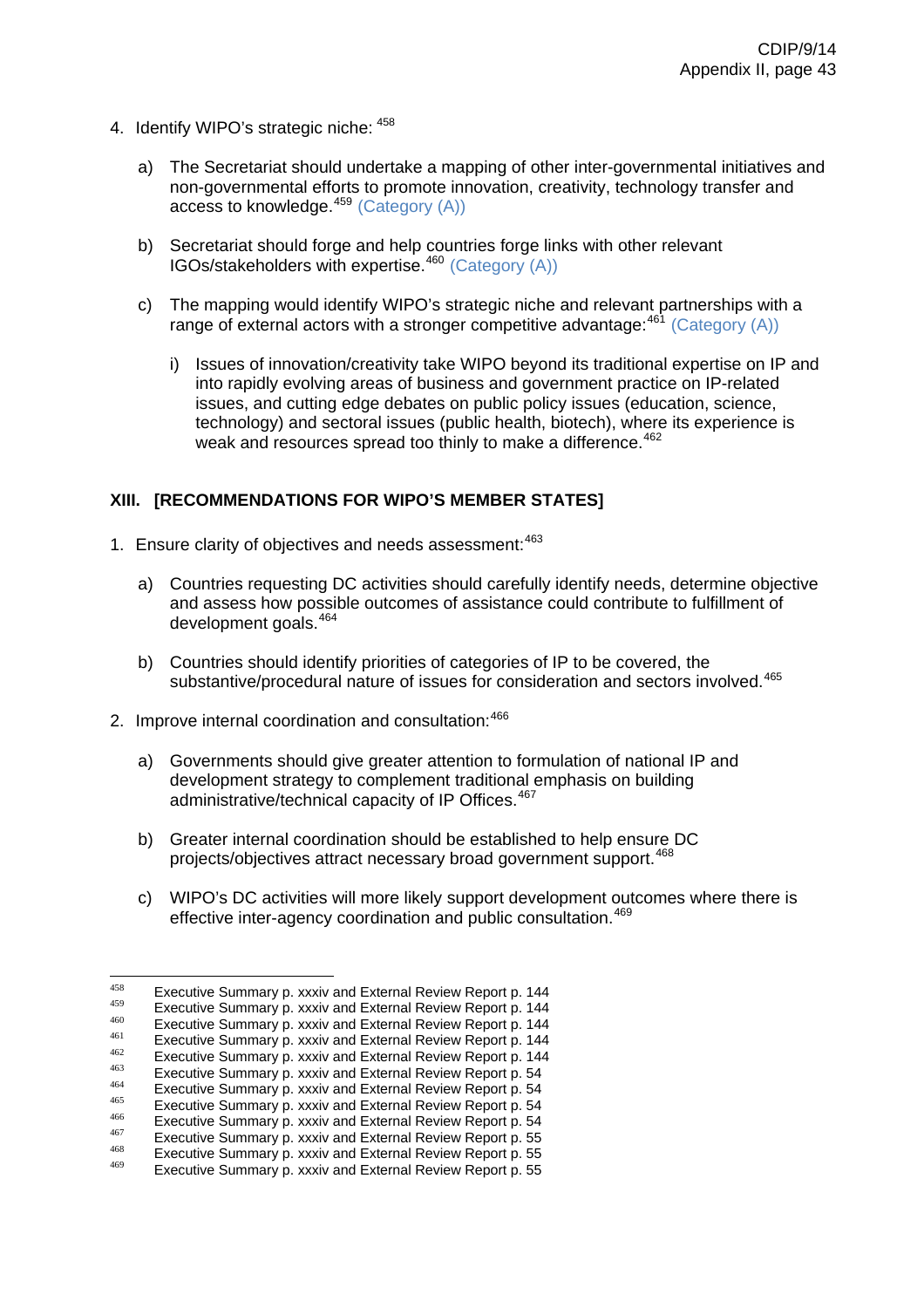- d) Action should be at three levels:  $470$ 
	- i) IP Offices must be engaged in relevant strategic processes led by other government actors at national level;<sup>47</sup>
	- ii) IP Offices should facilitate cooperation/communication among a broad range of government and non-government stakeholders: <sup>[472](#page-81-2)</sup> and
	- iii) Geneva-based representatives of developing countries have an important role to play in bringing coherence to the country's representation at the international level, and acting as interlocutors with Secretariat on DC activities.<sup>[473](#page-81-3)</sup>
- 3. Consultation and collaboration with national stakeholders: [474](#page-81-4)
	- a) Governments and donors should identify/consult groups potential affected by outcomes of development assistance activities (e.g. farmers, consumers, authors, SMEs, universities, education, business, finance, musicians, artists, scientists). [475](#page-81-5)
	- b) Governments should adopt a multidisciplinary approach involving many stakeholders; 476
		- i) needs/priorities, and in appropriate design, delivery, outcomes and evaluation of DC activities.<sup>477</sup> Seek active participation of stakeholders in assessment of technical cooperation
	- c) Governments should recognize that the degree of influence of some stakeholders does not necessarily match the importance they should have in determining appropriate development-oriented IP policy: <sup>478</sup>

i) Engagement of under-represented interest groups should be facilitated. $479$ 

- 4. Designate focal points for the coordination and oversight of DC activities:<sup>480</sup>
	- a) Governments should reach clear decisions on how to manage their relationship with WIPO (including for DC activities) and other donors.<sup>481</sup>
	- b) WIPO's diversified interactions at national level has implications for governments: <sup>482</sup>
		- ensure involvement of representatives of all relevant government agencies in design, implementation and review of DC activities; $483$  and i) Structured consultative processes and/or coordination mechanisms are required to

<span id="page-81-1"></span><span id="page-81-0"></span><sup>470</sup> 

Executive Summary p. xxxiv and External Review Report p. 55<br>
Executive Summary p. xxxiv and External Review Report p. 56<br>
Executive Summary p. xxxiv and External Review Report p. 56<br>
Executive Summary p. xxxiv and Externa

<span id="page-81-3"></span><span id="page-81-2"></span>

<span id="page-81-4"></span>

<span id="page-81-5"></span>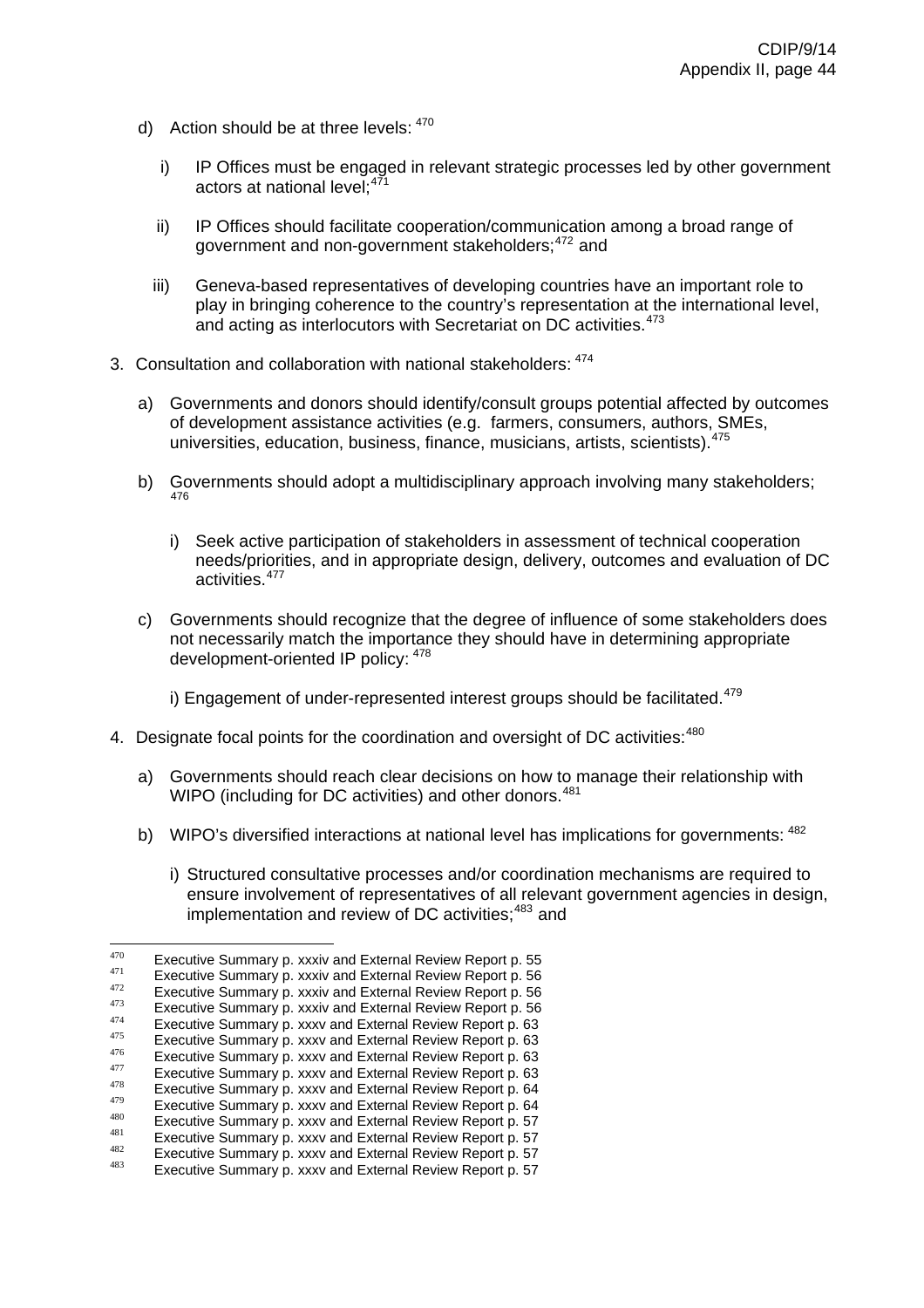- ii) IP Offices can no longer serve as interlocutors with WIPO on DC activities,  $484$
- c) Governments should adopt guidelines/procedures for reviewing and ensuring development-orientation of technical assistance activities: <sup>485</sup>
	- i) Reviewing and intervening in the selection of staff/consultants for provision of technical assistance: 486
	- ii) Encourage use of local /regional experts; $487$
	- iii) Require disclosure of potential conflicts of interest from providers;<sup>488</sup>
	- iv) Require consultants to comply with a code of ethics for technical cooperation providers;[489](#page-82-0) and
	- v) Request evidence of qualifications, prior work experience, evaluations of proposed providers of DC activities. 490
- d) Ensure government commitment to partnership on DC activities:<sup>491</sup>
	- i) Governments should be prepared to commit internal institutional and human resources, ensure appropriate political sponsorship from relevant government agencies and demand effective evaluation of projects; 492
	- ii) Governments should carefully negotiate country plans and activities, and implementation plans, expected results and timeframes:<sup>493</sup>
	- assistance including assessment of development needs, results, impact of proposed DC activities, taking into account national objectives; 494 iii) Countries should commit to formulating multi-year country plans for WIPO
		- (1) Linked to efforts to develop national IP strategies;
	- assistance providers with economic, legal and issue-specific expertise;<sup>495</sup> iv) Governments should be responsible for identifying a team of development
		- (1) Including identifying in-country resources and expertise from local universities, research institutes, NGOs and experts. <sup>496</sup>

<sup>484</sup> 

Executive Summary p. xxxv and External Review Report p. 57<br>
Executive Summary p. xxxv and External Review Report p. 63<br>
Executive Summary p. xxxv and External Review Report p. 63<br>
Executive Summary p. xxxv and External Re

<span id="page-82-0"></span>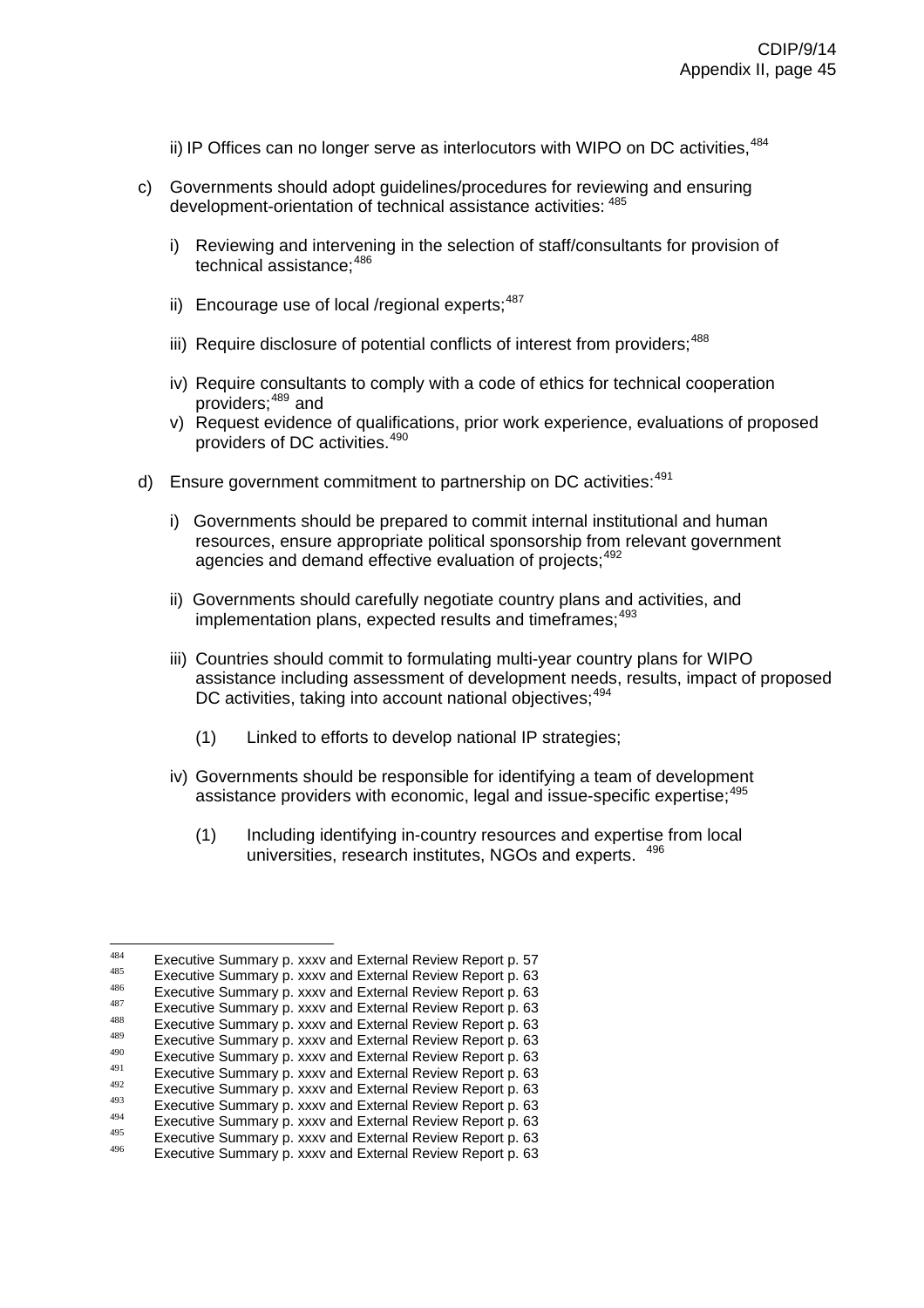- 5. Improve data-gathering at the national level:  $497$ 
	- a) Greater attention should be given to establishing national-level baselines and benchmarks, and to systematic processes of data gathering and compilation:<sup>[498](#page-83-1)</sup>
		- i) Governments should request assistance where resources/expertise are lacking.<sup>[499](#page-83-2)</sup>

<sup>497</sup> 

<span id="page-83-1"></span><span id="page-83-0"></span><sup>&</sup>lt;sup>497</sup> Executive Summary p. xxxv and External Review Report p. 74<br><sup>498</sup> Executive Summary p. xxxv and External Review Report p. 74<br>Executive Summary p. xxxv and External Review Report p. 74

<span id="page-83-2"></span>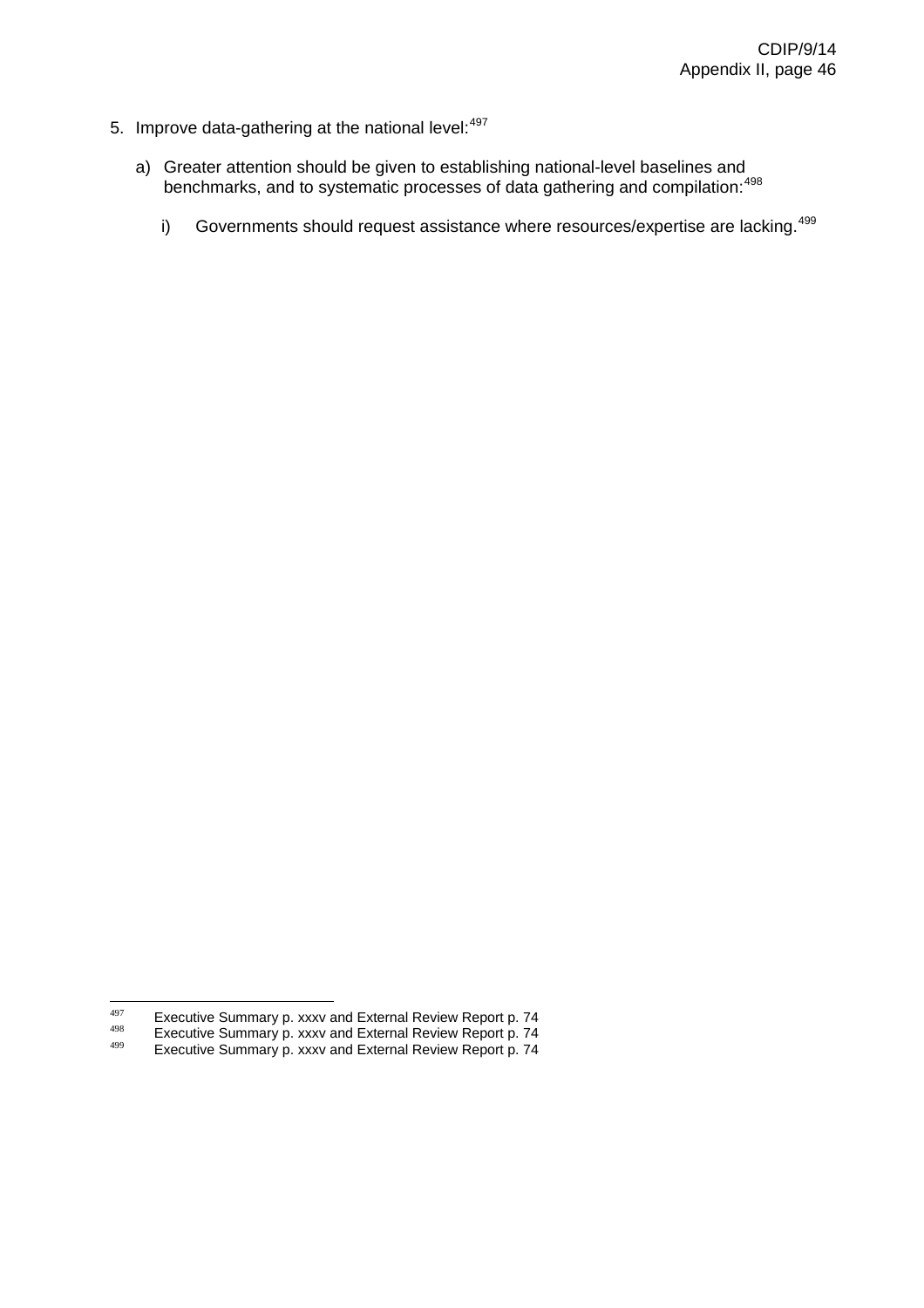# **WIPO CODE OF ETHICS**

# PREAMBLE

Reaffirming the purposes, values and principles of the World Intellectual Property Organization (WIPO), as enshrined in the Convention Establishing the World Intellectual Property Organization (WIPO), and the importance for the Organization of securing the highest standards of efficiency, competence and integrity;

Taking account of the Organization's core value of environmental, social and governance responsibility established under the Strategic Realignment Program, particularly with respect to acting and performing in an ethical manner;

Recognizing that it is imperative for the Organization to establish, cultivate, nurture and promote a culture of ethics, which enhances integrity and responsibility and thereby strengthens its credibility and that of the personnel working in the Organization; Reaffirming the Standards of Conduct for the International Civil Service 2001, as it may be amended from time to time, as well as standards of conduct provided for in the relevant Staff Regulations and Staff Rules;

The present Code of Ethics sets out the values and principles to guide the conduct of personnel of the Organization.

# VALUES

### Independence

Personnel of the Organization shall maintain their independence and shall not seek or accept instructions, explicit or implicit, from any Government, or from any other person or entity external to the Organization, or work to promote the interest of any Government or external entity, and shall refrain from any action which might be reasonably considered to reflect negatively on their position as personnel of the Organization responsible only to the Organization.

### Loyalty

Loyalty to the principles of the Organization as stated in the Convention Establishing the World Intellectual Property Organization (WIPO) is of fundamental importance to the discharge of their duties by all personnel. Personnel shall be loyal to the Organization and shall, at all times, undertake and perform their functions and regulate their conduct with the best interests of the Organization only in view.

### Impartiality

Personnel of the Organization, in the performance of their official duties, shall always act with impartiality, objectivity and professionalism. They shall ensure that the expression of their personal views and convictions, including on the policies of particular Governments or external entities, does not compromise or appear to compromise in any manner the performance of their official duties or the interests of the Organization. They shall not act in a way that could lead to biased, or actual or perceived preferential treatment, for or against particular individuals, groups or interests.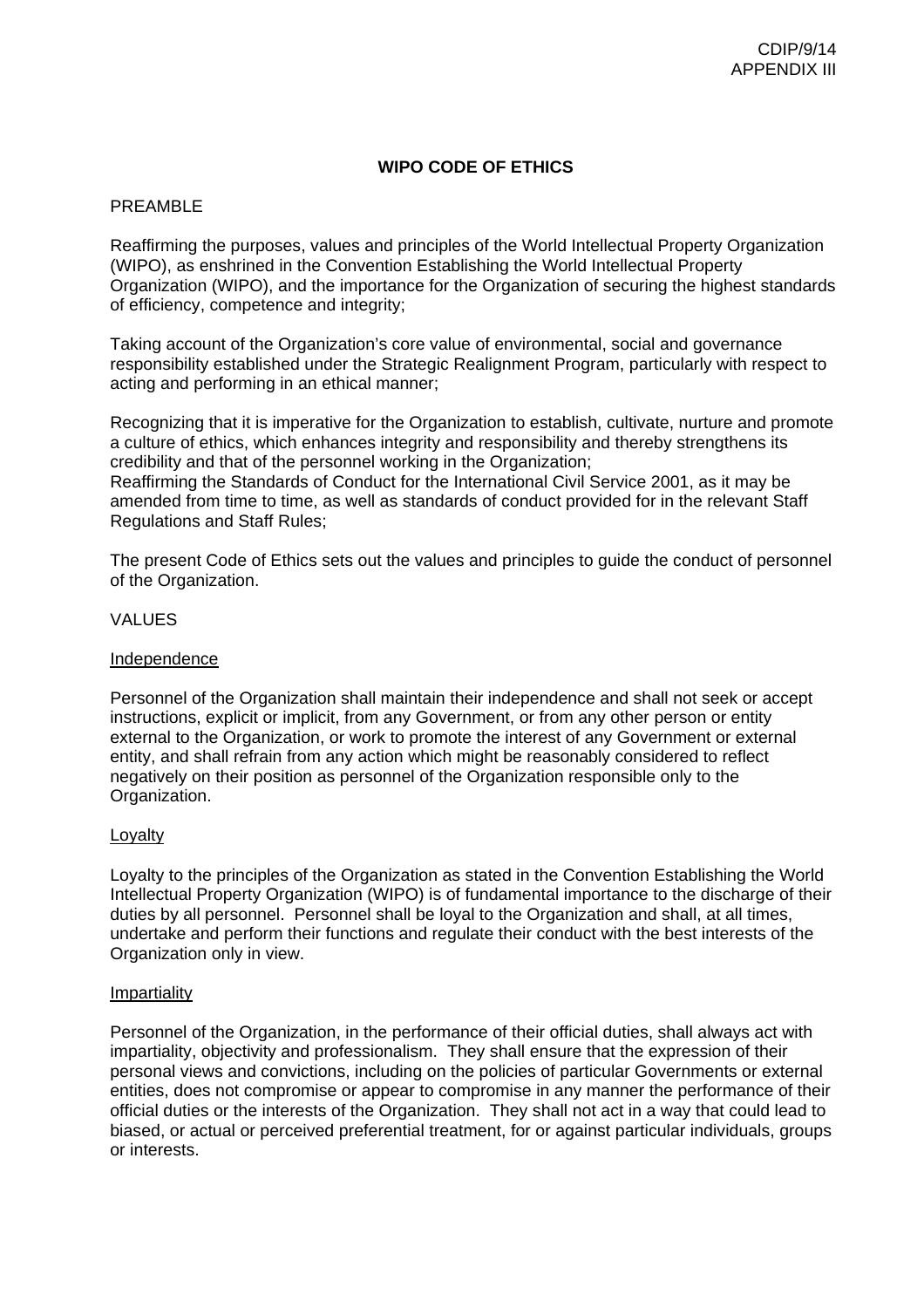# Integrity

Personnel of the Organization shall maintain the highest standards of integrity, including honesty, fairness and incorruptibility, in all matters affecting their official duties and the interests of the Organization. They shall conduct themselves in a manner befitting their status as international civil servants.

### Accountability

Personnel of the Organization shall be accountable for the proper discharge of their functions and for their decisions and actions. In fulfilling their official duties and responsibilities, personnel of the Organization shall make decisions only in the best interests of the Organization. They shall submit themselves to scrutiny as required by their position.

### Respect for human rights

Personnel of the Organization shall fully respect the human rights, dignity and worth of all persons and shall act with respect for gender equality and for diversity, and without regard to ethnic origin, race, religion, political persuasion, sexual orientation and with understanding, tolerance, sensitivity and without any form of discrimination whatsoever.

# PRINCIPI FS

# Conflict of interest

Personnel of the Organization shall arrange their private interests in a manner that will prevent actual, potential or apparent conflicts of interest from arising, but if such a conflict does arise between their private interests and their official duties and responsibilities, the conflict shall be disclosed immediately and resolved promptly in preserving the best interests of the Organization.

Personnel shall also ensure that in all matters internal to the Organization that they undertake and perform their functions and regulate their conduct so as to prevent actual, potential or apparent conflicts of interest between their private interests and their official duties and responsibilities. If such a conflict shall arise, they shall disclose it immediately and resolve it promptly in the best interests of the Organization.

### Abuse of authority

Personnel of the Organization shall not use the authority entrusted to them, in particular by taking advantage of colleagues, beneficiaries or other individuals or groups, for financial, political, administrative, professional, sexual or other gain. Personnel shall in no case exercise any form of retaliation against colleagues, and in particular managers shall in no case exercise any form of retaliation against their subordinates.

### Commitment to a respectful working environment

Personnel of the Organization shall conduct themselves in such a way as to ensure a safe working environment free of any form of harassment, including from allegations that are made maliciously or with reckless disregard as to their accuracy.